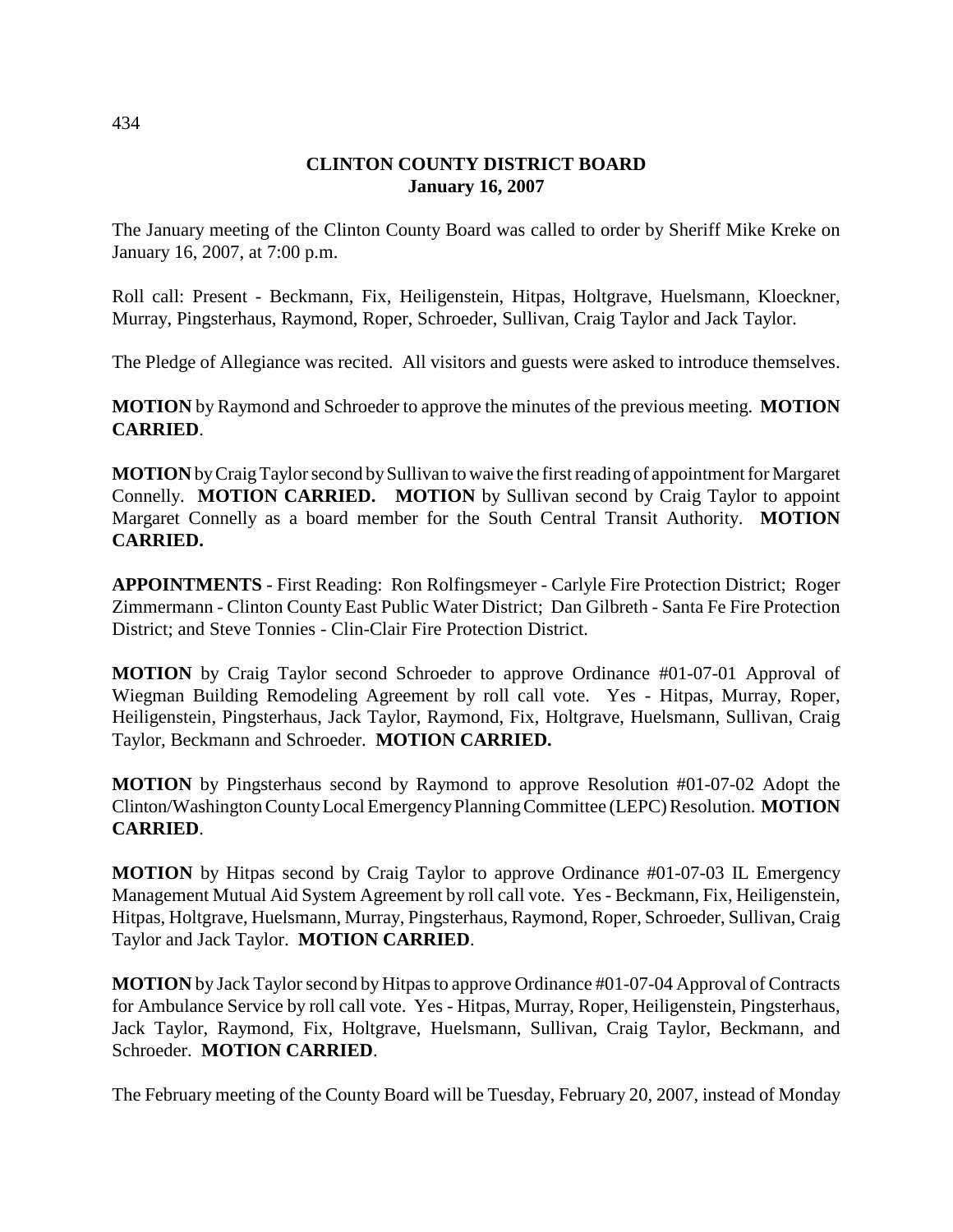- **COUNTY FARM COMMITTEE** Craig Taylor reported the lease agreement for renting the County Farm has been published and the bids are due back by January  $29<sup>th</sup>$  in the County Clerk's office. The Committee will open the bids and have the States Attorney's Office review them.
- **INSURANCE TRUST** Raymond reported the Trust had met December 20<sup>th</sup> and looked over the last few of months claims and pending law suits. Over the past few months the Trust has averaged a savings of \$8,000 a month in legal fees because the attorneys are not on retainer anymore. They are paid on an 'as needed' basis. CCMSI contacted office heads about scheduling a sexual harassment meeting in January, 2007. The Trust has a meeting tomorrow at 9:00 a.m.

Raymond reported he attended a meeting on Aging held in Breese January  $11<sup>th</sup>$  at the Hospital regarding what services they provide for our area. It was a very informative meeting.

- **INSURANCE COMMITTEE**  Raymond said reports of Einstein Group and Meritain Health Group were presented at the December  $20<sup>th</sup>$  meeting. Our surplus on health insurance funds has gone down because we have had five months of unusually high claims.
- **UNINCORPORATED AREA IMPROVEMENT COMMITTEE**  Roper reported the committee had met in New Memphis on January  $2<sup>nd</sup>$  and the project is moving forward. There are some right- of-way easements that need to be signed. There were questions of extending the line and how it will be paid for. Residents have concerns on what kind of water and sewer rates and tap-in fees they will be charged. The next meeting will be February 6 at 6:30 p.m.

The following committees had no reports: Safety, Mental Health, RC&D Council, Solid Waste, General Services, Liquor, and Environmental Concerns.

- **EDUCATION COMMITTEE** Heiligenstein reported the committee met January  $10<sup>th</sup>$  and went over legislative updates and how they related to the district. Assistant Regional Superintendent Guthrie had expressed concern that class size for special needs students will be reduced. Continuing education courses have been well attended.
- **GIS COMMITTEE** Beckmann reported a copy of the Geographic Information System (GIS) has been installed at the Sheriff's Department. The next meeting is January  $22<sup>nd</sup>$  at 5:00 p.m.
- **TOURISM COMMITTEE** Holtgrave reported Maureen Moore has resigned as Chairman of the Tourism Bureau of Southwestern Illinois. Ric Golding is now serving as acting Chairman and Jo Kathmann is serving as President/CEO..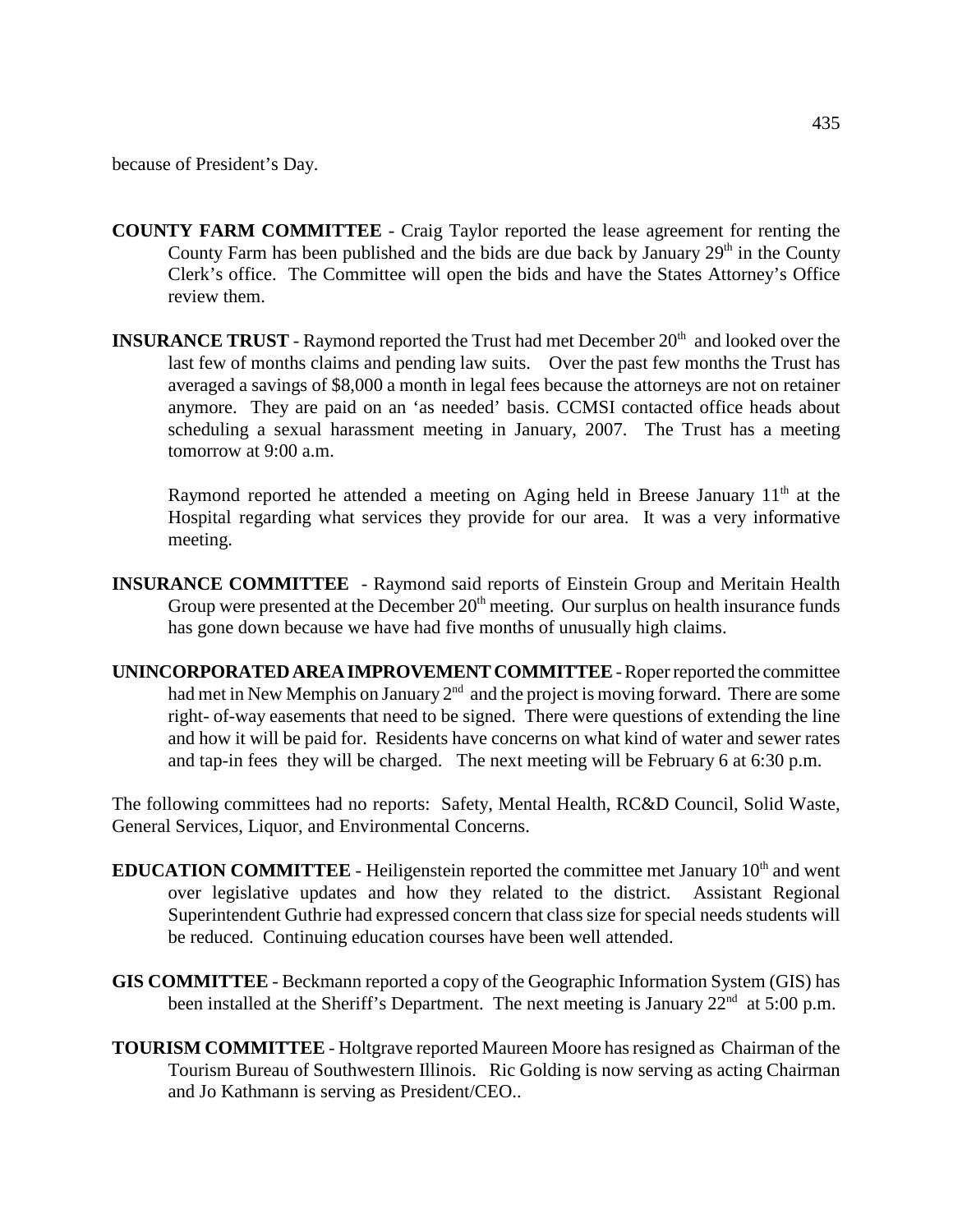- **911 COMMITTEE** Fix reported the committee met January 10<sup>th</sup>. Wireless USA had the low bid for fire department pagers. The Committee has scheduled a meeting for February  $7<sup>th</sup>$ concerning intergovernmental agreements with cities in reference to 911 and street names. The meeting will be at 1:00 p.m.
- **PERSONNEL/LABOR COMMITTEE** Hitpas reported the committee met January 8th and is working on the personnel policy revision. County Clerk Tom LaCaze reported Family Medical Leave Act packets are available in his office..
- **VETERAN"S MEMORIAL COMMITTEE** Murray reported a meeting is scheduled for January  $31<sup>st</sup>$  at 1:00 p.m.

Board member John Raymond reported Ron Foppe would like to be appointed as a member of the 708 Mental Health Board. The States Attorney will check into this.

**ZONING/SUBDIVISION COMMITTEE** - Zoning Administrator Joyce Lucas gave her report.

- **LAW ENFORCEMENT/ESDA COMMITTEE**  Sullivan reported the City of Carlyle gave Clinton County ESDA a used squad car.
- **ECONOMIC DEVELOPMJENT/SWIDA/SCIGA COMMITTEE** Sullivan has scheduled a meeting January 23rd with the Mayors of Lebanon and Trenton, Senator Frank Watson and Kyle Anderson of IL Department of Transportation.
- **ROAD & BRIDGE COMMITTEE MOTION** by Holtgrave second by Murray to approve an agreement of understanding with the IL Department of Transportation. IDOT had terminated the previous one with Ron Mitchell since Dan Behrens is now the County Engineer. **MOTION CARRIED.**

Engineer Behrens reported the Motor Fuel Tax rock letting will be February 7, 2007.

**FINANCE/HEALTH SERVICES/RLF COMMITTEE** - J. Taylor reported an additional audit was required on the \$725,000 federal funds the county had received. **MOTION** by Jack Taylor second by Raymond to approve payment of \$2,000 to Glass & Shuffett for the additional audit. **MOTION CARRIED.**

**MOTION** by Craig Taylor second by Hitpas to approve the Monthly Budget and Financial report of the County Treasurer. **MOTION CARRIED**.

**MOTION** by Hitpas second by Jack Taylor to approve the Final Abstract Report of the 2005 payable 2006 Real Estate Taxes. **MOTION CARRIED.**

**MOTION** by Jack Taylor second by Schroeder to approve the monthly report of the Health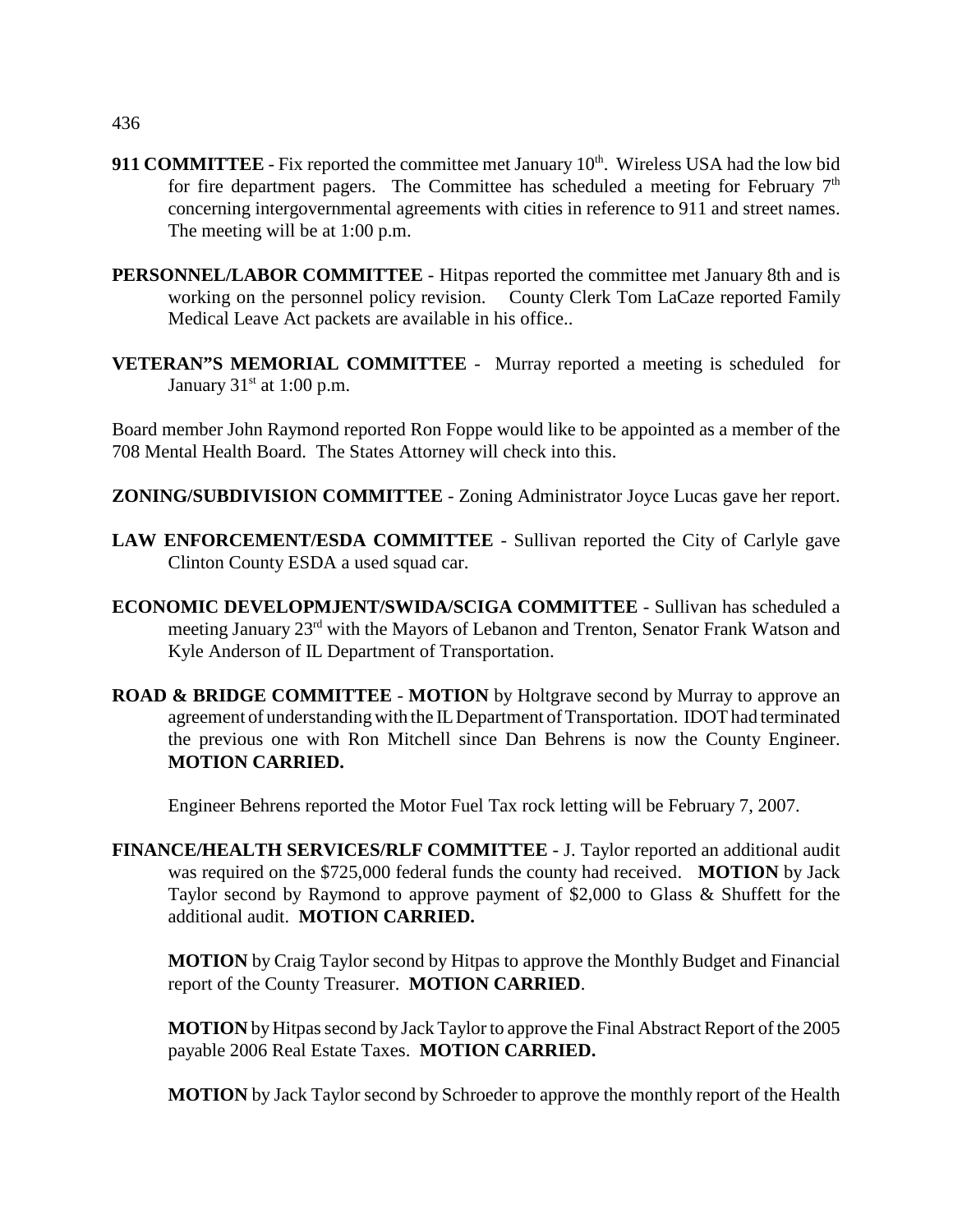Department. **MOTION CARRIED**.

Treasurer Mueller also presented the Six Months Revolving Loan Report.

- **FACILITIES COMMITTEE**  Craig Taylor reported the "Notice of Award" for remodeling the Wiegman Building will be sent to Rehkemper Construction, Inc. The heating system at the Court House has one boiler working.
- **MOTION** by Roper second by Raymond to approve payment of the Account Payable Claims. **MOTION CARRIED**.

**MOTION** Jack Taylor second by Pingsterhaus to adjourn the meeting. **MOTION CARRIED**.

Ray Kloeckner Board Chairman

County Clerk & Recorder

\_\_\_\_\_\_\_\_\_\_\_\_\_\_\_\_\_\_\_\_\_\_\_\_\_\_\_\_\_\_\_\_\_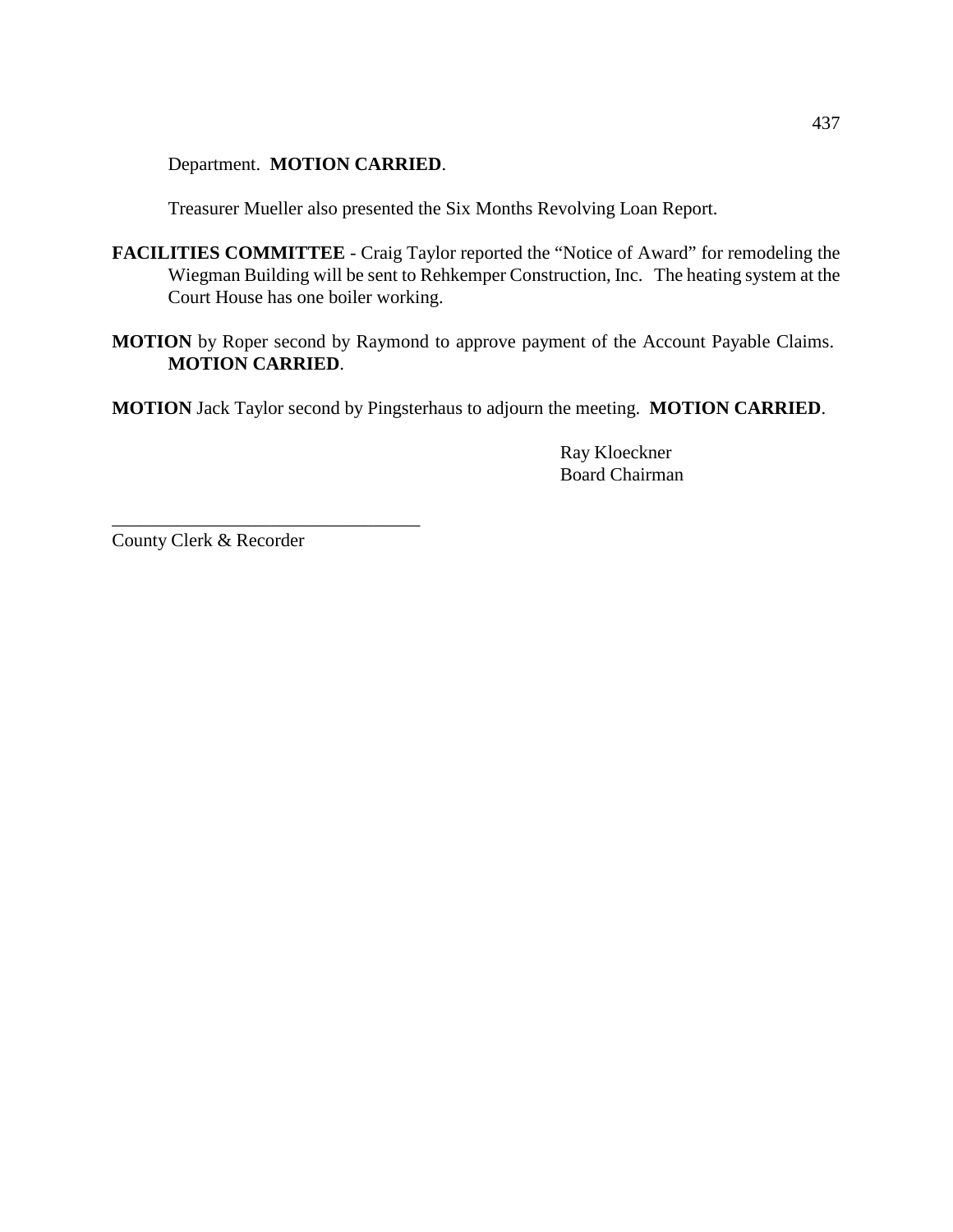### **#01-07-01**

### **APPROVAL OF WIEGMAN BUILDING REMODELING AGREEMENT**

**WHEREAS**, the County building known as the "Wiegman Building" is in need of remodeling to enhance the delivery of various County services;

**WHEREAS,** the County has completed a competitive bidding process with respect to said building;

**WHEREAS,** a Standard Form of Agreement Between the Owner and Contractor, Clinton County and Rehemkper Construction Company, Inc. respectively, is attached hereto as Exhibit A.

**WHEREAS,** said Agreement provides for the completion of said remodel for a sum of \$39,381.00;

**WHEREFORE**, be it resolved that Clinton County does hereby authorize the remodeling of the Wiegmann Building pursuant to the terms and conditions outlined in Exhibit A hereto;

**WHEREFORE,** be it further resolved that the County Board Chairperson is authorized to execute and deliver such additional documents as are necessary to effectuate the terms of said agreement.

Roll call vote: Yes - Hitpas, Murray, Roper, Heiligenstein, Pingsterhaus, Jack Taylor, Raymond, Fix, Holtgrave, Huelsmann, Sullivan, Craig Taylor, Beckmann, and Schroeder.

**ADOPTED, ORDAINED AND APPROVED** January 16, 2007, by a voice/roll call vote of the Corporate Authorities of the County of Clinton, Illinois.

S/ Ray Kloeckner, Chairman

### **ATTEST:**

S/ Thomas LaCaze, County Clerk

#### **#01-07-02**

### **RESOLUTION TO ADOPT THE CLINTON/WASHINGTON COUNTY LOCAL EMERGENCY PLANNING COMMITTEE**

**WHEREAS**, the governor of the State of Illinois by the enactment of the Title III, Emergency Planning and Community Right-To-Know Act of 1986, established the State Emergency Response Commission; and

**WHEREAS**, the Counties of Clinton/Washington due to this enactment, was designated an Emergency Planning District; and

**WHEREAS**, it is the responsibility of the governing bodies of Clinton/Washington County, the County Boards, to provide emergency response planning to endure the health and safety from a serious chemical emergency that could affect the people within their boundaries; and

**WHEREAS**, by the appointment of members to the Clinton/Washington County Local Emergency Planning Committee (LEPC), has assembled members from both Counties to serve on that LEPC; and

**WHEREAS**, a copy of which is on file with the Clinton County and Washington County Emergency Service & Disaster Agencies.

**NOW, THEREFORE, BE IT RESOLVED,** by the County Board of Clinton County, IL and the County Board of Washington County, IL, that the Local Emergency Planning Committee be adopted by the County Board of Clinton County this  $16<sup>th</sup>$  day of January 2007.

**Dated** at Carlyle, Illinois, this 16<sup>th</sup> day of January, 2007.

Attest: S/ Ray Kloeckner, Chairman

S/ Thomas LaCaze, County Clerk

### **#01-07-03 ILLINOIS EMERGENCY MANAGEMENT MUTUAL AID SYSTEM**

This Agreement made and entered into the date set forth next to the signature of the respective parties, by and between the units of local government subscribed hereto (hereafter "Unit(s)" that have approved this Agreement and adopted same in manner as provided by law and are hereafter listed at the end of this Agreement.

**WHEREAS**, the Constitution of the State of Illinois, 1970, Article VII, Section 10, authorized units of local government to contract or otherwise associate among themselves in any manner not prohibited by law or ordinance; and,

**WHEREAS**, the "Intergovernmental Cooperation Act", 5 ILCS 220/1 et seq., provides that any power or powers, privileges or authority exercised or which may be exercised by a unit of local government may be exercised and enjoyed jointly with any other unit of local government; and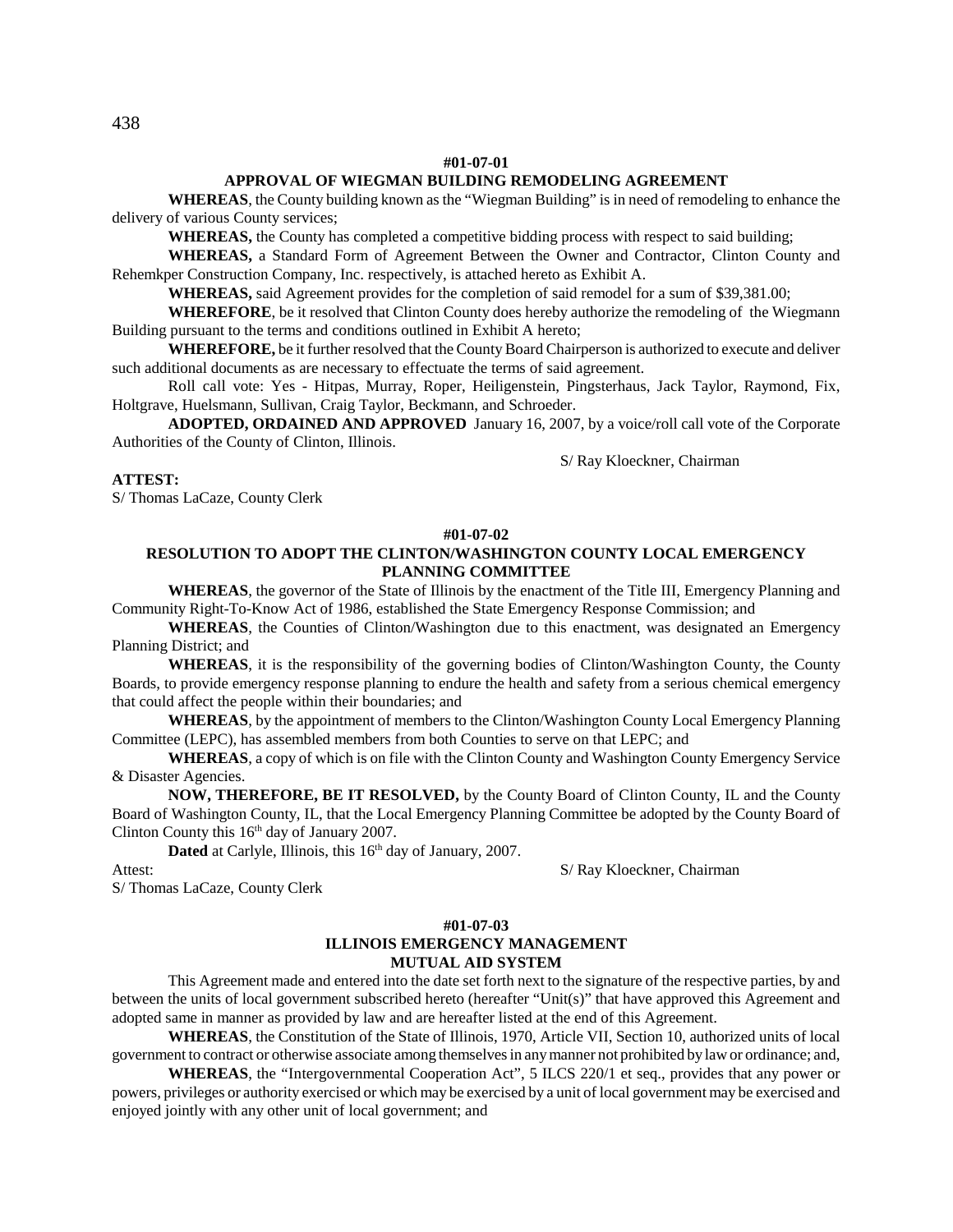**WHEREAS,** Section 5 of the Intergovernmental Cooperation Act, 5 ILCS 220/5, provides that any one or more public agencies may contract with any one or more public agencies to perform any governmental service, activity or undertaking which any of the public agencies entering into the contract is authorized by law to perform, provided that such contract shall be authorized by the governing body of each party to the contract; and,

**WHEREAS,** the parties hereto have determined that it is in their best interests to enter into this Agreement to secure to each the benefits of mutual aid in emergency management and the protection of life and property from an emergency or disaster; and

**WHEREAS,** the parties hereto have determined that it is in their best interests to form an association to provide for communications procedures, training and other necessary functions to further the provision of said protection of life and property from an emergency or disaster.

**NOW, THEREFORE**, in consideration of the foregoing recitals, the Unit's membership in the IL Emergency Management Mutual Aid System (IEMMAS) and the covenants contained herein, **THE PARTIES HERETO AGREE AS FOLLOWS;**

### **SECTION ONE**

### Purpose

It is recognized and acknowledged that in certain situations, such as, but not limited to, emergencies, natural disasters and man-made catastrophes, the use of an individual Member Unit's personnel and equipment to perform functions outside the territorial limits of the Member Unit is desirable and necessary to preserve and protect the health, safety and welfare of the public. It is further expressly acknowledged that in certain situations, such as the aforementioned, the use of other Member Unit's personnel and equipment to perform functions within the territorial limits of a Member Unit is desirable and necessary to preserve and protect the health, safety and welfare of the public. Further, it is acknowledged that coordination of mutual aid through the IL Emergency Management Mutual Aid System is desirable for the effective and efficient provision of mutual aid.

### **SECTION TWO**

### Definitions

For the purpose of this Agreement, the following terms as used in this agreement shall be defined as follows:

- A. "Illinois Emergency Management Mutual Aid System: (hereinafter referred to as "IEMMAS"): A definite and prearranged plan whereby response and assistance is provided to a affected/stricken Unit by the Aiding Unit(s) in accordance with the system established and maintained by the IEMMAS member Units and amended from time to time;
- B. "Member Unit": A unit of local government including but not limited to a city or county having an Emergency Management Program accredited/certified by the State of Illinois, or an intergovernmental agency and the units of which the intergovernmental agency is comprised which is a party to the IEMMAS Agreement and has been appropriately authorized by the governing body to enter into such agreement, and to comply with the rules and regulations of IEMMAS;
- C. "Affected/stricken Unit": A Member Unit which requests aid through the IL Emergency Management Agency in the event of an emergency:
- D. "Aiding Unit": A Member Unit furnishing equipment, personnel, and/or services to an affected/stricken Unit;
- E. "Emergency/Disaster": An occurrence or condition in a Member Unit's territorial jurisdiction which results in a situation of such magnitude and/or consequence that it cannot be adequately handled by the affected/stricken Unit and such that a Member Unit determines the necessity and advisability of requesting aid.
- F. "IEMA Regions": The geographically associated Member Units or unit of which have been grouped for operational efficiency and representation of those Member Units.
- G. "Training": The regular scheduled practice of emergency procedures during non-emergency drills/exercise to implement the necessary joint operations of IEMMAS.
- H. "Executive Board": The governing body of IEMMAS is comprised of the IEMMAS Team Leaders and Assistant Team Leaders, of whom are members of the IL Emergency Management Association

### **SECTION THREE**

### Authority and Action to Effect Mutual Aid.

A. The Member Units hereby authorize and direct their respective Emergency Manager/Coordinator or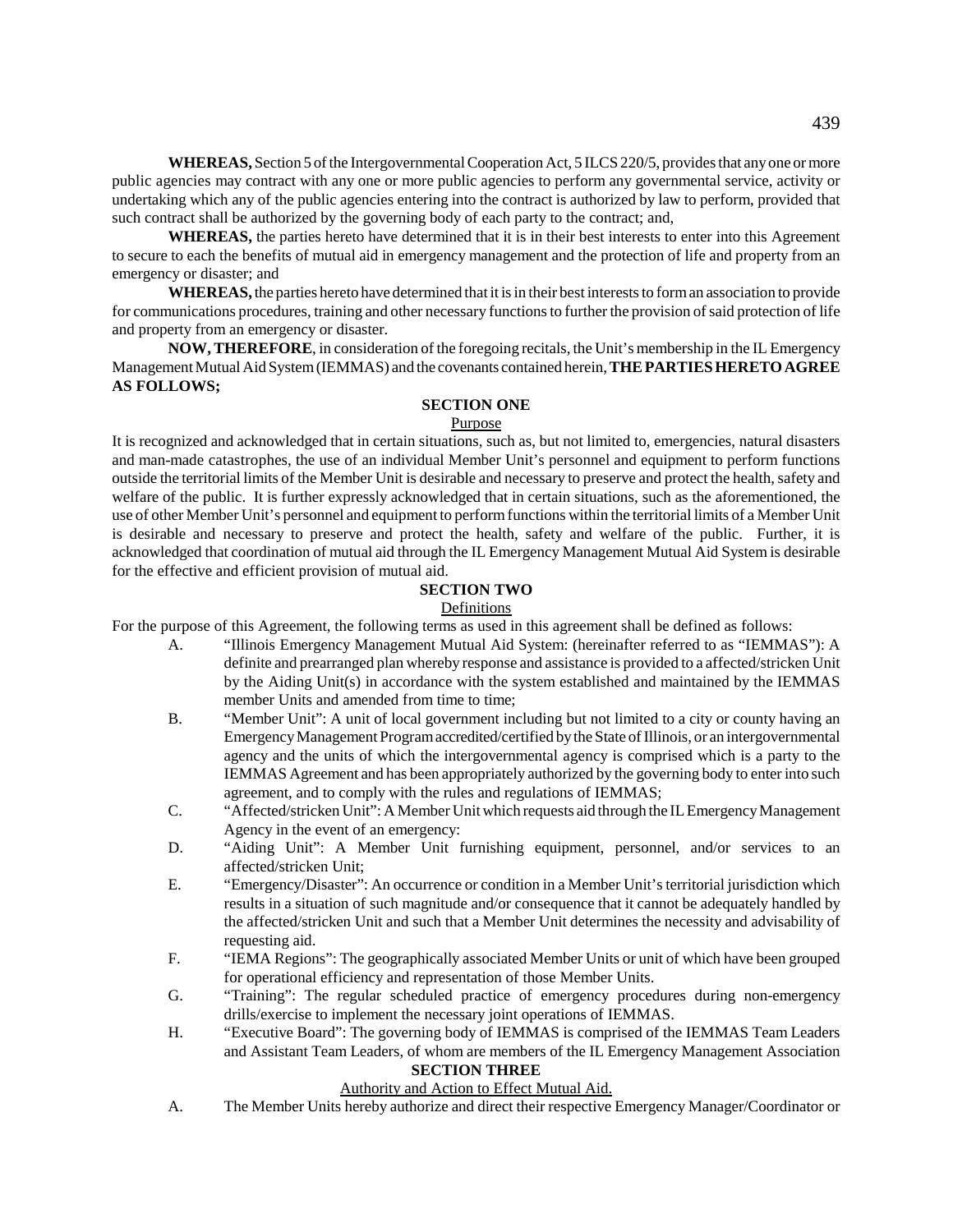his designee to take necessary and proper action to render and/or request mutual aid from the other Member Units in accordance with the policies and procedures established and maintained by the IEMMAS Member Units. The aid rendered shall be to the extent of available personnel and equipment not required for adequate protection of the territorial limits of the Aiding Unit shall be final as to the personnel and equipment available to render aid.

- B. Whenever an emergency/disaster occurs and conditions are such that the Emergency Manager/Coordinator, or his designee, of the affected/stricken Unit determines it advisable to request aid pursuant to this Agreement he shall notify IEMA of the nature and location of the emergency and personnel and/or services requested from the IEMMAS.
- C. The Emergency Manager/Coordinator, or his designee, of the Aiding Unit shall take the following action immediately upon being requested for aid:
	- 1. Establish the incident command system at the site of the emergency.
	- 2. Determine what equipment, personnel and/or services is requested according to the system maintained by IEMMAS;
	- 3. Determine if the requested equipment, personnel, and/or services can be committed in response to the request from the affected/stricken Unit;
	- 4. Dispatch immediately the requested equipment, personnel and/or services, to the extent available, to the location of the emergency reported by the affected/stricken unit in accordance with the procedures of IEMMAS;
	- 5. Notify the affected/stricken unit if any or all of the requested equipment, personnel and/or services cannot be provided.

### **SECTION FOUR**

### Incident Management System

The National Incident Management System shall be the standard under which this Agreement shall function. The purpose of the incident management system shall be to provide structure and coordination to the management of emergency incident operations in order to provide for the safety and health of emergency service organization personnel and other persons involved in those activities. Personnel dispatched to aid a party pursuant to this Agreement shall remain employees of the Aiding Unit. Personnel rendering aid shall report for direction and assignment at the scene of the emergency to the State Incident Commander at the Forward Command Post. The party rendering aid shall at all times have the right to withdraw any and all aid upon the order of its Emergency Manager/Coordinator or his designee; provided, however, that the party withdrawing such aid shall notify the State Incident Commander at the Forward Command Post of the withdrawal of such aid and the extend of such withdrawal.

### **SECTION FIVE**

### Compensation for Aid

Equipment, personnel, and/or services provided pursuant to this Agreement shall be at no charge to the party requesting aid; however, any expenses recoverable from third parties shall be equitably distributed among responding parties. Nothing herein shall operate to bar any recovery of funds from any state or federal agency under any existing statutes.

# **SECTION SIX**

### Insurance

Each paraty hereto shall procure and maintain, at its sole and exclusive expense, insurance coverage, including: personal injury, property damage. No party hereto shall have any obligation to provide or extend insurance coverage for any of the items enumerated herein to any other party hereto or its personnel. The State of Illinois shall provide workman compensation and comprehensive liability insurance. Upon request, Member Units shall provide such evidence as herein provided to the IEMMAS members.

# **SECTION SEVEN**

### Indemnification

Each party hereto agrees to waive all claims against all other parties hereto for any loss, damage, personal injury or death occurring in consequence of the performance of this Mutual Aid Agreement; provided, however, that such claim is not a result of gross negligence or willful misconduct by a party hereto or its personnel.

Each Party requesting or providing aid pursuant to this Agreement hereby expressly agrees to hold harmless, indemnify and defend the party rendering aid and its personnel from any and all claims, demands, liability, losses, suits

440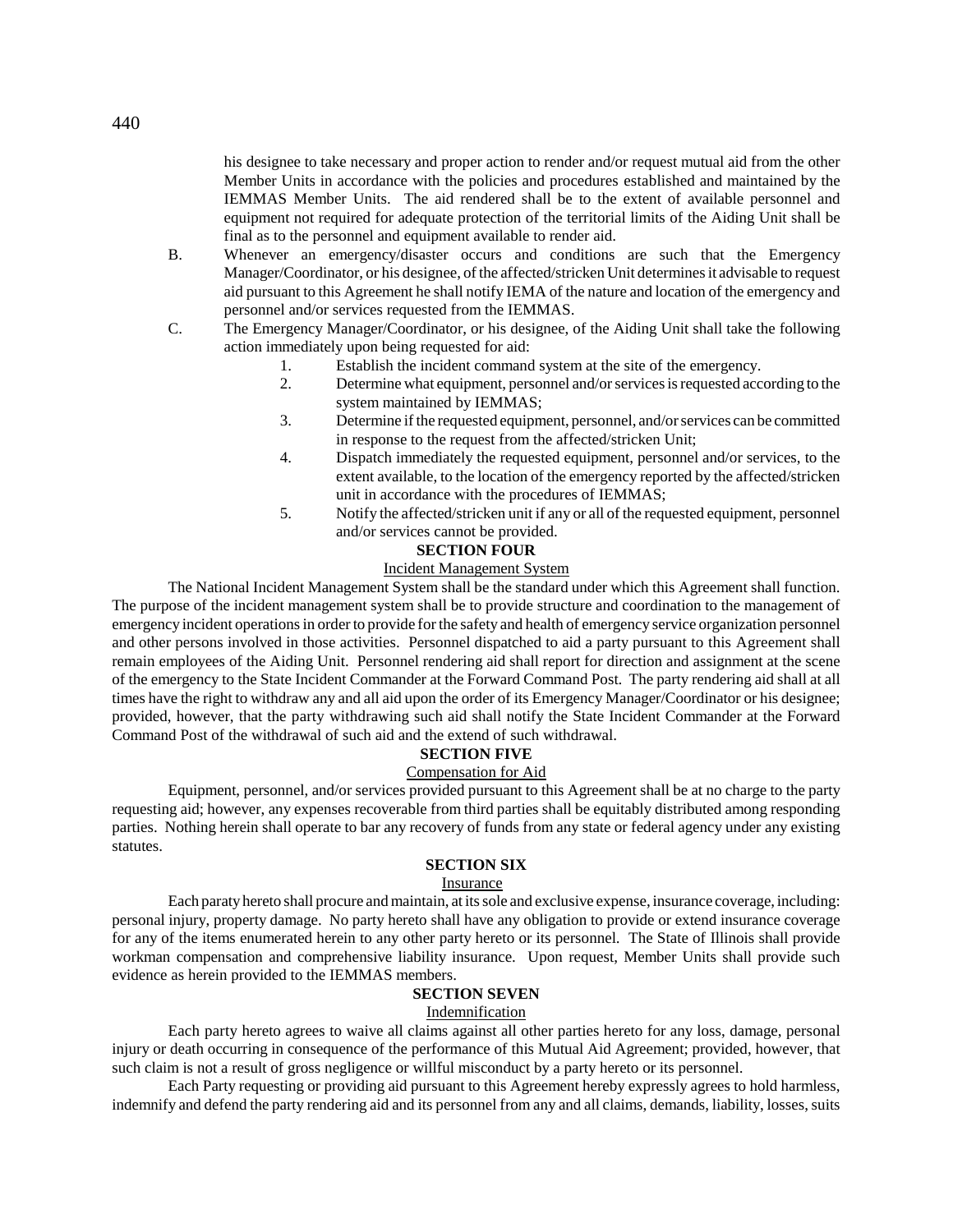in law or in equity which are made by a third party. This indemnity shall include attorney fees and costs that may arise from providing aid pursuant to this Agreement. Provided, however, that all employee benefits, wage and disability payments, pensions, worker's compensation claims, damage to or destruction of equipment and clothing, and medical expenses of the party rendering aid shall be the sole and exclusive responsibility of the respective party for its employees, provided, however, that such claims made by a third party are not the result of gross negligence or willful misconduct on the part of the party rendering aid.

# **SECTION EIGHT**

### Non-Liability for Failure to Render Aid

The rendering of assistance under the terms of this Agreement shall not be mandatory if local conditions of the Aiding Unit prohibit response. It is the responsibility of the Aiding Unit to immediately notify the affected/stricken unit of the Aiding Unit's inability to respond; however, failure to immediately notify the affected/stricken unit of such inability to respond shall not constitute evidence of noncompliance with the terms of this second and no liability may be assigned.

No liability of any kind or nature shall be attributed to or be assumed, whether expressly or implied, by a party hereto, its duly authorized agents and personnel, for failure or refusal to render aid. Nor shall there be any liability of a party for withdrawal of aid once provided pursuant to the terms of this Agreement.

#### **SECTION NINE**

### Term

This Agreement shall be in effect for a term of one year from the date of signature hereof and shall automatically renew for successive one-year terms unless terminated in accordance with this Section.

Any party hereto may terminate its participation in this Agreement at any time, provided that the party wishing to terminate its participation in this Agreement shall give written notice to the IEMMAS specifying the date of terminations, such notice to be given at least 90 calendar days prior to the specified date of termination of participation. The written notice provided herein shall be given by personal delivery , registered mail or certified mail.

### **SECTION TEN**

### Effectiveness

This Agreement shall be in full force and effective upon approval by the parties hereto in the manner provided by law and upon proper execution hereof.

# **SECTION ELEVEN**

### Binding Effect

This Agreement shall be binding upon in inure to the benefit of any successor of entity which may assume the obligations of any party hereto. Provided, however, that this Agreement may not be assigned by a Member Unit without prior written consent of the parties hereto; and this Agreement shall not be assigned by IEMMAS without prior written consent of the parties hereto.

### **SECTION TWELVE**

### Validity

The invalidity of any provision of this Agreement shall not render invalid any other provision. If, for any reason, any provision. If, for any reason, any provision of this Agreement is determined by a court of competent jurisdiction to be invalid or unenforceable, that provision shall be deemed severable and this Agreement may be enforced with that provision severed or modified by court order.

### **SECTION THIRTEEN**

### Notices

All notices hereunder shall be in writing and shall be served personally, by registered mail or certified mail to the parties at such addresses as may be designated from time to time on the IEMMAS mailing lists or, to other such addresses as shall be agreed upon

### **SECTION FOURTEEN**

Governing Law

This Agreement shall be governed, interpreted and construed in accordance with the laws of the State of Illinois.

### **SECTION FIFTEEN**

### Execution in Counterparts

This Agreement may be executed in multiple counterparts or duplicate originals, each of which shall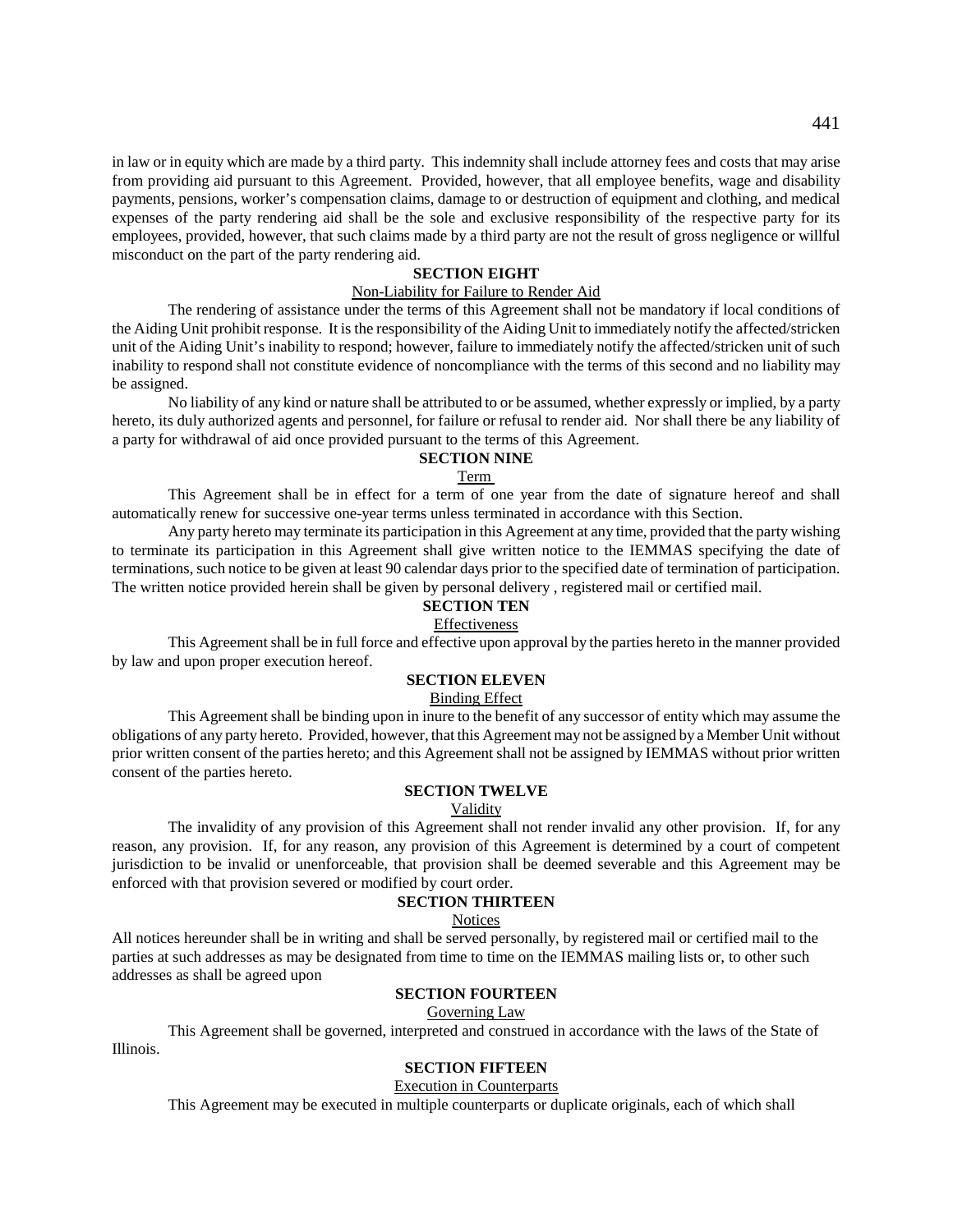constitute and be deemed as one and the same document.

# **SECTION SIXTEEN**

# Executive Board of IEMMAS

The Executive Board of IESMA is hereby identified as the authority to consider, adopt and amend from time to time, as needed, rules, procedures, by-laws and any other matters deemed necessary. The Executive Board shall consist of 3 members appointed from within each IEMMAS who shall serve as the voting representative of said region on IEMMAS matters, and may appoint a designee to serve temporarily in his stead. Such designee shall be from within the respective region and shall have all rights and privileges attendant to a representative of that region. The IESMA Executive Board as provided for in the by-laws shall coordinate the activities of the IEMMAS.

# **SECTION SEVENTEEN**

### Duties of the Executive Board

The Executive Board shall meet regularly to conduct business and to consider and publish the rules and procedures of the IEMMAS.

### **SECTION EIGHTEEN**

Rules and Procedures

Rules, procedures of the IEMMAS shall be established by the Executive Board as deemed necessary from time to time for the purpose of administrative functions, the exchange of information and the common welfare of the IEMMAS.

# **SECTION NINETEEN**

# Amendments

This Agreement may only be amended by written consent of all the parties hereto. This shall not preclude the amendment of rules, procedures of the IEMMAS as established by the Executive Board to this Agreement. The undersigned unit of local government or public agency hereby has adopted, and subscribes to, and approves this MUTUAL AID SYSTEM Agreement to which this signature page will be attached, and agrees to be a party thereto and be bound by the terms thereof.

This Signatory certifies that this Illinois Emergency Management Mutual Aid System Agreement has been adopted and approved by ordinance, resolution, or other manner approved by law, a copy of which document is attached hereto.

| <b>Political Entity - Clinton County</b> | IL Emergency Service Management Assn. |
|------------------------------------------|---------------------------------------|
| S/Ray Kloeckner, Chief Executive Officer |                                       |
| January 16, 2007                         | President                             |
| Attest:                                  |                                       |
| S/Thomas LaCaze, County Clerk            | <b>IEMMAS</b> Chairperson             |
| January 16, 2007                         | Attest:                               |

### **ORDINANCE # 01-07-04**

### **APPROVAL OF CONTRACTS FOR AMBULANCE SERVICE**

**WHEREAS**, the Clinton County has 19 Special Services Areas (SSA) for providing ambulance service to the residents of Clinton County;

**WHEREAS,** the County has received Ambulance Service Contracts from the following entities for the period of January 1, 2007 through December 31, 2007 for the stated SSAs.

> A. City of Highland for SSA5 (including a partial six month contract from July 1, 2006 to December 31, 2006),

B. City of Breese for SSAs 11, 12, 17 and 18,

C. City of New Baden for SSAs 7, 8, 9, and 10,

D. Sugar Creek Ambulance Service for SSAs 13, 14, and 15,

E. Sandoval Fire Protection District for SSA 16;

**WHEREAS,** the County has also received a Contract Amendment #2 from MedStar Ambulance, Inc. for the period from January 1, 1007 through December 31, 2007 for service to SSAs 1, 2, 3, 4, 6 and 19;

**WHEREFORE**, be it resolved that Clinton County does hereby authorize each of the aforementioned Ambulance Service Contracts for the times and special service areas listed above, pursuant to the terms and conditions stated therein;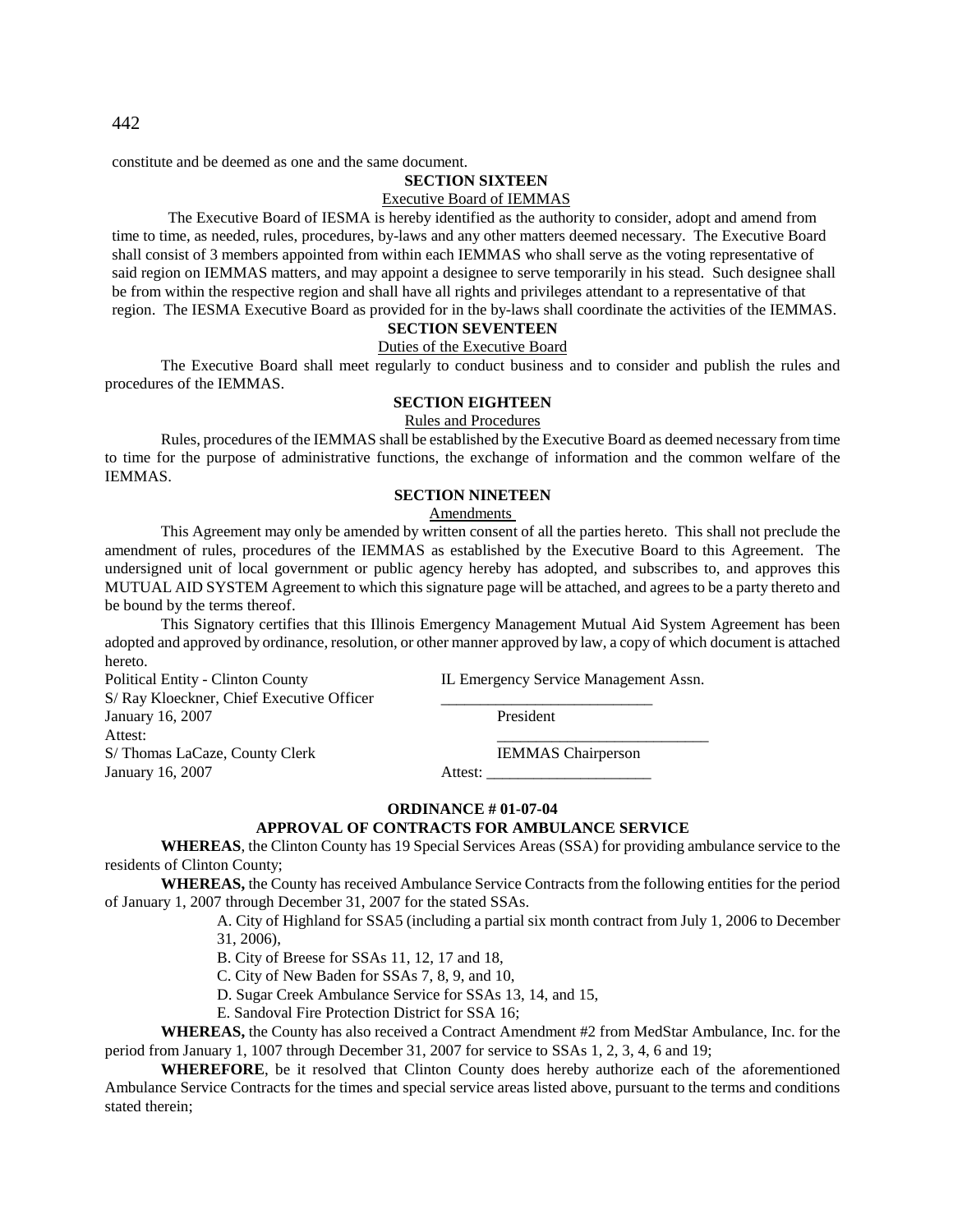**WHEREFORE**, be it further resolved that Clinton County does hereby authorize Amendment #2 with MedStar Ambulance, Inc.;

Voting yes - Hitpas, Murray, Roper, Heiligenstein, Pingserhaus, Jack Taylor, Raymond, Fix, Holtgrave, Huelsmann, Sullivan, Craig Taylor, Beckmann, and Schroeder.

**ADOPTED, ORDAINED AND APPROVED** January 16, 2007, by a voice/roll call vote of the Corporate Authorities of the County of Clinton, Illinois.

S/Thomas LacCaze County Clerk

S/ Ray Kloeckner<br>Board Chairman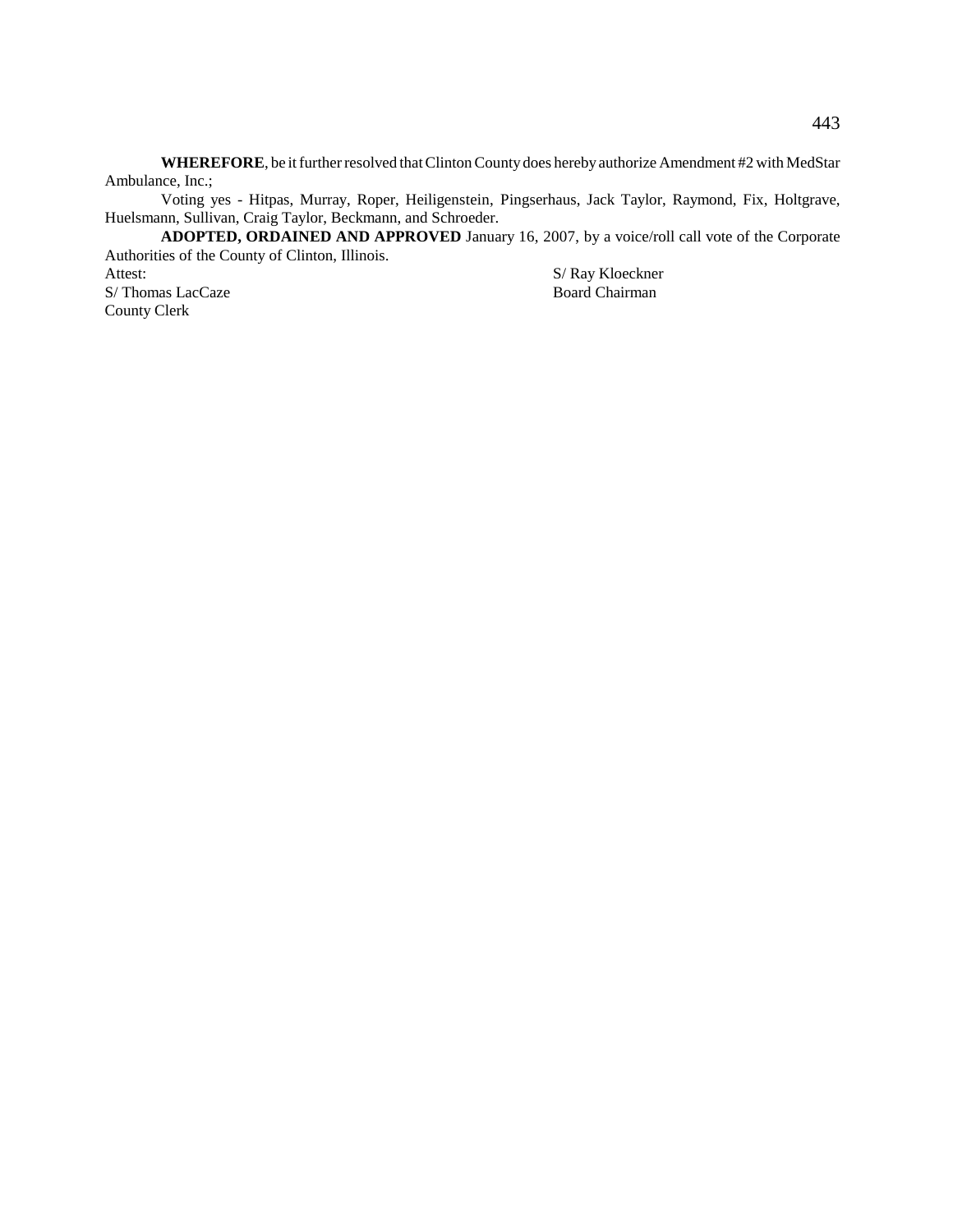# **CLINTON COUNTY BOARD February 20, 2007**

The February meeting of the Clinton County Board was called to order by Sheriff Mike Kreke on Tuesday, February 20, 2007.

**ROLL CALL**: Present - Beckmann, Fix, Heiligenstein, Hitpas, Holtgrave, Huelsmann, Kloeckner, Murray, Raymond, Roper, Schroeder, Sullivan, Craig Taylor and Jack Taylor. Absent - Pingsterhaus.

**MOTION** by Raymond second by Schroeder to approve minutes of previous meeting. **MOTION CARRIED.**

The Pledge of allegiance was recited. All visitors and guests introduced themselves.

# **APPOINTMENTS:**

**MOTION** by Jack Taylor second by Heiligenstein to approve the appointment of Ronald Rolfingsmeyer as Trustee of the Carlyle Fire Protection District for a three year term. **MOTION CARRIED.** Absent - Pingsterhaus

**MOTION** by Jack Taylor second by Murray to approve the appointment of Roger Zimmermann as Trustee of the Clinton County East Public Water District for a 5 year term. **MOTION CARRIED.** Absent - Pingsterhaus.

**MOTION** by Beckmann second by Craig Taylor to approve the appointment of Dan Gilbreth as Trustee of the Santa Fe Fire Protection District for a three year term. **MOTION CARRIED**. Absent - Pingsterhaus.

**MOTION** by Sullivan second by Beckmann to approve the appointment of Steve Tonnies as Trustee of the Clin-Clair Fire Protection District for a three year term. **MOTION CARRIED.** Absent - Pingsterhaus.

**FIRST READINGS OF APPOINTMENTS:** Gary Prosise - Hoffman FPD; Maurice Spihlmann - Germantown Rural FPD; Neil Nothaus - Huey Ferrin Boulder FPD; Ray Westphal - Sugar Creek FPD; Clarence Kohlbrecher - St. Rose FPD; Collette Kehrer -New Memphis Lighting District; Norma Rueter - Shattuc Lighting District; Curt Strieker - St. Rose Lighting District; John Schemel - Santa Fe Drainage & Levee District; Elmer Loepker and Glennon Hemker - Germantown Drainage & Levee District; John Detmer - St. Rose Sanitary District; Robert Rolves - Albers Sanitary District; James Kampwerth and Joseph Voss - Carlyle S/W Public Water District.

**MOTION** by Raymond second by Heiligenstein to approve Coroner's annual report. **MOTION CARRIED.** Absent - Pingsterhaus.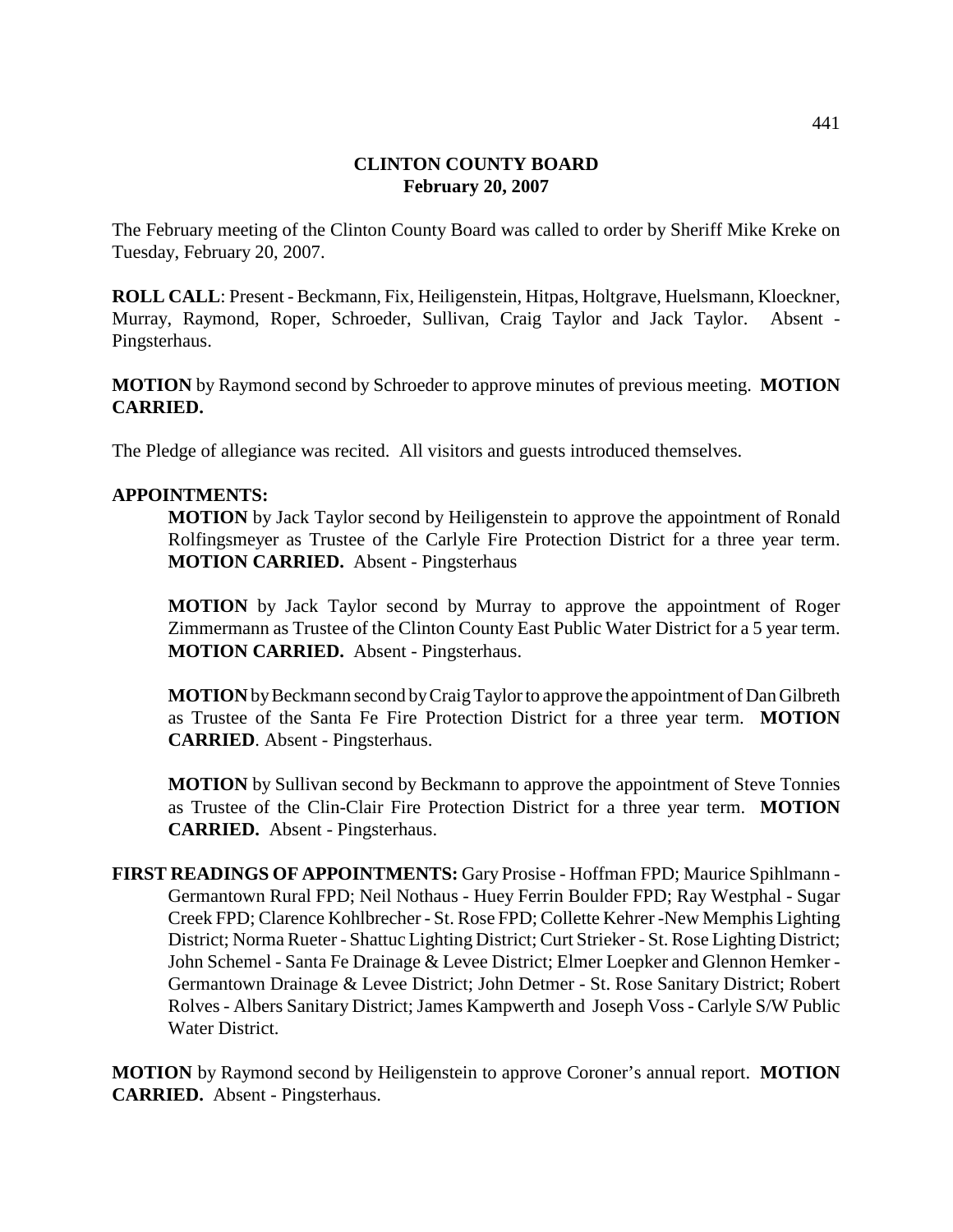**COUNTY FARM COMMITTEE** - Craig Taylor reported his committee reviewed the bids received for the county farm and sent the bids to the States Attorney's Office to have an ordinance prepared for awarding the lease. William Jansen was the high bidder at \$176.00 an acre. **MOTION** by Holtgrave second by Fix to approve Ordinance #02-07-01 Approval of Cash Farm Rent Lease for a three year period by roll call vote. Yes - Hitpas, Murray, Roper, Heiligenstein, Jack Taylor, Raymond, Fix, Holtgrave, Huelsmann, Sullivan, Craig Taylor, Beckmann and Schroeder. Absent - Pingsterhaus. **MOTION CARRIED**.

Craig Taylor also gave a report on the activities of the Animal Control Department.

- **INSURANCE TRUST** Raymond reported the ending balance in the Insurance Trust is \$10,595,621.31 not withstanding pending claims, at present close to \$400,000.00 has been budgeted for those claims, three of those claims will be open for 5 years. The original amount of bonds was \$20M and the trust was to last 17 years. With the information provided they are nowhere close to the in depth financial information or should be checked into for a comprehensive analysis of the trust. Raymond said he has requested the help of a person with a financial degree from college and experience in the industry of finance. This person confirmed his assumptions and even suggested the county should consider hiring a firm to make a full comprehensive review and report.
- **INSURANCE COMMITTEE** Raymond reported the committee had met February 12<sup>th</sup> and reviewed a copy of Employee/Employer Rights & Responsibilities provided by United Counties Council of Illinois (UCCI). It concerned employer rights in regards to Family & Medical Leave Act (FMLA) and rights pertaining to Americans with Disabilities Act (ADA) and Sexual Harassment (Title VII of the Civil Rights Act). His committee also held their quarterly meeting with union stewards and Einstein Consulting. Bill Schmaltz of Einstein reviewed Insurance Cost Status Report as of February 15, 2007 which showed a surplus of \$69,641.97 as of that date. This surplus/profit is in comparison to the cost of the previous carrier for the coverage. He also reviewed a report provided by LDI Pharmacy Benefit Management showing that we are in line with the national average on co-payments on Prescriptions, generic utilization of prescriptions dispensed and a list of the top five most costly drugs being utilized the most.
- **UNINCORPORATED AREA IMPROVEMENT COMMITTEE** Roper reported the monthly meeting of the New Memphis Sanitary Sewer District with his committee was held on February  $6<sup>th</sup>$ . The sanitary sewer project is moving forward. Chairman Krausz said all residents in district will have to sign up for the sewer service. They talked about increasing size of their board at the January meeting. The next meeting will be March 6, 2007, at 6:30 p.m. in New Memphis.

The following committees had no reports - Safety, RC&D Council, and Environmental Concerns.

**EDUCATION COMMITTEE** - Heiligenstein reported the next meeting will be March 8, 2007 at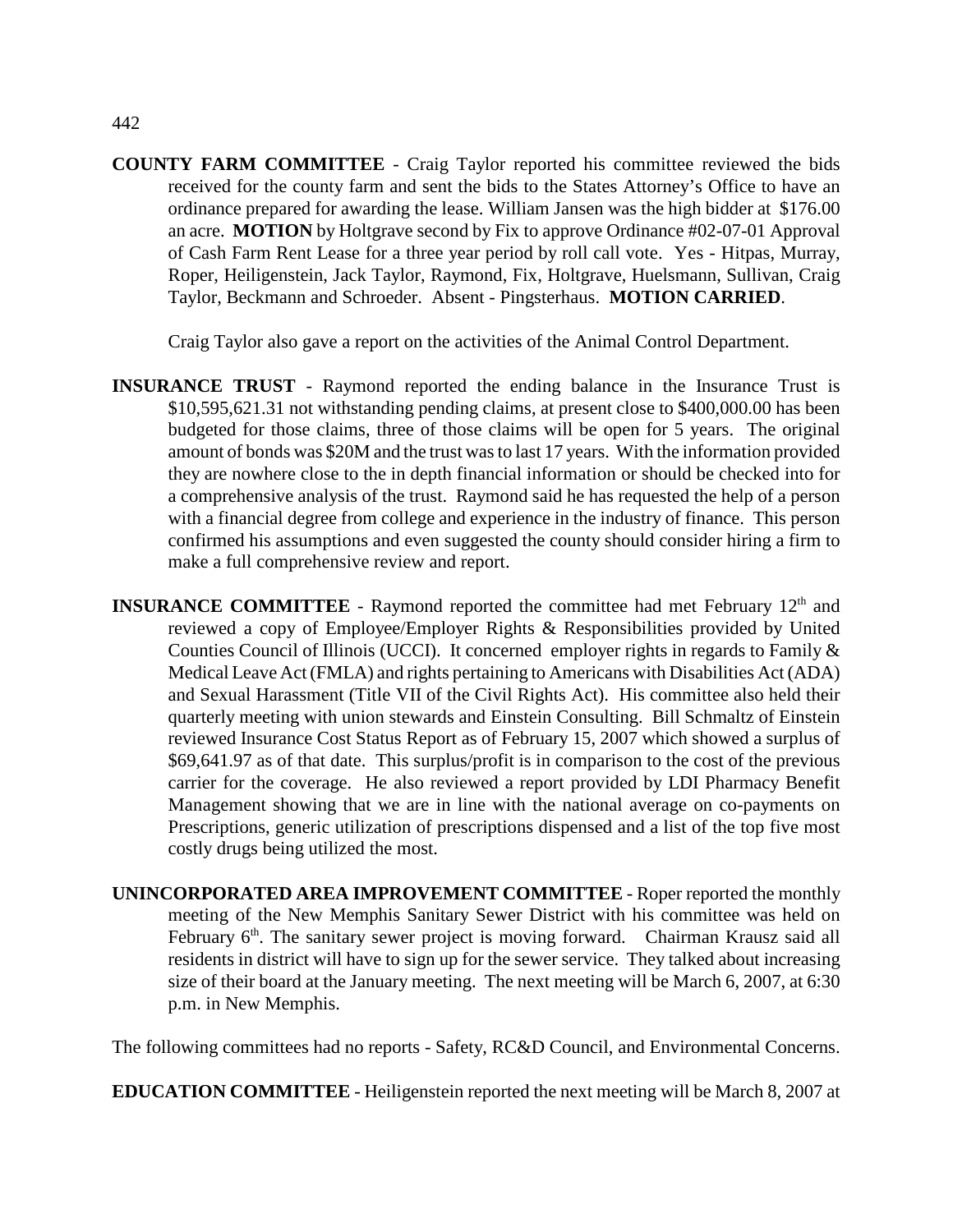4:45 p.m. at Regional Office of Education.

- **708 MENTAL HEALTH BOARD**  Huelsmann said the Committee discussed appointing Ron Foppe as a member of the 708 Mental Health Board Committee. The first reading of the appointment is this month. The appointment will be next month if there are no objections.
- **GIS COMMITTEE** Beckmann reported the bills were in order. Jay Donnelly, GIS Coordinator, gave a presentation of the Geographic Information Systems. He reported the Assessment Office and Zoning Office are currently using the system. The system has just been installed in the Sheriff's Office and the Highway Department. Future projects include tower locations, elevation data and utilities.
- **SOLID WASTE COMMITTEE**  Huelsmann reported the County Health Department has a fiveyear plan for recycling. He talked of the possibility of recycling ink cartridges, etc., through UPS. He will be looking into this project and report at next month's meeting.
- **TOURISM COMMITTEE**  Holtgrave reported S/W IL Tourism Council is redoing the 2007 pamphlets for Clinton County. Letters will be sent to municipalities to see what changes need to be made to the brochures. The Committee has a meeting scheduled for tomorrow at 6:00 p.m.
- **911 COMMITTEE**  Fix reported his committee met with some municipalities concerning conflicts with street names and numbering. They are working on getting this resolved.
- **PERSONNEL/LABOR COMMITTEE** Hitpas reported they are working on revising the Personnel Policy. The Committee wants employees who are submitting out-of-town expenses to attach receipts supporting their claim.
- **VETERAN'S MEMORIAL COMMITTEE** Murray reported the War Memorial is in good condition. The Committee requests changing its name to Veteran's Memorial/Veteran's Affairs. The Committee would like to hold informational meetings every quarter with various veterans organizations.. **MOTION** by Murray second by Holtgrave to change the name of the committee to Veterans Memorial/Veterans Affairs. **MOTION CARRIED**. Absent - Pingsterhaus.
- **ZONING COMMITTEE MOTION** by Craig Taylor second by Beckmann to waive first reading of Deer View Acres Subdivision. **MOTION CARRIED**. Absent - Pingsterhaus.

**MOTION** Craig Taylor second by Beckmann to approve second and final reading of Deer View Acres Subdivision located in Section 15 of Lookingglass Township. **MOTION CARRIED**. Absent - Pingsterhaus.

**MOTION** by Hitpas second by Jack Taylor to have roll call vote to approve Ordinance #02-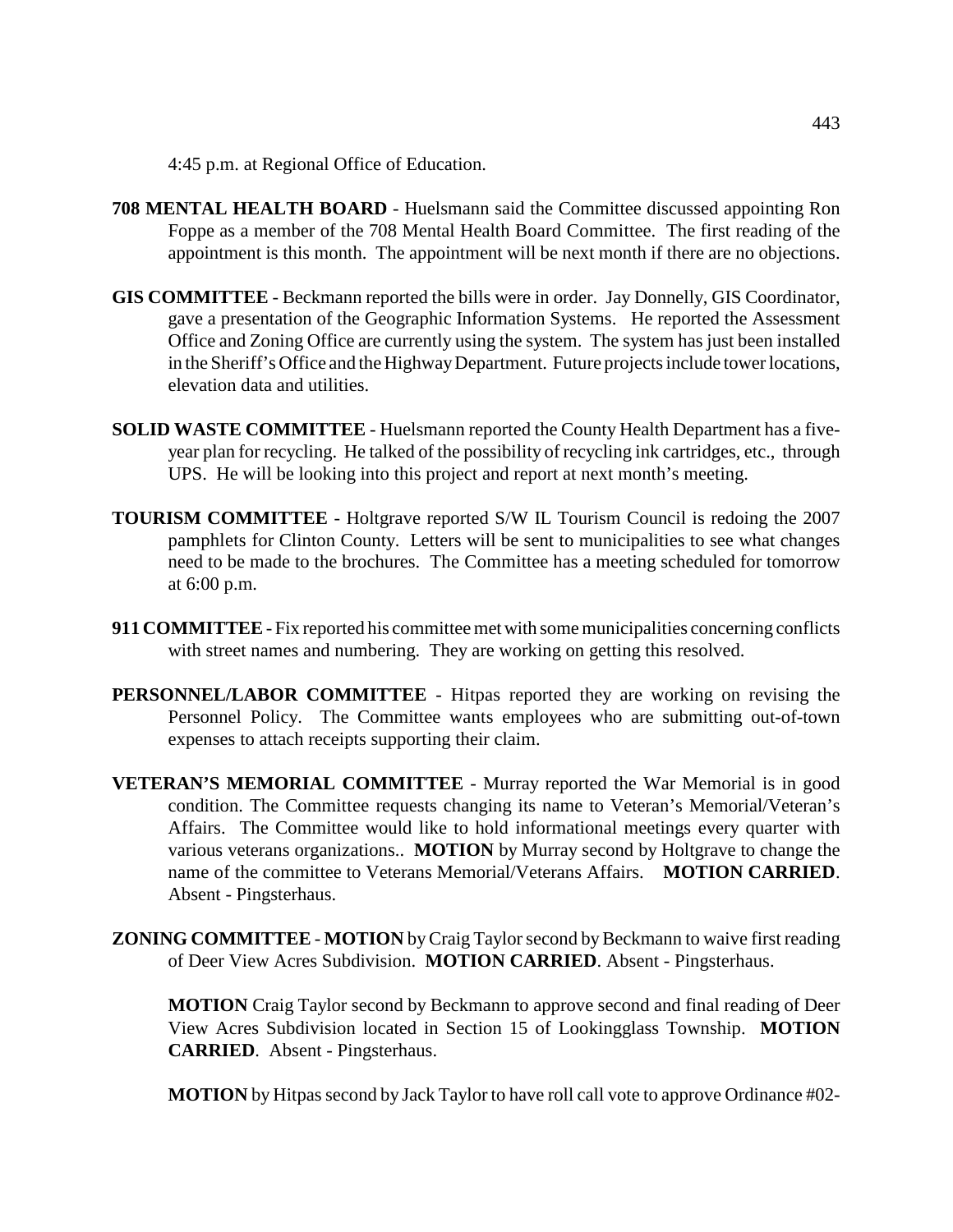07-02 Resolution Ratifying and Confirming a February 19, 2002 Motion Approving Ordinance on Amendments to the Clinton County Zoning Code as per recommendation of States Attorney. Approving this will make sure that our code has the references it needs to be effective. Roll call - Yes Hitpas, Murray, Roper, Heiligenstein, Jack Taylor, Raymond, Fix, Holtgrave, Huelsmann, Sullivan, Craig Taylor, Beckmann and Schroeder. Absent - Pingsterhaus. **MOTION CARRIED**.

Craig Taylor asked the Board to go into Executive Session regarding the law case with Dr. Stern over a zoning issue.

- **LAW ENFORCEMENT/ESDA COMMITTEE MOTION** by Sullivan second by Hitpas to approve Resolution #02-07-03 Authorizing the Execution of the Illinois Telecommunicator Emergency Response Task Force Intergovernmental Agreement. **MOTION CARRIED**. Absent - Pingsterhaus.
- **ECONOMIC DEVELOPMENT/SWIDA/SCIGA COMMITTEE** Sullivan reported SCIGA has a meeting on February  $28<sup>th</sup>$  at Kaskaskia College at 5:30 p.m. Sullivan has been in touch with Con-Way Freight who have over 100 trucks coming through Clinton County from Salem to Springfield, Missouri. They are in favor of a by-pass around Lebanon and have requested maps of the area. The next meeting is scheduled for March  $12<sup>th</sup>$  at 7:00 p.m.
- **ROAD & BRIDGE COMMITTEE**  Jack Taylor thanked Engineer Dan Behrens for his department's good work during the snow storms in the County.

**MOTION** by Jack Taylor second by Murray to approve a Resolution #02-07-04 awarding the County Motor Fuel Tax bid for chips and rock to Beelman Truck Company. **MOTION CARRIED.** Absent - Pingsterhaus.

**MOTION** by Hitpas second by Raymond to approve Resolution #02-07-05 awarding the Township Motor Fuel Tax bid for chips, slag and rock to Beelman Truck Co., Brink Brothers, and Dwain Forby Trucking. **MOTION CARRIED**. Absent - Pingsterhaus.

The County had approved the State using the St. Rose Road and Stolletown Road for rerouting traffic during the bridge repairs on Old Route 50 east of Breese over Shoal Creek for a 14 day period. Since the City of Breese has agreed to closing the road for the four month period the State is wanting the county to extend this tine for the duration of the contract. Sullivan would like the State to make good on the damages that might be incurred by the traffic. **MOTION** by Hitpas second by Sullivan to table this until we hear from IL Department of Transportation if they will make good on any damages. **MOTION CARRIED.** Absent - Pingsterhaus.

**FINANCE/HEALTH SERVICES/REVOLVING LOAN FUND** - Jack Taylor reported the bills were in order. **MOTION** by Hitpas second by Holtgrave to approve the Monthly Budget &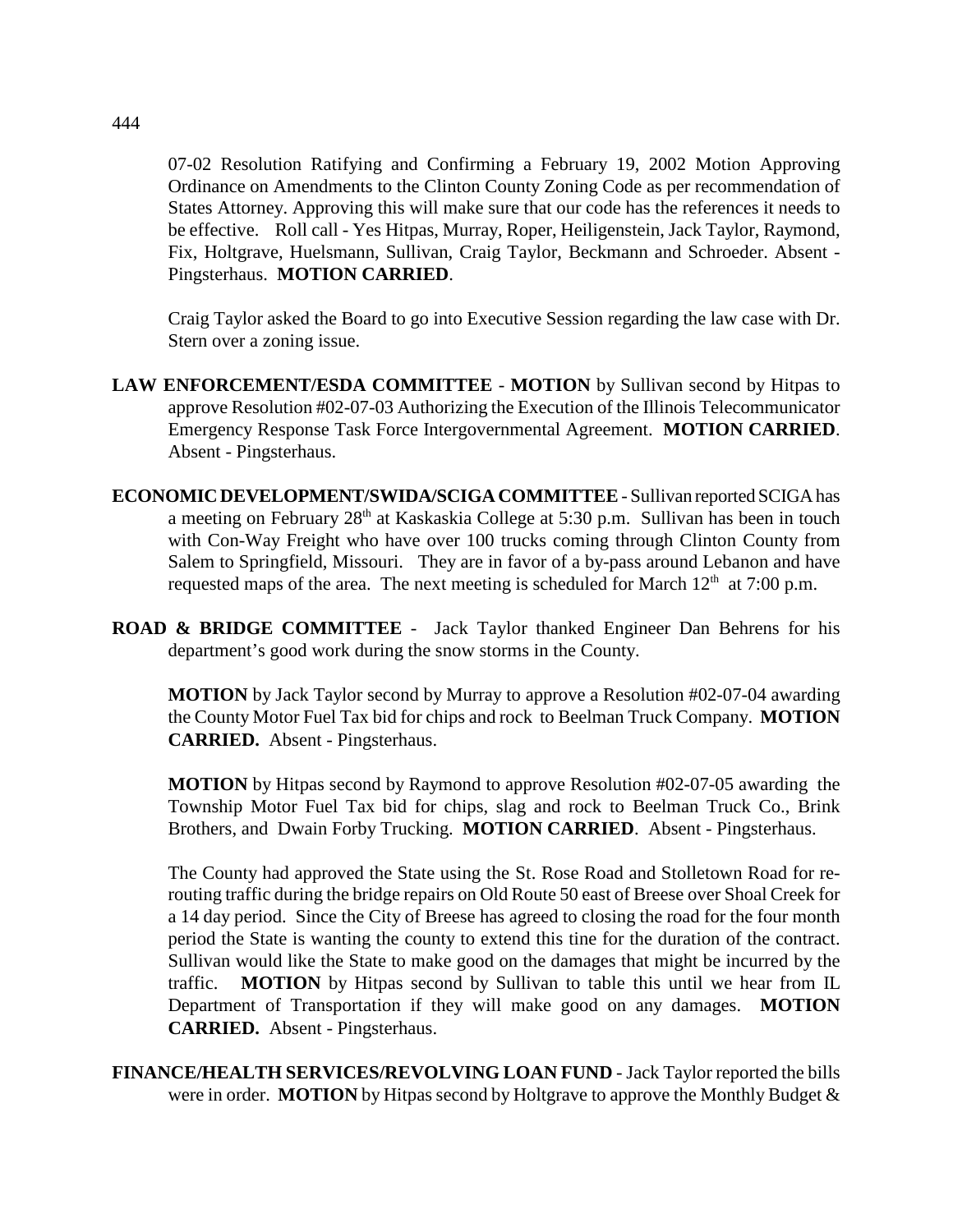Financial Report of the Treasurer's Office. **MOTION CARRIED**. Absent - Pingsterhaus.

Treasurer Mueller reported the oil check received this month was for \$22,262.79. The distribution of Mobile Home taxes was made on February  $7<sup>th</sup>$ . The county's share was \$14,734.81.

**MOTION** by Holtgrave second by Jack Taylor to pre-approve Southern Bus Mobility subordinating the county from  $2<sup>nd</sup>$  to  $3<sup>rd</sup>$  on their Revolving Loan Fund mortgage. This is on the recommendation of Kevin Treveer of S/W IL Planning Commission. RLF attorney Kuiken will prepare the paperwork for the Chairman and County Clerk to sign. **MOTION CARRIED**. Absent - Pingsterhaus.

**MOTION** by Jack Taylor second by Raymond to approve Health Department monthly report. **MOTION CARRIED.** Absent - Pingsterhaus.

**FACILITIES COMMITTEE** - Fix reported he received a quote of \$403.50 for painting the hallways at the Annex. **MOTION** by Fix second by Heiligenstein to allocate \$403.50 for the hallway painting. **MOTION CARRIED**. Absent - Pingsterhaus.

Fix is scheduling a meeting for February  $26<sup>th</sup>$  at 4:00 p.m. They are looking at purchasing furniture, copier, etc. for the new offices. Sheriff Kreke reported the boilers are being worked on at the Court House.

- **GENERAL SERVICES/JUDICIARY COMMITTEE** Craig Taylor said the committee is concerned about bills turned in for unauthorized activities.
- **LIQUOR COMMITTEE**  Holtgrave mentioned the Clinton County Tavern Association is working on co-oping their buying power with two other counties. His committee is looking into a new liquor license code for 15 day periods. This will be discussed at next month's meeting.

**MOTION** by Craig Taylor second by Schroeder to approve payment of the Accounts Payable Claims. **MOTION CARRIED**. Absent - Pingsterhaus.

**MOTION** by Hitpas second by Jack Taylor to have a roll call vote to go into Executive Session concerning a law suit the county is involved in. Roll call - Yes - Beckmann, Fix, Heiligenstein, Hitpas, Holtgrave, Huelsmann, Murray, Raymond, Roper, Schroeder, Sullivan, Craig Taylor and Jack Taylor. Absent - Pingsterhaus. **MOTION CARRIED**.

The Board came back into regular session.

**MOTION** by Jack Taylor second by Holtgrave to go along with the Rule 308 program. Let it be known that the States Attorney has advised differently. Jack Taylor wants to go along with Rule 308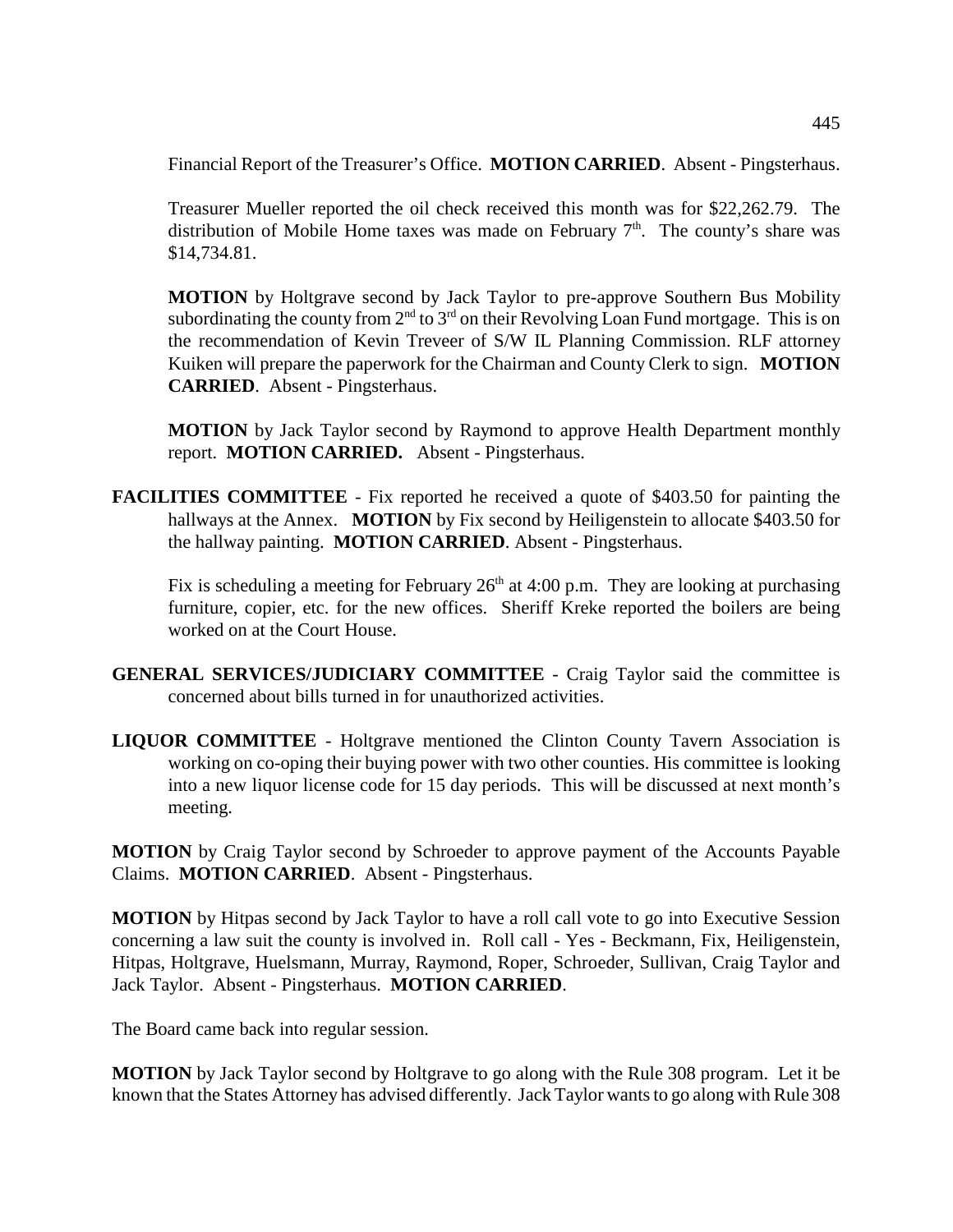446

and this is not the States Attorney's recommendation. **MOTION** by Sullivan second by Holtgrave to have a roll call vote: Roll call: Yes - Beckmann, Holtgrave, Huelsmann, Murray, Sullivan, Craig Taylor and Jack Taylor. No - Fix, Heiligenstein, Hitpas, Roper and Schroeder. Abstain - Raymond Absent - Pingsterhaus. **MOTION CARRIED**.

**MOTION** by Craig Taylor second by Beckmann to adjourn the meeting. **MOTION CARRIED**.

Ray Kloeckner ATTEST: Board Chairman

County Clerk

\_\_\_\_\_\_\_\_\_\_\_\_\_\_\_\_\_\_\_\_\_\_\_\_\_\_\_\_\_\_\_\_\_\_

### **ORDINANCE #02-07-01 APPROVAL OF CASH FARM RENT LEASE**

**WHEREAS**, the County is need of a tenant for the tillable portion of the County Farm;

**WHEREAS,** the County has completed a competitive bidding process with respect to the selection of a tenant; **WHEREAS**, William Jansen was the high bidder in said bidding process;

**WHEREFORE**, be it resolved that Clinton County does hereby authorize the leasing of a portion of the County Farm under the terms and conditions outlined in Exhibit A hereto for a term of three years to William Jansen;

**WHEREFORE,** be it further resolved that the County Board Chairperson is authorized to execute and deliver such additional documents as are necessary to effectuate the terms of said Cash Farm Rent Lease.

**ROLL CALL**: Yes - Hitpas, Murray, Roper, Heiligenstein, Jack Taylor, Raymond, Fix, Holtgrave, Huelsmann, Sullivan, Craig Taylor, Beckmann, Schroeder. Absent - Pingsterhaus.

**ADOPTED, ORDAINED and APPROVED** February 20, 2007, by a voice/roll call vote of the Corporate Authorities of the County of Clinton, Illinois

S/ Ray Kloeckner, Board Chairman

Attest:

S/ Thomas LaCaze, County Clerk

# **ORDINANCE #02-07-02**

# **RESOLUTION RATIFYING AND CONFIRMING A FEBRUARY 19, 2002, MOTION APPROVING A PROPOSED ORDINANCE ON AMENDMENTS TO THE CLINTON COUNTY ZONING CODE.**

**WHEREAS**, the Clinton County Zoning Board of Appeals (hereinafter, CCZBA) unanimously approved recommended changes to the Clinton County Zoning Code (hereinafter, Code) after a public hearing of February 13, 2002;

**WHEREAS,** a written copy of the proposed changes approved by the CCZBA was provided to the members of the Clinton County Board prior to their regular board meeting on February 19, 2002;

**WHEREAS,** an oral motion was made and passed to "approve Phase 1 of the Final Draft of the proposed Zoning Ordinance changes" on February 19, 2002.

**WHEREAS**, a review of the minutes and ordinances of the meeting on February 19, 2002, on file with Clinton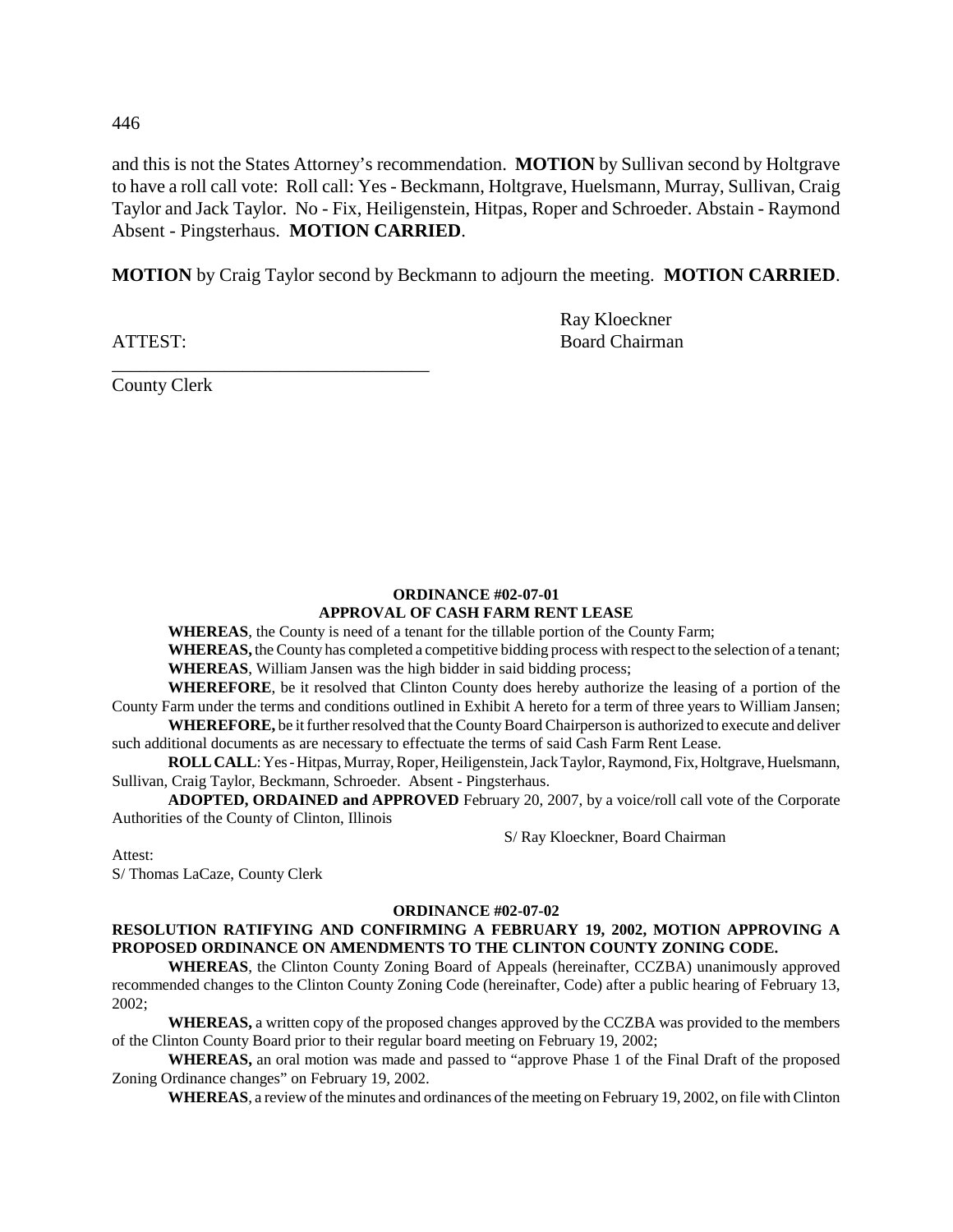County Clerk does not reveal the text of any written proposed ordinance or resolution adopting the aforementioned changes at that meeting or any meeting thereafter;

**WHEREAS,** one of the changes proposed was to delegate to the CCZBA the authority to grant all types of special use permits pursuant to the provisions of 55 ILCS 5/5-12009.5(e);

**WHEREAS**, the provisions of the 55 ILCS 5/5-12009.5(e) provide that the delegation of the authority to the CCZBA to grant special use permits may be completed only by ordinance;

**WHEREAS,** the language of the oral motion before the Clinton County Board to adopt the Code changes approved by the CCZBA lacked absolute clarity as to the intention of the Clinton County Board to adopt said changes without further action;

**WHEREFORE** be it hereby resolved that the Clinton County Board does hereby ratify and confirm the adoption of the "Proposed Changes to the Clinton County Zoning Ordinance" set forth in Exhibit A hereto as of February 19, 2002;

**WHEREFORE** be it further resolved that the Clinton County Board directs the County Clerk to supplement the minutes of the Clinton County Board meeting of February 19, 2002, with a copy of the "Proposed Changes to the Clinton County Zoning Ordinance" and a copy of this Ordinance;

**WHEREFORE** be it further resolved that the County Clerk shall distribute appropriate update to the listing of ordinances contained at the front of the Clinton County =Code to reflect the adoption of this ordinance.

**ROLL CALL:** Yes - Hitpas, Murray, Roper, Heiligenstein, Jack Taylor, Raymond Fix, Holtgrave, Huelsmann, Sullivan, Craig Taylor, Beckmann, and Schoreder. Absent - Pingsterhaus.

**APPROVED., ORDAINED AND APPROVED** February 20, 2007, by a voice/roll call vote of the Corporate Authorities of the County of Clinton, Illinois.

S/ Ray Kloeckner, Board Chairman

### ATTEST:

S/ Thomas LaCaze, County Clerk

### **RESOLUTION # 02-07-03**

# **A RESOLUTION OF CLINTON COUNTY AUTHORIZING THE EXECUTION OF THE ILLINOIS TELECOMMUNICATOR EMERGENCY RESPONSE TASK FORCE INTERGOVERNMENTAL AGREEMENT**

**WHEREAS,** the Constitution of the State of Illinois, 1970, Article VII, Section 10, authorizes units of local government to contract or otherwise associate among themselves in any manner not prohibited by law or ordinance; and

**WHEREAS,** the Intergovernmental Cooperation Act (5ILCS 220/1 et seq.) provides that any power or powers, privileges, or authority exercised or which may be exercised by a unit of local government may be exercised jointly with any other unit of local government whether within or outside the State of Illinois; and

**WHEREAS**, units of local government in Illinois, together with the Illinois Emergency Management Agency (IEMA), have determined that it is in the best interests of the residents of the State of Illinois to establish the IL Telecommunicator Emergency Response Task Force (IL-TERT); and

**WHEREAS,** the purpose of IL-TERT is to provide emergency telecommunications personnel and resources to a stricken unit of local government when natural or man-made occurrences create emergencies that exceed the resources, equipment and/or telecommunications personnel of that unit of local government; and

**WHEREAS,** the governing body of the County of Clinton has determined that it is in the best interrests of its residents and emergency service personnel to participate in IL-TERT.

**NOW, THEREFORE, BE IT RESOLVED** by the Clinton County Governing Board:

Section 1. That the Sheriff of the County of Clinton is authorized to execute the IL Telecommunicator Emergency Response Task Force Agreement. (A Copy of said Agreement is attached hereto and made a part hereof.)

Section 2. That the Clinton County Sheriff shall take any and all other actions necessary to effectuate membership in the Illinois Telecommunicator Emergency Response Task Force.

**THIS RESOLUTION IS ADOPTED** this 20<sup>th</sup> day of February, 2007, by the vote of the Clinton County

Board.

Ayes: 13 Nays: 0 Absent: 1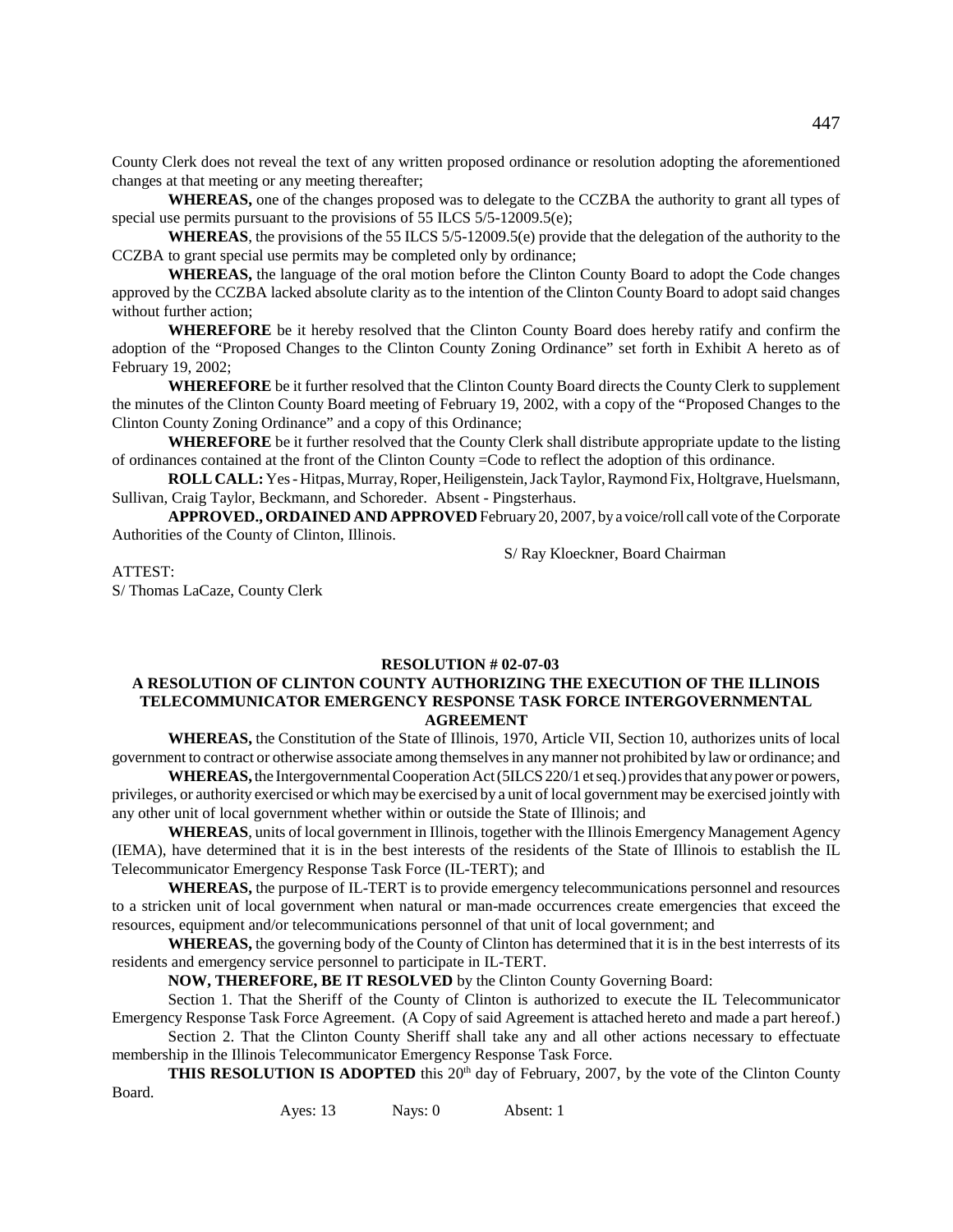Attest: S/Ray Kloeckner S/ Thomas LaCaze Board Chairman County Clerk

### **#02-07-04**

### **COUNTY MOTOR FUEL TAX LETTING SECTION 07-00000-00-GM**

February 20, 2007

**WHEREAS**, bids were received at a letting February 7, 2007 at 10:00 a.m. for the purchase of material required in the maintenance of Section 07-00000-00-GM

**NOW, THEREFORE, BE IT RESOLVED** that the following awards are made by the County Board subject to the approval of the IL Department of Transportation.

TO: Beelman Truck Co., #1 Racehorse Drive, East St. Louis, IL 62205

1) 1500 ton Seal Coat Aggregate (CA-13, CM-13, or CM13L2-22) Slag only

Furnished and delivered to Clinton Co. Stockpile in Carlyle, IL @ \$14.00 per ton. Terms - none.

2) 1000 ton Seal Coat Aggregate (CA-16, CM-16 or CM16L2-23)Limestone Only.

Furnished and delivered to Clinton Co. Stockpile in Carlyle, IL @ \$9.45 per ton. Terms - none.

3) 2000 ton Aggregate Surface Course (CA-10, CM-10) Limestone only.

Furnished and delivered to Clinton Co Stockpile in Carlyle, IL @ \$7.90 per ton. Terms - none.

### **STATE OF ILLINOIS) COUNTY OF CLINTON)**

I, Thomas LaCaze, County Clerk of Clinton Co., do hereby certify that this is a true and correct copy of a resolution approved and adopted at the regular meeting of the Clinton County Board held on February 20, 2007, at Carlyle, Illinois.

Given under my hand and seal this  $20<sup>th</sup>$  day of February, 2007.

SEAL STEAL S/ Thomas LaCaze, County Clerk

# **#02-07-05 VARIOUS ROAD DISTRICT LETTING**

February 20, 2007

**WHEREAS**, bids were received at a letting held February 7, 2007, at 10:00 a.m. for the purchase of materials required in the maintenance of Breese Section 07-01000-00-GM, Brookside Section 07-02000-00-GM, Carlyle Section 07-03000-00-GM, Clement Section 07-04000-00-GM, East Fork Section 07-00-05000-00-GM, Germantown Section 07-06000-00-GM, Irishtown Section 07-07000-00-GM, Lake Section 07-08000-00-GM, Lookingglass Section 07- 09000-00-GM, Meridian Section 07-10000-00-GM, Santa Fe Section 07-11000-00-GM, St. Rose Section 07-12000-00- GM, Sugar Creek Section 07-13000-00-GM, Wade Section 07-14000-00-GM, and Wheatfield Section 07-15000-00- GM.

**NOW, THEREFORE, BE IT RESOLVED**, that the County Board, at their regular meeting held on February 20, 2007, make the following awards subject to the approval of the IL Dept of Transportation:

**TO: BEELMAN TRUCK CO. #1** Racehorse Drive, East St. Louis, IL 62205

**Breese** 1000 ton Seal Coat Aggregate @ \$14.00 per ton. 400 ton Aggregate Surface Course @ \$7.80 per ton. 1700 ton Seal Coat Aggregate @ \$9.35 per ton.

**Brookside** 500 ton Aggregate Surface Course @ \$8.99 per ton. 1350 ton Seal Coat Aggregate @ \$10.54 a ton.

**Carlyle** 460 ton Seal Coat Aggregate @ \$14.00 per ton. 400 ton Aggregate Surface Course @ \$7.99 per ton. **Clement** 600 ton Seal Coat Aggreate @ \$14.00 per ton.

**Germantown** 800 ton Seal Coat Aggregate @ \$14.00 per ton. 100 ton Aggregate Surface Course @ \$7.65 per ton. 800 ton Seal Coat Aggregate @ \$9.20 per ton.

**Irishtown** 400 ton Aggregate Surface course @ \$8.10 per ton.

**Lake** 1060 ton Seal Coat Aggregate @ \$14.00 per ton. 200 ton Aggregate Surface Course @ \$8.45 per ton.

448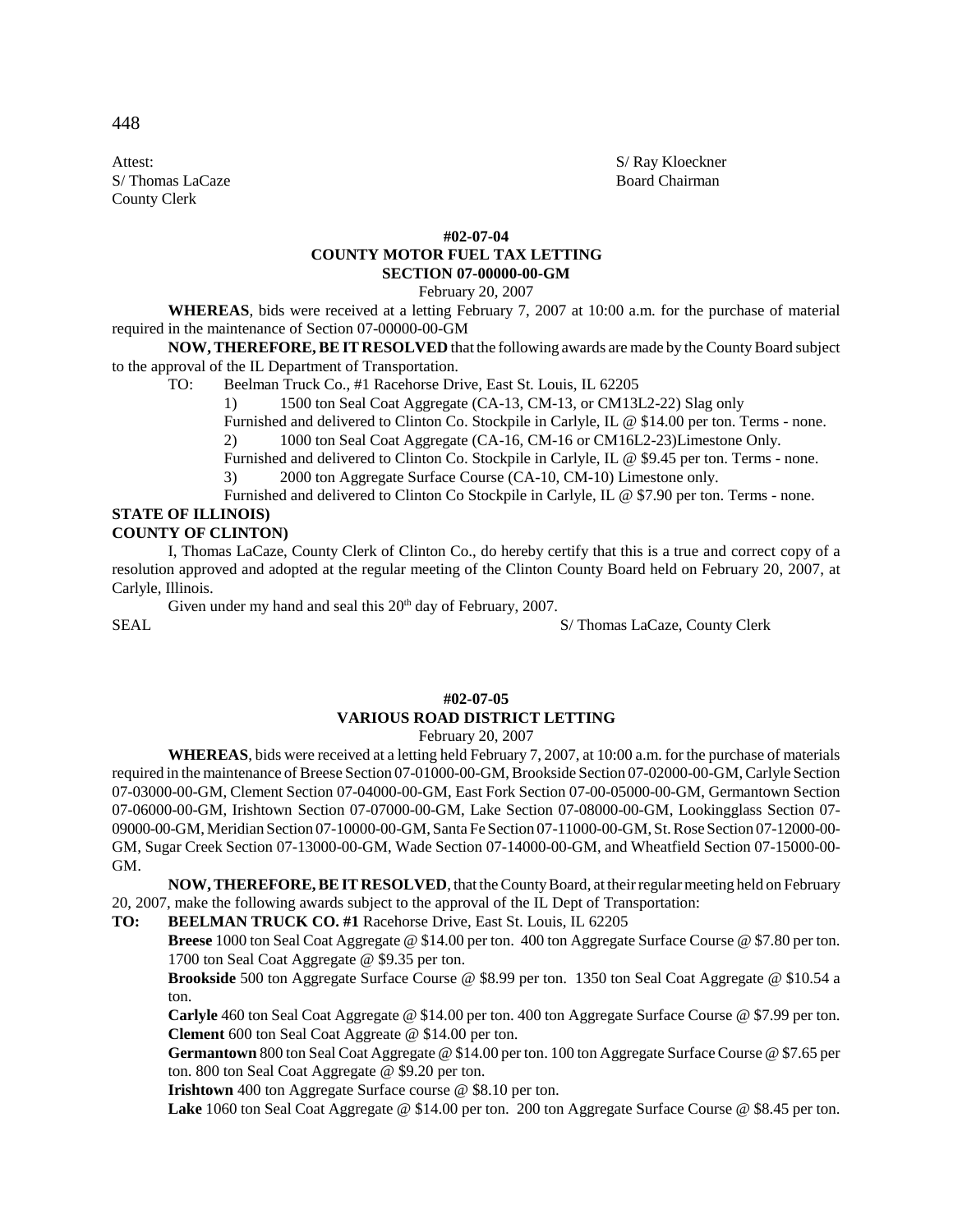**Lookingglass** 1400 ton Seal Coat Aggregate @ \$14.00 per ton. 600 ton Aggregate Surface Course @ \$7.45 per ton.

**Meridian** 2050 ton Seal Coat Aggregate @ \$14.00 per ton. 500 ton Aggregate Surface Course @ \$8.85 per ton.

**Santa Fe** 200 ton Aggregate Surface Course @ \$8.10 per ton. 200 ton Aggregate Surface Course @ \$11.50 per ton. 500 ton Seal Coat Aggregate @ \$9.65 per ton. 1000 ton Seal Coat Aggregate @ \$14.00 per ton.

**St. Rose** 2000 ton Aggregate Surface Course @ \$14.00 per ton. 100 ton Aggregate Surface Course @ \$11.50 per ton.

**Sugar Creek** 200 ton Aggregate Surface Course @ \$7.45 per ton. 1400 Seal Coat Aggregate @ \$14.00 per ton. 1200 ton Seal Coat Aggregate @ \$9.15 per ton.

**Wade** 1000 ton Seal Coat Aggregate @ \$9.65 per ton. 500 ton Aggregate Surface Course @ \$7.90 per ton. **Wheatfield** 800 ton Aggregate Surface Course @ \$8.18 per ton.

# **TO: BRINK BROS. TRUCKING**, 29433 US 50, Sandoval, IL 62882

**Clement** 200 ton Aggregate Surface Course @ \$9.00 per ton.

**East Fork** 500 ton Aggregate Surface Course @ \$9.00 only. 1900 ton Seal Coat Aggregate @ \$10.55 per ton. **Meridian** 2500 ton Seal Coat Aggregate @ \$10.55 per ton. 200 ton Aggregate Surface Course @ \$9.00 per ton.

**TO: DWAIN FORBY TRUCKING,** 72 Whippoorwill Lane, Makanda, IL 62958 **East Fork** 500 ton Aggregate Surface Course @ \$11.89 per ton.

# **STATE OF ILLINOIS)**

### **COUNTY OF CLINTON)**

I, Thomas W. LaCaze, County Clerk of Clinton County, do hereby certify that this is a true and correct copy of a resolution approved and adopted at the regular meeting of the Clinton County Board held on February 20, 2007. **SEAL** S/ Thomas LaCaze, County Clerk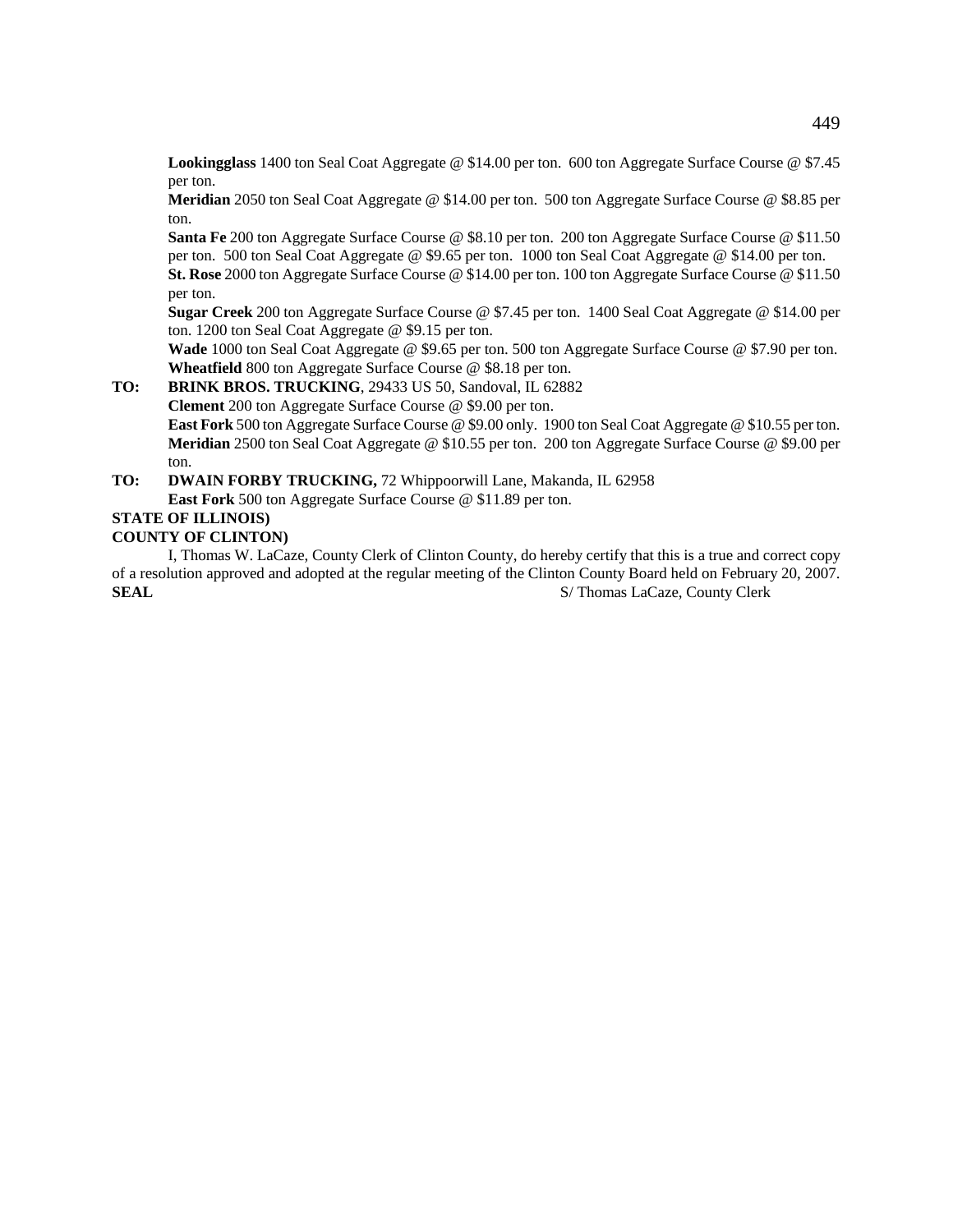# **CLINTON COUNTY BOARD March 19, 2007**

The March meeting of the County Board was called to order on March 19, 2007, at 7:00 p.m. by Sheriff Mike Kreke.

**Roll call**: Present - Beckmann, Fix, Heiligenstein, Hitpas, Holtgrave, Huelsmann, Kloeckner, Murray, Pingsterhaus, Raymond, Roper, Schoreder, Sullivan, Craig Taylor and Jack Taylor.

The Pledge of Allegiance was recited. All visitors and guests introduced themselves.

**MOTION** by Craig Taylor second by Raymond to approve the minutes of the February meeting with one correction - The Committee is waiting for the States Attorney's office to prepare the lease agreement for the County Farm. **MOTION CARRIED**.

**MOTION** by Hitpas second by Holtgrave to approve Resolution #03-07-01 recognizing the Germantown Lady Bulldogs Basketball team. **MOTION CARRIED**.

**MOTION** Jack second by Schroeder to approve Resolution #03-07-02 recognizing the Germantown Bulldogs Basketball Team. **MOTION CARRIED**.

**MOTION** by Sullivan second by Roper to approve Resolution #03-07-03 recognizing the Carlyle Lady Indians Basketball Team. **MOTION CARRIED**.

**MOTION** by Raymond second by Fix to approve Resolution #03-07-04 recognizing the Central Community High School District #71 Lady Cougars Basketball Team. **MOTION CARRIED**.

**First readings of appointments -** Carolyn Jones, Sandra Cain, Brian Hitpas and Naomi Wernsman to Posey Cemetery Association; Dennis Buchele to Clinton Co East Public Water District; Paul Meyer and Allen Strieker to St. Rose Public Water District.

**FYI** - Andrew Huelsmann has been reappointed by Breese Township Board to the Breese Fire District for a three year term.

# **APPOINTMENTS:**

**MOTION** by Hitpas second by Murray to approve the appointment of Gary Prosise as Trustee of the Hoffman Fire Protection District for a three year term. **MOTION CARRIED.**

**MOTION** by Schroeder second by Beckmann to approve the appointment of Maurice Spihlmann as Trustee of the Germantown Rural Fire Protection District for a three year term. **MOTION CARRIED.**

**MOTION** by Jack Taylor second by Heiligenstein to approve the appointment of Neil Nothaus as Trustee of the Huey, Ferrin, Boulder Fire Protection District for a three year term. **MOTION CARRIED.**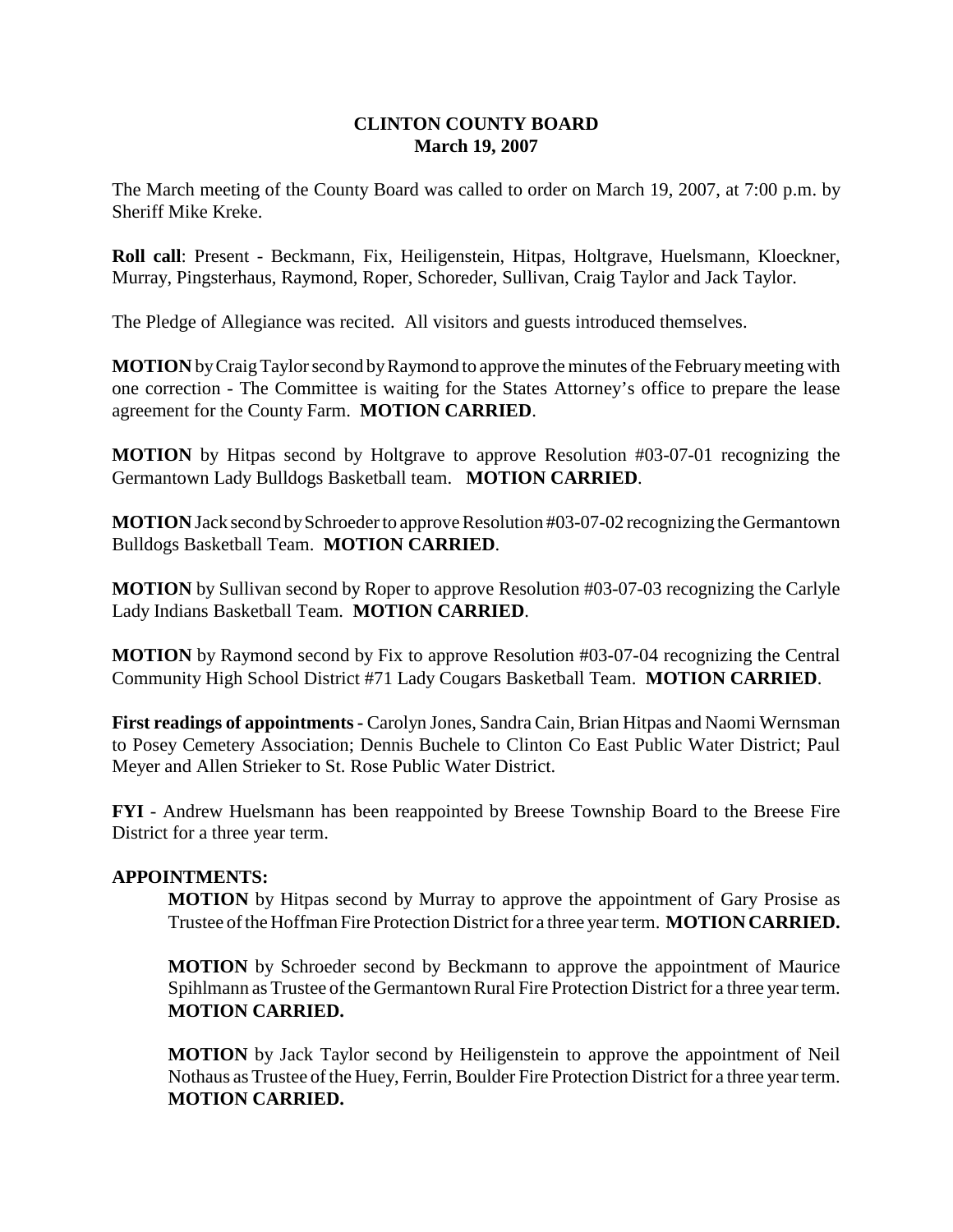**MOTION** by Sullivan second by Craig Taylor to approve the appointment of Ray Westphal as Trustee of the Sugar Creek Township Fire Protection District for a three year term. **MOTION CARRIED**.

**MOTION** by Huelsmann second by Holtgrave to approve the appointment of Clarence Kohlbrecher as Trustee of the St. Rose Fire Protection District for a three year term. **MOTION CARRIED.**

**MOTION** by Pingsterhaus second by Schroeder to approve the appointment of Collette Kehrer as Trustee of the New Memphis Lighting District for a three year term. **MOTION CARRIED.**

**MOTION** by Jack Taylor second by Craig Taylor to approve the appointment of Norma Rueter as Trustee of the Shattuc Lighting District for a three year term. **MOTION CARRIED**.

**MOTION** by Craig Taylor second by Sullivan to approve the appointment of Curt Strieker as Trustee of the St. Rose Lighting District for a three year term. **MOTION CARRIED**.

**MOTION** by Pingsterhaus second by Sullivan to approve the appointment of John Schemel as Trustee of the Santa Fe Drainage & Levee District for a three year term. **MOTION CARRIED.**

**MOTION** by Beckmann second by Pingsterhaus to approve the appointment of Lester Hemker as Trustee of the Germantown Levee District until September 2009. **MOTION CARRIED.**

**MOTION** by Beckmann second by Schroeder to approve the appointment of Glennon Hemker as Trustee of the Germantown Levee District until September 2010. **MOTION CARRIED.**

**MOTION** by Huelsmann second by Fix to approve the appointment of John Detmer as Trustee of the St. Rose Sanitary District for a three year term. **MOTION CARRIED**.

**MOTION** by Pingsterhaus second by Schroeder to approve the appointment of Robert Rolves as Trustee of the Albers Sanitary District for a three year term. **MOTION CARRIED**.

**MOTION** by Jack Taylor second by Pingsterhaus to approve the appointment of James Kampwerth as Trustee of the Carlyle Southwest Public Water District for a five year term. **MOTION CARRIED**.

**MOTION** by Jack Taylor second by Pingsterhaus to approve the appointment of Joseph Voss as Trustee of the Carlyle Southwest Public Water District for a five year term. **MOTION CARRIED.**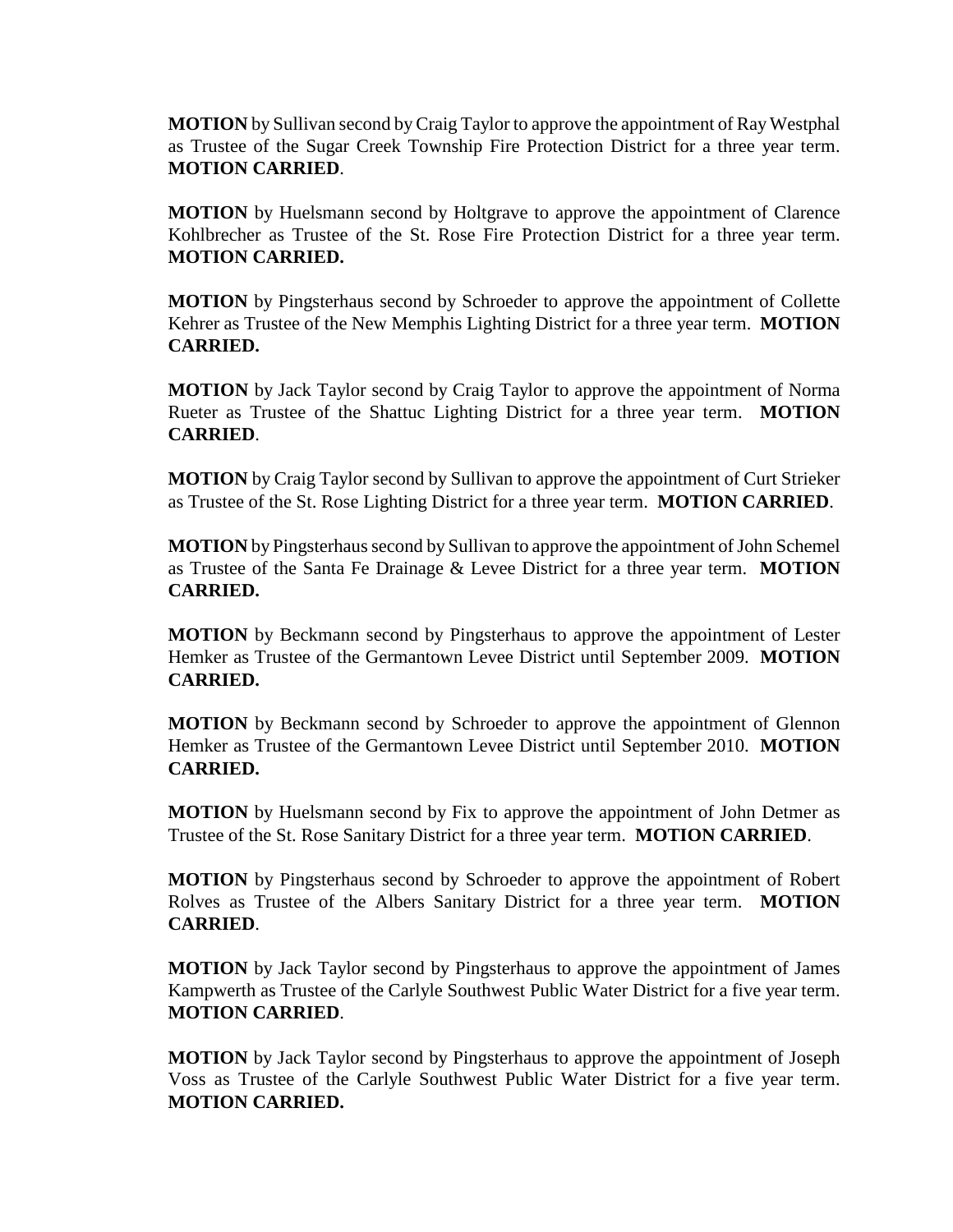**MOTION** by Sullivan second by Beckmann to approve the appointment of Ron Foppe as a member of 708 Mental Health Board Committee. **MOTION CARRIED**.

Chairman Kloeckner reported BPI informed him they have completed the drilling and coring of Clinton County #1 test well. They are encouraged by their findings and will keep the board informed on their progress.

**MOTION** by Beckmann second by Schroeder to approve a Resolution #03-07-05 Opposing the Adoption of Proposed NPDES Permit System ILG4 Illinois Environmental Protection Agency. **MOTION CARRIED**.

**MOTION** by Jack Taylor second by Roper to send a copy of the resolution to members of the Joint Committee on Administrative Rules, as well as, legislators Granberg, Watson, Jones, Luechtefeld, and Stephens. **MOTION CARRIED**.

- **COUNTY FARM COMMITTEE**  Craig Taylor reported Animal Control Warden Gerhard Kluemke does not know when he will be returning to work. Deb Wesselmann has been hired to help with animal adoptions. Taylor gave a report on the work done by the Animal Control Warden Don Deiters this past month.
- **ILLINOIS COUNTY INSURANCE TRUST** Raymond reported he and Pingsterhaus had attended the ICIT meeting in February and the information they received there appears to be better that he had reported previously. Raymond said he has requested additional information and will make final judgement later.
- **INSURANCE COMMITTEE**  Raymond reported his committee met with Bill Schmaltz and it looks like the costs (administration, stop loss, etc.) is down about \$40,000.00 for the year. May 1, 2007 is the renewal date for our plan.
- **UNINCORPORATED AREA IMPROVEMENT COMMITTEE** Roper said the New Memphis sewer project is moving forward. All easements have been signed. The District has received grants and all the necessary paperwork was taken care of at the last meeting. New Memphis is looking at advertising for bids in June, awarding the contract is October, and the completion date should be June 2008.

Roper reported Mr. Rowell from Royal Lakes has approached him about a sanitary sewer project there. HM&G informed him that the preliminary work was done a few years ago. Members of the committee will meet with HM&G and Mr. Rowell to further discuss the project.

The following committees had no reports: Safety, 708 Mental Health Board, Law Enforcement, and General Services.

**EDUCATION COMMITTEE** - Heiligenstein reported his committee was advised of the workshops the ROE has conducted and legislation updates. The next meeting is scheduled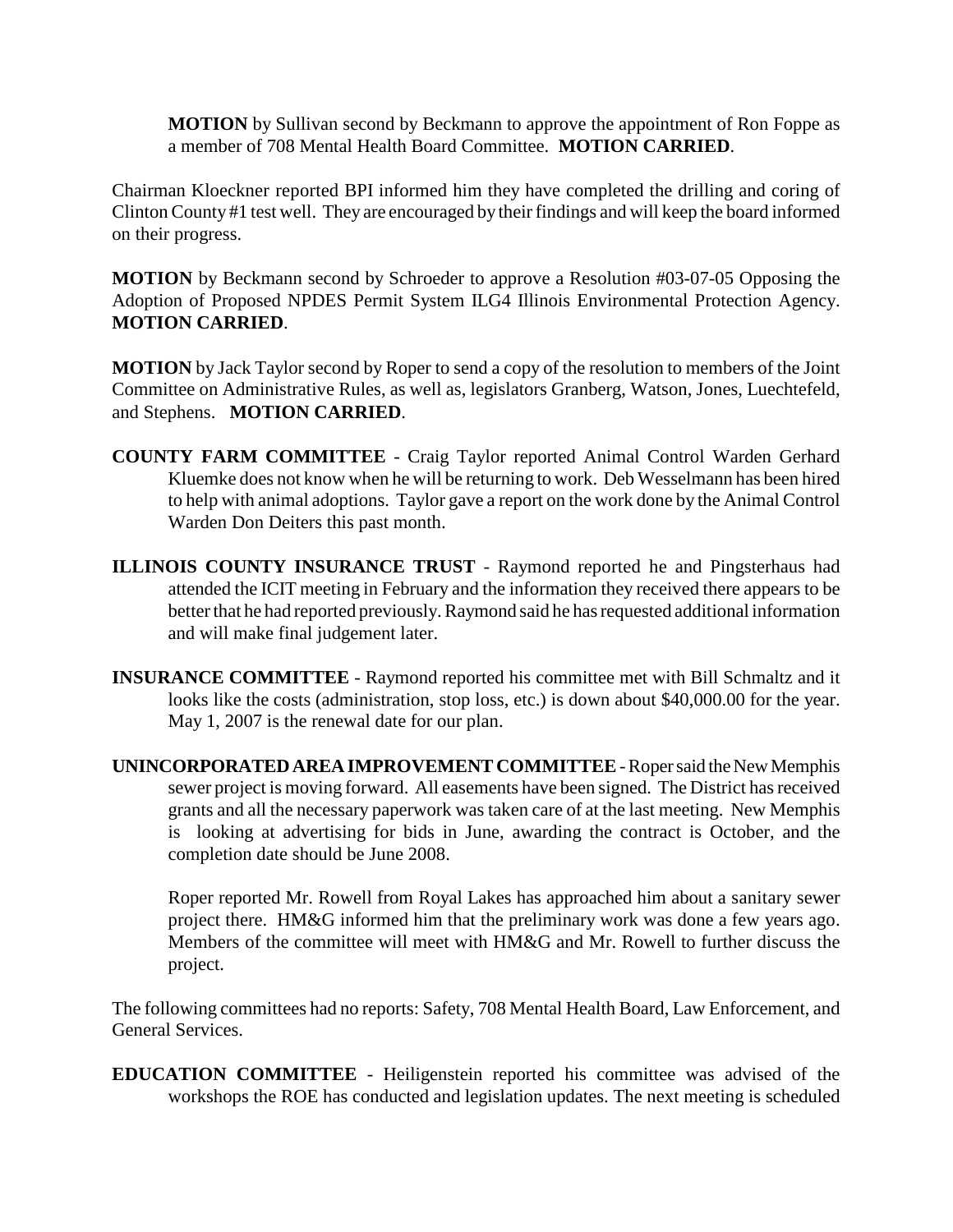for May 3, 2007 at 4:45 p.m. Heiligenstein reported that the latest ISAT scores show that four of the top five schools who scored the highest in the southern region are Clinton County schools. He would like to see some kind of recognition for educational achievement similar to the recognition athletic achievements receive.

- **GIS COMMITTEE**  Beckmann reported his committee has discussed feasibility of creating a GIS website. They will have more information at next month's meeting which will be March 26, at 5:00 p.m.
- **RC&D COMMITTEE**  Schroeder reported the annual RC&D Counsel meeting will be tomorrow evening in Sparta at the new sports complex.
- **SOLID WASTE COMMITTEE** Huelsmann reported they are working on a five year plan for updating the county's solid waste plan. The States Attorney's office is checking on the appointment of County Health Department Administrator Mike McMillan as Solid Waste Coordinator. Huelsmann is looking into recycling the county's ink cartridges.
- **TOURISM COMMITTEE** Holtgrave stated there is a meeting tomorrow evening at 6:00 p.m. with city and village officials on updating the county's tourism brochures. He also reported Dale Holbrook of Hidden Lake Winery will be hosting a three day wine tasting event on August 23, 24  $\&$  25<sup>th</sup> during which comparison of Missouri wines with Illinois wines will be had. He will have more information at a later date.
- **911 COMMITTEE MOTION** by Fix second by Holtgrave to approve payment of \$83,336.00 to Wireless USA for the Fire Department pagers, 50% to be paid from the Oil Surplus Fund and 50% out of 911 funds. **MOTION CARRIED.**

Fix also mentioned some of the mapping is up and running in connection with the GIS Office.

**PERSONNEL/LABOR COMMITTEE** - Hitpas said Deiters has been filling in as Animal Control Warden. He has been at the correct rate of pay but has not been paid overtime for hours he worked over 40 hours a week. He will be compensated for that on the March  $30<sup>th</sup>$  payday.

Hitpas also reported two part-time Animal Control employees will be terminated. The county has hired a new part-time person.

Hitpas asked that any changes on part-time payroll and benefits should be sent to the Personnel/Labor Committee for review at their regular meeting.

The Sheriff and Probation Offices are negotiating a temporary employment agreement. The States Attorney's Office is overseeing it and are keeping the Personnel/Labor Committee informed.

**VETERAN'S MEMORIAL/ VETERAN'S AFFAIRS** - Murray reported a meeting is scheduled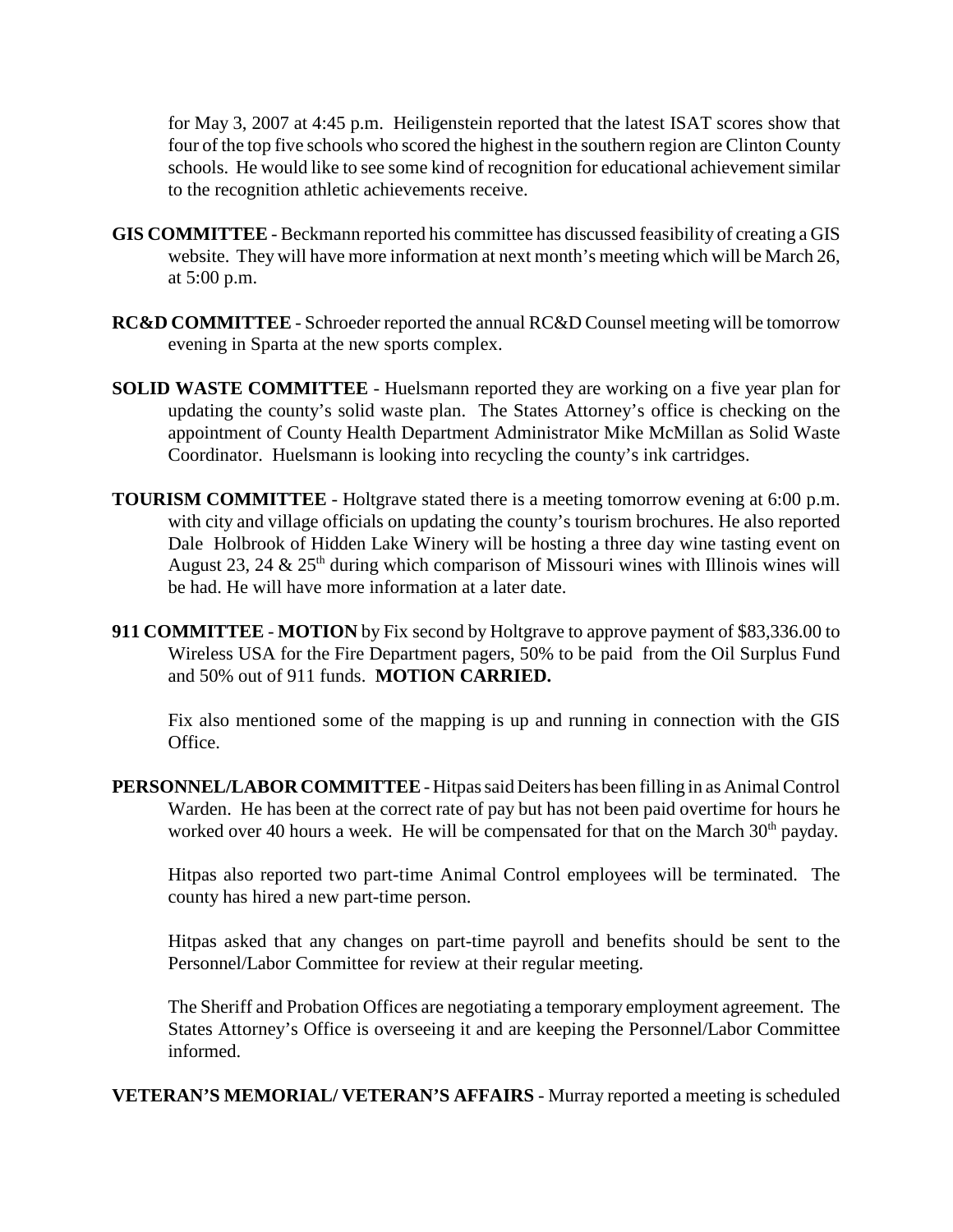for March  $29<sup>th</sup>$  at 9:00 a.m. to plan activities for veterans.

# **ZONING COMMITTEE -**

**MOTION** by Craig Taylor second by Sullivan to waive the first reading of Lake View 1st Subdivision. **MOTION CARRIED**.

**MOTION** by Murray second by Sullivan to approve the plat of Lake View 1<sup>st</sup> Subdivision. **MOTION CARRIED**.

**MOTION** by Craig Taylor second by Beckmann to waive the first reading of Ludington Subdivison. **MOTION CARRIED**.

**MOTION** by Craig Taylor second by Schroeder to approve the plat of Ludington Subdivision. **MOTION CARRIED**.

**MOTION** by Craig second by Mark to agree with the Zoning Board of Appeals denial of a Map amendment from A to AR for Clay and Joelle Macke for property located in Section 8 of Sugar Creek Township. Roll call vote - Yes - Beckmann, Fix, Heiligenstein, Hitpas, Holtgrave, Huelsmann, Murray, Pingsterhaus, Raymond, Roper, Schroeder, Sullivan, Craig Taylor and Jack Taylor. **MOTION CARRIED.** 

**MOTION** by Craig Taylor second by Sullivan to approve by roll call vote Resolution #03- 07-06 Map Amendment for Clarence Kohlbrecher to rezone from R2 to Commercial property located in St. Rose Township. Yes - Beckmann, Fix, Heiligenstein, Hitpas, Holtgrave, Huelsmann, Murray, Pingsterhaus, Raymond, Roper, Schroeder, Sullivan, Craig Taylor and Jack Taylor. **MOTION CARRIED.** 

- **ECONOMIC DEVEVELOPMENT/SWIDA/SCIGA** Sullivan reported SWIDA met March 15<sup>th</sup> and SCIGA will meet March 28th. A hearing was held last week for Economic Development and another hearing will be April  $11<sup>th</sup>$  at IDOT headquarters at 9:30 a.m.
- **ROAD & BRIDGE COMMITTEE -** Engineer Behrens reported IDOT informed him they will make necessary repairs to St. Rose and Stolletown Roads for any damages incurred during the construction project on Old US Route 50. **MOTION** by Fix second by Jack Taylor to give the county's permission to use St. Rose and Stolletown Roads as detour routes during the Route 50 project. **MOTION CARRIED.**

**MOTION** by Craig Taylor second by Schroeder to approve Resolution #03-07-07 appropriate \$250,000.00 to finish the improvements to County Highway #8 (Damiansville Road) that was begun in 2003. **MOTION CARRIED**.

# **FINANCE/HEALTH SERVICES COMMITTEE -**

**MOTION** by Jack Taylor second by Raymond to approve the monthly report of the Clinton County Health Department. **MOTION CARRIED**.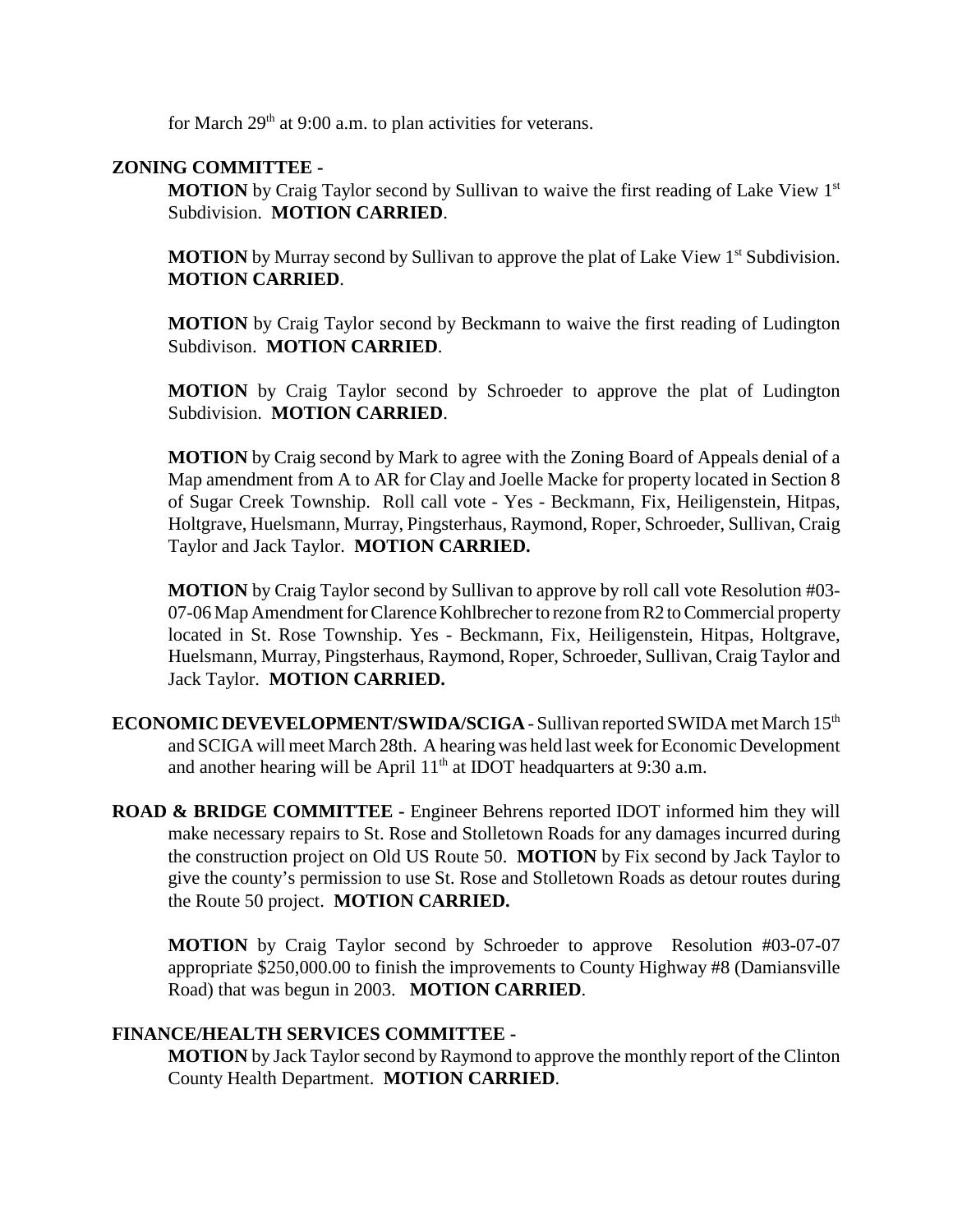**MOTION** by Jack Taylor second by Holtgrave to approve payment of \$1,090.60 to Dan Jansen for work on the telephone system. **MOTION CARRIED**.

**MOTION** by Craig Taylor second by Heiligenstein to approve the monthly Budget & Financial Report of the Treasurer's Office. **MOTION CARRIED**.

Treasurer Mueller reported the oil check received was for \$7,455.29.

**MOTION** by Craig Taylor second by Beckmann to approve the 2005-2006 Treasurer's financial report. **MOTION CARRIED**.

**MOTION** by Craig Taylor second by Jack Taylor to approve the Annual Animal Control Report. **MOTION CARRIED**.

**Revolving Loan Fund** - Mueller reported the subordination agreement paperwork for Southern Bus Company and All Smiles Daycare has been filed in the County Recorder's Office. Tom's Spray Shop has paid off his loan of \$17,548.40.

**FY2006 Annual Financial Report** - Fred Becker of Glass & Shuffet presented the Annual Audit Report for FY2006. He reported the county began the year anticipating a negative budget and ended up in the positive column. The County's total lnet assets increased by \$1.16 million from last year. The County was also in compliance with federal funds received. **MOTION** by Jack second by Holtgrave to approve the Annual Financial Report. **MOTION CARRIED.**

**FACILITIES COMMITTEE** - Fix reported the telephone system at the Annex needs to be replaced. A new system will cost \$7,650.00. Also, the county needs to have another block of lines installed at the Court House/Jail buildings at a cost of \$1,600.00. Dan Jansen will take care of it. **MOTION** by Fix second by Jack Taylor to approve a total of \$9,250.00 for upgrading the system for the Courthouse/Jail and a new system for the Annex. **MOTION CARRIED.**

**MOTION** by Fix second by Holtgrave to approve purchasing furniture, cabinets, etc. for the new offices and conference room at the Annex at a cost of \$3,959.94. **MOTION CARRIED**.

Fix reported Rehkemper Construction has submitted a bid of \$11,199.00 to put in two walls, door frames, painting, etc. in the GIS office to house the Zoning Office. The bid includes everything except the electrical work. Pfeffer Electric has submitted a bid of \$5,500.00 for the electrical work. \$2500 to install new amp service and \$3,000 for the wiring. Dan Jansen said an additional phone and internet wiring will cost \$600.00. The existing Zoning Office will be used as a conference area. **MOTION** by Fix second by Huelsmann to continue with the improvements in the GIS area. **MOTION CARRIED**.

**LIQUOR COMMITTEE** - Holtgrave reported his committee met March  $5<sup>th</sup>$  and discussed special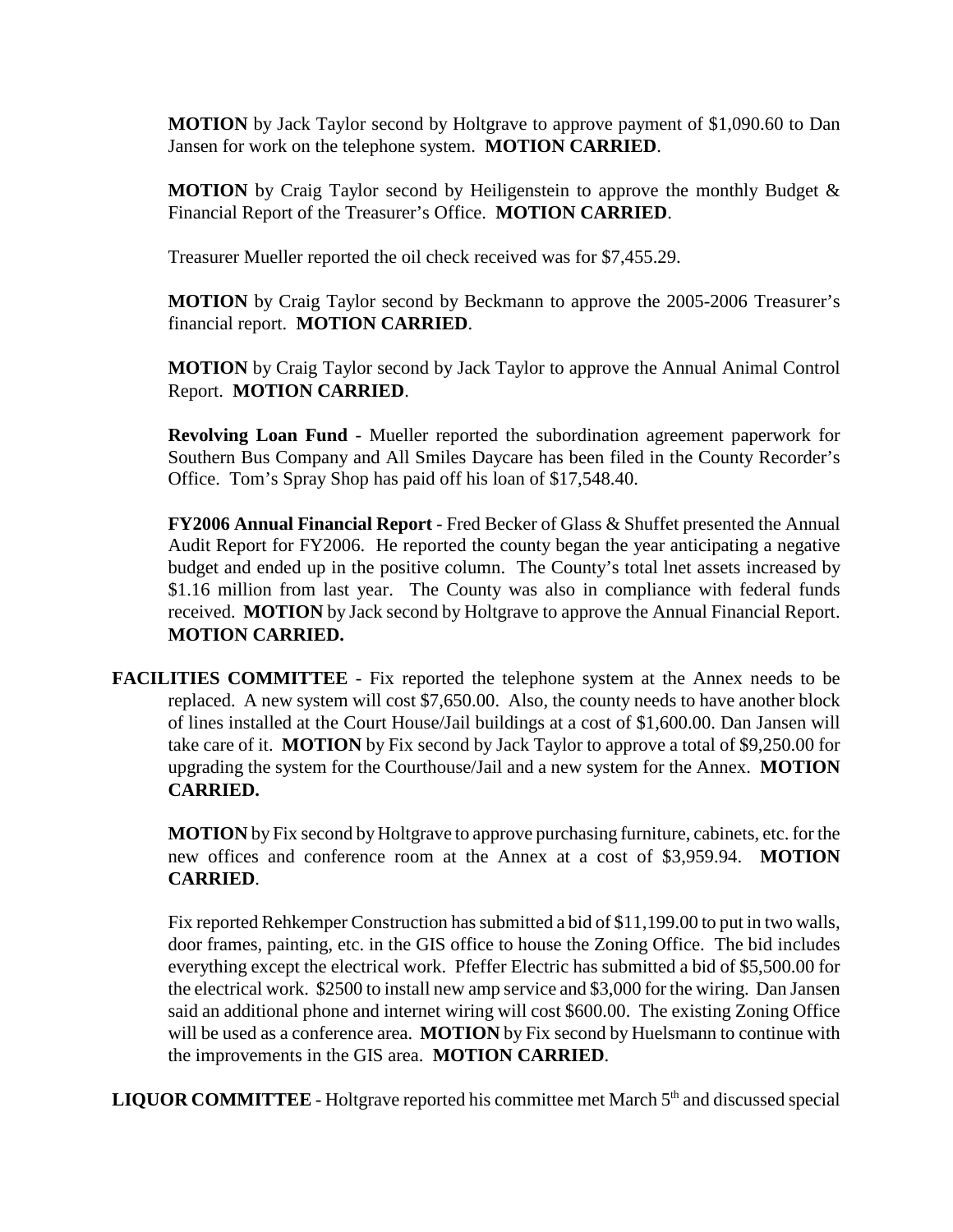use permits amendment to the county's liquor ordinance. The permit fees would be \$40 fee for 1-3 days. 4-15 \$100.00 MOTION by Holtgrave to approve the ordinance addition. Jack Taylor said he would like more time to review it. The States Attorney's Office is in the process of finalizing the ordinance. County Clerk LaCaze reported these fees are in line with other counties and the state of Missouri. States Attorney Bergmann asked Holtgrave to contact his office on this. The Board members will be getting a copy of the addition to the current county's liquor code before next month's meeting to look over. Holtgrave rescinded his motion.

Holtgrave reported the Clinton County Tavern Association will be going to Springfield on March  $21<sup>st</sup>$  for a rally opposing the proposed state wide ban on smoking.

- **ENIRONMENTAL CONCERNS COMMITTEE** Beckmann reported his committee had met March 13<sup>th</sup> and had discussed opposing the proposed NPDES Permits for individual sewer systems.
- **MOTION** by Craig Taylor second by Beckmann to approve payment of the Accounts Payable Claims. **MOTION CARRIED**.

**MOTION** by Craig Taylor second by Jack Taylor to adjourn the meeting. **MOTION CARRIED.**

Ray Kloeckner Board Chairman

Thomas LaCaze, County Clerk

\_\_\_\_\_\_\_\_\_\_\_\_\_\_\_\_\_\_\_\_\_\_\_\_\_\_\_\_\_\_\_\_\_\_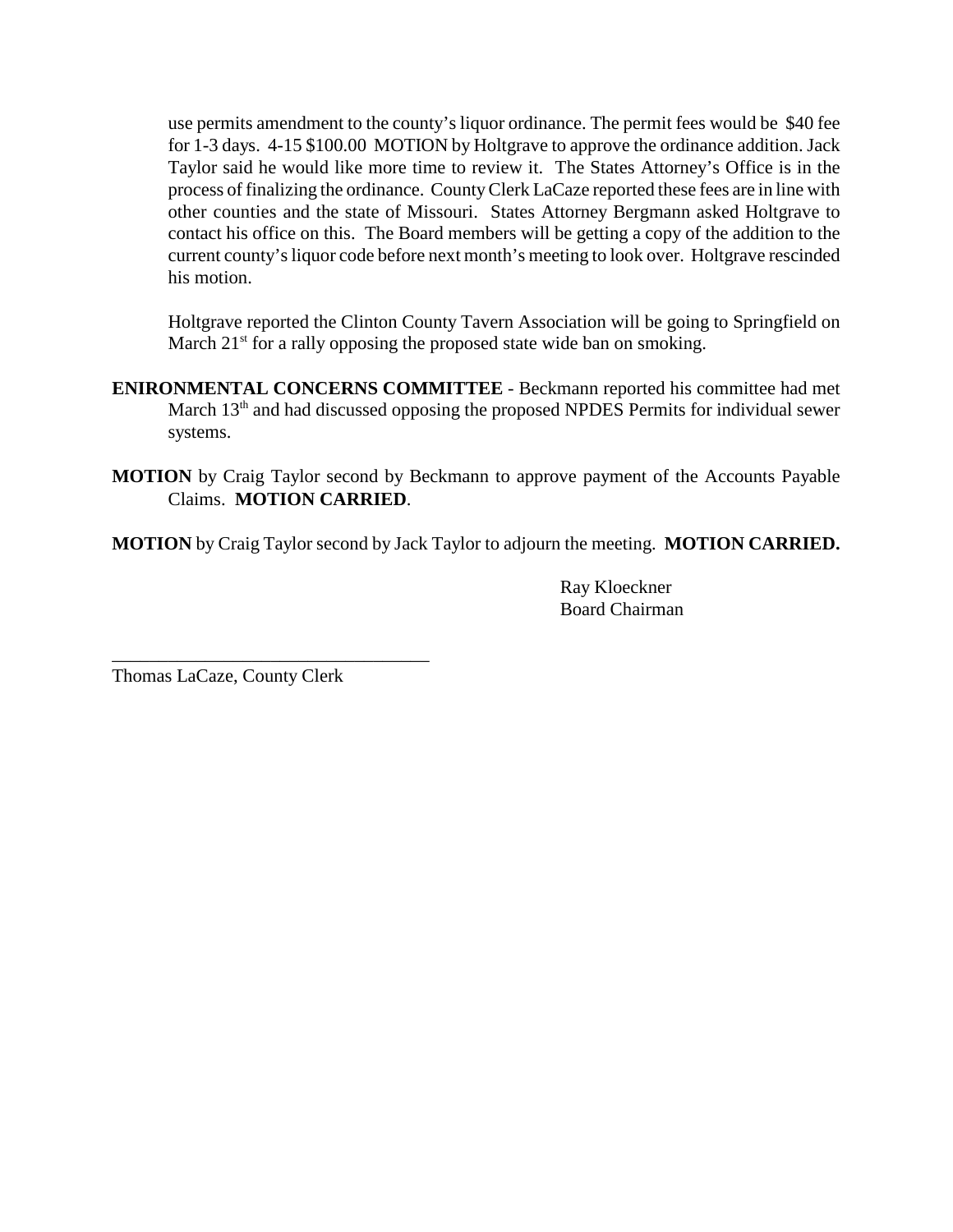### **#03-07-01**

**WHEREAS,** the Clinton County Board of Clinton County, Illinois, has a policy of recognizing excellence in any field of endeavor by Clinton County residents; and

**WHEREAS**, the Clinton County Board desires to recognize the athletic achievement of students in Clinton County; and

**WHERAS,** Germantown Grade School District #62 Lady Bulldogs team has distinguished itself by winning first place in state basketball competition of the Southern IL Junior High School Athletic Association, Class "M", in the State of Illinois;

**NOW, THEREFORE BE IT RESOLVED** by the Clinton County Board at their regular meeting, March 19, 2007 that the Germantown Lady Bulldogs Basketball Team be recognized for its outstanding achievement.

Dated this 19<sup>th</sup> day of March, 2007.

S/Thomas LaCaze Board Chairman County Clerk

**#03-07-02 WHEREAS,** the Clinton County Board of Clinton County, Illinois, has a policy of recognizing excellence in any field of endeavor by Clinton County residents; and

**WHEREAS**, the Clinton County Board desires to recognize the athletic achievement of students in Clinton County; and

**WHERAS,** Germantown Grade School District #62 Bulldogs team has distinguished itself by winning first place in state basketball competition of the Southern IL Junior High School Athletic Association, Class "S", in the State of Illinois;

**NOW, THEREFORE BE IT RESOLVED** by the Clinton County Board at their regular meeting, March 19, 2007 that the Germantown Bulldogs Basketball Team be recognized for its outstanding achievement.

**Dated** this 19<sup>th</sup> day of March, 2007.

S/Thomas LaCaze Board Chairman County Clerk

S/ Ray Kloeckner

S/ Ray Kloeckner

### **#03-07-03**

**WHEREAS,** the Clinton County Board of Clinton County, Illinois, has a policy of recognizing excellence in any field of endeavor by Clinton County residents; and

**WHEREAS**, the Clinton County Board desires to recognize the athletic achievement of students in Clinton County; and

**WHERAS,** Carlyle Junior High School Unit #1 team has distinguished itself by winning first place in state basketball competition of the Southern IL Junior High School Athletic Association, Class "L", in the State of Illinois;

**NOW, THEREFORE BE IT RESOLVED** by the Clinton County Board at their regular meeting, March 19, 2007 that the Carlyle Junior High School Unit #1 Lady Indians Team be recognized for its outstanding achievement.

Dated this 19<sup>th</sup> day of March, 2007.

County Clerk

S/ Ray Kloeckner S/Thomas LaCaze Board Chairman

### **#03-07-04**

**WHEREAS,** the Clinton County Board of Clinton County, Illinois, has a policy of recognizing excellence in any field of endeavor by Clinton County residents; and

**WHEREAS**, the Clinton County Board desires to recognize the athletic achievement of students in Clinton County; and

**WHERAS,** Central Community High School District #71 Lady Cougars team has distinguished itself by winning first place in state basketball competition of the Illinois High School Association, Class "A", in the State of Illinois;

**NOW, THEREFORE BE IT RESOLVED** by the Clinton County Board at their regular meeting, March 19, 2007 that the Central Lady Cougars Basketball Team be recognized for its outstanding achievement.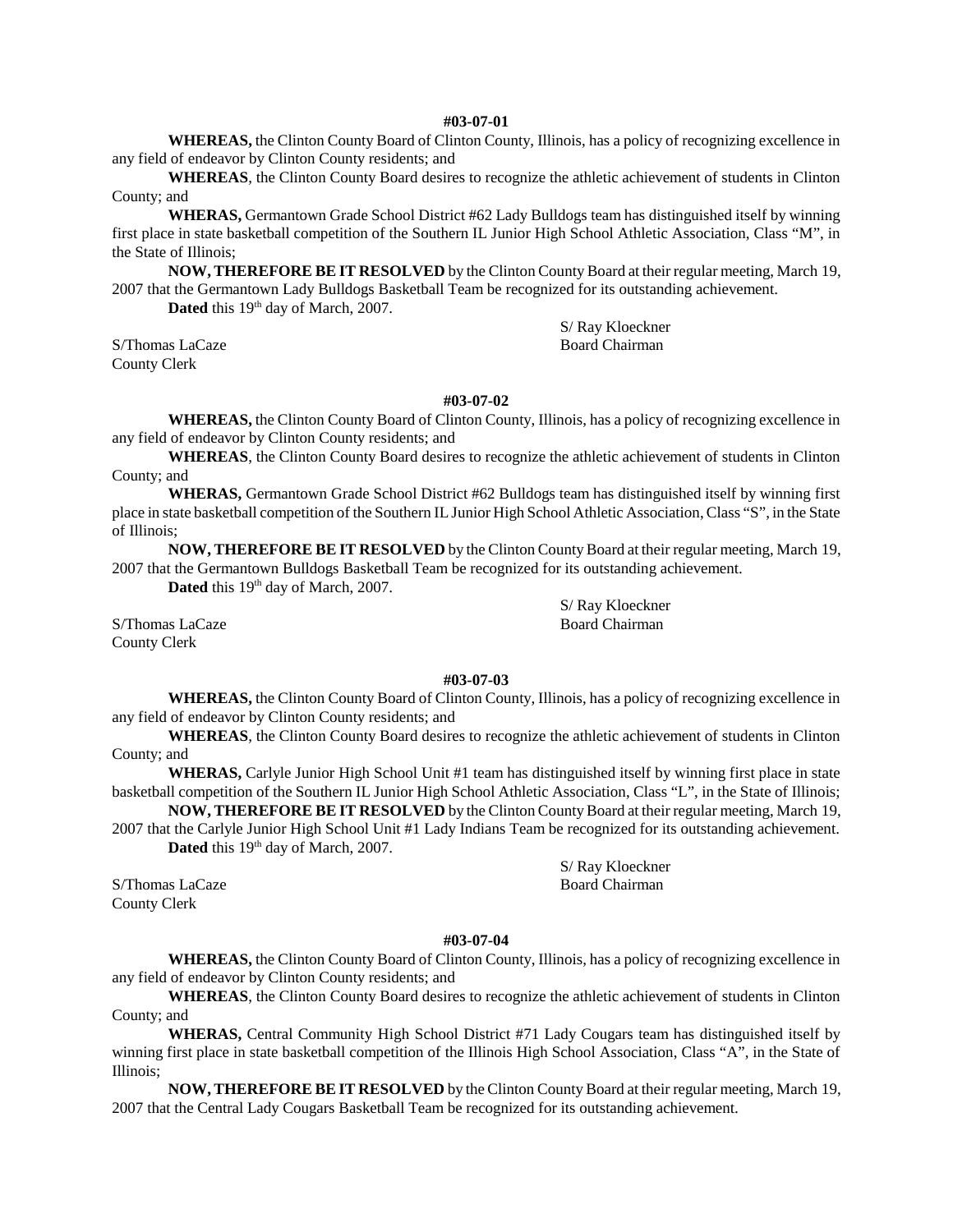Dated this 19<sup>th</sup> day of March, 2007.

County Clerk

S/ Ray Kloeckner S/Thomas LaCaze Board Chairman

### **#03-07-05**

# **RESOLUTION OPPOSING THE ADOPTION OF PROPOSED NPDES PERMIT SYSTEM ILG4**

# **ILLINOIS ENVIRONMENTAL PROTECTION AGENCY**

**WHEREAS**, the proposed NPDES Permit System ILG4 will impose prohibitive sampling and inspection costs to approximately2,200 Clinton County homeowners currently served by surface discharging systems that have been permitted by public health agencies; and

**WHEREAS,** the sampling protocol proposed will require retrofitting all existing systems at an estimaated cost of \$220,000.00, followed by an annual \$1,100,000.00 sampling cost all at the homeowners expense; and

**WHEREAS,** small communities who cannot afford to install an IEPA approved public sewer system may suffer economic hardships due to a loss of residential construction and improvements; and

**WHEREAS,** the State has failed to propose a reasonable system of administration, enforcement, or staffing to implement these new rules; and

**WHEREAS**, the burden of this permit administration will fall on local health departments to enforce and administer with no compensation, and

**WHEREAS,** the proposed permit scope exceeds the minimum program standards adopted by other states to implement USEPA mandates,

**THEREFORE, BE IT RESOLVED,** that the Clinton County Board stands opposed to the adoption of the proposed NPDES Permit System ILG4,

Approved and signed this  $19<sup>th</sup>$  day of March, 2007.

Attest: Board Chairman S/ Thomas LaCaze County Clerk

S/ Ray Kloeckner

### **#03-07-06**

# **BE IT ORDAINED BY THE COUNTY OF CLINTON, ILLINOIS, AS FOLLOWS:**

Pursuant to Article 10-3-2 of the Clinton County Zoning Code, as amended, the following described real estate shall be re-zoned from Residential (R) to Commercial (C);

A part of the Southeast Quarter of the Southwest Quarter of the Southwest Quarter Section 21, Township 3 North, Range 4 West of the 3<sup>rd</sup> Principal Meridian, Clinton County, Illinois, being more particularly described as follows:

Commencing at the southwest corner of said Quarter Quarter Quarter; thence East along the south line of said Quarter Quarter Quarter 502.42 feet the southwest corner of a Tract described in Document #2004R04989; then North along the west line of said recorded Tract 292.30 feet to the point of beginning; thence continuing along west line 314.47 feet to the northwest corner of said recorded Tract; thence East along the north line of said recorded Tract 157.58 feet to a point on the east line of said Quarter Quarter Quarter; thence South along said east line and the east line of said recorded Tract 314.47 feet; thence west 157.58 feet to the point of beginning. Containing 1.14 Acres, more or less.

Case No. 3-7-2007-3 Property location: St. Rose Township

Request for a Map Amendment (40-9-30) submitted by Clarence H. Kohlbrecker and Joan M. Kohlbrecher of 8307 Main Street, St. Rose, Illinois 62230 to re-zone from Residential (R) to Commercial (C).

Property is owned by: Clarence H. Kohlbrecher and Joan M. Kohlbrecher, of 8307 Main Street, St. Rose, Illinois 62230

Roll Call Vote: Yes - Hitpas, Murray, Roper, Heiligenstein, Pingsterhaus, Jack Tayalor, Raymond, Fix, Holtgrave, Huelsmann, Sullivan, Craig Taylor, Beckmann, and Schroeder.

**ADOPTED, ORDAINED AND APPROVED** March 19, 2007, by a voice/roll call vote of the Corporate Authorities of the County of Clinton, Illinois.

S/ Ray Kloeckner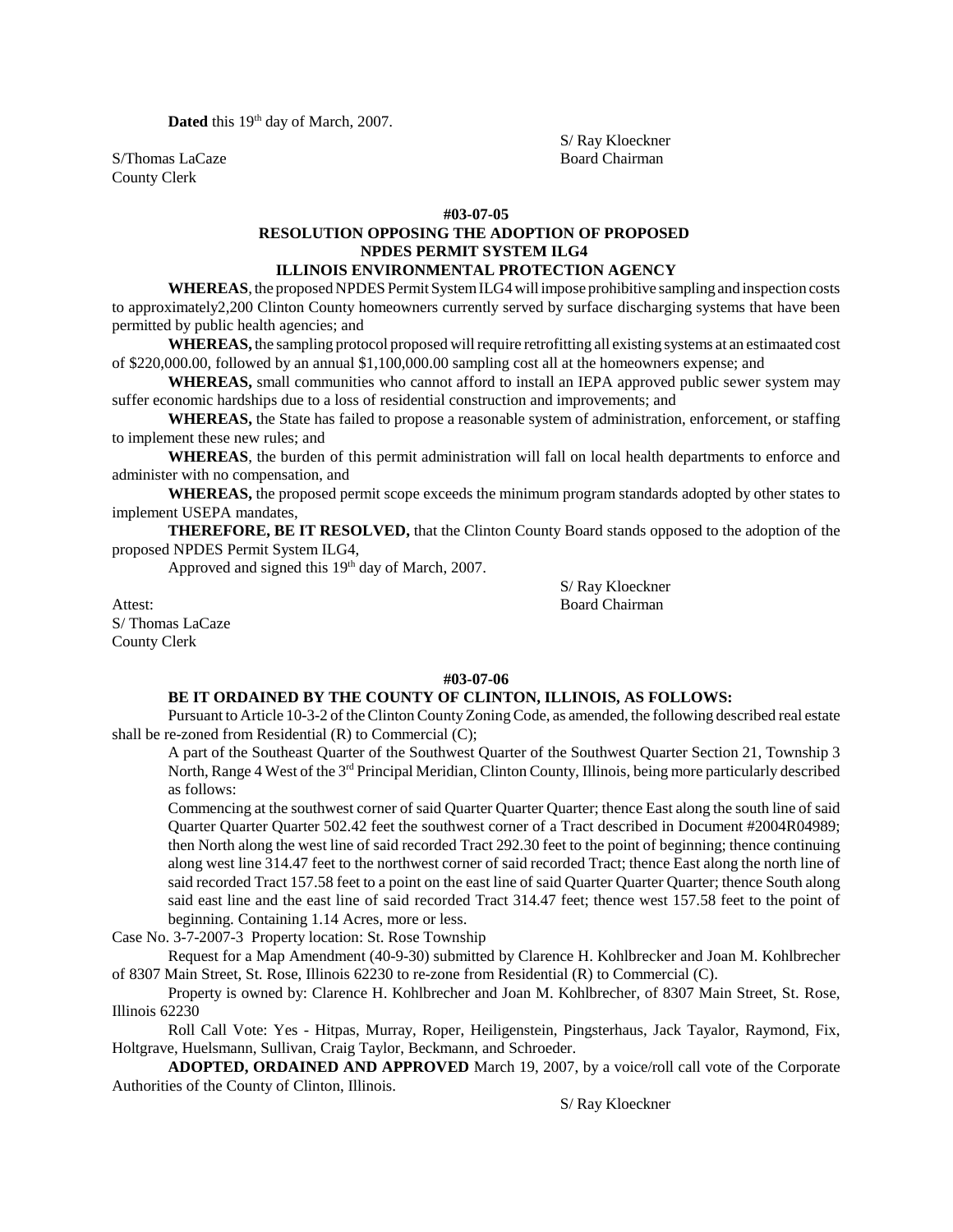Attest: Board Chairman S/ Thomas LaCaze County Clerk

### **#03-07-07 RESOLUTION FOR IMPROVEMENT BY COUNTY UNDER THE ILLINOIS HIGHWAY CODE**

**BE IT RESOLVED** by the County Board of Clinton County, Illinois, that the following described County Highway be improved under the IL Highway Code:

County Highway #8, beginning at a point near the Southwest corner of Section 23, T1N, R5W, 3<sup>rd</sup> P.M. and extending along said route in a northwesterly direction to a point near southeast corner of the Northwest Quarter of the Southeast Quarter of Section 22, T1N, R5W, 3<sup>rd</sup> P.M., a distance of approximately .55 miles; and

**BE IT FURTHER RESOLVED**, that the type of improvement shall be the addition of approximately 4 inches of hot-mix asphalt to the surface of this section of road and other related items of work and shall be designated as Section 07-00000-01-GM and,

**BE IT FURTHER RESOLVED** that the improvement shall be constructed by contract; and

**BE IT FURTHER RESOLVED**, that there is hereby appropriated the sum of two hundred fifty thousand dollars, (\$250,000.00) from the County's allotment of Motor Fuel Tax Funds for the construction of this improvement and,

**BE IT FURTHER RESOLVED,** that the Clerk is hereby directed to transmit two certified copies of this resolution to the district office of the Department of Transportation.

I, Thomas LaCaze, County Clerk in and for said County, in the State aforesaid, and deeper of the records and files thereof as provided by statute, do hereby certify the foregoing to be a true, perfect and complete copy of a resolution adopted by the County Board of Clinton County at its regular meeting held at Carlyle, Illinois, on March 19, 2007.

**IN TESTIMONY WHEREOF,** I have hereunto set my hand and affixed the seal of said County at my office in Carlyle, Illinois, in said County, this 19<sup>th</sup> day of March, 2007. SAL S/ Thomas LaCaze

County Clerk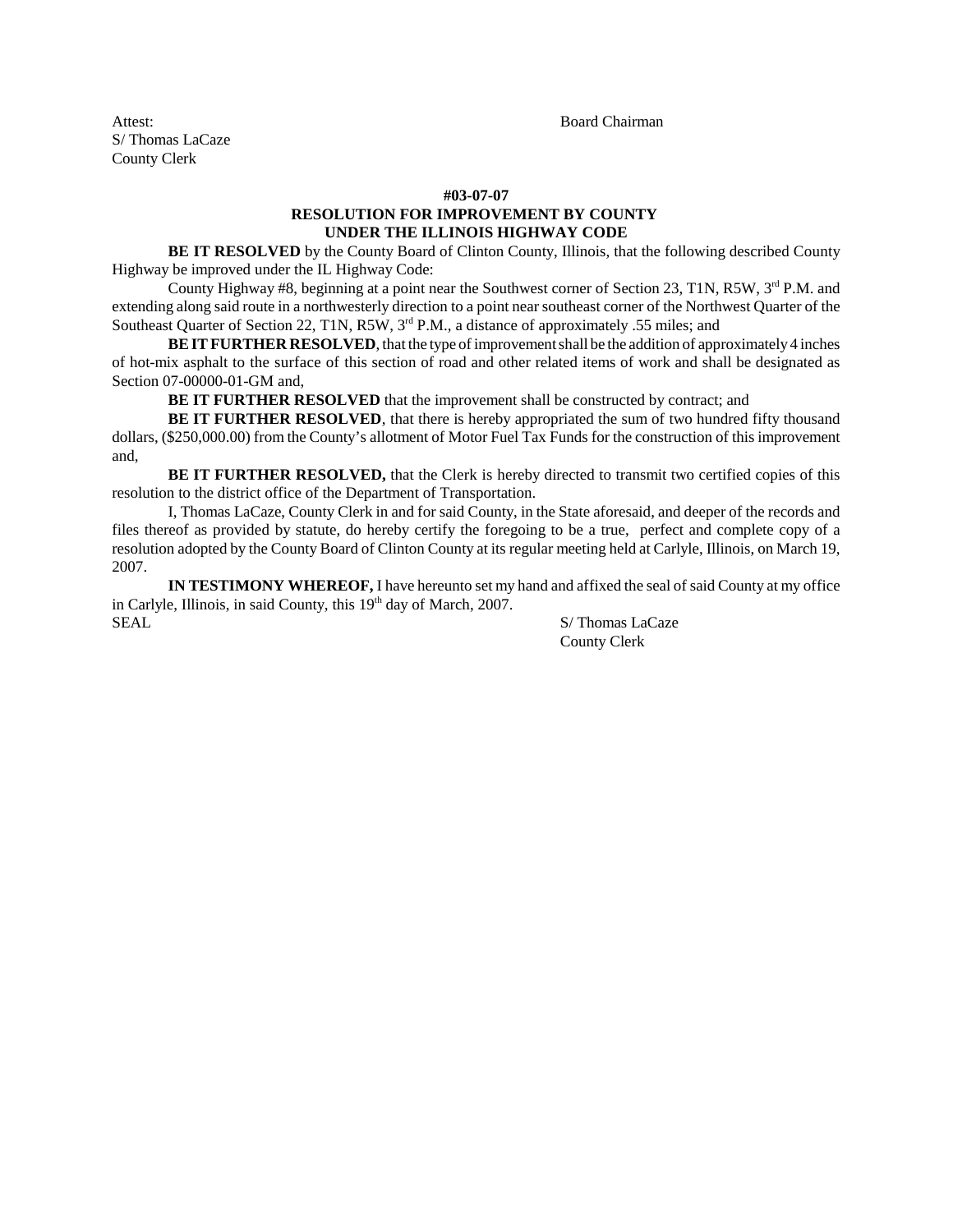# **Clinton County District Board**

# **April 16, 2007**

### **CONVENE**

Board Chairman Kloeckner called the meeting of the Clinton County District Board to order at 7:00 p.m. on April 16, 2007 at the Board Room. Attendance: Beckmann, Present: Fix, Present: Heiligenstein, Present: Hitpas, Present: Holtgrave, Present: Huelsmann, Present: Kloeckner, Present: Murray, Present: Pingsterhaus, Present: Raymond, Present: Roper, Present: Schroeder, Present: Sullivan, Present: Craig Taylor, Present: Jack Taylor, Present.

### **PLEDGE OF ALLEGIANCE**

The Pledge of Allegiance was recited.

### **Motion/Vote - Approval of Minutes**

Vice Chairman Craig Taylor made a motion to approve the minutes of the previous meeting. Holtgrave seconded the motion. The motion passed by vote.

### **Motion/Vote - Resolution #04-07-01**

 Beckmann made a motion to approve Resolution 304-07-01 recognizing the Germantown S/D #60 Lady Bulldogs on winning first place in SIJHSAA Class "M" state volleyball competition. Schroeder seconded the motion. The motion passed by vote.

### **Motion/Vote - Resolution #04-07-02**

 Pingsterhaus made a motion to approve Resolution #04-07-02 recognizing the Carlyle Unit # 1 Lady Indians on winning first place in SIJHSAA Class "L" state volleyball competition. Heiligenstein seconded the motion. The motion passed by vote.

### **First Readings of Appointments:**

Board of Review - Susan Hollenkamp & Wayne Kiefer. Aviston Fire Protection District - Kevin Litteken.

### **Motion/Vote - Appointment**

 Jack Taylor made a motion to approve the appointments of Carolyn Jones, Sandra Cain, Brian Hitpas and Naomi Wernsman as members of the Posey Cemetery Association for six year terms. Fix seconded the motion. The motion passed by vote.

#### **Motion/Vote - Appointment**

 Jack Taylor made a motion to approve the appointment of Dennis Buchele as Trustee of the Clinton Co East Public Water District for a five year term. Holtgrave seconded the motion. The motion passed by vote.

### **Motion/Vote - Appointment**

Vice Chairman Craig Taylor made a motion to approve the appointments of Paul Meyer and Allen Strieker  $\overline{April 16, 2007}$  1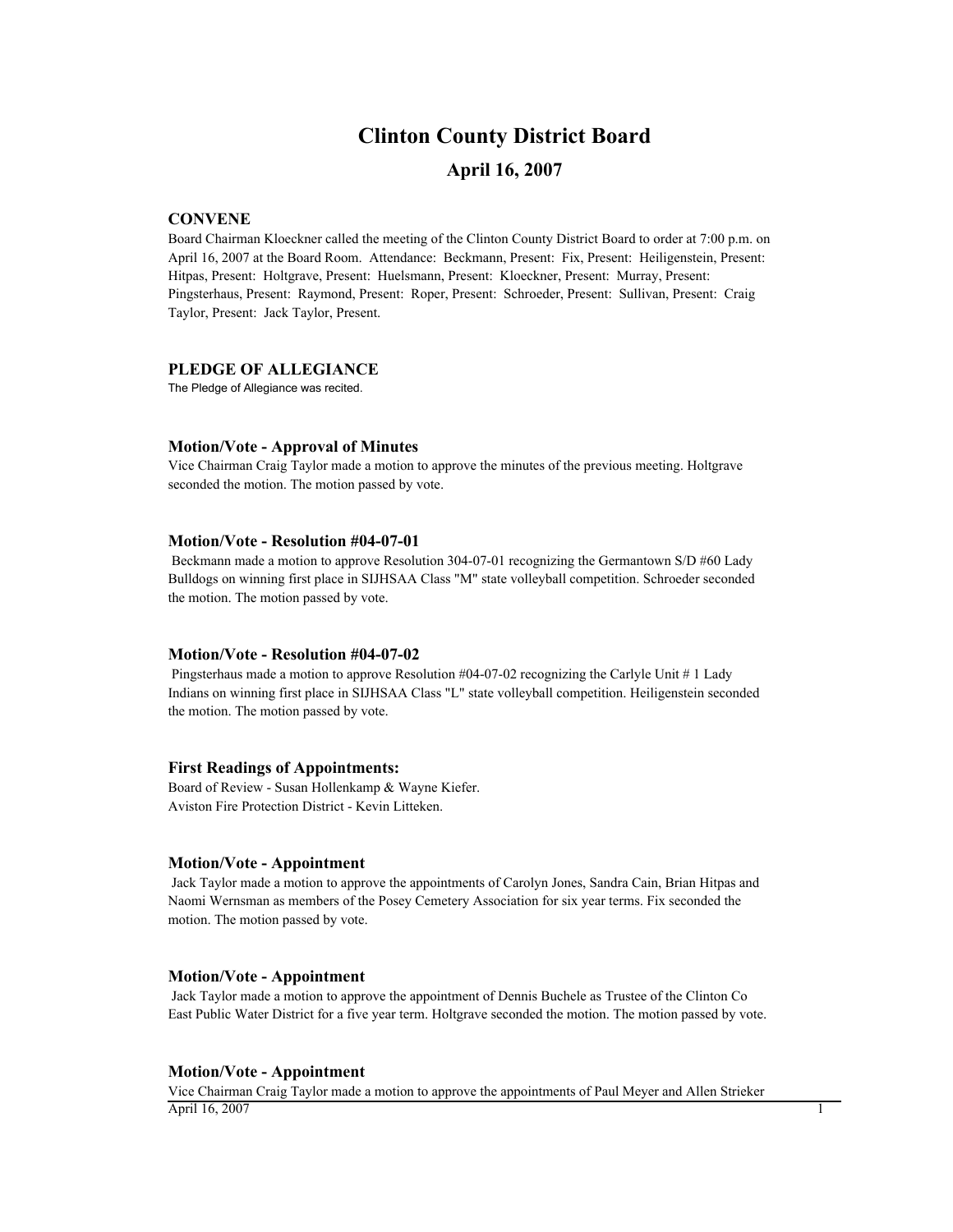as Trustees of the St. Rose Public Water District for five year terms. Sullivan seconded the motion. The motion passed by vote.

### **Motion/Vote - Ordinance #04-07-03**

 Jack Taylor made a motion to approve Ordinance #04-07-03 amending the Clinton County Liquor Code. Hitpas seconded the motion. The motion passed by vote.

The County passed a Proclamation for SAFE (Sexual Assault and Family Emergencies), a non-profit sexual assault crisis center organization. The Board was invited to participate in "Take Back the Night March" at Salem on April 27th at 6:30 p.m. The march will be around the Marion County Court Hiouse to the community theater where thee will be several speakers.

Bill Schmaltz of Einstein Consulting Group reported that during the 2006/2007 year the county saved \$105,000.00 on health insurance. The year began with tremendous savings but the county had some big claims in the middle of the year. The Committee has decided the fixed costs for the insurance will be reduced by 18.6%

Southwest Illilnois Area Agency on Aging - Wilma Schmitz and Joy Paeth CEO gave a presentation. They are a non-profit organization that administers state funds under the Older Americans Act. They coordinate benefits with other organizations.

### **COUNTY FARM COMMITTEE**

Craig Taylor reported the contract for Cash Rent Farm Lease has been prepared and the first installment has been received.

Animal Control report showed 135 call-outs last month. The person who has been hired to help the warden has resigned. There are two other people interested in the position.

### **INSURANCE TRUST/AREA AGENCY ON AGING**

Raymond reported the Area Agency on Aging Board is in the process of reviewing requests for grants that will be taken into consideration at the next meeting.

### **INSURANCE COMMITTEE**

Raymond gave a combined Insurance Trust/Insurance Committee report. The committee will be looking into planning for the future when the Trust dissolves. They are checking with Monroe County to see how they are preparing for future liability. The annual premium could possibly be \$400,000.00. The Committee reviewed the claims for March which were \$55,000.00. The average month had previously been \$38,000.00. If this trend continues, some decisions will need to be made by all concerned.

### **UNINCORPORATED AREA IMPROVEMENT COMMITTEE**

Roper reported the New Memphis Sanitary District met April 3rd and was told the IEPA loan and the grant are on the Governor's desk awaiting his signature. Brown & Roberts are moving forward with advertising for bids and the bid opening will be scheduled for June. This Wednesday the committee will be meeting with representatives of Royal Lakes Resorts # 2 and HM&G Engineers about sanitary sewers for that area.

### **SAFETY COMMITTEE**

Pingsterhaus thanked the Department Heads for cooperating with their employees watching the sexual harassment video.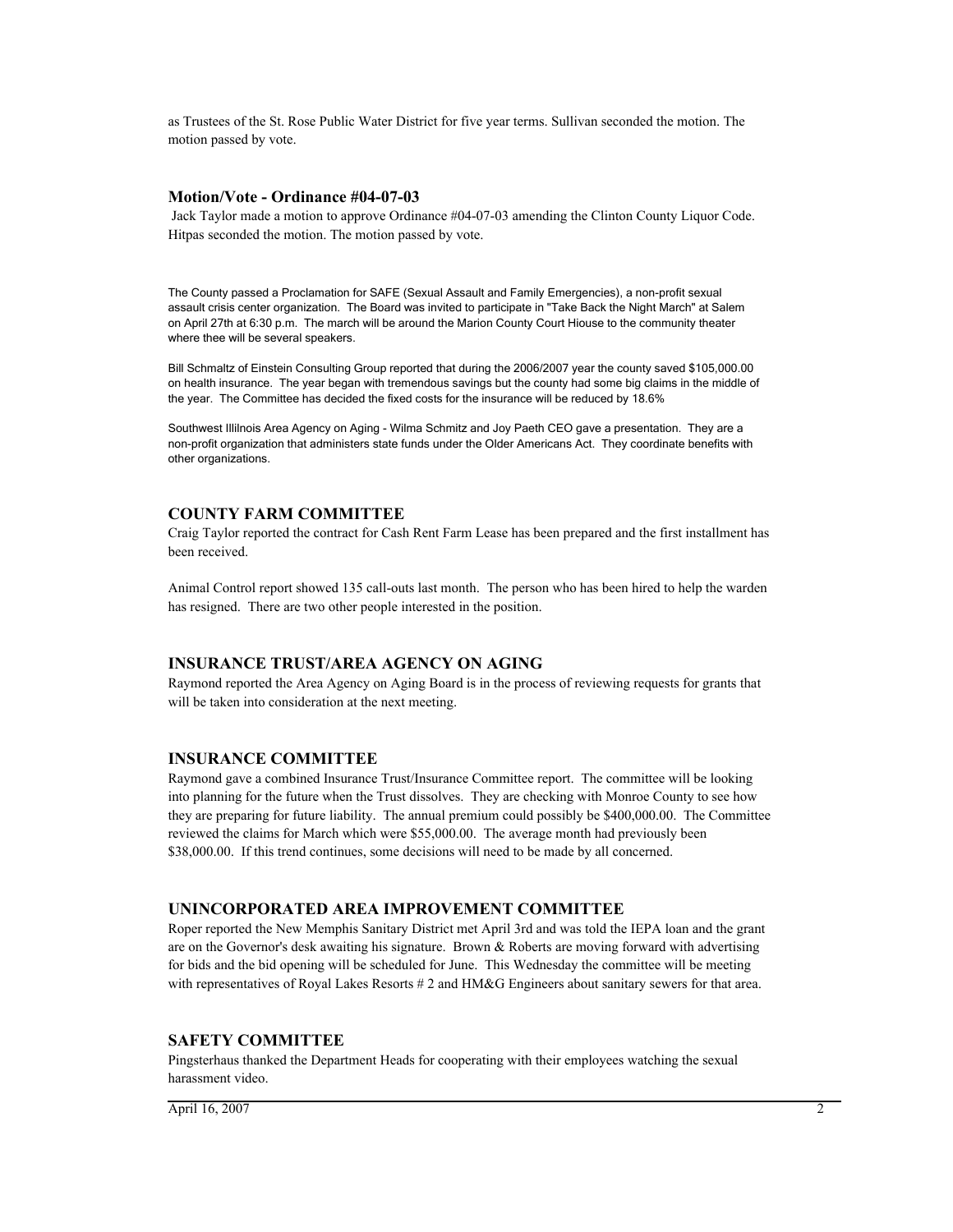### **#708 MENTAL HEALTH BOARD**

Huelsmann reported a meeting has been scheduled for May 1, 2007.

# **GIS COMMITTEE**

Beckmann reported the GI:S Coordinator Donnelly gave a presentation at the Farm Bureau/County Board dinner. Donnelly met with Department Heads regarding a County GIS web site. He also will help the Sheriff's Office with a helicopter landing zone.

# **RC&D COUNCIL**

Schroeder reported he and Heiligenstein were at the last month's meeting and new officers were elected. The Council is contacting state legislators for support in keeping RC&D running.

# **SOLID WASTE COMMITTEE**

Huelsmann reported Turbin Group will supply boxes for Departments to store ink jet and laser cartridges for recycling. An estimate of the proceeds from the recycling would be \$1,000.00 annually. County Clerk LaCaze asked if he could continue to donate his to a charitableorganization and Huelsmann said he could do so.

# **911 COMMITTEE**

Fix reported they are looking into the tower situation for frequencies also licenses for providing for the new pagers. They are working on intergovernmental agreement with cities and villages concerning street names.

# **PERSONNEL/LABOR COMMITTEE**

Hitpas reported the committee should be finished with updating ther Personnel Code by next month and will give it to the States Attorney's Office to look over. The next meeting will be May 15th at 6:00 p.m., not May 8th as previously posted.

# **VETERAN'S MEMORIAL/VETERAN'S AFFAIRS COMMITTEE**

Murray reported there will be a general information meeting for all veterans on May 3rd with Clark Daughenbaugh, Veterans Administration Service Officer. The Committee has prepared a press release and will also send a copy to all service clubs, ie Legions, VFWs, Disabled Veterans, AmVets, Vietnam Veterans and radio stations. It will be a general information meeting for all veterans.

# **ZONING/SUBDIVISION COMMITTEE**

The Zoning Board of Appeals denied the Map Amendment request of Wetherell Development because they wanted additional information from the County Engineerregarding the entrance access. The Zoning Board of Appeals had wanted to table it, but the applicant requested they act on it. Dan Behrens, County Engineer, surveyed the entrance after the meeting and has approved the entrance structure if Wetherell widens the opening. States Attorney Bergmann said this information was not available at the public hearing, it is not in the records of the Zoning Board, and the people who were present at the hearing did not have this information. He indicated that what the board is doing now is more a part of the public hearing.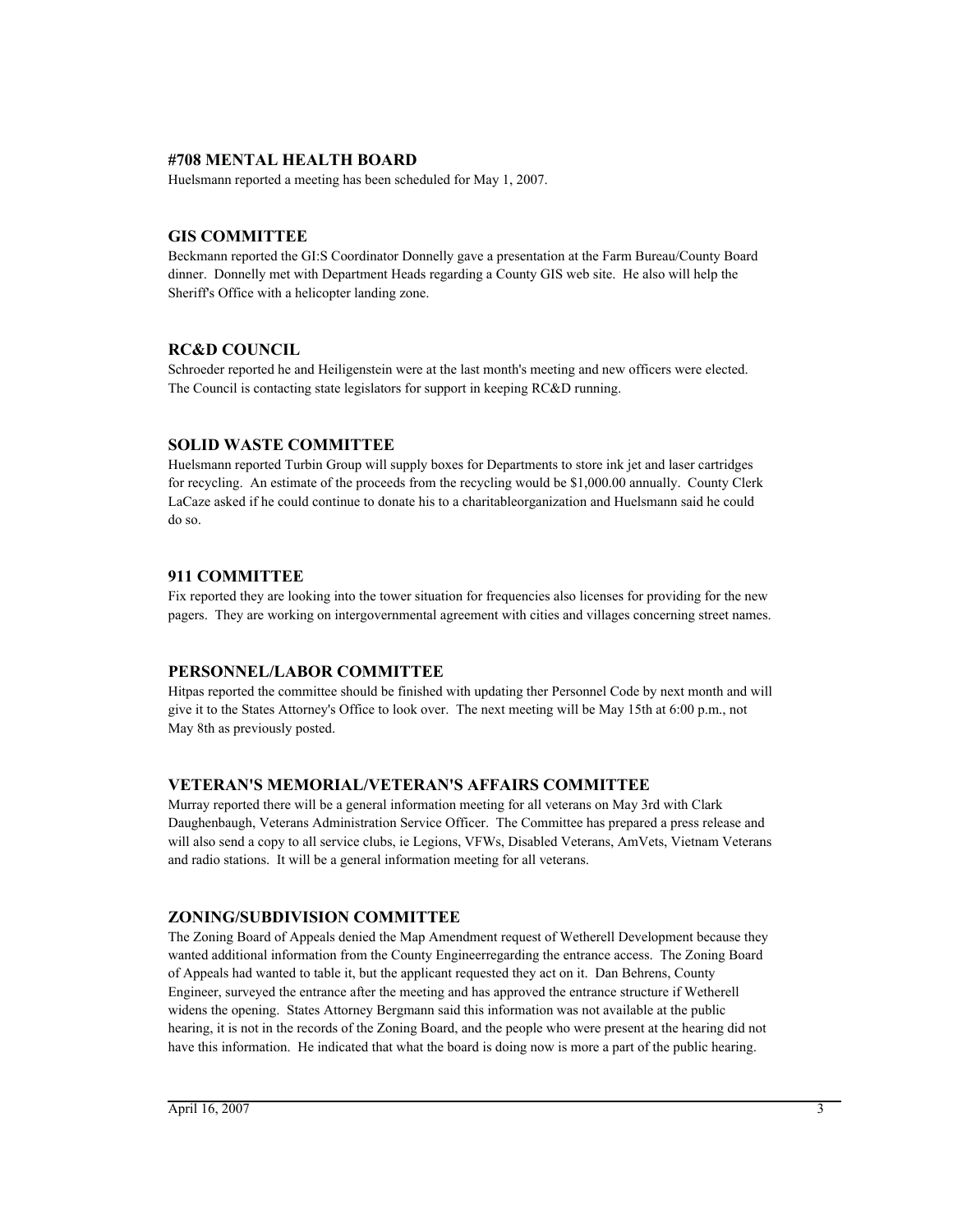### **Motion/Vote - Ordinance #04-07**

Vice Chairman Craig Taylor made a motion to to have a roll call vote th approve Ordinance #04-07-04 request for a Map Amendment submitted by Wetherell Development to re-zone 31.15 acres from Agricultural to Community Residential in Brookside Township. This approval is with the county engineer's recommendation that the entrance structure be widened. Sullivan seconded the motion. The motion passed by vote: Beckmann (Yes), Fix (Yes), Heiligenstein (No), Hitpas (No), Holtgrave (Yes), Huelsmann (Yes), Kloeckner (Yes), Murray (Yes), Pingsterhaus (Yes), Raymond (Yes), Roper (No), Schroeder (No), Sullivan (Yes), Craig Taylor (Yes), Jack Taylor (Yes).

### **Motion/Vote - Ordinance #04-07-05**

 Beckmann made a motion to to approve Ordinance #04-07-05 request for a Map Amendment of Roland Kreke to re-zone Lots 1 and 2 in Bartelso's First Addition in the Village of Bartelso from Community Residential to Commercial. Craig Taylor seconded the motion. The motion passed by vote: Beckmann (Yes), Fix (Yes), Heiligenstein (Yes), Hitpas (Yes), Holtgrave (Yes), Huelsmann (Yes), Kloeckner (Yes), Murray (Yes), Pingsterhaus (Yes), Raymond (Yes), Roper (Yes), Schroeder (Yes), Sullivan (Yes), Craig Taylor (Yes), Jack Taylor (Yes).

### **Motion/Vote -**

Vice Chairman Craig Taylor made a motion to to wave the first reading of the Lakes Resubdivision. Beckmann seconded the motion. The motion passed by vote: Beckmann (Yes), Fix (Yes), Heiligenstein (Yes), Hitpas (Yes), Holtgrave (Yes), Huelsmann (Yes), Kloeckner (Yes), Murray (Yes), Pingsterhaus (Yes), Raymond (Yes), Roper (Yes), Schroeder (Yes), Sullivan (Yes), Craig Taylor (Yes), Jack Taylor (Yes).

### **Motion/Vote -**

 Holtgrave made a motion to to approve the final plat of The Lakes Resubdivision. Beckmann seconded the motion. The motion passed by vote: Beckmann (Yes), Fix (Yes), Heiligenstein (Yes), Hitpas (Yes), Holtgrave (Yes), Huelsmann (Yes), Kloeckner (Yes), Murray (Yes), Pingsterhaus (Yes), Raymond (Yes), Roper (Yes), Schroeder (Yes), Sullivan (Yes), Craig Taylor (Yes), Jack Taylor (Yes).

### **LAW ENFORCEMENT/ESDA COMMITTEE**

Sheriff Kreke thanked the Engineer Behrens for allowing Neal Richter to assist the Sheriff's Office with reconstructing vehicular accidents.

### **ECONOMIC DEVELOPMENT/SWIIDA/SCIGA**

Sullivan reported the SWIIDA meeting on April 19th has been canceled. The Economic Development Committee met with Mary Lame of IDOT and Senator Watson to discuss funds to be spent on the proposed by-pass project of Route 50

# **ROAD & BRIDGE COMMITTEE**

Resolutions

### **Motion/Vote - Resolution #04-07-06**

Hitpas made a motion to to award bids for material purchased with MFT funds for Townships. Jack Taylor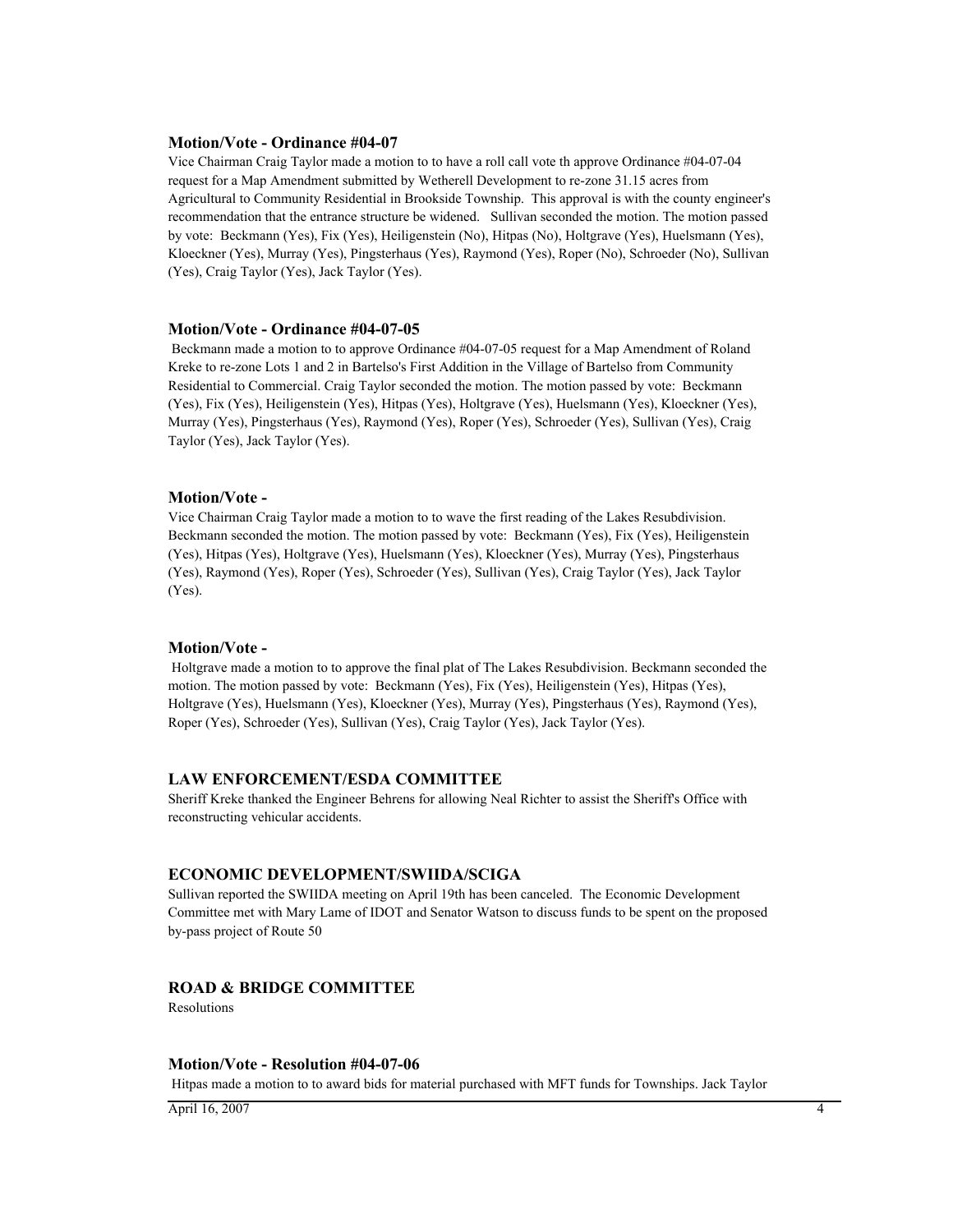seconded the motion. The motion passed by vote: Beckmann (Yes), Fix (Yes), Heiligenstein (Yes), Hitpas (Yes), Holtgrave (Yes), Huelsmann (Yes), Kloeckner (Yes), Murray (Yes), Pingsterhaus (Yes), Raymond (Yes), Roper (Yes), Schroeder (Yes), Sullivan (Yes), Craig Taylor (Yes), Jack Taylor (Yes).

### **Motion/Vote - Resolution #04-07-07**

 Jack Taylor made a motion to to award bids for material purchased with MFT funds for the County Hitpas seconded the motion. The motion passed by vote: Beckmann (Yes), Fix (Yes), Heiligenstein (Yes), Hitpas (Yes), Holtgrave (Yes), Huelsmann (Yes), Kloeckner (Yes), Murray (Yes), Pingsterhaus (Yes), Raymond (Yes), Roper (Yes), Schroeder (Yes), Sullivan (Yes), Craig Taylor (Yes), Jack Taylor (Yes).

### **Motion/Vote - Resolution #04-07-08**

 Sullivan made a motion to to award bids for materials from County funds. Craig Taylor seconded the motion. The motion passed by vote: Beckmann (Yes), Fix (Yes), Heiligenstein (Yes), Hitpas (Yes), Holtgrave (Yes), Huelsmann (Yes), Kloeckner (Yes), Murray (Yes), Pingsterhaus (Yes), Raymond (Yes), Roper (Yes), Schroeder (Yes), Sullivan (Yes), Craig Taylor (Yes), Jack Taylor (Yes).

### **Motion/Vote - Resolution #04-07-09**

 Sullivan made a motion to for a petition from Sugar Creek Township Highway Commissioner for 10% county match for a new bridge on Mill Road. Huelsmann seconded the motion. The motion passed by vote: Beckmann (Yes), Fix (Yes), Heiligenstein (Yes), Hitpas (Yes), Holtgrave (Yes), Huelsmann (Yes), Kloeckner (Yes), Murray (Yes), Pingsterhaus (Yes), Raymond (Yes), Roper (Yes), Schroeder (Yes), Sullivan (Yes), Craig Taylor (Yes), Jack Taylor (Yes).

### **Motion/Vote - Resolution #04-07-10**

 Holtgrave made a motion to to issue a permit for Clinton County Electric to place power lines on County Highway #17 (Emerald Road). Fix seconded the motion. The motion passed by vote: Beckmann (Yes), Fix (Yes), Heiligenstein (Yes), Hitpas (Yes), Holtgrave (Yes), Huelsmann (Yes), Kloeckner (Yes), Murray (Yes), Pingsterhaus (Yes), Raymond (Yes), Roper (Yes), Schroeder (Yes), Sullivan (Yes), Craig Taylor (Yes), Jack Taylor (Yes).

# **FINANCE/HEALTH SERVICES/REVOLVING LOAN FUND**

Finance business

### **Motion/Vote -**

 Jack Taylor made a motion to to approve payment of \$42.00 to the Breese Journal for business cards for John Raymond. Hitpas seconded the motion. The motion passed by vote: Beckmann (Yes), Fix (Yes), Heiligenstein (Yes), Hitpas (Yes), Holtgrave (Yes), Huelsmann (Yes), Kloeckner (Yes), Murray (Yes), Pingsterhaus (Yes), Raymond (Yes), Roper (Yes), Schroeder (Yes), Sullivan (Yes), Craig Taylor (Yes), Jack Taylor (Yes).

### **Motion/Vote -**

Vice Chairman Craig Taylor made a motion to to approve the Monthly Budget and Financial Report of the Treasurer's Office. Hitpas seconded the motion. The motion passed by vote: Beckmann (Yes), Fix (Yes), Heiligenstein (Yes), Hitpas (Yes), Holtgrave (Yes), Huelsmann (Yes), Kloeckner (Yes), Murray (Yes), Pingsterhaus (Yes), Raymond (Yes), Roper (Yes), Schroeder (Yes), Sullivan (Yes), Craig Taylor (Yes),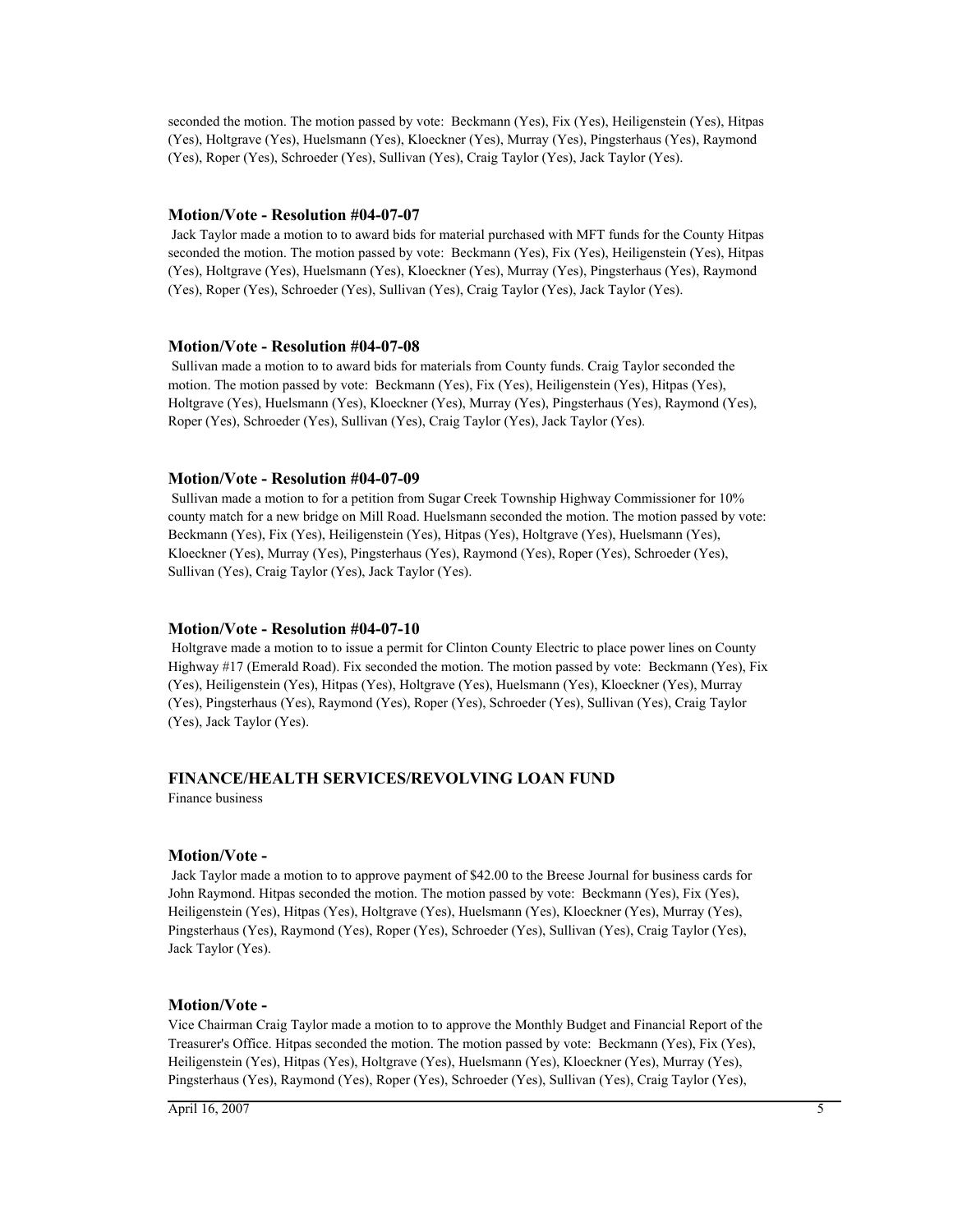Jack Taylor (Yes).

Treasurer Mueller reported he attended the mandatory Treasurer's training program and is certified for four years.

### **Motion/Vote - Revolving Loan Fund**

 Jack Taylor made a motion to to grant toe Finance Committee the authority to give final approval of the loan. Raymond seconded the motion. The motion passed by vote: Beckmann (Yes), Fix (Yes), Heiligenstein (Yes), Hitpas (Yes), Holtgrave (Yes), Huelsmann (Yes), Kloeckner (Yes), Murray (Yes), Pingsterhaus (Yes), Raymond (Yes), Roper (Yes), Schroeder (Yes), Sullivan (Yes), Craig Taylor (Yes), Jack Taylor (Yes).

### **Motion/Vote -**

 Jack Taylor made a motion to to approve the report of the Clinton County Health Department for March. Holtgrave seconded the motion. The motion passed by vote: Beckmann (Yes), Fix (Yes), Heiligenstein (Yes), Hitpas (Yes), Holtgrave (Yes), Huelsmann (Yes), Kloeckner (Yes), Murray (Yes), Pingsterhaus (Yes), Raymond (Yes), Roper (Yes), Schroeder (Yes), Sullivan (Yes), Craig Taylor (Yes), Jack Taylor (Yes).

The Health Department Board is recommending an increase in inspection fees for septic tanks, aeration systems, etc., from \$25 to \$75.00. They will have an ordinance prepared and present it to the board for approval.

### **LIQUOR COMMITTEE**

Holtgrave reported the Clinton County Tavern Association is very concerned about the smoking ban that might pass through the Legislature. If it passes, it will affect their business tremendously.

### **Motion/Vote - Accounts Payable**

 Fix made a motion to to approve payment of the Accounts Payable Claims. Huelsmann seconded the motion. The motion passed by vote: Beckmann (Yes), Fix (Yes), Heiligenstein (Yes), Hitpas (Yes), Holtgrave (Yes), Huelsmann (Yes), Kloeckner (Yes), Murray (Yes), Pingsterhaus (Yes), Raymond (Yes), Roper (Yes), Schroeder (Yes), Sullivan (Yes), Craig Taylor (Yes), Jack Taylor (Yes).

### **ADJOURNMENT**

Fix made a motion to adjourn Huelsmann seconded the motion. The motion passed by vote.

**Attest:**

\_\_\_\_\_\_\_\_\_\_\_\_\_\_\_\_\_\_\_\_\_\_\_\_\_\_\_\_\_\_\_\_\_\_\_\_\_\_ Thomas LaCaze/County Clerk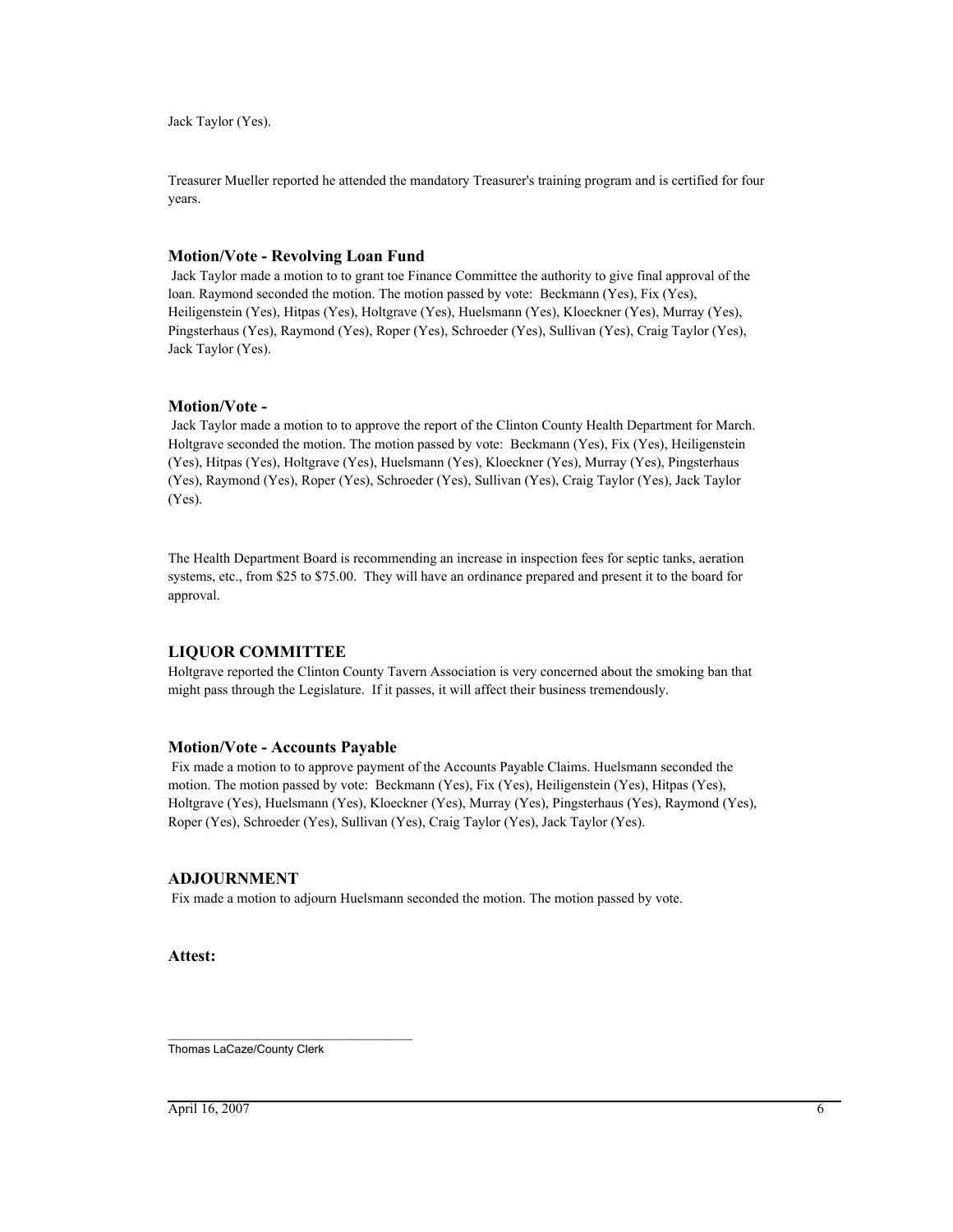# **Clinton County District Board**

# **May 21, 2007**

## **CONVENE**

Board Chairman Kloeckner called the meeting of the Clinton County District Board to order at 7:00 p.m. on May 21, 2007 at the Board Room. Attendance: Beckmann, Present: Fix, Present: Heiligenstein, Present: Hitpas, Present: Holtgrave, Present: Huelsmann, Present: Kloeckner, Present: Murray, Present: Pingsterhaus, Present: Raymond, Present: Roper, Present: Schroeder, Absent: Sullivan, Absent: Craig Taylor, Present: Jack Taylor, Present.

### **PLEDGE OF ALLEGIANCE**

The Pledge of Allegiance was recited.

### **Motion/Vote - Approval of Minutes**

 Raymond made a motion to to approve the minutes of the previous meeting. Holtgrave seconded the motion. The motion passed by vote: Beckmann (Yes), Fix (Yes), Heiligenstein (Yes), Hitpas (Yes), Holtgrave (Yes), Huelsmann (Yes), Kloeckner (Yes), Murray (Yes), Pingsterhaus (Yes), Raymond (Yes), Roper (Yes), Schroeder (Absent), Sullivan (Absent), Craig Taylor (Yes), Jack Taylor (Yes).

### **BOARD OF REVIEW**

Linda Mensing, Supervisor of Assessments, addressed the Board concerning the Board of Review. Normally their work has been completed by the end of May, but a total of 260 complaints have been filed and the Board of Review hearings will run after the June 1st appointment date. She asked that the current board be allowed to finish their 2006 duties. She said both her and Al Brueggemann, Chairman of the Board of Review, are in agreement with the States Attorney's letter dated May 17, 2007, which is to see what the Attorney General's opinion on which election results to use when determining the make-up of the Board. At last month's meeting the names of Susan Hollenkamp and Wayne Keifer were submitted for appointment. States Attorney Bergmann informed the board that if they do not take action of the new appointments, the current board would retain their positions. The Board can appoint an alternate member to help out because of the excess work load of the quadrennial year. This is the States Attorneys recommendation. Bergmann said he should receive an opinion from the Attonrey General's office before the next board meeting and he will share that information with both parties.

### **Motion/Vote - Board of Review Appointment**

 Huelsmann made a motion to to appoint Wayne Kiefer as an alternate member to the Board of Review effective June 1, 2007. Craig Taylor seconded the motion. The motion passed by vote: Beckmann (Yes), Fix (Yes), Heiligenstein (Yes), Hitpas (Yes), Holtgrave (Yes), Huelsmann (Yes), Kloeckner (Yes), Murray (Yes), Pingsterhaus (Yes), Raymond (Yes), Roper (Yes), Schroeder (Absent), Sullivan (Absent), Craig Taylor (Yes), Jack Taylor (Yes).

### **BOARD OF REVIEW (Continued)**

By not taking any action on voting on the other appointments, the current board will continue to serve.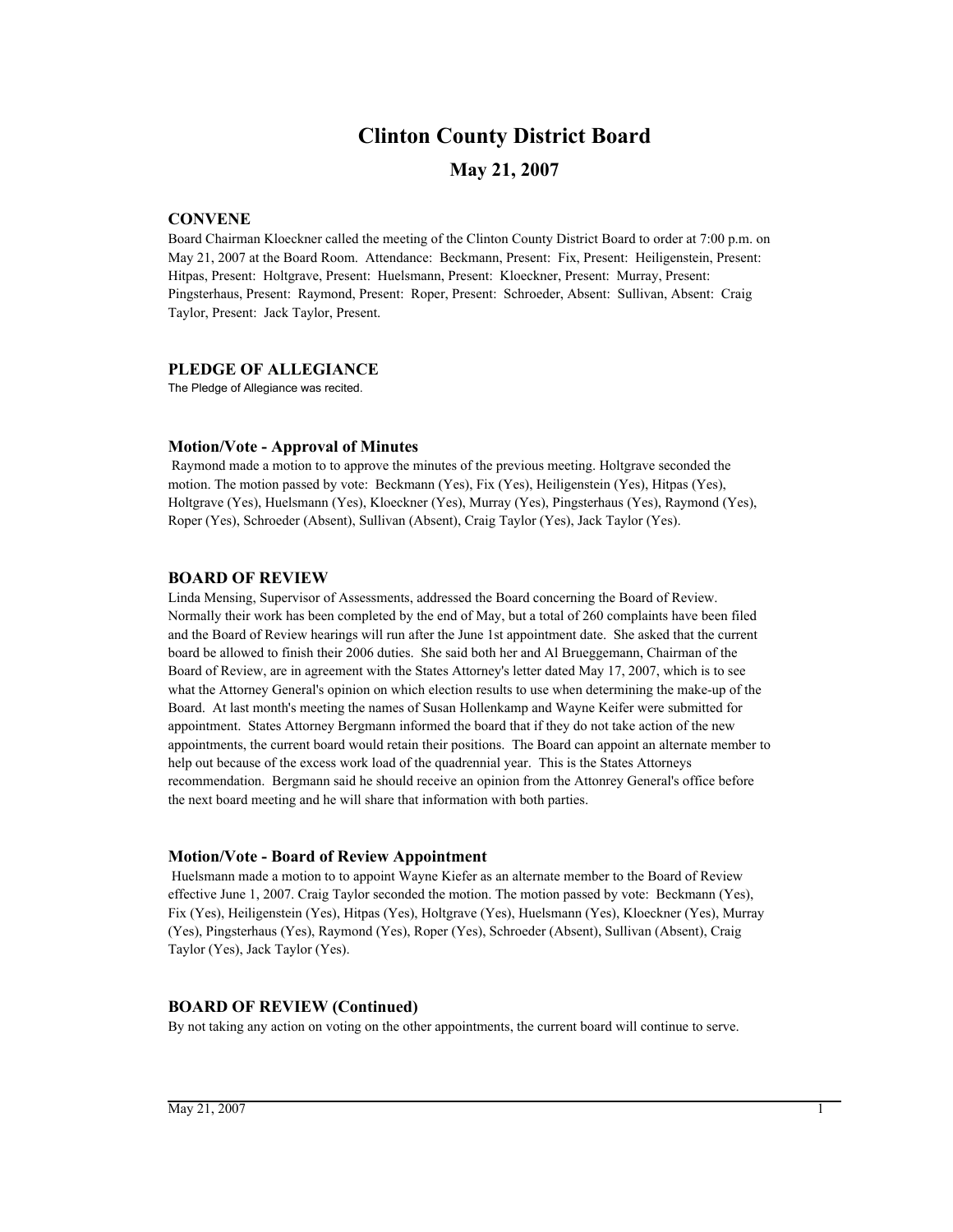### **APPOINTMENTS**

For the Board's information, Robert Beckmeyer has been reappointed as a member of the Wheatfield Township Fire Protection District for another three year term.

### **Motion/Vote - Appointment - Aviston Fire PD**

 Huelsmann made a motion to to approve the appointment of Kevin Litteken as Trustee of the Aviston Fire Protection District for a three year term. Craig Taylor seconded the motion. The motion passed by vote: Beckmann (Yes), Fix (Yes), Heiligenstein (Yes), Hitpas (Yes), Holtgrave (Yes), Huelsmann (Yes), Kloeckner (Yes), Murray (Yes), Pingsterhaus (Yes), Raymond (Yes), Roper (Yes), Schroeder (Absent), Sullivan (Absent), Craig Taylor (Yes), Jack Taylor (Yes).

### **CLINTON COUNTY EXTENSION SERVICES**

LaDean Schuerer gave a report on the various programs and projects the Extension Service offers. She reported John Raymond and Lavern Holtgrave have both been certified as county officials completing the course offered by the Extension Service.

### **MILEAGE REIMBURSEMENT**

John Raymond reported he has been approached to increase the cost of mileage reimbursement. He asked the Board to consider an increase from the current \$.405 a mile to the federal allowed amount of \$.485 a mile. This would be effective December 1, 2007. Chairman Kloeckner asked the Finance Committee to review and make their recommendation.

### **CORRESPONDENCE**

Chairman Kloeckner read a thank you note the board received from the family of Margaret LaCaze.

### **COUNTY FARM COMMITTEE**

Craig Taylor reported the Animal Control Warden has been averaging 15 calls a week to pick up dogs. The Warden is trying to cut down on his overtime worked.

### **INSURANCE TRUST/Area Agency on Aging**

Raymond reported he and Fix had attended an ICIT meeting on May 16th and are beginning to get more information. He checked with the Treasurer to make sure the county is making the bond and the interest payments. Raymond has asked the ICIT Board if they would send some members here to explain the workings of the Trust to the entire Board. Raymond and Chairman Kloeckner will get something set up in the near future.

The Committee met and have finished grading the grant requests concerning the Area Agency on Aging. Next month they will be able to define more where the money will be appropriated for senior services in the County.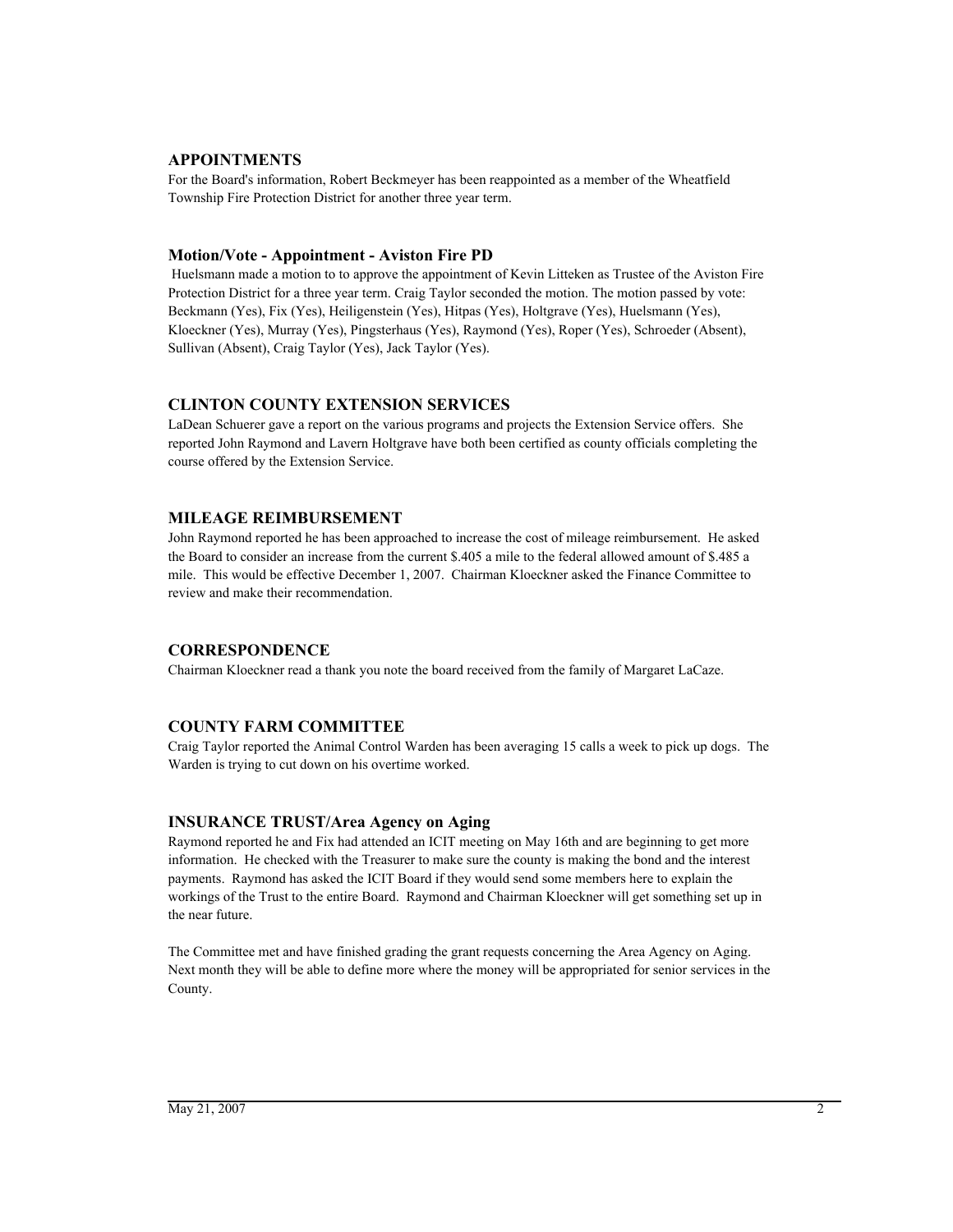### **INSURANCE COMMITTEE**

Raymond reported his committee received a letter from Central Management Services in Springfield concerning a different health insurance plan. The Committee agreed not to pursue it now. Raymond also mentioned the committee had attended an information meeting with UCCI who is gathering information to offer a group health plan through them.

Raymond received the annual Meritain Health report. For the month of April 2007, medical and prescription charges were \$85,545.00. During the previous six months we had averaged a total of \$47,158.96. Comparison BC/BS - The 2005 monthly premium was \$64,679.00. The premium for 2006 would have been increased to \$82,142.00 a month. Using these figures and the actual savings during the past year the county was \$209,566.00.

### **UNINCORPORATED AREA IMPROVEMENT COMMITTEE**

Roper did not have an update on New Memphis project. His committee has met with Royal Lakes Resort # 2 and HM&G Engineers. The estimated cost of the sewer project is \$1.5 million. The next meeting is scheduled for June 20, 2007 at 5:00 p.m.

### **SAFETY COMMITTEE**

Pingsterhaus reported a luncheon meeting is scheduled for May 23rd at 1:00 p.m. in the board room.

### **EDUCATION COMMITTEE**

Heiligenstein reported the pre-registration for the Continuing Education Programs has been very high. The July meeting has been canceled.

### **#708 MENTAL HEALTH BOARD**

Huelsmannn reported his committee had met with representatives of the Community Resource Center and Community Link. The next meeting will be June 5th with representatives of Clinton Co Advocates for Recreational Activity and the Alzheimer Association.

### **GIS COMMITTEE**

Beckmann said all the bills were in order. His Committee expressed condolences to the Dan Jones family. Mr. Jones had been a member of the GIS Committee. The next meeting will be May 29th at 5:00 p.m.

#### **RC&D COUNCIL**

No Report

#### **SOLID WASTE COMMITTEE**

Huelsmann reported the boxes are in for recycling program and Sheriff Kreke will get them to the Courthouse. UPS will pick them up and the company will begin reimbursing the County as soon as they receive \$50 worth of used cartridges.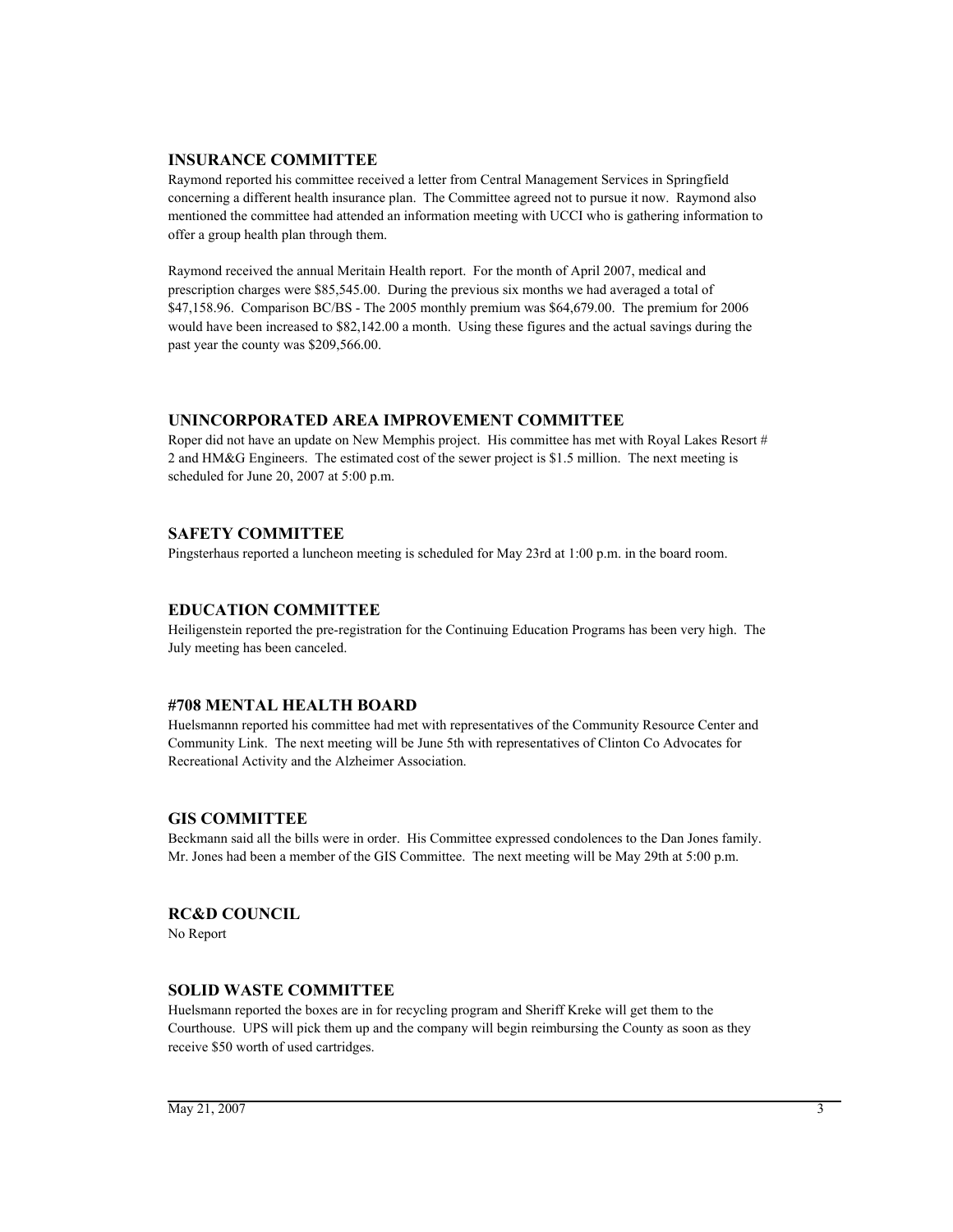### **TOURISM COMMITTEE**

Holtgrave reported letters have been sent to area Mayors asking them to finalize special events in their communities for updating the tourism brochure. The Committee will meet the third Wednesday each month at the Hidden Lake Winery near Aviston at 6:00 p.m.

### **911 COMMITTEE**

Fix reported his committee met May 9th and are looking at an agreement or ordinance for numbering of plats and subdivisions.

### **PERSONNEL/LABOR COMMITTEE**

Hitpas said his committee met May 15th and continued working on the personnel policy revisions. They are addressing the Drug free awareness program and drug free workforce policy. The next meeting is June 12th.

### **VETERAN'S MEMORIAL/VETERAN'S AFFAIRS COMMITTEE**

Murray reported on the informational meeting of May 3rd. The guest speaker was unable to attend and did not have a replacement. The County will be getting a new Veterans Affairs' representative and Murray will try to set up another meeting this Fall.

### **ZONING/SUBDIVISION COMMITTEE**

Bergmann asked the board to go into executive session at the end of this meeting regarding a pending lawsuit.

The Zoning Board of Appeals approved a Map amendment request of Ralph and Shirley Twenhafel to rezone 11.28 acres from Agricultural (A) to Commercial Residential (R-2) and 2.27 acres from Agricultural (A) to Commercial. Merle Moehle, and adjoining property owner, has filed a protest. States Attorney Bergmann said the Zoning Board only made a single recommendation, despite Twenhafel's request for two zoning classifications. States Attorney Bergmann recommends sending it back to the Zoning Board for a separate recommendation for each request.

### **Motion/Vote - Ralph & Shirley Twenhafel request**

 Hitpas made a motion to to submit it back to Zoning Board of Appeals for reconsideration. Holtgrave seconded the motion. The motion passed by vote: Beckmann (Yes), Fix (Yes), Heiligenstein (Yes), Hitpas (Yes), Holtgrave (Yes), Huelsmann (Yes), Kloeckner (Yes), Murray (Yes), Pingsterhaus (Yes), Raymond (Yes), Roper (Yes), Schroeder (Absent), Sullivan (Absent), Craig Taylor (Yes), Jack Taylor (Yes).

### **ZONING/SUBDIVISION COMMITTEE (Continued)**

Mr. Bill Crain asked what information the board members received in their packets and was told they received a detailed account of the submissions they had. Crain questioned sending it back to the Zoning Board to address these issues when the application was full and complete, it contained all communication of the County Engineer, the CIS report, overviews of property, plats of property, letters of support and opposition and a transcript of proceedings. Crain said he doesn't understand what else they are supposed to do.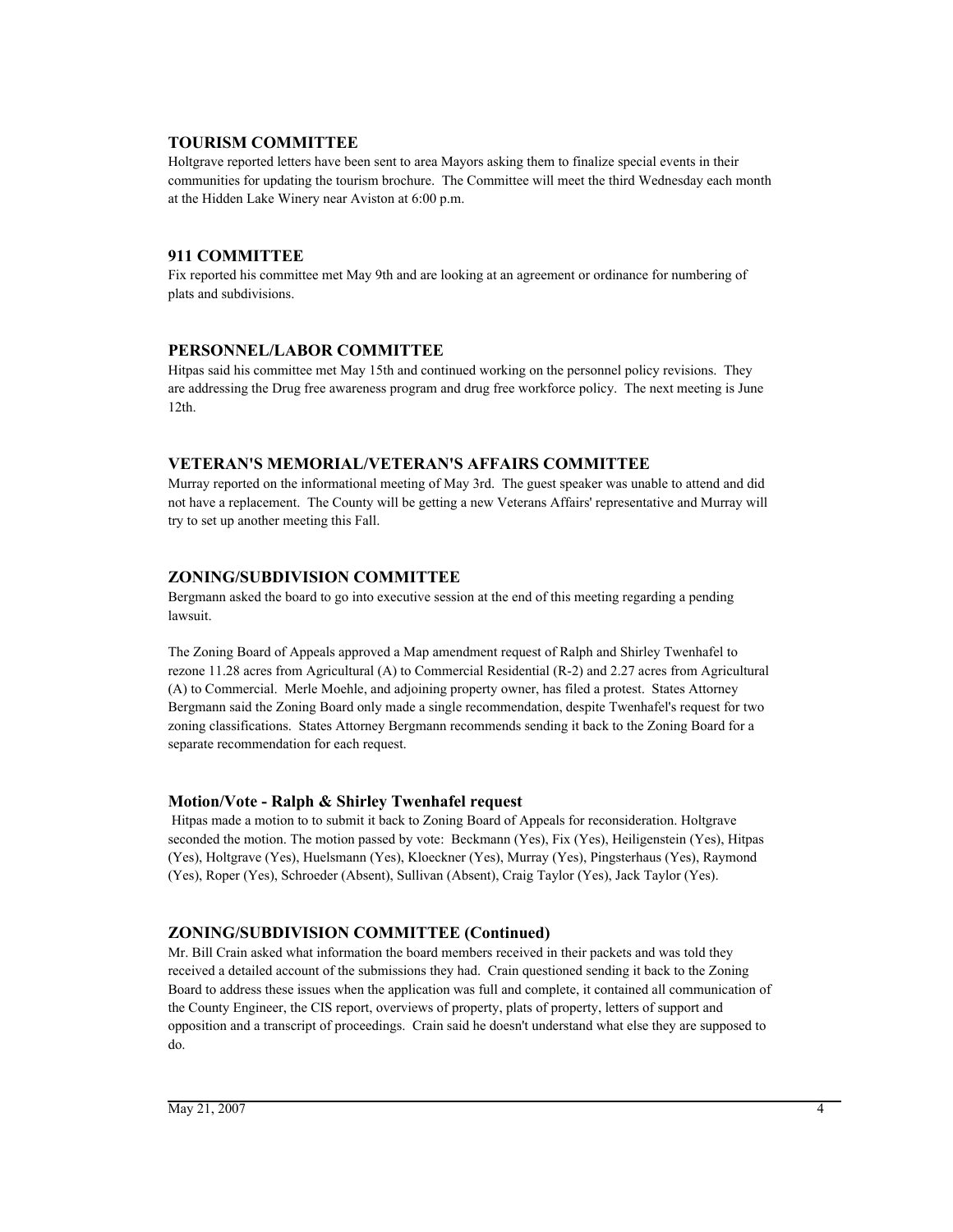States Attorney Bergmann wanted to allow Crain to make his statement because he is entitled to do so. He said the Board can readdress the issue. Hitpas said he retracts nothing. the Board will stand on its original decision.

### **LAW ENFORCEMENT/ESDA COMMITTEE**

No Report

### **ECONOMIC DEVELOPMENT/SWIIDA/SCIGA**

No Report

### **ROAD & BRIDGE COMMITTEE**

Engineer Behrens reported the County Highway # 8 (Aviston-Albers Road) resurfacing project will be bid in Springfield on June 15th.

#### **Motion/Vote - Wheatfield Township Petition**

 Jack Taylor made a motion to to approve a petition from Wheatfield Township for 50% county match for a culvert on Beaver Road. Beckmann seconded the motion. The motion passed by vote: Beckmann (Yes), Fix (Yes), Heiligenstein (Yes), Hitpas (Yes), Holtgrave (Yes), Huelsmann (Yes), Kloeckner (Yes), Murray (Yes), Pingsterhaus (Yes), Raymond (Yes), Roper (Yes), Schroeder (Absent), Sullivan (Absent), Craig Taylor (Yes), Jack Taylor (Yes).

#### **Motion/Vote - Equipment Bids**

 Murray made a motion to authorizing Engineer Behrens to take bids on a boom mower/ditcher and then for a tractor that will be compatible with the mower. Jack Taylor seconded the motion. The motion passed by vote: Beckmann (Yes), Fix (Yes), Heiligenstein (Yes), Hitpas (Yes), Holtgrave (Yes), Huelsmann (Yes), Kloeckner (Yes), Murray (Yes), Pingsterhaus (Yes), Raymond (Yes), Roper (Yes), Schroeder (Absent), Sullivan (Absent), Craig Taylor (Yes), Jack Taylor (Yes).

#### **FINANCE/HEALTH SERVICES/REVOLVING LOAN FUND**

Treasurer Mueller reported 1,343 Mobile Home tax bills were mailed for a total of \$102,069.51 to be collected.

Hidden Lake Winery loan is progressing well. Mueller recommends the Finance Committee grant final approval of their loan.

#### **Motion/Vote - Approve Construction Payments**

 Jack Taylor made a motion to to approve payment of bills from Luitjohan Flooring \$780.14 for floor covering at the Annex and Rehkemper Construction \$11,333.00 for remodeling the GIS office.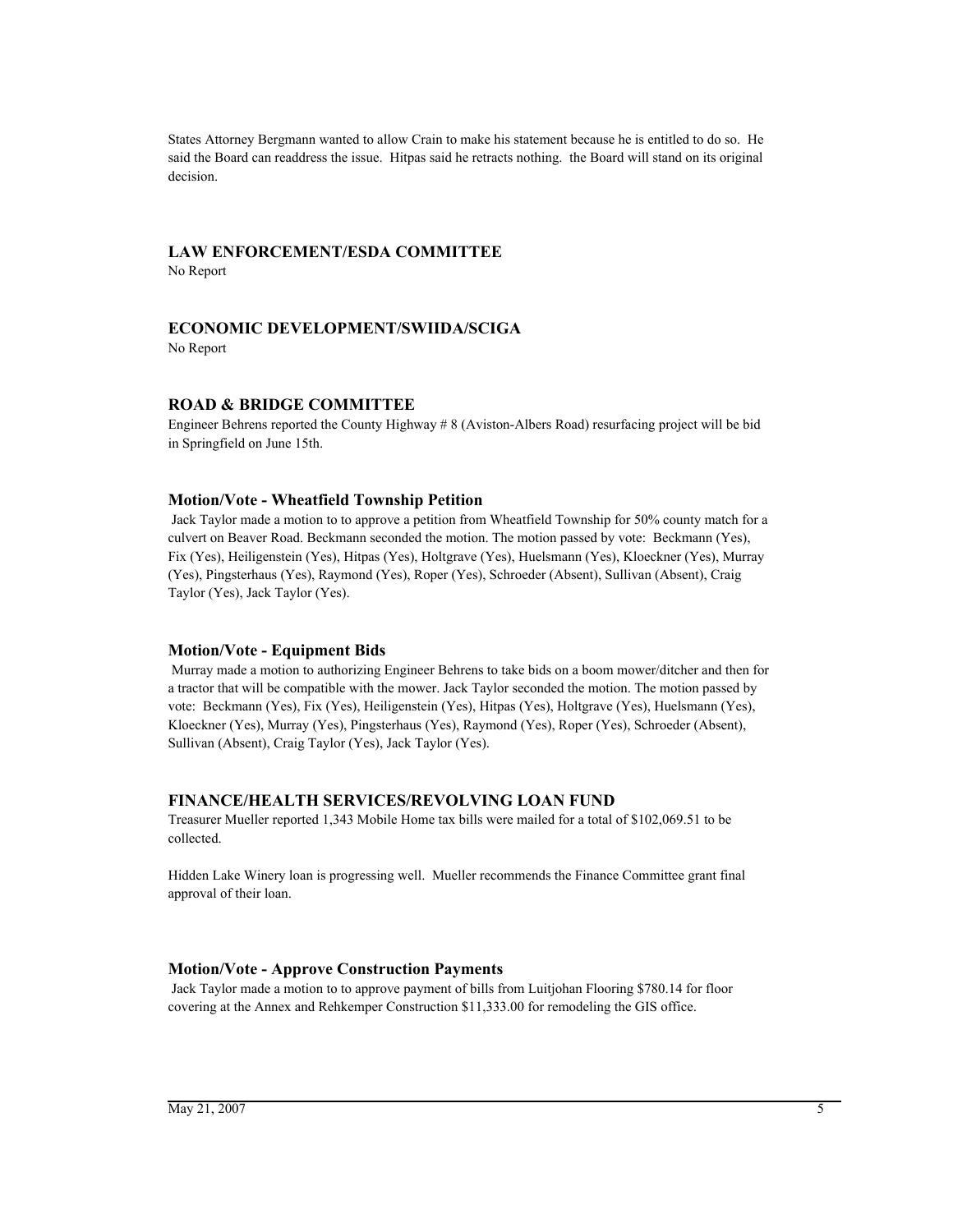Fix seconded the motion. The motion passed by vote: Beckmann (Yes), Fix (Yes), Heiligenstein (Yes), Hitpas (Yes), Holtgrave (Yes), Huelsmann (Yes), Kloeckner (Yes), Murray (Yes), Pingsterhaus (Yes), Raymond (Yes), Roper (Yes), Schroeder (Absent), Sullivan (Absent), Craig Taylor (Yes), Jack Taylor (Yes).

#### **Motion/Vote - Monthly Budget & Financial Report**

 Raymond made a motion to to approve the monthly Budget and Financial Report of the Treasurer's Office. Craig Taylor seconded the motion. The motion passed by vote: Beckmann (Yes), Fix (Yes), Heiligenstein (Yes), Hitpas (Yes), Holtgrave (Yes), Huelsmann (Yes), Kloeckner (Yes), Murray (Yes), Pingsterhaus (Yes), Raymond (Yes), Roper (Yes), Schroeder (Absent), Sullivan (Absent), Craig Taylor (Yes), Jack Taylor (Yes).

#### **Motion/Vote - Health Department Monthly Report**

 Jack Taylor made a motion to to accept the monthly report of the County Health Department. Raymond seconded the motion. The motion passed by vote: Beckmann (Yes), Fix (Yes), Heiligenstein (Yes), Hitpas (Yes), Holtgrave (Yes), Huelsmann (Yes), Kloeckner (Yes), Murray (Yes), Pingsterhaus (Yes), Raymond (Yes), Roper (Yes), Schroeder (Absent), Sullivan (Absent), Craig Taylor (Yes), Jack Taylor (Yes).

#### **FACILITIES COMMITTEE**

Craig Taylor reported the next meeting is May 29th at 6:00 p.m.

### **GENERAL SERVICES/JUDICIARY COMMITTEE**

Craig Taylor reported all bills were in order.

### **LIQUOR COMMITTEE**

Holtgrave reported they are meeting tonight at 9:00 p.m. at the Crossroad Restaurant.

### **ENVIRONMENTAL CONCERNS COMMITTEE**

No Report

#### **Motion/Vote - Accounts Payable**

Vice Chairman Craig Taylor made a motion to to approve payment of the Accounts Payable Claims. Pingsterhaus seconded the motion. The motion passed by vote: Beckmann (Yes), Fix (Yes), Heiligenstein (Yes), Hitpas (Yes), Holtgrave (Yes), Huelsmann (Yes), Kloeckner (Yes), Murray (Yes), Pingsterhaus (Yes), Raymond (Yes), Roper (Yes), Schroeder (Absent), Sullivan (Absent), Craig Taylor (Yes), Jack Taylor (Yes).

#### **Motion/Vote - Executive Session**

 Hitpas made a motion to to go into Executive Session concerning a zoning issue. Craig Taylor seconded the motion. The motion passed by vote: Beckmann (Yes), Fix (Yes), Heiligenstein (Yes), Hitpas (Yes), Holtgrave (Yes), Huelsmann (Yes), Kloeckner (Yes), Murray (Yes), Pingsterhaus (Yes), Raymond (Yes),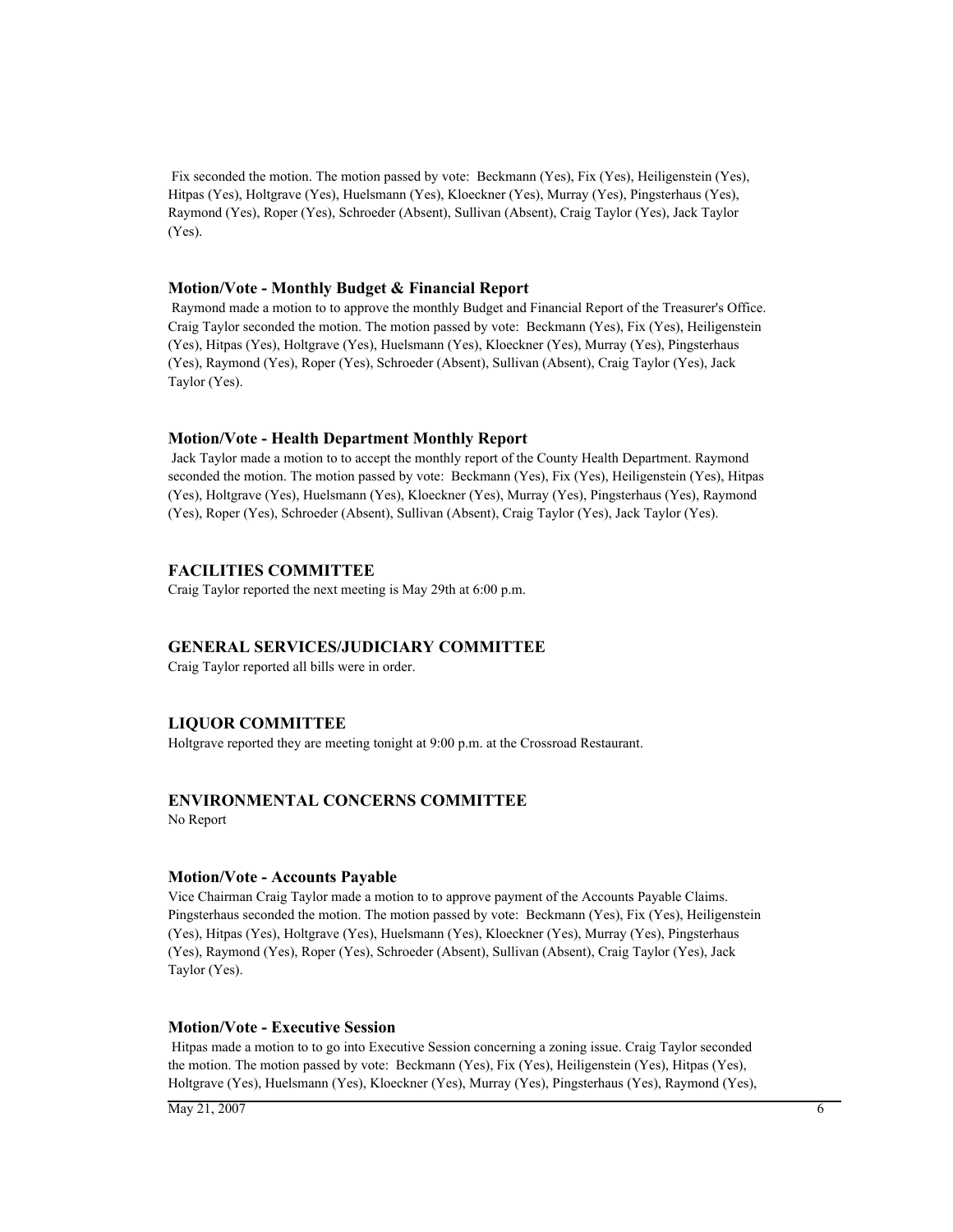Roper (Yes), Schroeder (Absent), Sullivan (Absent), Craig Taylor (Yes), Jack Taylor (Yes).

### **RECONVENE**

The board reconvened from executive session with no action taken.

### **ADJOURNMENT**

Vice Chairman Craig Taylor made a motion to adjourn Fix seconded the motion. The motion passed by vote.

**Attest:**

\_\_\_\_\_\_\_\_\_\_\_\_\_\_\_\_\_\_\_\_\_\_\_\_\_\_\_\_\_\_\_\_\_\_\_\_\_\_ Thomas LaCaze/County Clerk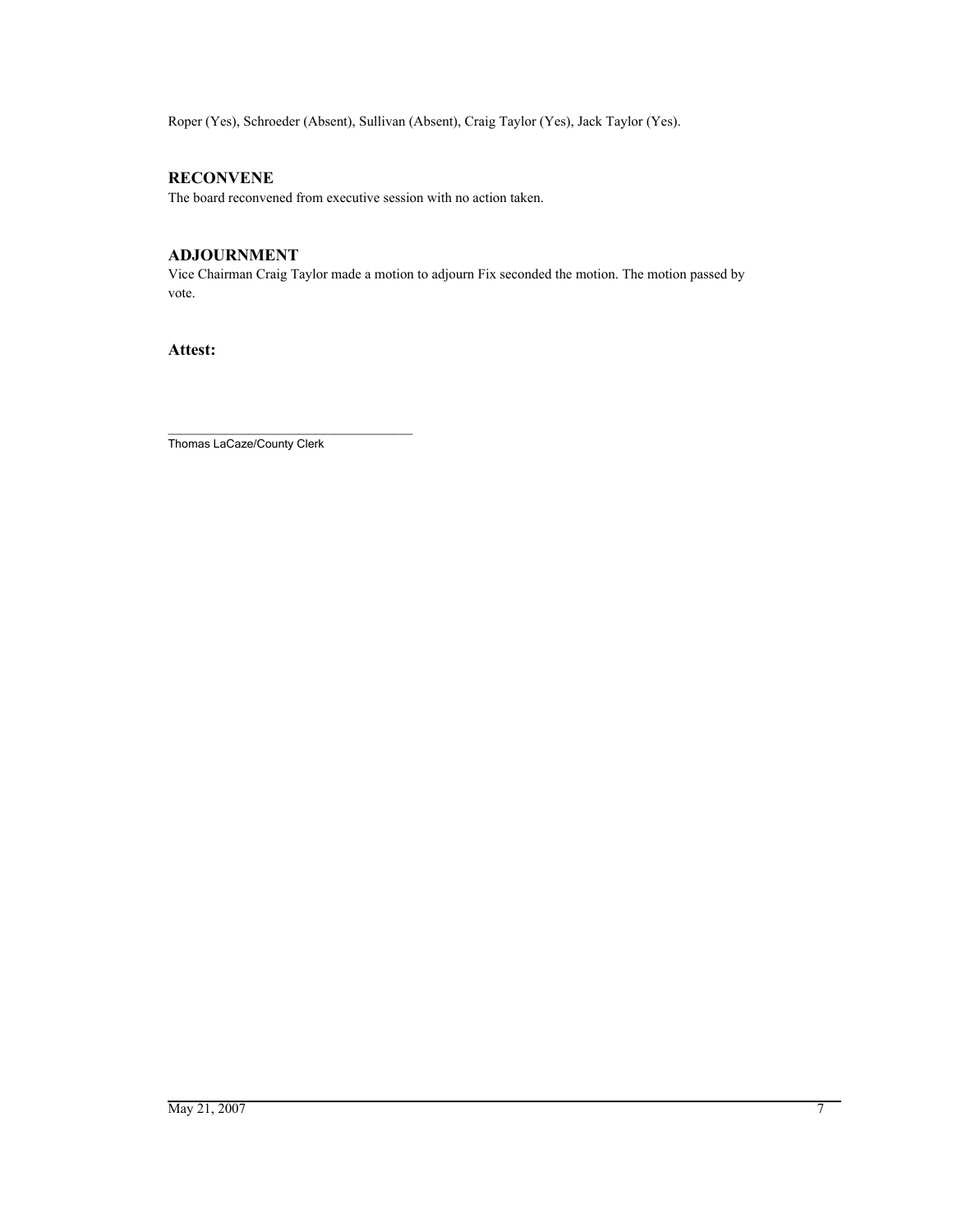## **Clinton County District Board**

### **June 18, 2007**

### **CONVENE**

Board Chairman Kloeckner called the meeting of the Clinton County District Board to order at on June 18, 2007 at the Board Room. Attendance: Beckmann, Present: Fix, Present: Heiligenstein, Present: Hitpas, Present: Holtgrave, Present: Huelsmann, Present: Kloeckner, Present: Murray, Present: Pingsterhaus, Present: Raymond, Present: Roper, Present: Schroeder, Present: Sullivan, Present: Craig Taylor, Present: Jack Taylor, Present.

### **PLEDGE OF ALLEGIANCE**

The Pledge of Allegiance was recited.

#### **Motion/Vote - Approval of Minutes**

 Raymond made a motion to to approve minutes of the previous meeting Hitpas seconded the motion. The motion passed by vote: Beckmann (Yes), Fix (Yes), Heiligenstein (Yes), Hitpas (Yes), Holtgrave (Yes), Huelsmann (Yes), Kloeckner (Yes), Murray (Yes), Pingsterhaus (Yes), Raymond (Yes), Roper (Yes), Schroeder (Yes), Sullivan (Yes), Craig Taylor (Yes), Jack Taylor (Yes).

#### **Motion/Vote - Waive First Reading - Appointments**

Vice Chairman Craig Taylor made a motion to to waive the first reading of the appointments of Dr. Christopher Rivera and Dr. Steven Stone Clinton County Health Board members. Beckmann seconded the motion. The motion passed by vote: Beckmann (Yes), Fix (Yes), Heiligenstein (Yes), Hitpas (Yes), Holtgrave (Yes), Huelsmann (Yes), Kloeckner (Yes), Murray (Yes), Pingsterhaus (Yes), Raymond (Yes), Roper (Yes), Schroeder (Yes), Sullivan (Yes), Craig Taylor (Yes), Jack Taylor (Yes).

#### **Motion/Vote - Appointments**

 Jack Taylor made a motion to To aprove the appointments of Dr. Christopher Rivera and Dr. Steven Stone as members of the Clinton County Health Board for three year terms that will expire June 30, 2010 Holtgrave seconded the motion. The motion passed by vote: Beckmann (Yes), Fix (Yes), Heiligenstein (Yes), Hitpas (Yes), Holtgrave (Yes), Huelsmann (Yes), Kloeckner (Yes), Murray (Yes), Pingsterhaus (Yes), Raymond (Yes), Roper (Yes), Schroeder (Yes), Sullivan (Yes), Craig Taylor (Yes), Jack Taylor (Yes).

#### **Motion/Vote - Semi-Annual Report - County Clerk**

Vice Chairman Craig Taylor made a motion to to approve the Semi-Annual Report of the County Clerk and Recorder Fix seconded the motion. The motion passed by vote: Beckmann (Yes), Fix (Yes), Heiligenstein (Yes), Hitpas (Yes), Holtgrave (Yes), Huelsmann (Yes), Kloeckner (Yes), Murray (Yes), Pingsterhaus (Yes), Raymond (Yes), Roper (Yes), Schroeder (Yes), Sullivan (Yes), Craig Taylor (Yes), Jack Taylor (Yes).

#### **Motion/Vote - Meeting Date Change**

 Roper made a motion to to hold the July meeting of the County Board on Tuesday, July 17, 2007, because of the County Fair Parade on Monday, July 16th. Hitpas seconded the motion. The motion passed by vote: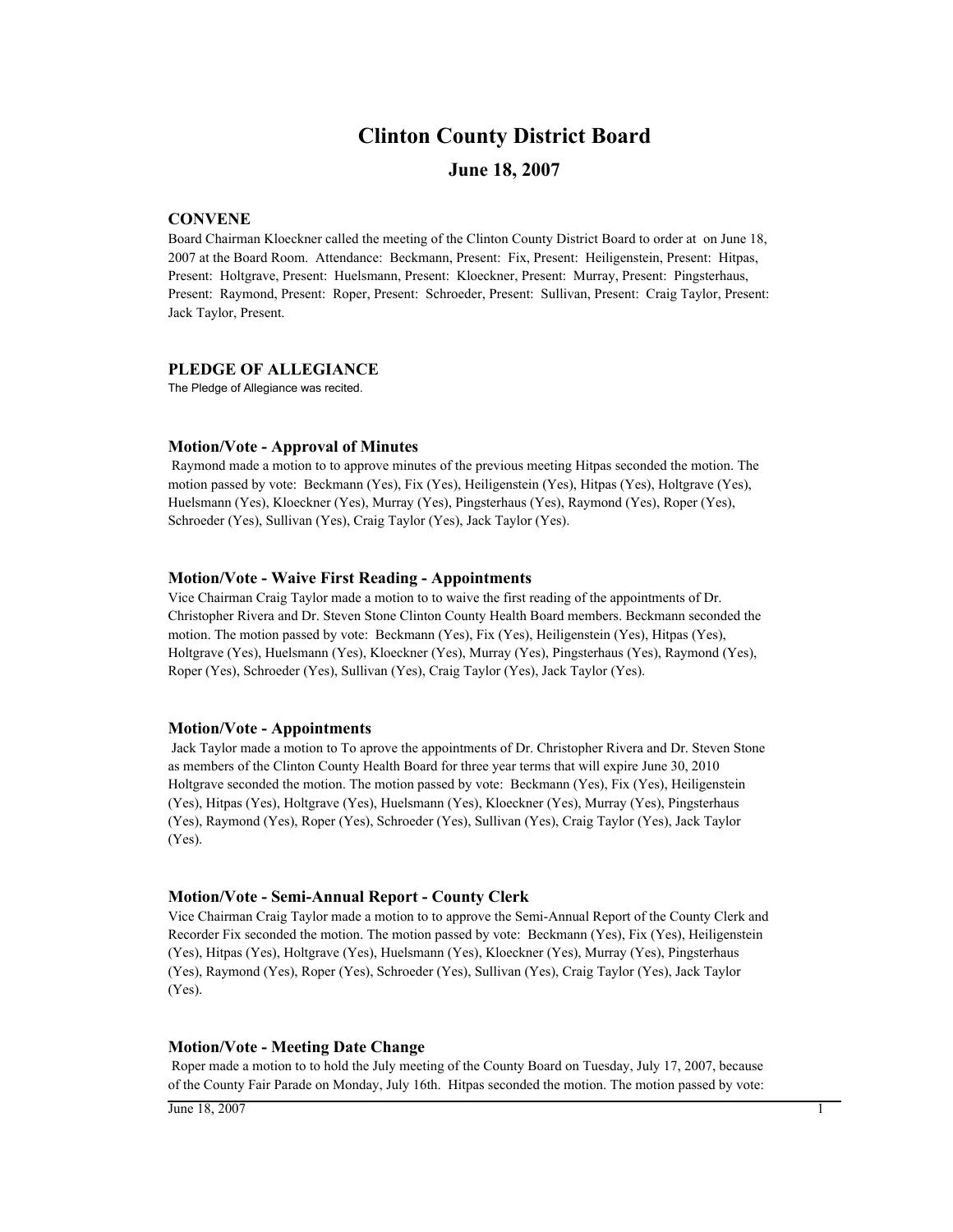Beckmann (Yes), Fix (Yes), Heiligenstein (Yes), Hitpas (Yes), Holtgrave (Yes), Huelsmann (Yes), Kloeckner (Yes), Murray (Yes), Pingsterhaus (Yes), Raymond (Yes), Roper (Yes), Schroeder (Yes), Sullivan (Yes), Craig Taylor (Yes), Jack Taylor (Yes).

### **PRESENTATION OF PLAQUE**

Chairman Kloeckner presented a plaque to Cleo Wilken in recognition of her 33 years of service to Clinton County.

### **COUNTY FARM COMMITTEE**

Craig Taylor gave a monthly report of the Animal Control Warden. The Committee referred the purchase of additional property by the Animal Control building to the States Attorney's Office.

### **INSURANCE TRUST/Area Agency on Aging**

Raymond reported that his Committee had a meeting with officials from CCMSI (Cannon Cochran Management Services, Inc.) and ICIT (IL County Insurance Trust) on May 31st. Mike Bowen and Mike Behan gave a breakdown on the past performance of the Trust and possibilities of what the future may hold. Suggestions were made in the event the Trust would be dissolved before the bonds are paid off.

### **INSURANCE COMMITTEE**

Raymond said his Committee discussed paying off the ICIT Trust bonds earlier than maturity date. Fred Becker of Glass & Shuffett was at the meeting and he will confer with Treasurer Mueller and report back to the Committee at their next meeting.

### **UNINCORPORATED AREA IMPROVEMENT COMMITTEE**

Roper reported his committee had met with New Memphis and were told the IL Environmental Protection Agency has approved their loan application for sanitary sewers. The bids have been let and the bid opening will be July 17th. His committee will be meeting with representatives of Royal Lakes Resort #2 concerning their sanitary sewer project.

### **SAFETY COMMITTEE**

No Report

### **EDUCATION COMMITTEE**

Heiligenstein reported the July 5th meeting has been canceled.

### **#708 MENTAL HEALTH BOARD**

Huelsmann reported his committee met June 4th with several agencies who submitted budget requests. The budget for FY 2008/09 will be \$222,809.00.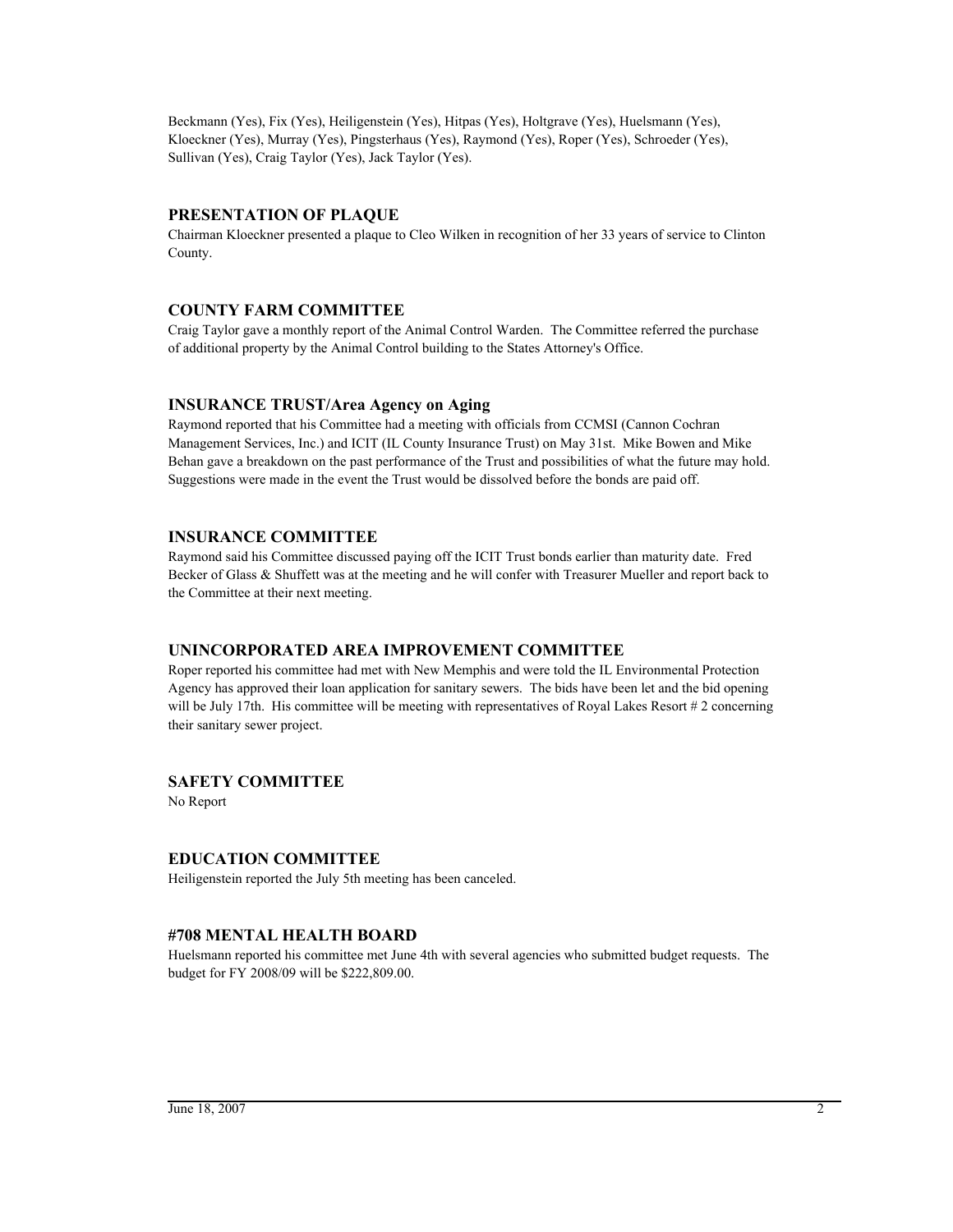### **GIS COMMITTEE**

Beckmann reported the bills wee in order. The next meeting will be June 25th.

### **RC&D COUNCIL**

Schroeder reported there will not be a meeting tomorrow night. He had attended the meeting on May 24th and was informed of personnel changes and various projects that are being undertaken.

### **SOLID WASTE COMMITTEE**

Huelsmann reported the recycling boxes are in the janitor's room at the Court House. The committee's next meeting is 25th.

### **TOURISM COMMITTEE**

Holtgrave stated the next meeting is Wednesday, June 20th at 6:00 p.m. at the Hidden Lake Winery at Aviston.

### **911 COMMITTEE**

No Report

### **PERSONNEL/LABOR COMMITTEE**

Hitpas reported the committee met with Clinton County Rural Health Clinic to discuss issues such as pre-employment physical exams, post accident screenings for on the job injuries, etc. His committee also met with Mike McMillan from the Health Department concerning a Drug Awareness Program. He stated his Committee wants to begin receiving quarterly reports of each department's employee's record of sick days, vacation days, etc.

## **VETERAN'S MEMORIAL/VETERAN'S AFFAIRS COMMITTEE**

No Report

### **Motion/Vote - Zoning**

Vice Chairman Craig Taylor made a motion to to add an Ordinance of Confirmation of Zoning Commission members and Formation of a Zoning Commission concerning the Village of Huey to the agenda. Pingsterhaus seconded the motion. The motion passed by vote: Beckmann (Yes), Fix (Yes), Heiligenstein (Yes), Hitpas (Yes), Holtgrave (Yes), Huelsmann (Yes), Kloeckner (Yes), Murray (Yes), Pingsterhaus (Yes), Raymond (Yes), Roper (Yes), Schroeder (Yes), Sullivan (Yes), Craig Taylor (Yes), Jack Taylor (Yes).

### **Motion/Vote - Zoning - Waive First Reading**

Vice Chairman Craig Taylor made a motion to to waive the first reading of Shannon Sterkis 1st Subdivision. Beckmann seconded the motion. The motion passed by vote: Beckmann (Yes), Fix (Yes), Heiligenstein (Yes), Hitpas (Yes), Holtgrave (Yes), Huelsmann (Yes), Kloeckner (Yes), Murray (Yes), Pingsterhaus (Yes), Raymond (Yes), Roper (Yes), Schroeder (Yes), Sullivan (Yes), Craig Taylor (Yes), Jack Taylor (Yes).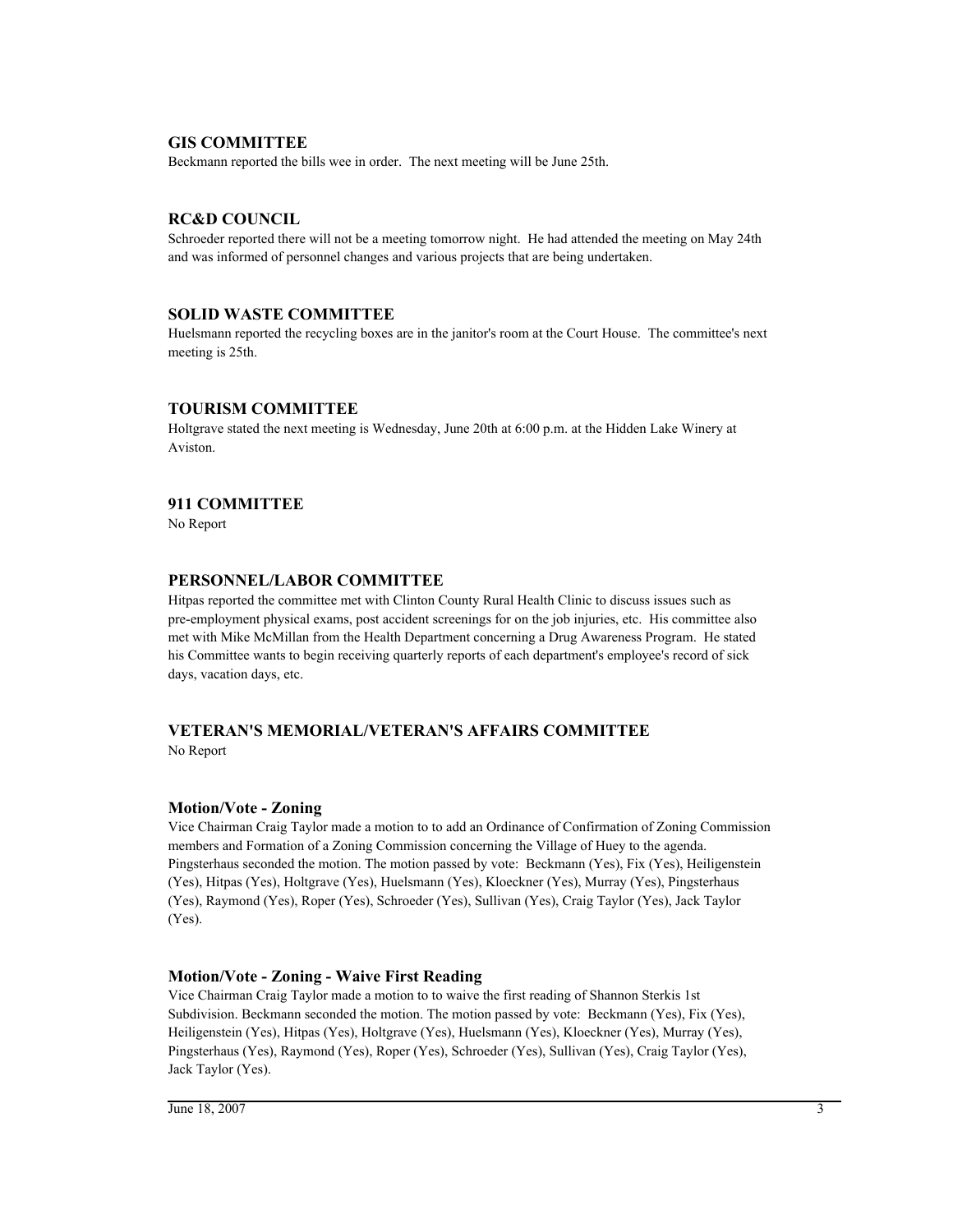#### **Motion/Vote - Shannon Sterkis 1st Subdivisio**

 Pingsterhaus made a motion to to approve a plat of Shannon Sterkis 1st Subdivision. Craig Taylor seconded the motion. The motion passed by vote: Beckmann (Yes), Fix (Yes), Heiligenstein (Yes), Hitpas (Yes), Holtgrave (Yes), Huelsmann (Yes), Kloeckner (Yes), Murray (Yes), Pingsterhaus (Yes), Raymond (Yes), Roper (Yes), Schroeder (Yes), Sullivan (Yes), Craig Taylor (Yes), Jack Taylor (Yes).

### **Motion/Vote - Zoning - Waive First Reading**

 Murray made a motion to to waive the first reading of J. R. Subdivision. Jack Taylor seconded the motion. The motion passed by vote: Beckmann (Yes), Fix (Yes), Heiligenstein (Yes), Hitpas (Yes), Holtgrave (Yes), Huelsmann (Yes), Kloeckner (Yes), Murray (Yes), Pingsterhaus (Yes), Raymond (Yes), Roper (Yes), Schroeder (Yes), Sullivan (Yes), Craig Taylor (Yes), Jack Taylor (Yes).

### **Motion/Vote - J. R. Subdivision.**

 Jack Taylor made a motion to to waive the first reading of J. R. Subdivision. Fix seconded the motion. The motion passed by vote: Beckmann (Yes), Fix (Yes), Heiligenstein (Yes), Hitpas (Yes), Holtgrave (Yes), Huelsmann (Yes), Kloeckner (Yes), Murray (Yes), Pingsterhaus (Yes), Raymond (Yes), Roper (Yes), Schroeder (Yes), Sullivan (Yes), Craig Taylor (Yes), Jack Taylor (Yes).

### **ZONING/SUBDIVISION COMMITTEE**

Joyce Lucas reported the Zoning Committee is reviewing the new Floodplain Ordinance which will need to be adopted at the July board meeting.

A request for a Map Amendment from Ralph and Shirley Twenhafel to re-zone Tract 1 - 11.28 acres from Agricultural (A) to Community Residential (R-2) and Tract 2 - 2.27 acres from Agricultural (A) to Commercial (C). Merle Moehle had previously filed a protest with the County and he addressed the board concerning that protest. Bill Crain, representing Ralph Tweenhafel, also addressed the board on behalf of his client. (See attached transcript)

#### **Motion/Vote - Zoning - Map Amendment Ordinances majority vote**

 Holtgrave made a motion to to have a simple majority vote rather than the 2/3's vote on approving the Map Amendment Ordinances for the two tracts. Jack Taylor seconded the motion. The motion passed by vote: Beckmann (Yes), Fix (Yes), Heiligenstein (No), Hitpas (No), Holtgrave (Yes), Huelsmann (Yes), Kloeckner (Yes), Murray (No), Pingsterhaus (Yes), Raymond (No), Roper (No), Schroeder (No), Sullivan (Yes), Craig Taylor (Yes), Jack Taylor (Yes).

#### **Motion/Vote - Ordinance # 06-07-01**

Beckmann made a motion to to adopt Ordinance # 06-07-01 for a Map Amendment (Case # 5-2-2007-3) submitted by Ralph and Shirley Twenhafel to re-zone property located in Brookside Township from Agricultural (A) to Commercial (C). Huelsmann seconded the motion. The motion passed by vote: Beckmann (Yes), Fix (Yes), Heiligenstein (No), Hitpas (Yes), Holtgrave (Yes), Huelsmann (Yes), Kloeckner (Yes), Murray (Yes), Pingsterhaus (Yes), Raymond (Yes), Roper (Yes), Schroeder (Yes), Sullivan (Yes), Craig Taylor (Yes), Jack Taylor (Yes).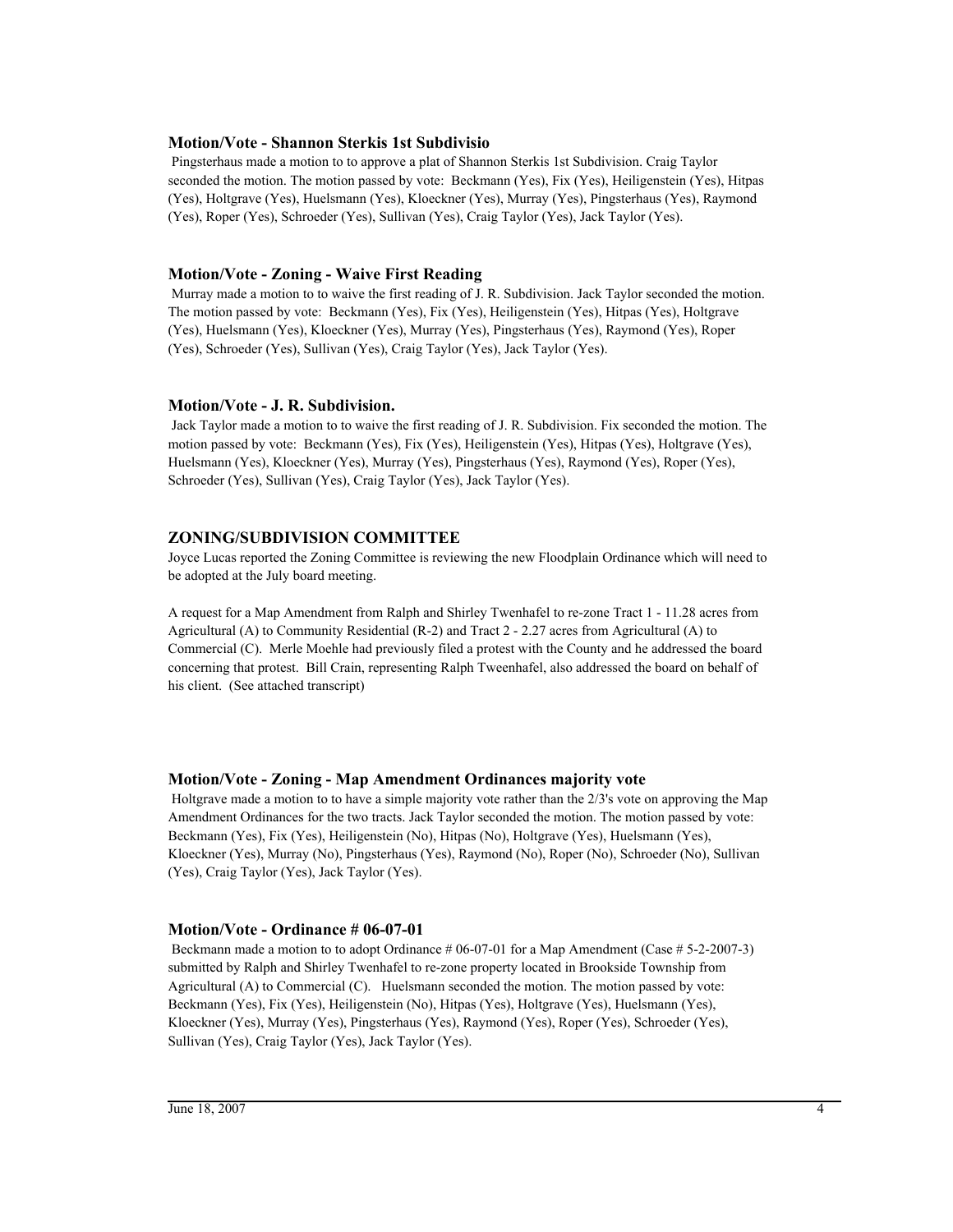#### **Motion/Vote - Ordinance # 06-07-02.**

 Jack Taylor made a motion to for a Map Amendment (Case #5-2-2007-3) submitted by Ralph and Shirley Twenhafel to re-zone property located in Brookside Township from Agricultural (A) to Multi-family Residential (R-2). Fix seconded the motion. The motion passed by vote: Beckmann (Yes), Fix (Yes), Heiligenstein (No), Hitpas (Yes), Holtgrave (Yes), Huelsmann (Yes), Kloeckner (Yes), Murray (Yes), Pingsterhaus (Yes), Raymond (Yes), Roper (Yes), Schroeder (Yes), Sullivan (Yes), Craig Taylor (Yes), Jack Taylor (Yes).

### **LAW ENFORCEMENT/ESDA COMMITTEE**

No Report

### **ECONOMIC DEVELOPMENT/SWIIDA/SCIGA**

Sullivan reported the SWIIDA meeting is scheduled for Wednesday and a SCIGA meeting for June 26th. He is trying to get a meeting set up with Kyle Anderson this week.

### **ROAD & BRIDGE COMMITTEE**

Engineer Behrens reported Kilian Corporation of Mascoutah was the low bidder for resurfacing CH # 8 Aviston/Albers Road. Their bid was for \$1,248,582.31.

Behrens also reported bids were taken for a boom mower/ditcher and will be awarded at the July board meeting along with the tractor which will be bid on July 10th.

#### **Motion/Vote - Resolution # 06-07-03**

 Sullivan made a motion to to approve a Resolution # 06-07-03 awarding the bid for a new precast concrete bridge on Mill Road in Sugar Creek Township to Depew & Owen Builders for \$176,598.50 Craig Taylor seconded the motion. The motion passed by vote: Beckmann (Yes), Fix (Yes), Heiligenstein (Yes), Hitpas (Yes), Holtgrave (Yes), Huelsmann (Yes), Kloeckner (Yes), Murray (Yes), Pingsterhaus (Yes), Raymond (Yes), Roper (Yes), Schroeder (Yes), Sullivan (Yes), Craig Taylor (Yes), Jack Taylor (Yes).

#### **Motion/Vote - Approve Payments**

 Jack Taylor made a motion to to approve payment of \$5,500.00 to Pfeffer Electrical Contracting for work in the GIS/Zoning Office and \$1,216.45 to Craig Roper for per diem and mileage. Holtgrave seconded the motion. The motion passed by vote: Beckmann (Yes), Fix (Yes), Heiligenstein (Yes), Hitpas (Yes), Holtgrave (Yes), Huelsmann (Yes), Kloeckner (Yes), Murray (Yes), Pingsterhaus (Yes), Raymond (Yes), Roper (Yes), Schroeder (Yes), Sullivan (Yes), Craig Taylor (Yes), Jack Taylor (Yes).

### **Motion/Vote - Health Department Monthly Report**

 Jack Taylor made a motion to to approve the monthly report of the Clinton County Health Department Hitpas seconded the motion. The motion passed by vote: Beckmann (Yes), Fix (Yes), Heiligenstein (Yes), Hitpas (Yes), Holtgrave (Yes), Huelsmann (Yes), Kloeckner (Yes), Murray (Yes), Pingsterhaus (Yes), Raymond (Yes), Roper (Yes), Schroeder (Yes), Sullivan (Yes), Craig Taylor (Yes), Jack Taylor (Yes).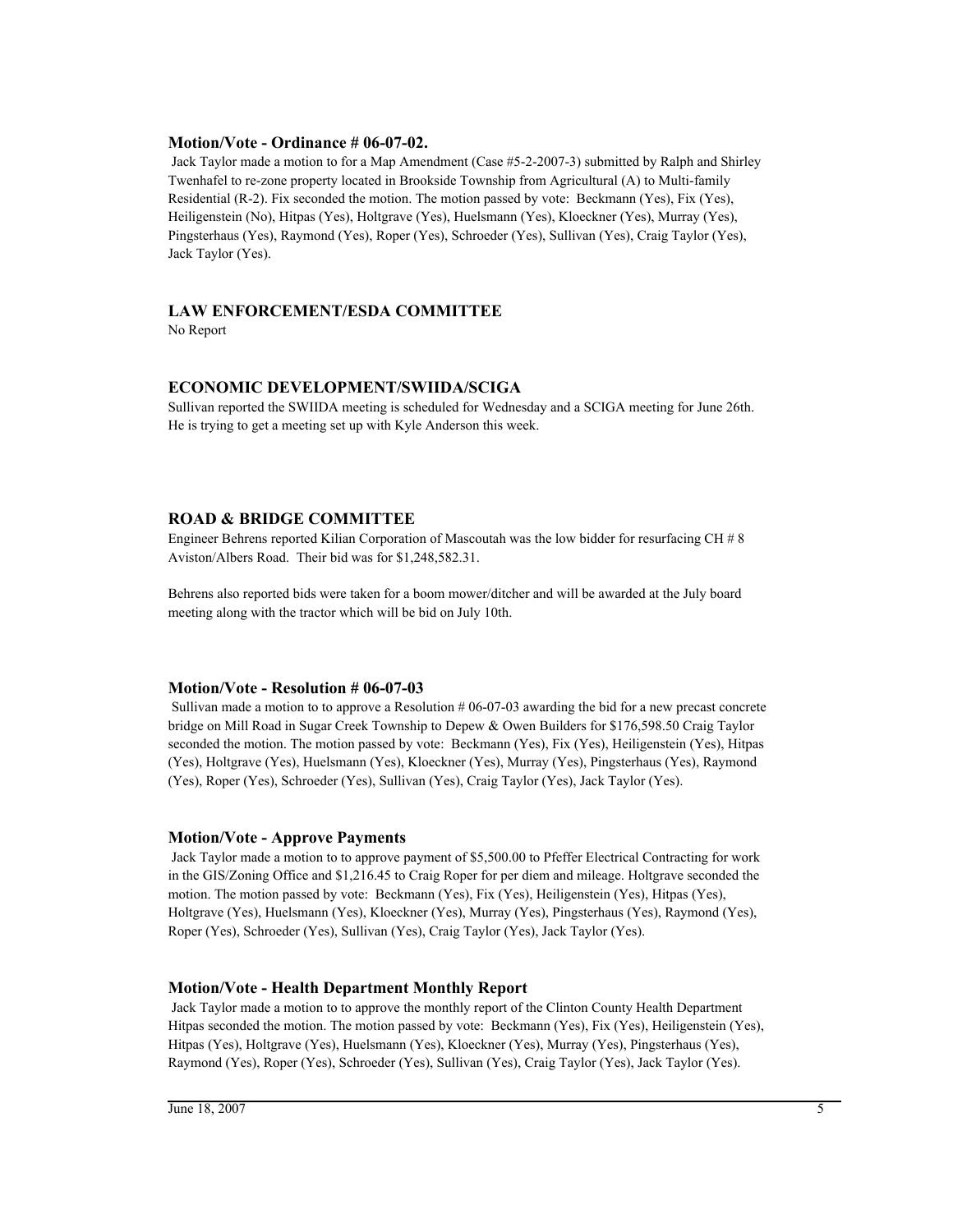#### **Motion/Vote - Health Department Annual Report**

 Jack Taylor made a motion to to approve the 2006 Annual Report of the Clinton County Health Department. Hitpas seconded the motion. The motion passed by vote: Beckmann (Yes), Fix (Yes), Heiligenstein (Yes), Hitpas (Yes), Holtgrave (Yes), Huelsmann (Yes), Kloeckner (Yes), Murray (Yes), Pingsterhaus (Yes), Raymond (Yes), Roper (Yes), Schroeder (Yes), Sullivan (Yes), Craig Taylor (Yes), Jack Taylor (Yes).

#### **Motion/Vote - Treasurer's Reports**

 Jack Taylor made a motion to to approve the Monthly Budget and Financial Report which is also the Six Month Report of the County Treasurer. Roper seconded the motion. The motion passed by vote: Beckmann (Yes), Fix (Yes), Heiligenstein (Yes), Hitpas (Yes), Holtgrave (Yes), Huelsmann (Yes), Kloeckner (Yes), Murray (Yes), Pingsterhaus (Yes), Raymond (Yes), Roper (Yes), Schroeder (Yes), Sullivan (Yes), Craig Taylor (Yes), Jack Taylor (Yes).

#### **Motion/Vote - Tax Schedule**

 Hitpas made a motion to to approve the dates of July through September for the Real Estate Tax schedule. Jack Taylor seconded the motion. The motion passed by vote: Beckmann (Yes), Fix (Yes), Heiligenstein (Yes), Hitpas (Yes), Holtgrave (Yes), Huelsmann (Yes), Kloeckner (Yes), Murray (Yes), Pingsterhaus (Yes), Raymond (Yes), Roper (Yes), Schroeder (Yes), Sullivan (Yes), Craig Taylor (Yes), Jack Taylor (Yes).

#### **Motion/Vote - Revolving Loan Account**

 Jack Taylor made a motion to to approve payment to Richard Kuiken RLF agent, for \$377.00 on Southern Bus subordination agreement and \$333.75 for All Smiles. This is one-half of the cost due Kuiken and will be paid from the Revolving Loan Account. Hitpas seconded the motion. The motion passed by vote: Beckmann (Yes), Fix (Yes), Heiligenstein (Yes), Hitpas (Yes), Holtgrave (Yes), Huelsmann (Yes), Kloeckner (Yes), Murray (Yes), Pingsterhaus (Yes), Raymond (Yes), Roper (Yes), Schroeder (Yes), Sullivan (Yes), Craig Taylor (Yes), Jack Taylor (Yes).

### **FACILITIES COMMITTEE**

No Report

# **GENERAL SERVICES/JUDICIARY COMMITTEE**

No Report

#### **LIQUOR COMMITTEE**

Holtgrave reported the next meeting will be July 5th at 5:30 p.m.

### **ENVIRONMENTAL CONCERNS COMMITTEE**

No Report

#### **Motion/Vote - Accounts Payable**

Hitpas made a motion to to approve payment of the Accounts Payable Claims. Jack Taylor seconded the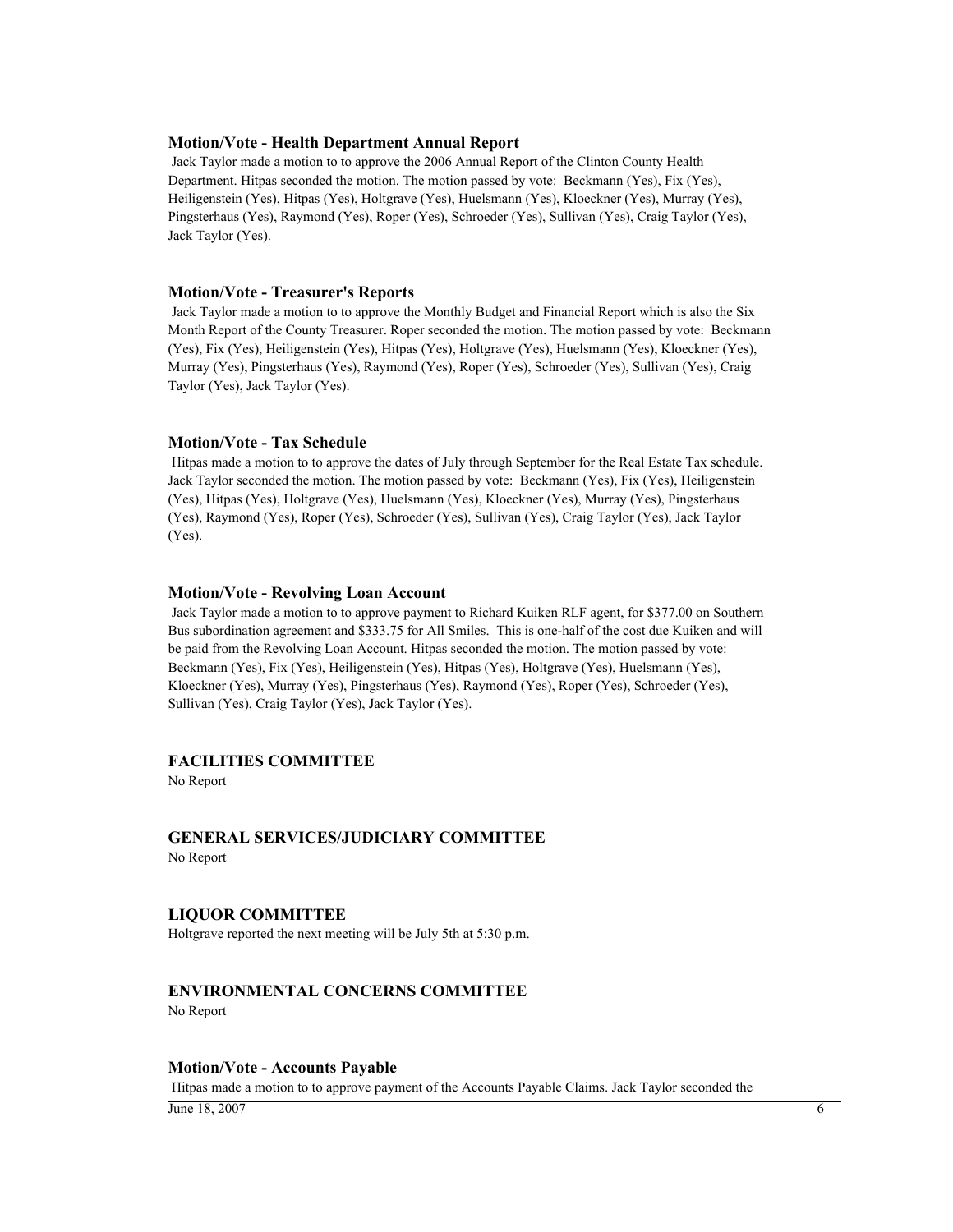motion. The motion passed by vote: Beckmann (Yes), Fix (Yes), Heiligenstein (Yes), Hitpas (Yes), Holtgrave (Yes), Huelsmann (Yes), Kloeckner (Yes), Murray (Yes), Pingsterhaus (Yes), Raymond (Yes), Roper (Yes), Schroeder (Yes), Sullivan (Yes), Craig Taylor (Yes), Jack Taylor (Yes).

### **ADJOURNMENT**

Pingsterhaus made a motion to adjourn Sullivan seconded the motion. The motion passed by vote.

**Attest:**

\_\_\_\_\_\_\_\_\_\_\_\_\_\_\_\_\_\_\_\_\_\_\_\_\_\_\_\_\_\_\_\_\_\_\_\_\_\_ Thomas LaCaze/County Clerk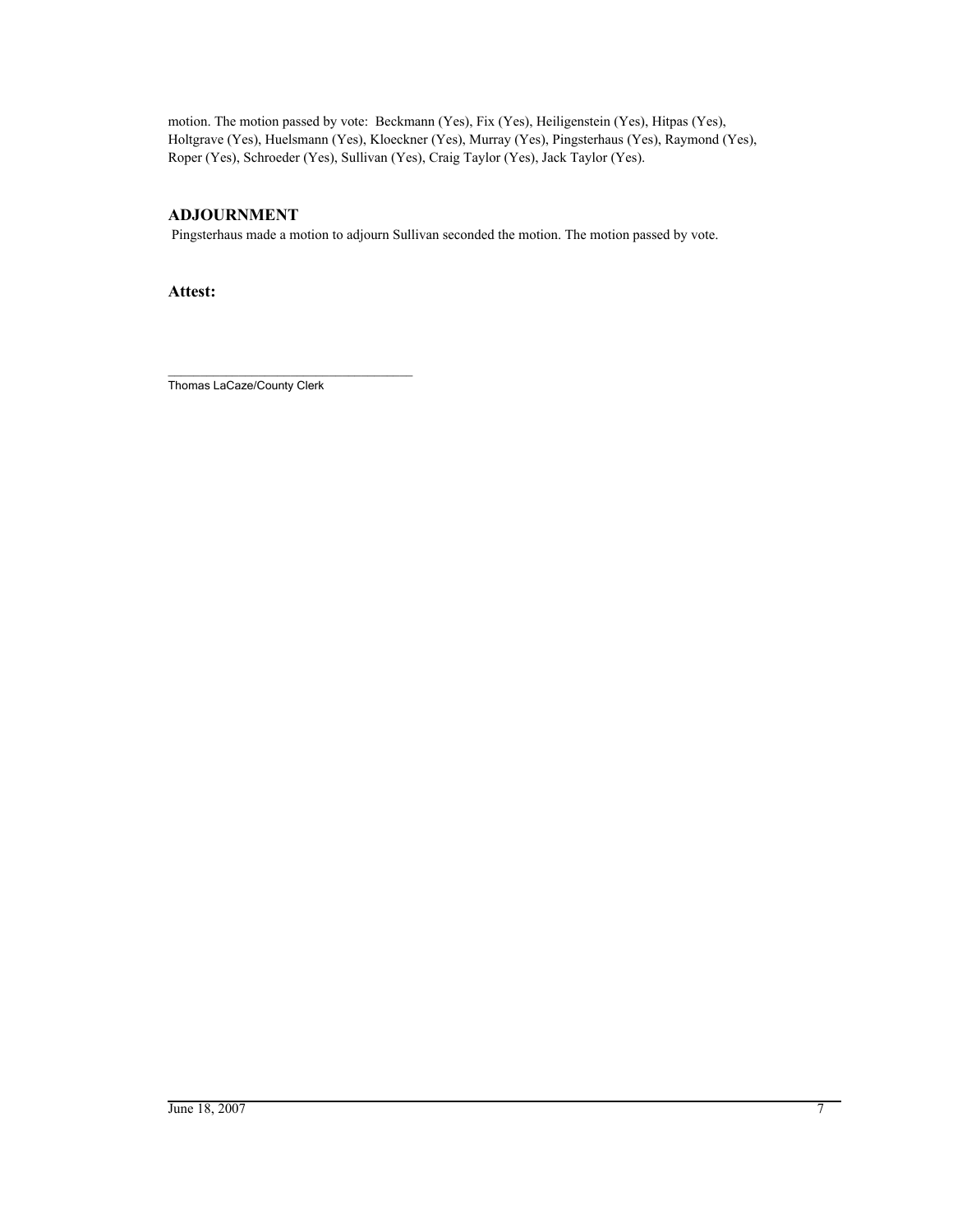## **Clinton County District Board**

### **July 17, 2007**

### **CONVENE**

Board Chairman Kloeckner called the meeting of the Clinton County District Board to order at 7:00 p.m. on July 17, 2007 at the Board Room. Attendance: Beckmann, Present: Fix, Absent: Heiligenstein, Present: Hitpas, Present: Holtgrave, Present: Huelsmann, Present: Kloeckner, Present: Murray, Present: Pingsterhaus, Absent: Raymond, Present: Roper, Present: Schroeder, Present: Sullivan, Present: Craig Taylor, Present: Jack Taylor, Present.

#### **PLEDGE OF ALLEGIANCE**

The Pledge of Allegiance was recited.

#### **Motion/Vote - Approval of Minutes**

 Raymond made a motion to approve the minutes of the June 18, 2007 meeting with the following corrections. The Personnel/Labor committee did not meet with Mike McMillan from the Health Department. Also, the County Farm Committee has referred the sale of additional property by Dr. Bretz for the purpose of building ballparks to the States Attorney's office. Holtgrave seconded the motion. The motion passed by vote: Beckmann (Yes), Fix (Absent), Heiligenstein (Yes), Hitpas (Yes), Holtgrave (Yes), Huelsmann (Yes), Kloeckner (Abstain), Murray (Yes), Pingsterhaus (Absent), Raymond (Yes), Roper (Yes), Schroeder (Yes), Sullivan (Yes), Craig Taylor (Yes), Jack Taylor (Yes).

#### **Motion/Vote - Ordinance # 07-07-01**

 Hitpas made a motion to adopt Ordinance # 07-07-01for Prevailing Rate of Wages for Clinton County. Craig Taylor seconded the motion. The motion passed by vote: Beckmann (Yes), Fix (Absent), Heiligenstein (Yes), Hitpas (Yes), Holtgrave (Yes), Huelsmann (Yes), Kloeckner (Abstain), Pingsterhaus (Absent), Raymond (Yes), Roper (Yes), Schroeder (Yes), Sullivan (Yes), Craig Taylor (Yes), Jack Taylor (Yes).

#### **Motion/Vote - Appointment of Ethics Advisor**

 Jack Taylor made a motion to appoint Bob Fix as Ethics Advisor for Clinton County. Holtgrave seconded the motion. The motion passed by vote: Beckmann (Yes), Fix (Absent), Heiligenstein (Yes), Hitpas (Yes), Holtgrave (Yes), Huelsmann (Yes), Kloeckner (Abstain), Murray (Yes), Pingsterhaus (Absent), Raymond (Yes), Roper (Yes), Schroeder (Yes), Sullivan (Yes), Craig Taylor (Yes), Jack Taylor (Yes).

#### **BPI Energy Report**

Chairman Kloeckner read a report from Dan Anderson in regard to the Clinton County Core Wells, Clinton # 1 and Clinton # 200. Neither of the wells had coal gas contents high enough to justify a pilot project, however, this does not condemn all the acreage in Clinton County. Further testing will be needed. BPI will advise the county when and where the next core wells will be drilled.

#### **Motion/Vote - Board of Review Adjournment**

 Sullivan made a motion to adjourn the Board of Review for the 2006 tax year. Raymond seconded the motion. The motion passed by vote: Beckmann (Yes), Fix (Absent), Heiligenstein (Yes), Hitpas (Yes),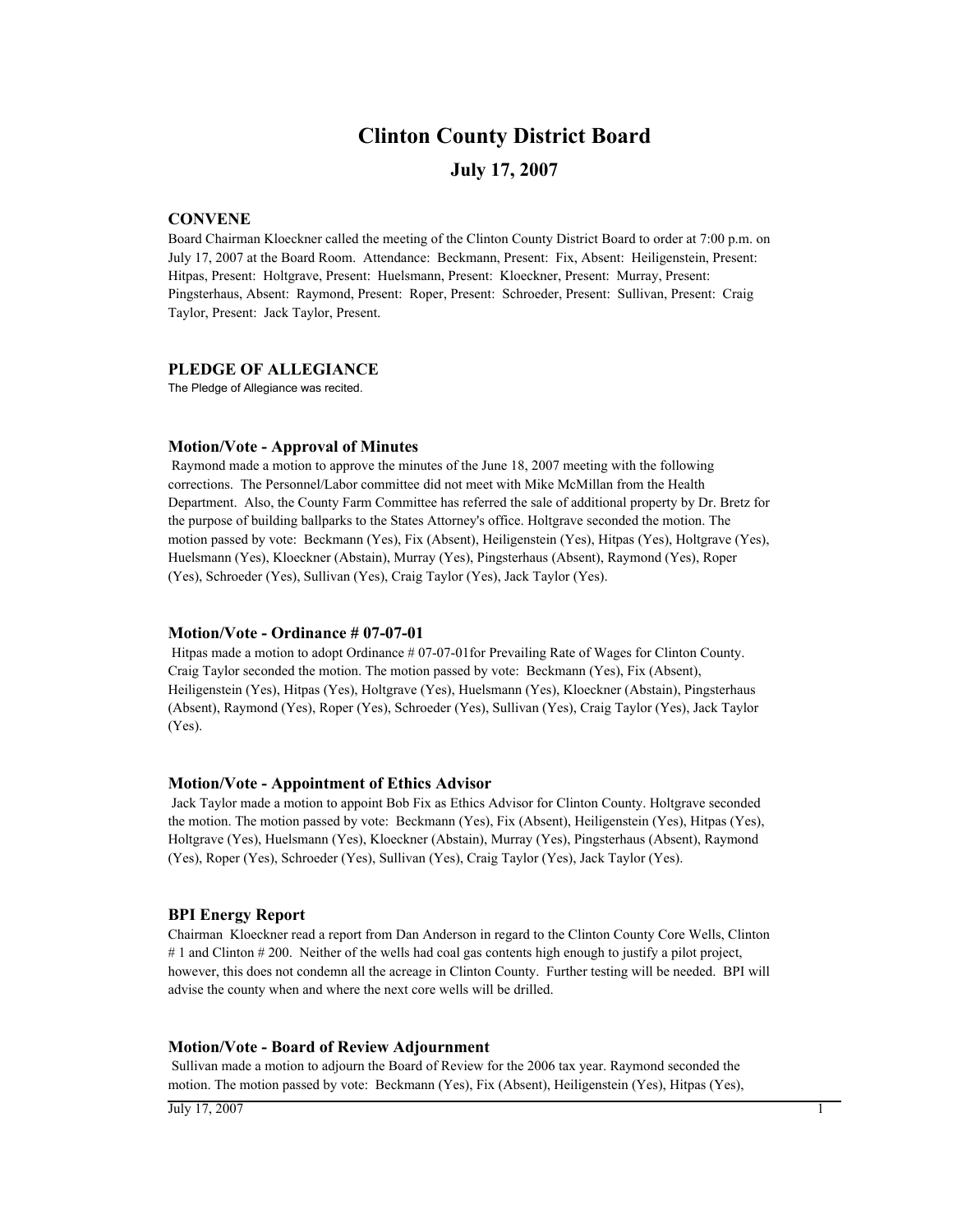Holtgrave (Yes), Huelsmann (Yes), Kloeckner (Abstain), Murray (Yes), Pingsterhaus (Absent), Raymond (Yes), Roper (Yes), Schroeder (Yes), Sullivan (Yes), Craig Taylor (Yes), Jack Taylor (Yes). The final assessments exclusive of department assessed is \$545,120,669. This shows a net increase over 2005 of \$34,614,971 in assessed value.

### **COUNTY FARM COMMITTEE**

Craig Taylor reported that the animal control department handled 206 calls for the month of June. He also reported he has received no response from the States Attorney's office in regard to the purchase of land by Dr. Bretz for the purpose of building ballparks.

### **INSURANCE TRUST/Area Agency on Aging**

There has been discussion of the possibility of paying off the bonds for the ICIT trust by 2012 instead of 2017 by increasing the debt service payments. There would be long term cost savings for taxpayers, however the committee decided to take care of the current taxpayer by not acting upon paying the bond debt 5 years sooner. There are advantages on both sides and the committee will welcome suggestions from the board before their next meeting in August.

The next meeting for the Area Agenry on Aging is scheduled for July 25 at 10:00 a.m.

### **INSURANCE COMMITTEE**

John Raymond announced that the committee did not have official updates because a report could not be obtained because of a death in the family of Mr. Schmaltz of Einstein Consulting. Denise Trickey from Meritian informed the committee that claims for the month of June totaled \$47,000 for medical and \$8,500 for prescriptions.

### **UNINCORPORATED AREA IMPROVEMENT COMMITTEE**

Craig Roper reported the unincorporated area improvement committee had bid openings for the New Memphis sewer project. Two low bids were received. Haier Pluming for \$475,330 for construction of a lagoon and Korte Luitjohn for infrastructure in the amount of \$948,145.05 The District will be reviewing the bids because both were higher than anticipated. The next meeting is scheduled for August 7, at 6:30 p.m. The July meeting to be held on July 18th has been cancelled. The committee is planning to meet with people representing Royal Lake Resort in regard to a possible sewer district.

**SAFETY COMMITTEE**

No Report

**EDUCATION COMMITTEE** No Report

**#708 MENTAL HEALTH BOARD** No Report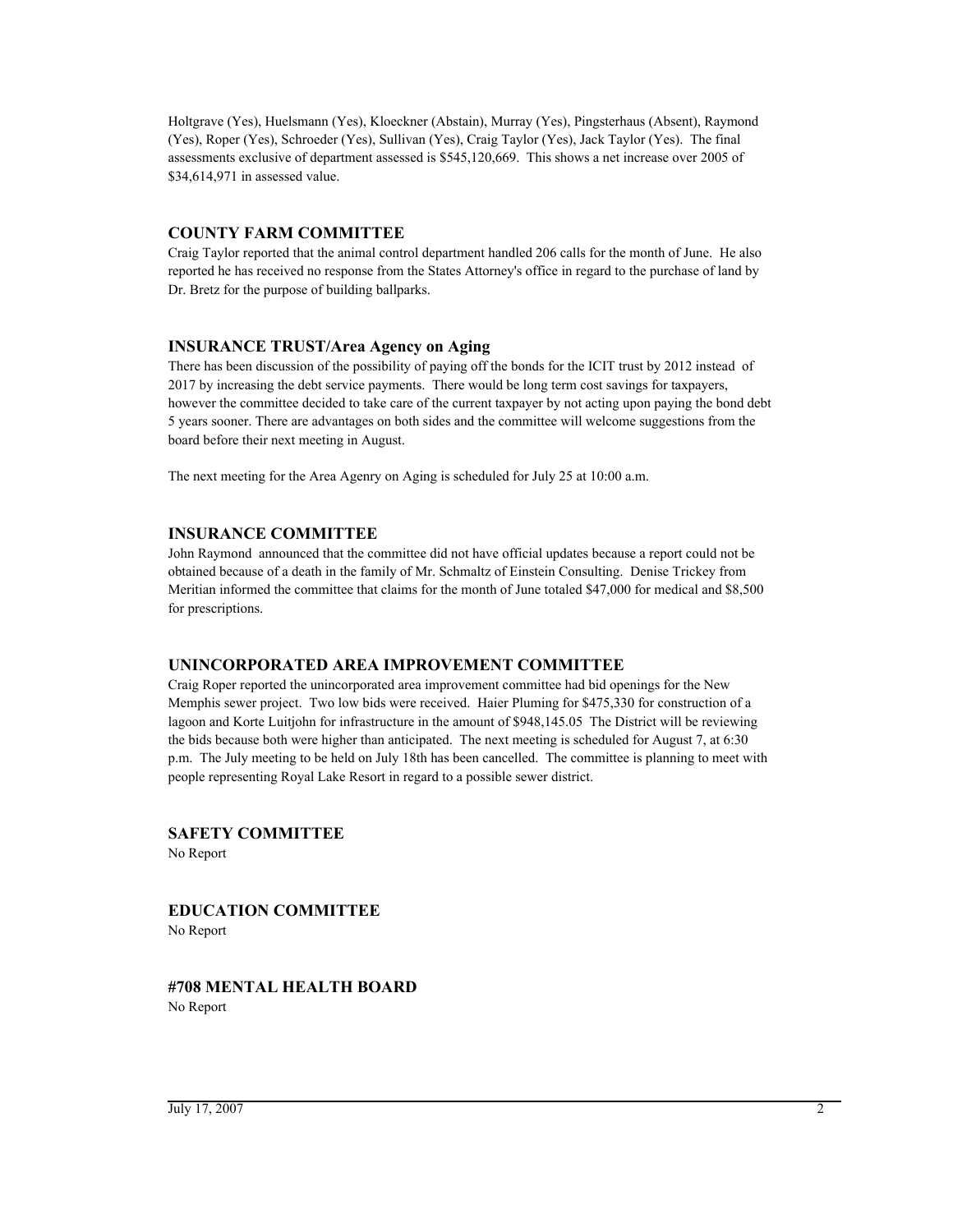### **GIS COMMITTEE**

The committee met on June 25 with the next scheduled meeting to be on July 23, 2007.

### **RC&D COUNCIL**

No Report

#### **SOLID WASTE COMMITTEE**

The next committee meeting will be held on July 23rd. They will be meeting with the Health Department Administrator to ask for his input.

#### **TOURISM COMMITTEE**

Lavern Holtgrave reported on several events that the Tourism Council is involved in, namely an archery contest that was recently held in Southern Illinois and an upcoming 3-D golf tournament for the deaf to be held in Fairview Heights. The Governor recently announced that the visitors industry in the State of Illinois set a record for 2006.

#### **911 COMMITTEE**

No Report

### **PERSONNEL/LABOR COMMITTEE**

Brian Hitpas passed out a report from Diane Frain, from Human Resource Design, in regard to reviewing and rewritting the Employee Handbook.

He also announced there will be a public hearing for an ordinance in regard to the Centralia Enterprise Zone.

# **VETERAN'S MEMORIAL/VETERAN'S AFFAIRS COMMITTEE**

No Report

#### **Motion/Vote - Ordinance # 07-07-02**

Vice Chairman Craig Taylor made a motion to adopt Ordinance #07-07-02 for a Map Amendment (Case # 6-6-07-3 originally, now 7-11-2007-3T) submitted by Dale L Hanke to rezone property located in Clement Township from Agricultural (A) to Agricultural-Residential (AR). Beckmann seconded the motion. The motion passed by vote: Beckmann (Yes), Fix (Absent), Heiligenstein (Yes), Hitpas (Yes), Holtgrave (Yes), Huelsmann (Yes), Kloeckner (Abstain), Murray (Yes), Pingsterhaus (Absent), Raymond (Yes), Roper (Yes), Schroeder (Yes), Sullivan (Yes), Craig Taylor (Yes), Jack Taylor (Yes).

#### **Motion/Vote - Ordinance # 07-07-03**

 Hitpas made a motion to adopt Ordinance # 07-07-03 Confirmation of Zoning Commission Members and Formation of a Zoning Commission. Holtgrave seconded the motion. The motion passed by vote: Beckmann (Yes), Fix (Absent), Heiligenstein (Yes), Hitpas (Yes), Holtgrave (Yes), Huelsmann (Yes),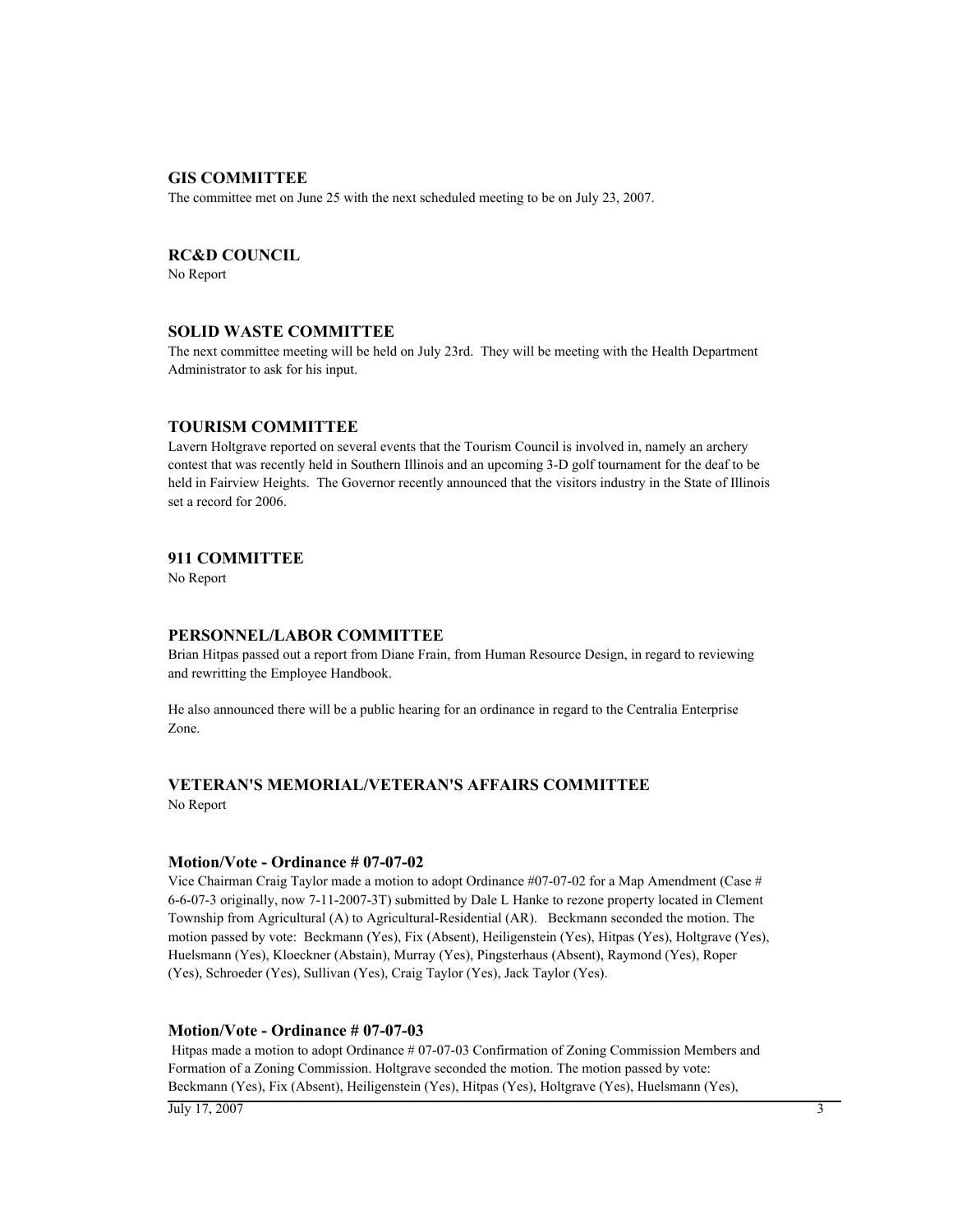Kloeckner (Abstain), Murray (Yes), Pingsterhaus (Absent), Raymond (Yes), Roper (Yes), Schroeder (Yes), Sullivan (Yes), Craig Taylor (Yes), Jack Taylor (Yes).

### **Motion/Vote - Ordinance # 07-07-04**

 Sullivan made a motion to adopt Ordinance # 07-07-04 Amendment to Flood Plain Code To Adopt Updated FEMA Flood Plain Maps Technical Report Data. Jack Taylor seconded the motion. The motion passed by vote: Beckmann (Yes), Fix (Absent), Heiligenstein (Yes), Hitpas (Yes), Holtgrave (Yes), Huelsmann (Yes), Kloeckner (Abstain), Murray (Yes), Pingsterhaus (Absent), Raymond (Yes), Roper (Yes), Schroeder (Yes), Sullivan (Yes), Craig Taylor (Yes), Jack Taylor (Yes).

### **LAW ENFORCEMENT/ESDA COMMITTEE**

No Report

### **ECONOMIC DEVELOPMENT/SWIIDA/SCIGA**

Jim Sullivan stated that work is still being done on developing the Route 50 bypass in Lebanon. Estimated costs have been forwarded for review. The next SCIGA meeting will be on July 25.

### **Motion/Vote - Resolution # 07-07-05**

 Murray made a motion to award the low bid for Section 07-00087-00-RS, Damiansville Road Resurfacing to The Kilian Corporation for \$129,743.75. Jack Taylor seconded the motion. The motion passed by vote: Beckmann (Yes), Fix (Absent), Heiligenstein (Yes), Hitpas (Yes), Holtgrave (Yes), Huelsmann (Yes), Kloeckner (Abstain), Murray (Yes), Pingsterhaus (Absent), Raymond (Yes), Roper (Yes), Schroeder (Yes), Sullivan (Yes), Craig Taylor (Yes), Jack Taylor (Yes).

### **Motion/Vote - Resolution # 07-07-06**

 Holtgrave made a motion to to award the low bid for a new boom mower/ditcher to E.J. Equipment for \$28,700.00 Jack Taylor seconded the motion. The motion passed by vote: Beckmann (Yes), Fix (Absent), Heiligenstein (Yes), Hitpas (Yes), Holtgrave (Yes), Huelsmann (Yes), Kloeckner (Abstain), Murray (Yes), Pingsterhaus (Absent), Raymond (Yes), Roper (Yes), Schroeder (Yes), Sullivan (Yes), Craig Taylor (Yes), Jack Taylor (Yes).

### **Motion/Vote - Resolution # 07-07-07**

Vice Chairman Craig Taylor made a motion to to award the low bid for a new mowing tractor to Jansen Farm Equipment (bid prices include the trade-in value of a Ford 6640 tractor with a Tiger ditcher and mower that the County purchased in 1993) for \$26,800.00 Sullivan seconded the motion. The motion passed by vote: Beckmann (Yes), Fix (Absent), Heiligenstein (Yes), Hitpas (Yes), Holtgrave (Yes), Huelsmann (Yes), Kloeckner (Abstain), Murray (Yes), Pingsterhaus (Absent), Raymond (Yes), Roper (Yes), Schroeder (Yes), Sullivan (Yes), Craig Taylor (Yes), Jack Taylor (Yes).

### **ROAD & BRIDGE COMMITTEE**

Engineer Behrens reported on the following construction projects: 1) Aviston/Albers resurfacing - IDOT has not awarded the project yet. 2) Sugar Creek Township, Mill Road Bridge - the contractor is waiting on completion of precast units.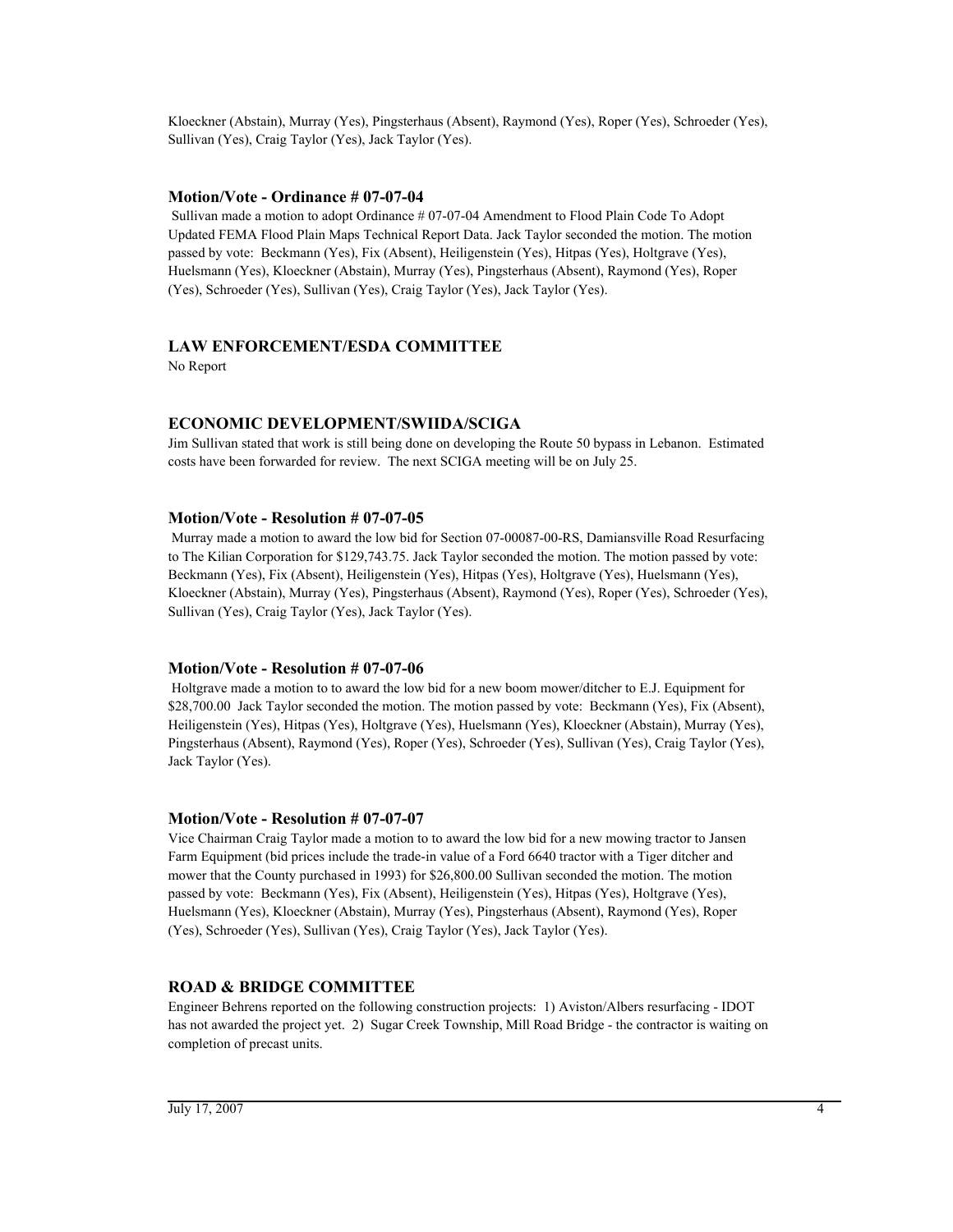#### **FINANCE/HEALTH SERVICES/REVOLVING LOAN FUND**

Treasurer Mueller reported no oil check was received this month. A semi-annual Revolving Loan Fund Report was distributed. He informed the committee work needs to begin on the SSA's.

#### **Motion/Vote - Amend 2006-07 Budget**

 Jack Taylor made a motion to amend the 2006-07 County Budget line item 015 to read Carlyle \$5000 and Trenton \$5000. It currently reads Carlyle \$7500 and Trenton \$2500 Sullivan seconded the motion. The motion passed by vote: Beckmann (Yes), Fix (Absent), Heiligenstein (Yes), Hitpas (Yes), Holtgrave (Yes), Huelsmann (Yes), Kloeckner (Abstain), Murray (Yes), Pingsterhaus (Absent), Raymond (Yes), Roper (Yes), Schroeder (Yes), Sullivan (Yes), Craig Taylor (Yes), Jack Taylor (Yes).

#### **Motion/Vote - Approval to Pay**

 Jack Taylor made a motion to approve the payment of several bills that arrived too late for committee meeting. Hitpas seconded the motion. The motion passed by vote: Beckmann (Yes), Fix (Absent), Heiligenstein (Yes), Hitpas (Yes), Holtgrave (Yes), Huelsmann (Yes), Kloeckner (Abstain), Murray (Yes), Pingsterhaus (Absent), Raymond (Yes), Roper (Yes), Schroeder (Yes), Sullivan (Yes), Craig Taylor (Yes), Jack Taylor (Yes).

### **Motion/Vote - Treasurer's Report**

Vice Chairman Craig Taylor made a motion to approve the Montly Budget and Financial Report. Hitpas seconded the motion. The motion passed by vote: Beckmann (Yes), Fix (Absent), Heiligenstein (Yes), Hitpas (Yes), Holtgrave (Yes), Huelsmann (Yes), Kloeckner (Abstain), Murray (Yes), Pingsterhaus (Absent), Raymond (Yes), Roper (Yes), Schroeder (Yes), Sullivan (Yes), Craig Taylor (Yes), Jack Taylor (Yes).

#### **Motion/Vote - Health Department Monthly Report**

 Jack Taylor made a motion to approve the monthly report of the Clinton County Health Department after two line items were questions and explained. Raymond seconded the motion. The motion passed by vote: Beckmann (Yes), Fix (Absent), Heiligenstein (Yes), Hitpas (Yes), Holtgrave (Yes), Huelsmann (Yes), Kloeckner (Abstain), Murray (Yes), Pingsterhaus (Absent), Raymond (Yes), Roper (Yes), Schroeder (Yes), Sullivan (Yes), Craig Taylor (Yes), Jack Taylor (Yes).

### **FACILITIES COMMITTEE**

No Report

### **GENERAL SERVICES/JUDICIARY COMMITTEE**

Craig Taylor reported the committee met and found all bills to be in order.

#### **Motion/Vote - Ordinance # 07-07-08**

 Holtgrave made a motion to amend the agenda and adopt ordinance # 07-07-08 Amending the Clinton County Liquor Code. Craig Taylor seconded the motion. The motion passed by vote: Beckmann (Yes), Fix (Absent), Heiligenstein (Yes), Hitpas (Yes), Holtgrave (Yes), Huelsmann (Yes), Kloeckner (Abstain), Murray (Yes), Pingsterhaus (Absent), Raymond (Yes), Roper (Yes), Schroeder (Yes), Sullivan (Yes), Craig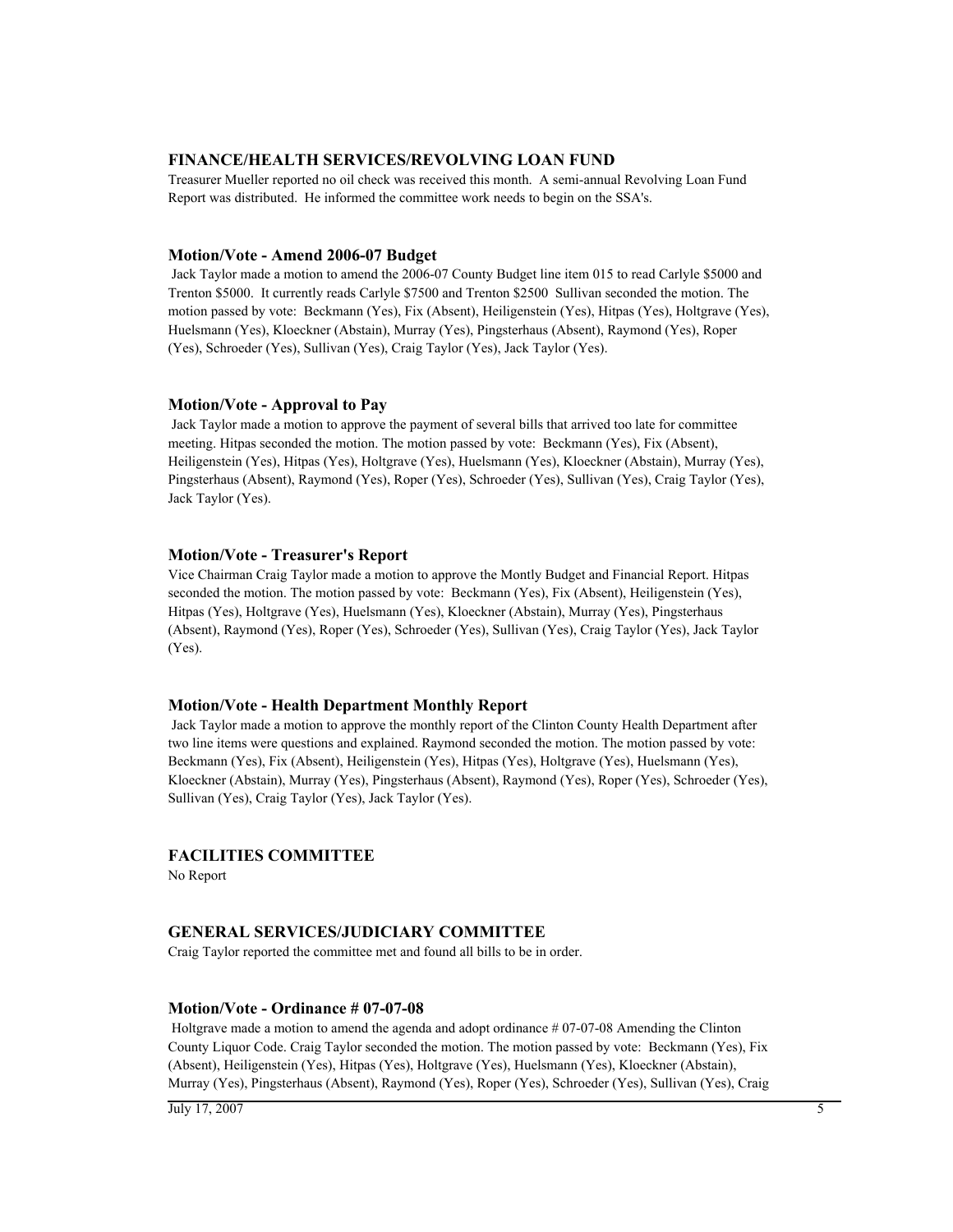Taylor (Yes), Jack Taylor (Yes).

### **ENVIRONMENTAL CONCERNS COMMITTEE**

No Report

### **Motion/Vote - Accounts Payable**

Vice Chairman Craig Taylor made a motion to approve payment of the Accounts Payable Claims. Beckmann seconded the motion. The motion passed by vote: Beckmann (Yes), Fix (Absent), Heiligenstein (Yes), Hitpas (Yes), Holtgrave (Yes), Huelsmann (Yes), Kloeckner (Abstain), Murray (Yes), Pingsterhaus (Absent), Raymond (Yes), Roper (Yes), Schroeder (Yes), Sullivan (Yes), Craig Taylor (Yes), Jack Taylor (Yes).

### **ADJOURNMENT**

Holtgrave made a motion to adjourn Huelsmann seconded the motion. The motion passed by vote.

**Attest:**

\_\_\_\_\_\_\_\_\_\_\_\_\_\_\_\_\_\_\_\_\_\_\_\_\_\_\_\_\_\_\_\_\_\_\_\_\_\_ Thomas LaCaze/County Clerk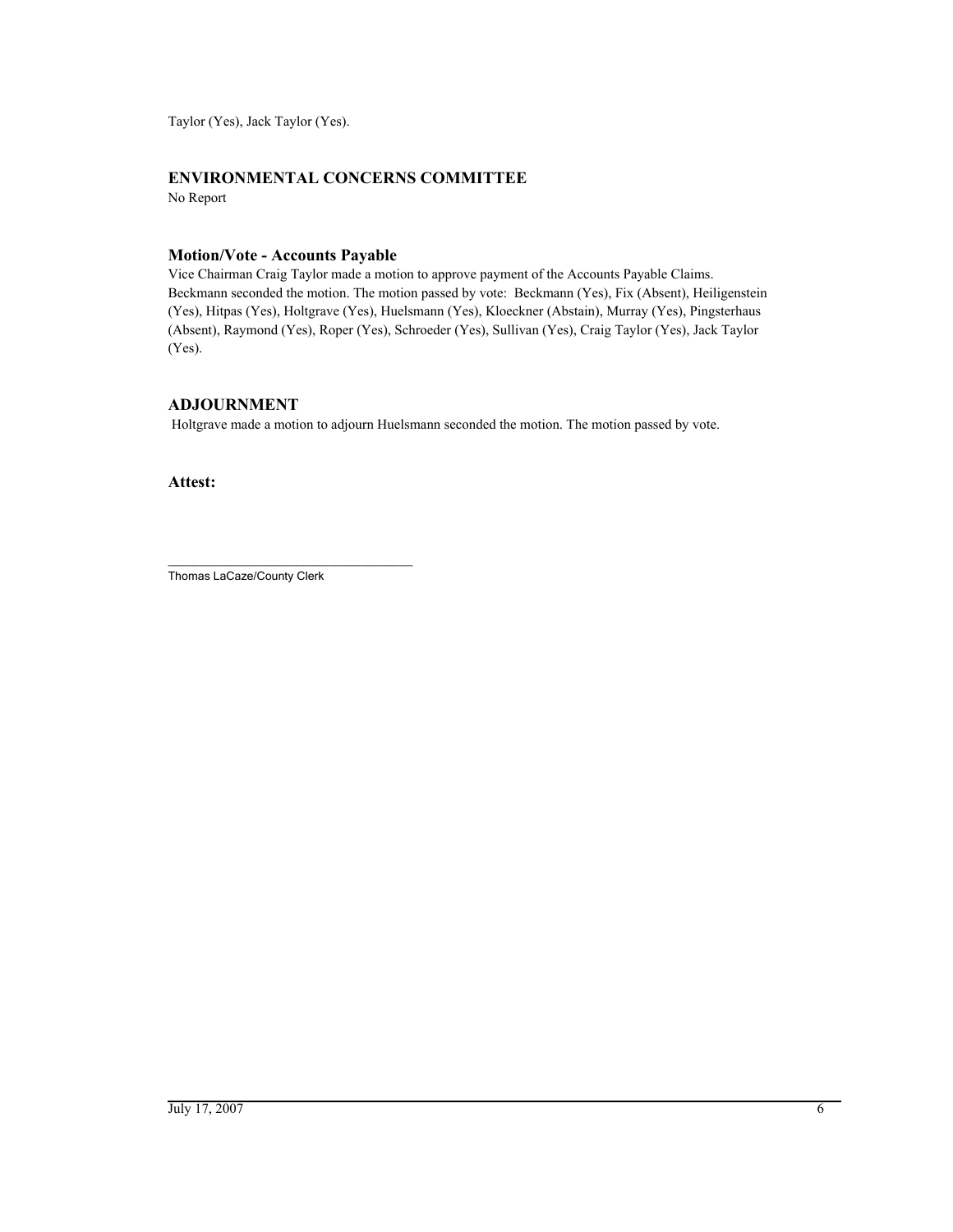# **Clinton County District Board**

### **August 20, 2007**

### **CONVENE**

Board Chairman Kloeckner called the meeting of the Clinton County District Board to order at 7:00 p.m. on August 20, 2007 at the Board Room. Attendance: Beckmann, Present: Fix, Present: Heiligenstein, Present: Hitpas, Present: Holtgrave, Present: Huelsmann, Present: Kloeckner, Present: Murray, Present: Pingsterhaus, Present: Raymond, Present: Roper, Present: Schroeder, Present: Sullivan, Present: Craig Taylor, Present: Jack Taylor, Present.

#### **PLEDGE OF ALLEGIANCE**

The Pledge of Allegiance was recited.

#### **Motion/Vote - Approval of Minutes**

 Raymond made a motion to approve the minutes of the July 17, 2007 meeting. Craig Taylor seconded the motion. The motion passed by vote: Beckmann (Yes), Fix (Yes), Heiligenstein (Yes), Hitpas (Yes), Holtgrave (Yes), Huelsmann (Yes), Kloeckner (Abstain), Murray (Yes), Pingsterhaus (Yes), Raymond (Yes), Roper (Yes), Schroeder (Yes), Sullivan (Yes), Craig Taylor (Yes), Jack Taylor (Yes).

#### **First Reading - Appointments**

The first reading was held for the Appointment of a three member Ethics Committee. Dennis Behrmann, Member; Stan Brandmeyer, Member; Rick Casson, Member. Hitpas objected to Stan Brandmeyer's appointment because of his relationship with the chief probation officer. The States Attorney's office is researching the possibility of a conflict of interest.

#### **Motion/Vote - County Clerk's Tax Report**

Vice Chairman Craig Taylor made a motion to approve the 2006 tax report which was presented by County Clerk, Tom LaCaze. Jack Taylor seconded the motion. The motion passed by vote: Beckmann (Yes), Fix (Yes), Heiligenstein (Yes), Hitpas (Yes), Holtgrave (Yes), Huelsmann (Yes), Kloeckner (Abstain), Murray (Yes), Pingsterhaus (Yes), Raymond (Yes), Roper (Yes), Schroeder (Yes), Sullivan (Yes), Craig Taylor (Yes), Jack Taylor (Yes).

#### **Motion/Vote - Carlyle Street Fair**

 Holtgrave made a motion to approve the use of the Courthouse grounds during the September 8, 2007 Carlyle Street Fair. Pingsterhaus seconded the motion. The motion passed by vote: Beckmann (Yes), Fix (Yes), Heiligenstein (Yes), Hitpas (Yes), Holtgrave (Yes), Huelsmann (Yes), Kloeckner (Abstain), Murray (Yes), Pingsterhaus (Yes), Raymond (Yes), Roper (Yes), Schroeder (Yes), Sullivan (Yes), Craig Taylor (Yes), Jack Taylor (Yes). The City of Carlyle will be asked to provide proof of insurance.

#### **South Central Illinois Regional Planning & Development Commission**

Sean Horn, representing South Central Illinois Regional Planning & Development Commission addressed the Board concerning the Illinois Department of Transportation's efforts to begin a statewide initiative to implement a federal mandate to coordinate transit services. He explained IDOT has divided the state into regions, with Clinton County being in region 9. The county is asked to appoint a representative to serve on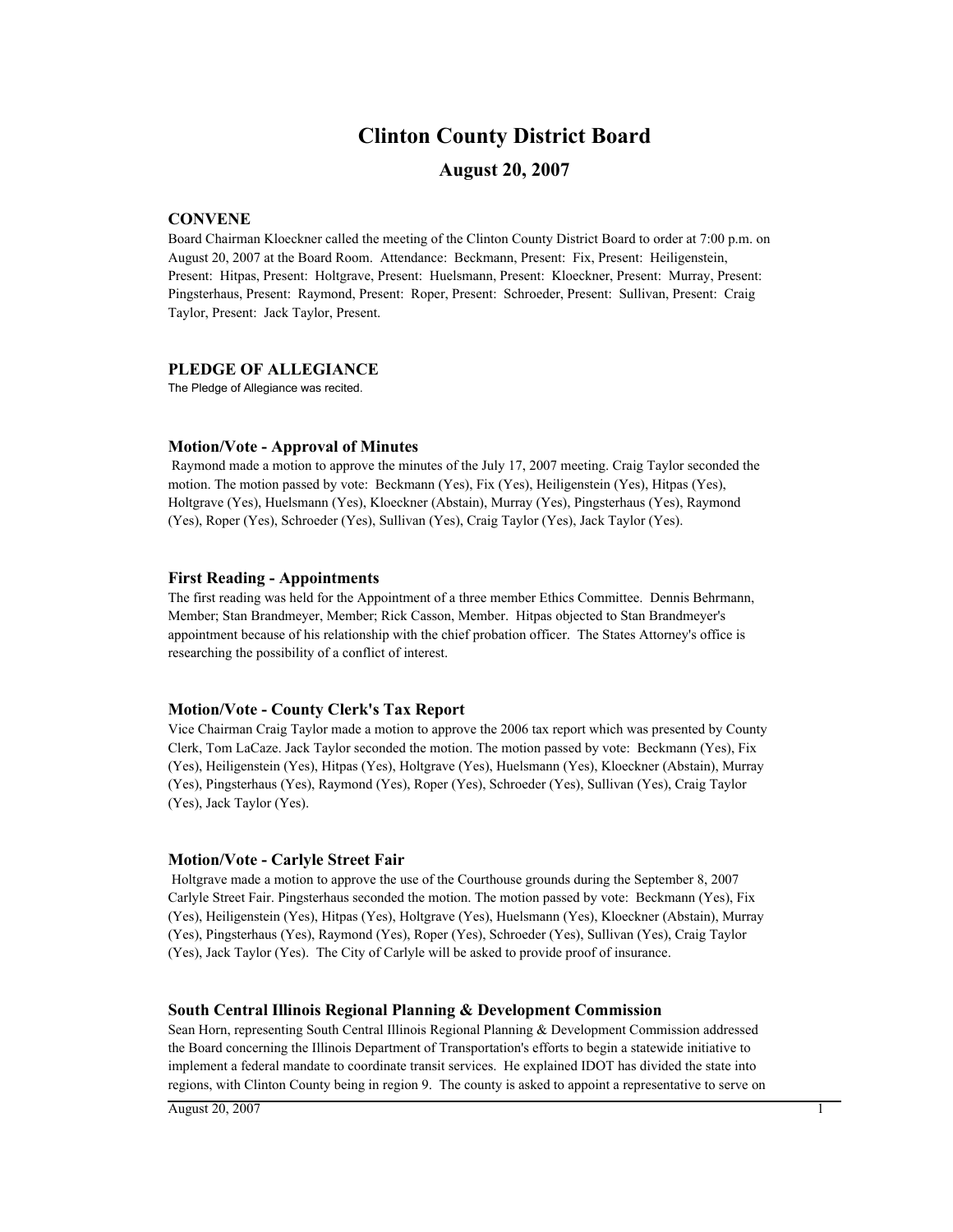a board which will consist of 1/3 representation from county boards, l/3 from human service agencies and 1/3 from transit operators. The 1/3 of the committee comprised of persons appointed by each of the county boards in Region 9 will form the core committee that will vote to approve the plan and recommend projects for federal funding. The committee is planning to begin meeting in early October and he asked that the county representative be selected by that time.

### **COUNTY FARM COMMITTEE**

Craig Taylor passed out a packet of information in regard to the possible sale of 1.8 acres of land. The committee recently met with Trey Johnson who is representating Dr. Bretz on the possible sale. During the discussion questions were raised on the availability of an access to the property from Route 127 should the county sell the 1.8 acres in question. It was decided to table the question to allow the committee to gather more information.

### **INSURANCE TRUST/Area Agency on Aging**

Raymond reported on the recent Illinois County Insurance Trust (CCMSI) meetings. In a study conducted by the U of I, Clinton County is projected to have a growth of 7% by the year 2025. At the August 20th meeting it was discussed to raise the annual assessment for the ICIT trust to \$750,000, however, no action was taken at this time. The next meeting will be held on September 28th.

While attending an informational meeting in regard to the Area on Aging, it was suggested that the County Board and the 708 Board should receive more comprehensive information as to what the Area for Aging does for Clinton County. A detailed information sheet was passed to explain the scope of services that they provide.

### **INSURANCE COMMITTEE**

It was noted from the Einstein report of the year to date claims that during the months of May, June and July, we have had an increase in claims from the same period last year. The committee has decided that the semi-annual meeting to be held with the representatives of the Clinton County employees will be tentatively scheduled for October 8th at 5:30 p.m.

### **UNINCORPORATED AREA IMPROVEMENT COMMITTEE**

Roper stated that on August 7th, a meeting was held at New Memphis concerning the sewer project. They are continuing to check the bids, which were reported to have been over budget, and are reviewing a contingency plan but do plan on moving forward. However, no bids were formally awarded.

The Royal Lake area is still doing a survey with the residents and will be scheduling a meeting in September.

### **SAFETY COMMITTEE**

The committee is scheduling a meeting for September, however, no date has been set.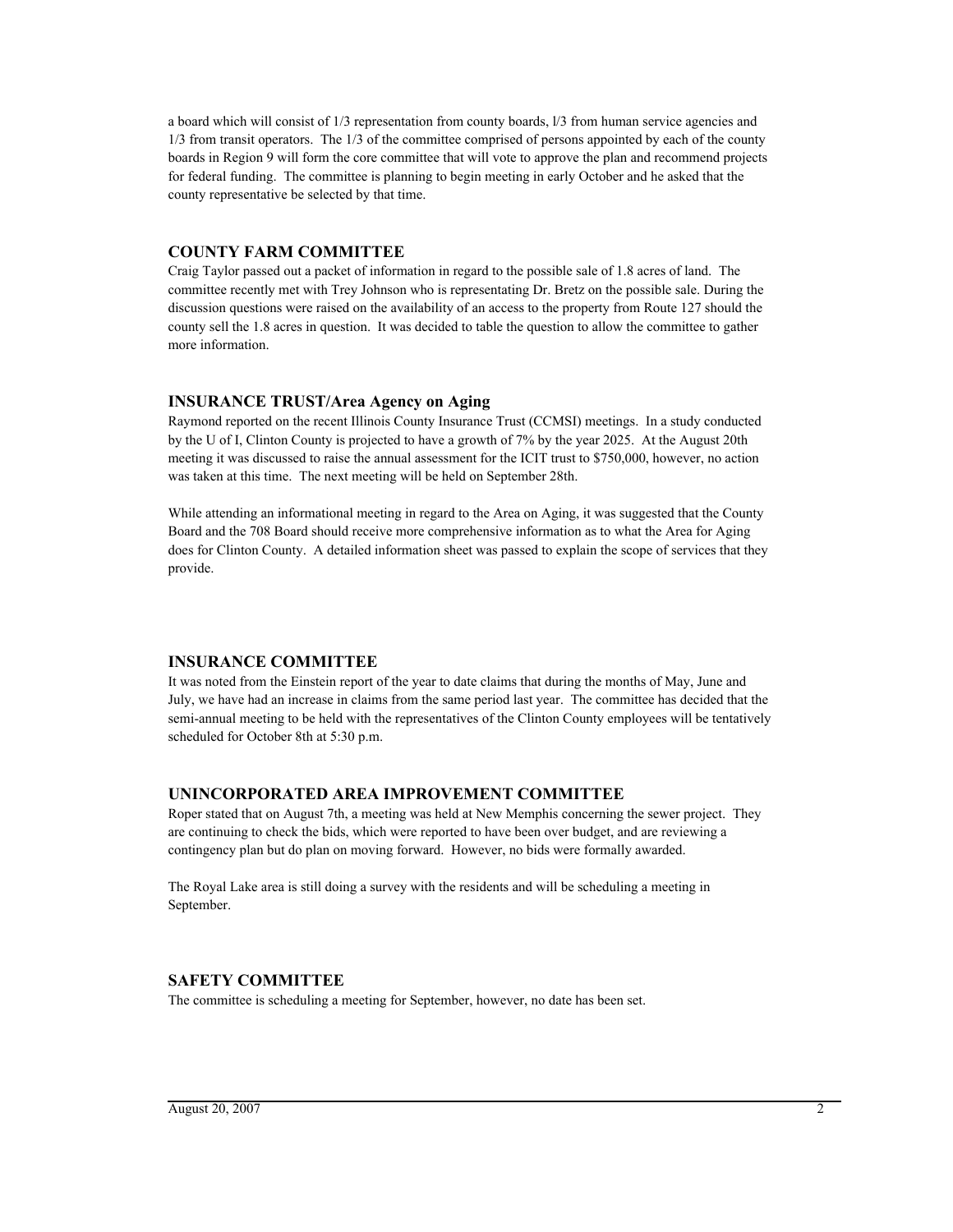### **EDUCATION COMMITTEE**

The next meeting is scheduled for September 6th at 4:45p.m.

### **#708 MENTAL HEALTH BOARD**

A board meeting is scheduled for August 27th at 4:00 p.m.

### **GIS COMMITTEE**

Boeckmann reported a meeting was held on July 25 at which time it was reported that the zoning software for GIS purposes has been completed.

### **RC&D COUNCIL**

No Report

### **SOLID WASTE COMMITTEE**

The committee met with the health dapartment and discussed possible grants that are available for county wide pick up of tires and chemicals.

#### **TOURISM COMMITTEE**

Holtgrave announced the Illinois Wine Festival will be held on August 25 and 26 at the Hidden Lake Winery in Aviston. A total of 13 wineries and various food venders are scheduled to have booths where wine tasting will be offered. An estimated 6,00 to 10,000 people are expected to attend.

### **911 COMMITTEE**

A committee meeting was held on August 8. Fix announced that the fire department pagers are up and running. Also, an application for a new radio license has benn made.

#### **PERSONNEL/LABOR COMMITTEE**

The committee along with Assistant States Attorney, Paul Antonacci has spoken with Diane Frain from Human Resources Design Group in regard to contracting with the County to assist in drafting a new personnel policy. Antonacci explained to the Board the difference between a policy and operating procedures. He is recommending that the county actually draft both, but at the present time, contract with Human Resource Design for the policy only.

#### **Motion/Vote - Resolution # 2007-001**

 Hitpas made a motion to adopt resolution approving funds and authorizing an agreement with Human Resource Design, LLC for development of a Clinton County employee handbook. Craig Taylor seconded the motion. The motion passed by vote: Beckmann (Yes), Fix (Yes), Heiligenstein (Yes), Hitpas (Yes), Holtgrave (Yes), Huelsmann (Yes), Kloeckner (Abstain), Murray (Yes), Pingsterhaus (Yes), Raymond (Yes), Roper (Yes), Schroeder (Yes), Sullivan (Yes), Craig Taylor (Yes), Jack Taylor (Yes).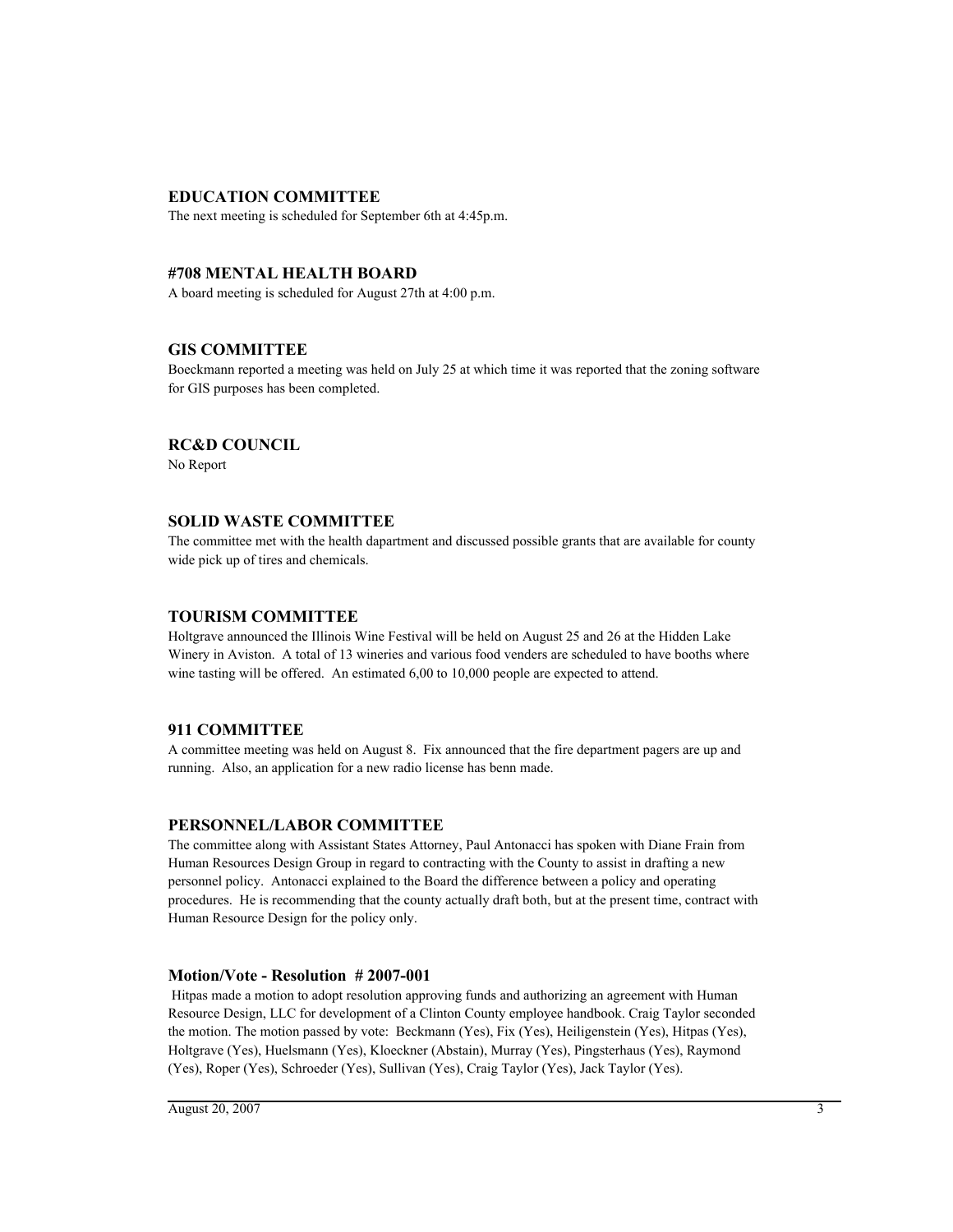# **VETERAN'S MEMORIAL/VETERAN'S AFFAIRS COMMITTEE**

No Report

### **Motion/Vote - Zoning - Waive First Reading**

Vice Chairman Craig Taylor made a motion to waive the first reading of Thole Subdivision. Sullivan seconded the motion. The motion passed by vote: Beckmann (Yes), Fix (Yes), Heiligenstein (Yes), Hitpas (Yes), Holtgrave (Yes), Huelsmann (Yes), Kloeckner (Abstain), Murray (Yes), Pingsterhaus (Yes), Raymond (Yes), Roper (Yes), Schroeder (Yes), Sullivan (Yes), Craig Taylor (Yes), Jack Taylor (Yes).

### **Motion/Vote - Approve Thole Subdivision**

 Murray made a motion to approve the 2nd and final reading for Thole Subdivision. Beckmann seconded the motion. The motion passed by vote: Beckmann (Yes), Fix (Yes), Heiligenstein (Yes), Hitpas (Yes), Holtgrave (Yes), Huelsmann (Yes), Kloeckner (Abstain), Murray (Yes), Pingsterhaus (Yes), Raymond (Yes), Roper (Yes), Schroeder (Yes), Sullivan (Yes), Craig Taylor (Yes), Jack Taylor (Yes).

### **Motion/Vote - Zoning - Waive First Reading**

 Raymond made a motion to waive first reading of Drive-In Road Business Park. Beckmann seconded the motion. The motion passed by vote: Beckmann (Yes), Fix (Yes), Heiligenstein (Yes), Hitpas (Yes), Holtgrave (Yes), Huelsmann (Yes), Kloeckner (Abstain), Murray (Yes), Pingsterhaus (Yes), Raymond (Yes), Roper (Yes), Schroeder (Yes), Sullivan (Yes), Craig Taylor (Yes), Jack Taylor (Yes).

### **Motion/Vote - Approve Drive-In Road Business**

 Jack Taylor made a motion to approve the 2nd and final reading of Drive-In Road Business Park. Fix seconded the motion. The motion passed by vote: Beckmann (Yes), Fix (Yes), Heiligenstein (Yes), Hitpas (Yes), Holtgrave (Yes), Huelsmann (Yes), Kloeckner (Abstain), Murray (Yes), Pingsterhaus (Yes), Raymond (Yes), Roper (Yes), Schroeder (Yes), Sullivan (Yes), Craig Taylor (Yes), Jack Taylor (Yes).

### **Motion/Vote - Ordinance # 2007-001**

 Raymond made a motion to adopt amendment to flood plain ordinance # 05-04-03 To Adopt Updated FEMA Flood Plain Maps Technical Report Data, Schroeder seconded the motion. The motion passed by vote: Beckmann (Yes), Fix (Yes), Heiligenstein (Yes), Hitpas (Yes), Holtgrave (Yes), Huelsmann (Yes), Kloeckner (Abstain), Murray (Yes), Pingsterhaus (Yes), Raymond (Yes), Roper (Yes), Schroeder (Yes), Sullivan (Yes), Craig Taylor (Yes), Jack Taylor (Yes).

### **LAW ENFORCEMENT/ESDA COMMITTEE**

No Report

### **ECONOMIC DEVELOPMENT/SWIIDA/SCIGA**

Sullivan reported that \$35,000,000 has been earmarked for the Lebanon Bi-pass and the New Rt 50 expansion.projects.

### **ROAD & BRIDGE COMMITTEE**

County Engineer Behrns explained how the bridge inspections and funding are handled in Clinton County.

 $\overline{A}$ ugust 20, 2007  $\overline{A}$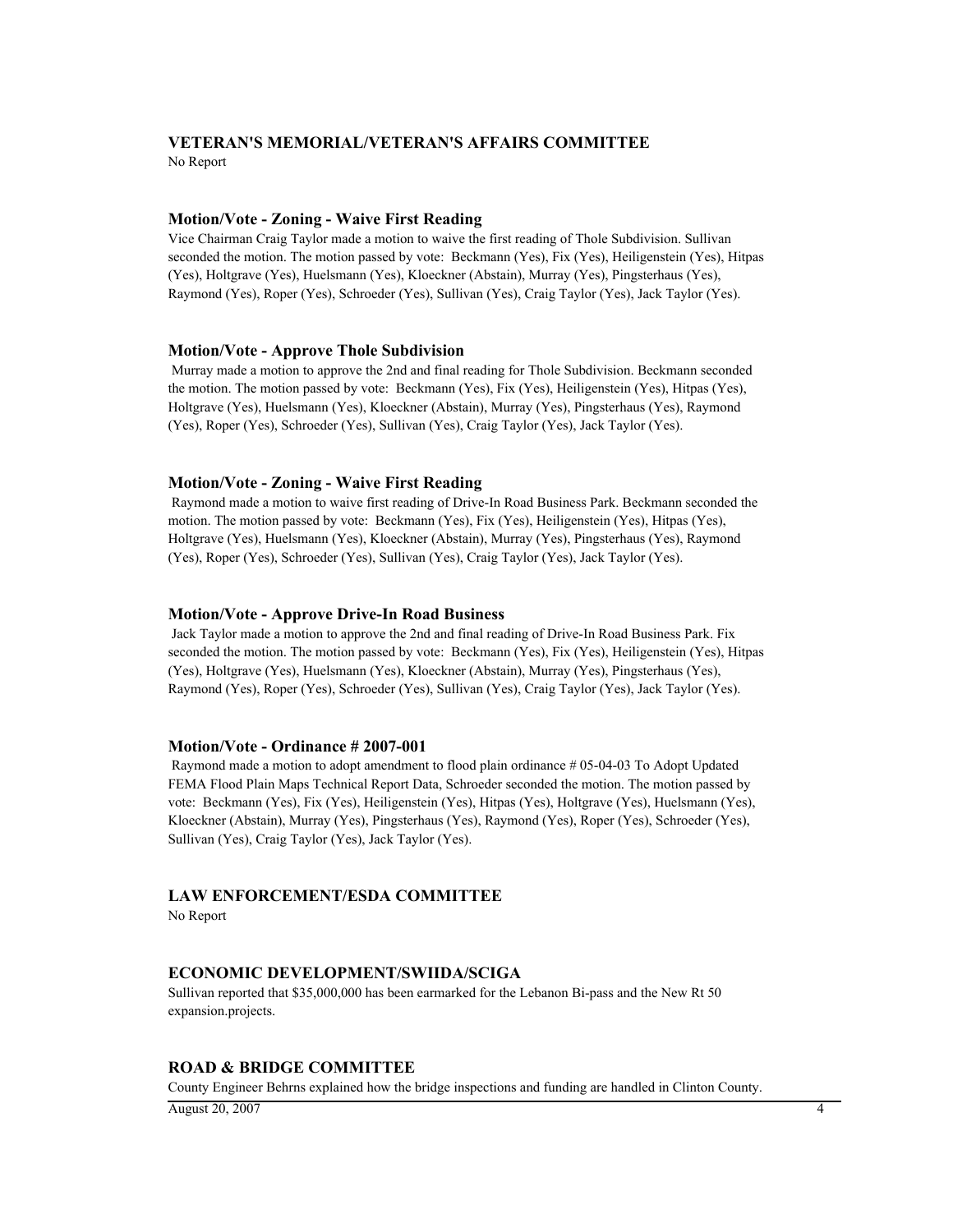He also reported on the following construction projects. Aviston/Albers resurfacing will begin September 4th. Sugar Creek Township, Mill Road Bridge - Precast units are being produced and the contractor will begin as soon as the precast units are finished. County Highway 8, Damiansville Road west of Damiansville, is finished. The oiling and chipping of various County Highways will begin the week of August 27th.

### **FINANCE/HEALTH SERVICES/REVOLVING LOAN FUND**

Taylor stated that the States Attorney's office is preparing and will be sending out the SSA contracts. There was a discussion about Med Star Ambulance which serves Carlyle and surrounding areas. It was reported they are understaffed and Breese Ambulance has been covering some of their calls. The States Attorney was asked to check the contract to see if the County can take any legal action.

#### **Motion/Vote - Approval of Monthly Budget & F**

 Jack Taylor made a motion to approve Monthly budget and financial report. Hitpas seconded the motion. The motion passed by vote: Beckmann (Yes), Fix (Yes), Heiligenstein (Yes), Hitpas (Yes), Holtgrave (Yes), Huelsmann (Yes), Kloeckner (Abstain), Murray (Yes), Pingsterhaus (Yes), Raymond (Yes), Roper (Yes), Schroeder (Yes), Sullivan (Yes), Craig Taylor (Yes), Jack Taylor (Yes). The Treasurer also announced the County will hold their surplus sale of properties on August 22 at 6:30 p.m. at the VFW Hall in Carlyle.

#### **Motion/Vote - Health Department Monthly Report**

 Jack Taylor made a motion to approve the monthly report of the Clinton County Health Department. Holtgrave seconded the motion. The motion passed by vote: Beckmann (Yes), Fix (Yes), Heiligenstein (Yes), Hitpas (Yes), Holtgrave (Yes), Huelsmann (Yes), Kloeckner (Abstain), Murray (Yes), Pingsterhaus (Yes), Raymond (Yes), Roper (Yes), Schroeder (Yes), Sullivan (Yes), Craig Taylor (Yes), Jack Taylor (Yes).

### **FACILITIES COMMITTEE**

No Report

### **GENERAL SERVICES/JUDICIARY COMMITTEE**

The committee met and found all the bills to be in order

#### **LIQUOR COMMITTEE**

Holtgrave reported that the Tavern Owners Association indicated that there are no problems in the County.

### **ENVIRONMENTAL CONCERNS COMMITTEE**

No Report

#### **Motion/Vote - Accounts Payable**

 Hitpas made a motion to approve payment of the Accounts Payable Claims. Holtgrave seconded the motion. The motion passed by vote: Beckmann (Yes), Fix (Yes), Heiligenstein (Yes), Hitpas (Yes), Holtgrave (Yes), Huelsmann (Yes), Kloeckner (Abstain), Murray (Yes), Pingsterhaus (Yes), Raymond (Yes), Roper (Yes), Schroeder (Yes), Sullivan (Yes), Craig Taylor (Yes), Jack Taylor (Yes).

 $\overline{A}$ ugust 20, 2007  $\overline{A}$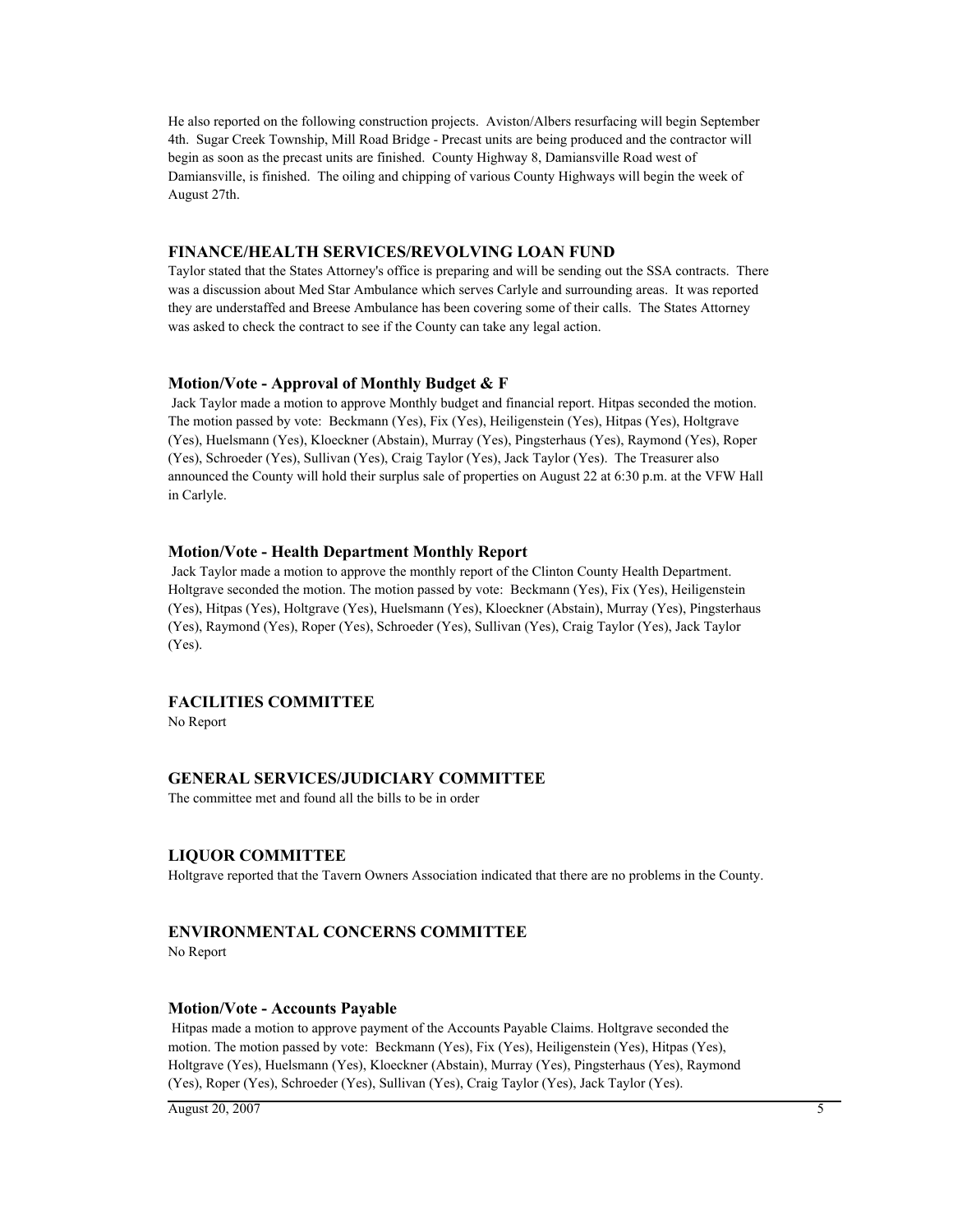## **ADJOURNMENT**

Vice Chairman Craig Taylor made a motion to adjourn Murray seconded the motion. The motion passed by vote.

### **Attest:**

\_\_\_\_\_\_\_\_\_\_\_\_\_\_\_\_\_\_\_\_\_\_\_\_\_\_\_\_\_\_\_\_\_\_\_\_\_\_ Thomas LaCaze/County Clerk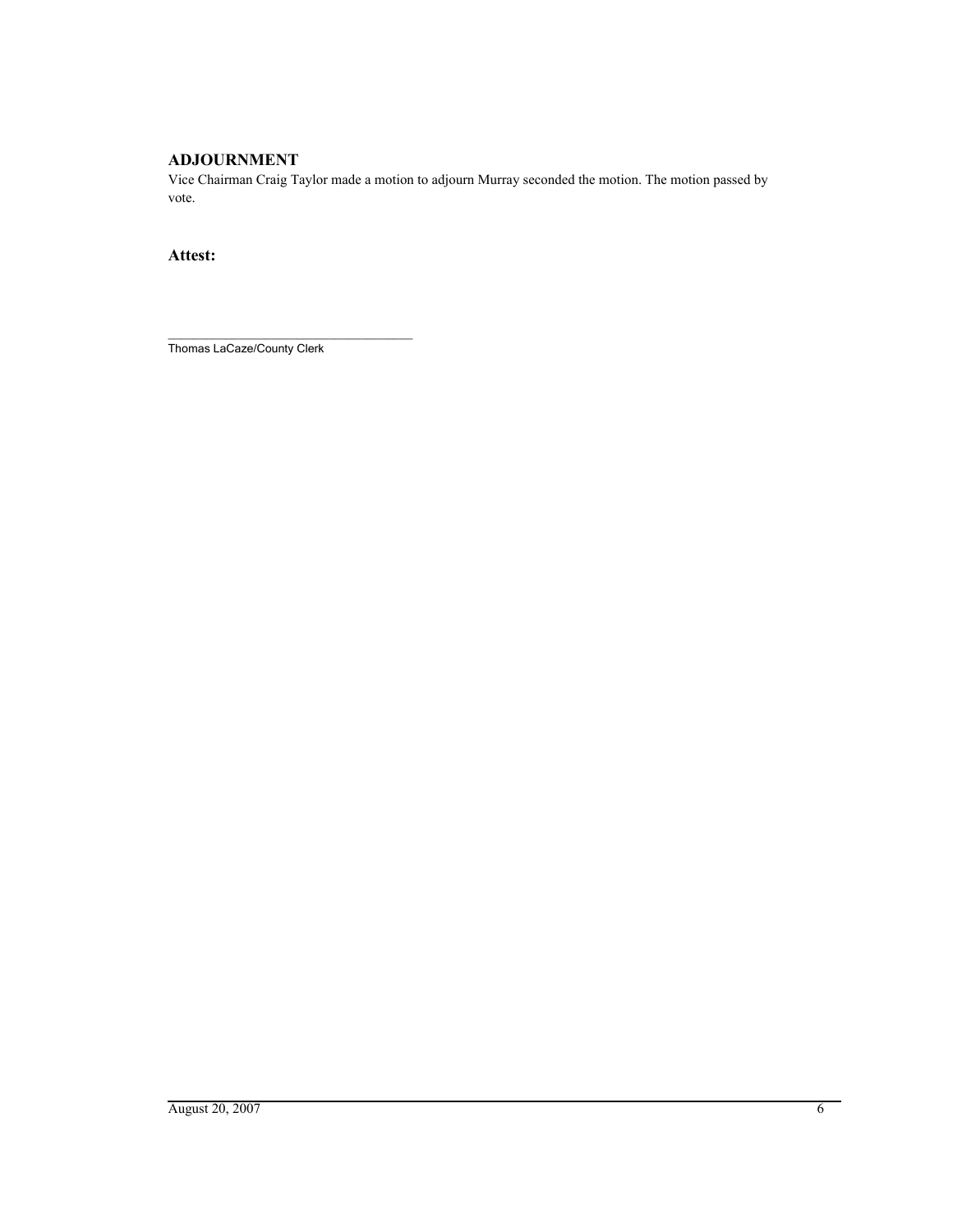## **Clinton County District Board**

### **September 17, 2007**

### **CONVENE**

Board Chairman Kloeckner called the meeting of the Clinton County District Board to order at 7:00 p.m. on September 17, 2007 at the Board Room. Attendance: Beckmann, Present: Fix, Present: Heiligenstein, Present: Hitpas, Absent: Holtgrave, Present: Huelsmann, Present: Kloeckner, Present: Murray, Present: Pingsterhaus, Present: Raymond, Present: Roper, Present: Schroeder, Present: Sullivan, Present: Craig Taylor, Absent: Jack Taylor, Absent.

#### **PLEDGE OF ALLEGIANCE**

The Pledge of Allegiance was recited.

#### **Motion/Vote - Approval of Minutes**

 Holtgrave made a motion to approve the minutes of the August 20, 2007 meeting. Roper seconded the motion. The motion passed by vote: Beckmann (Yes), Fix (Yes), Heiligenstein (Yes), Hitpas (Absent), Holtgrave (Yes), Huelsmann (Yes), Kloeckner (Abstain), Murray (Yes), Pingsterhaus (Yes), Raymond (Yes), Roper (Yes), Schroeder (Yes), Sullivan (Yes), Craig Taylor (Absent), Jack Taylor (Absent).

#### **Motion/Vote - Ordinance # 2007-002**

Beckmann made a motion to adopt Ordinance # 2007-002 for a Map Amendment (Case # 9-5-07-02) submitted by Josh and Jaime Pollmann to re-zone property located in Santa Fe Township from Agricultural (A) to Agricultural Residential (AR) Heiligenstein seconded the motion. The motion passed by vote: Beckmann (Yes), Fix (Yes), Heiligenstein (Yes), Hitpas (Absent), Holtgrave (Yes), Huelsmann (Yes), Kloeckner (Abstain), Murray (Yes), Pingsterhaus (Yes), Raymond (Yes), Roper (Yes), Schroeder (Yes), Sullivan (Yes), Craig Taylor (Absent), Jack Taylor (Absent).

#### **Motion/Vote - Ordinance # 2007-003**

Sullivan made a motion to adopt Ordinance # 2007-003 for a Map Amendment (Case # 9-5-07-05) submitted by Eugene A & Lorene M Rehkemper to rezone property located in Santa Fe Township from Industrial (I) to Agricultural Residential (AR) Beckmann seconded the motion. The motion passed by vote: Beckmann (Yes), Fix (Yes), Heiligenstein (Yes), Hitpas (Absent), Holtgrave (Yes), Huelsmann (Yes), Kloeckner (Abstain), Murray (Yes), Pingsterhaus (Yes), Raymond (Yes), Roper (Yes), Schroeder (Yes), Sullivan (Yes), Craig Taylor (Absent), Jack Taylor (Absent).

#### **Motion/Vote - Zoning - Waive First Reading**

 Beckmann made a motion to waive the first reading of Rhiners First Subdivision. Murray seconded the motion. The motion passed by vote: Beckmann (Yes), Fix (Yes), Heiligenstein (Yes), Hitpas (Absent), Holtgrave (Yes), Huelsmann (Yes), Kloeckner (Abstain), Murray (Yes), Pingsterhaus (Yes), Raymond (Yes), Roper (Yes), Schroeder (Yes), Sullivan (Yes), Craig Taylor (Absent), Jack Taylor (Absent).

#### **Motion/Vote - Approve Rhiners First Subdivision**

 Raymond made a motion to approve the 2nd and final reading for Rhiners First Subdivision. Pingsterhaus seconded the motion. The motion passed by vote: Beckmann (Yes), Fix (Yes), Heiligenstein (Yes), Hitpas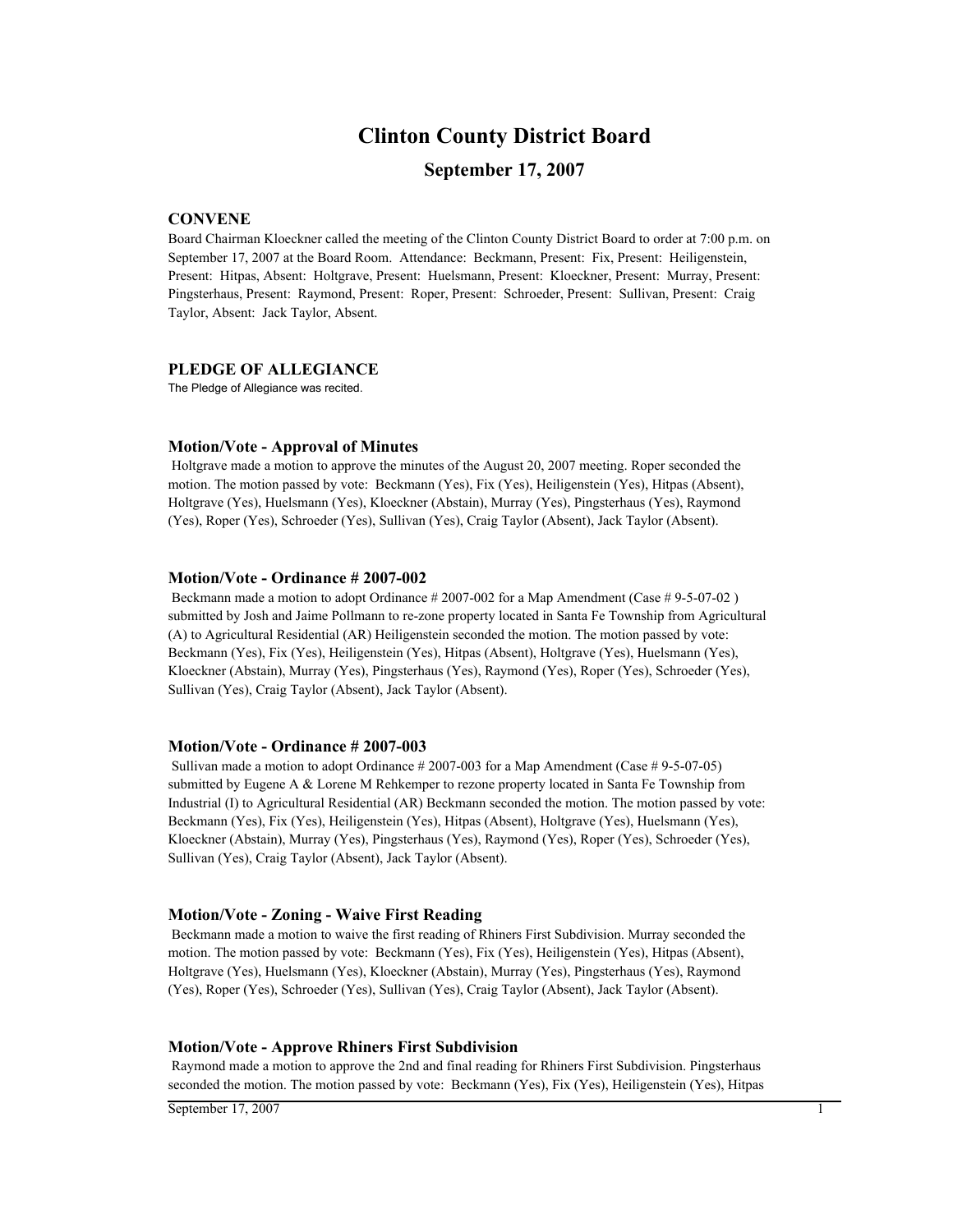(Absent), Holtgrave (Yes), Huelsmann (Yes), Kloeckner (Abstain), Murray (Yes), Pingsterhaus (Yes), Raymond (Yes), Roper (Yes), Schroeder (Yes), Sullivan (Yes), Craig Taylor (Absent), Jack Taylor (Absent).

#### **Motion/Vote - Zoning - Waive First Reading**

 Schroeder made a motion to waive the first reading of Majajes Subdivision. Beckmann seconded the motion. The motion passed by vote: Beckmann (Yes), Fix (Yes), Heiligenstein (Yes), Hitpas (Absent), Holtgrave (Yes), Huelsmann (Yes), Kloeckner (Abstain), Murray (Yes), Pingsterhaus (Yes), Raymond (Yes), Roper (Yes), Schroeder (Yes), Sullivan (Yes), Craig Taylor (Absent), Jack Taylor (Absent).

### **Motion/Vote - Approve Majajes Subdivision**

 Pingsterhaus made a motion to approve the 2nd and final reading of Majajes Subdivision. Beckmann seconded the motion. The motion passed by vote: Beckmann (Yes), Fix (Yes), Heiligenstein (Yes), Hitpas (Absent), Holtgrave (Yes), Huelsmann (Yes), Kloeckner (Abstain), Murray (Yes), Pingsterhaus (Yes), Raymond (Yes), Roper (Yes), Schroeder (Yes), Sullivan (Yes), Craig Taylor (Absent), Jack Taylor (Absent).

#### **Appointments**

The appointments of the Ethics Committee were tabled until a later date.

### **Greater Centralia Enterprise Zone Ordinance**

Craig Roper presented background information on the proposed enterprise zone ordinance which will add residential incentives to the Zone and update the language of the intergovernmental agreement. Any action was tabled to allow the state's attorney's office to further review the current intergovernmental agreement. It was decided to ask the Enterprise Zone Administrator to attend the October board meeting.

#### **South Central Illinois Mass Transit District**

Sheila Niederhofer, Director of South Central Illinois Mass Transit District who was scheduled to appear before the board, notified the Chairman she woul be unable to attend due to illness. She will attend the October meeting.

### **COUNTY FARM COMMITTEE**

Fix showed a layout of the County Farm property which highlited an area which Dr. Bretz is interested in trading for property he ownes adjacent to the county property. This action could allow easier access to the property.

#### **Motion/Vote - County Farm Committee**

 Holtgrave made a motion to allow the committee to enter into negotiations with Dr. Bretz concerning a possible land swap. Fix seconded the motion. The motion passed by vote: Beckmann (Yes), Fix (Yes), Heiligenstein (Yes), Hitpas (Absent), Holtgrave (Yes), Huelsmann (Yes), Kloeckner (Abstain), Murray (Yes), Pingsterhaus (Yes), Raymond (Yes), Roper (Yes), Schroeder (Yes), Sullivan (Yes), Craig Taylor (Absent), Jack Taylor (Absent).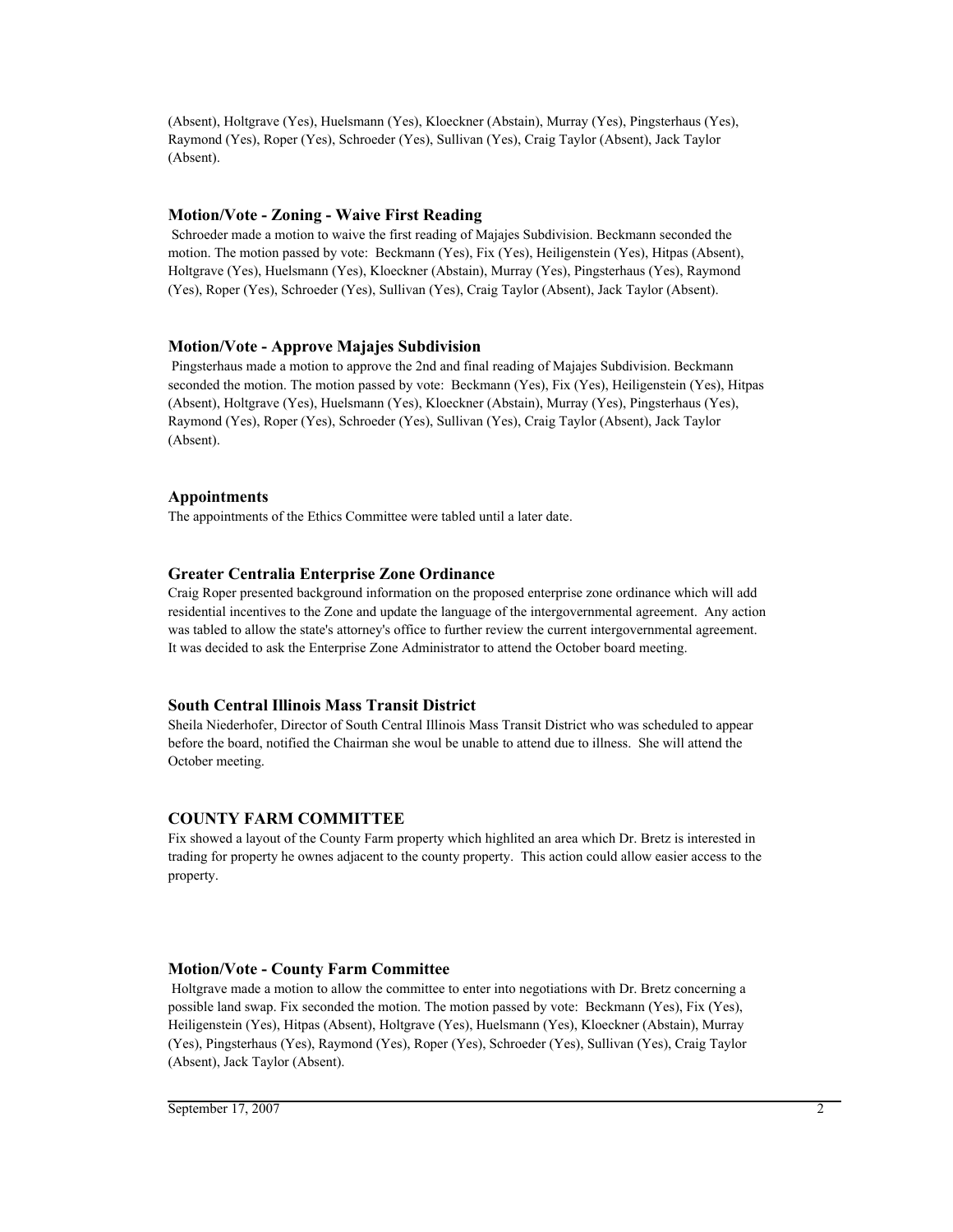#### **INSURANCE TRUST/Area Agency on Aging**

The committee reviewed payment of claims from the ICIT Trust Fund. The next meeting will be held on September 28th at 5:00 p.m.

The Annual Board and Advisory Council will meet on September 20 at 11:30 a.m. at the Oatman House Tea Room in Collinsville.

### **INSURANCE COMMITTEE**

The Semi-annual meeting with Einstein Consulting, Meritain , the Insurance committee and the employee shop stewards will be held on October 8 at 5:30 p.m. The monthly claims for this year have again exceeded the claims for the previous year. If this trend continues, it could have an adverse effect on the outcome of providing the type of coverage the county can afford in the future.

### **UNINCORPORATED AREA IMPROVEMENT COMMITTEE**

The committee met with the New Memphis Sanitary District on September 4. The EPA Engineer has indicated that the Agency is waiting for signatures on the loan and grant at the state level. They should be obtained by the end of September and the bid can be awarded. Discussions with residents centered on how delinquencies will be handled. It was suggested that States Attorney Bergmann and Sheriff Kreke attend the next meeting to address many unanswered questions.

### **SAFETY COMMITTEE**

No Report

### **EDUCATION COMMITTEE**

The contunuing education programs were well attended. The Regional Superintendent's office reported there has been a lot of turnovers in administrators in the area this school year.

### **#708 MENTAL HEALTH BOARD**

At the last meeting additional ways to fund the big brother big sister program was discussed.

#### **GIS COMMITTEE**

GIS Committee meetings were held on August 27 and a special meeting on September 12. The annual budget was approved. It has been reported there have been problems with street name duplicates. The committee is coordinating efforts with the 911 committee to work out the problems. The next meeting will be held September 24th at 5:00 p.m.

### **RC&D COUNCIL**

No Report

#### **SOLID WASTE COMMITTEE**

The committee has found no grants available for recycling programs. They are seeking an option for paper recycling.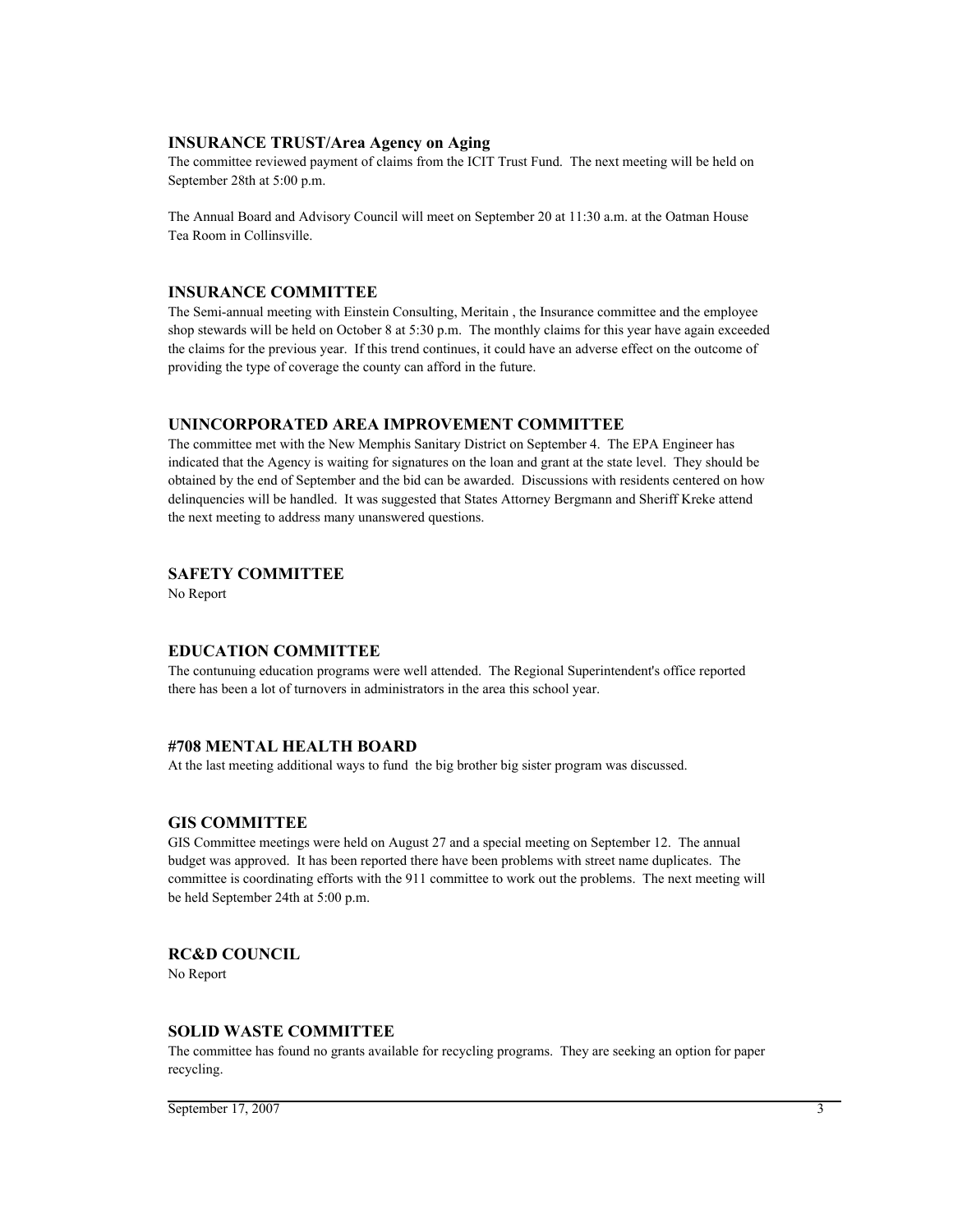### **TOURISM COMMITTEE**

The Art and Wine Festival held recently in Carlyle was reportedly well attended.

### **911 COMMITTEE**

Fix reiterated the GIS committee report indicating the problems with house numbering and duplicate street names. They asked for the press to report the need for the public to be aware of the need for displaying the house numbers for emergency personnel identification.

### **PERSONNEL/LABOR COMMITTEE**

The committee met on September 11th. Diane Frain of Human Resource Design has begun drafting the County's material. The areas of concern in our policy will be reserved for discussion. The committee will keep the board informed of the progress. Mike McMillen with the County Health Department presented the committee with a "Drug Awareness program" as previously requested by the committee. The tentative dates are October 16, 17, 23 and 24. Each session will accommodate 30 employees. Sign up sheets will be posted for employees.

### **VETERAN'S MEMORIAL/VETERAN'S AFFAIRS COMMITTEE**

The County received a letter from the Lt. Governor asking to support a referendum in regard to medical benefits for veterans to be placed on the ballot The committee sent letters to the area service organizations asking them to respond with their opinions. The decision will be reported at the next board meeting..

### **LAW ENFORCEMENT/ESDA COMMITTEE**

No Report

### **ECONOMIC DEVELOPMENT/SWIIDA/SCIGA**

The SCIGA meeting will be held September 26 at 5:30 at Kaskaskia College. The SWIDA meeting will be held in Collinsville on September 20 at 5:30 p.m. Sullivan reported he is trying to secure a meeting with the Route 51 coalition.

### **Motion/Vote - Resolution # 2007-002**

 Sullivan made a motion to approve Resolution # 2007-002 to pay the salary of the County Engineer from the County's portion of motor fuel tax funds. Fix seconded the motion. The motion passed by vote: Beckmann (Yes), Fix (Yes), Heiligenstein (Yes), Hitpas (Absent), Holtgrave (Yes), Huelsmann (Yes), Kloeckner (Abstain), Murray (Yes), Pingsterhaus (Yes), Raymond (Yes), Roper (Yes), Schroeder (Yes), Sullivan (Yes), Craig Taylor (Absent), Jack Taylor (Absent).

### **Motion/Vote - Bid Letting**

 Holtgrave made a motion to take bids on a new maintenance pickup truck and trade in a 1996 Chevrolet 2500 Diesel pickup. Murray seconded the motion. The motion passed by vote: Beckmann (Yes), Fix (Yes), Heiligenstein (Yes), Hitpas (Absent), Holtgrave (Yes), Huelsmann (Yes), Kloeckner (Abstain), Murray (Yes), Pingsterhaus (Yes), Raymond (Yes), Roper (Yes), Schroeder (Yes), Sullivan (Yes), Craig Taylor (Absent), Jack Taylor (Absent).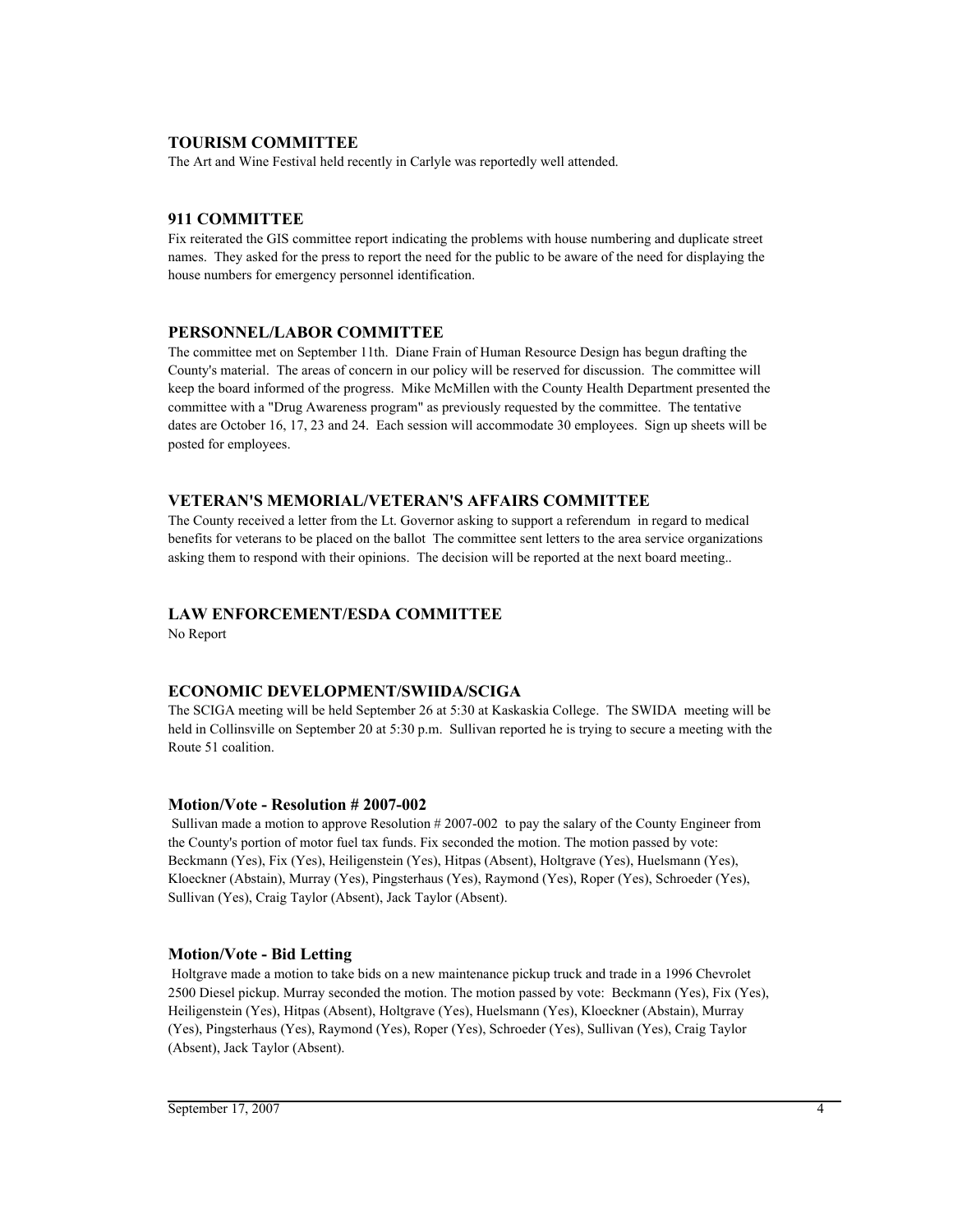#### **ROAD & BRIDGE COMMITTEE**

The County Engineer reported on the construction projects. County Highway 9 (Aviston/Albers Road) resurfacing project was delayed a bit but should be complete by the next board meeting. Sugar Creek Township, Mill Road Bridge should be ready no later than the end of next month.

#### **Motion/Vote - Approval of Expenses**

 Holtgrave made a motion to approve per diem of two board members. Fix seconded the motion. The motion passed by vote: Beckmann (Yes), Fix (Yes), Heiligenstein (Yes), Hitpas (Absent), Holtgrave (Yes), Huelsmann (Yes), Kloeckner (Abstain), Murray (Yes), Pingsterhaus (Yes), Raymond (Yes), Roper (Yes), Schroeder (Yes), Sullivan (Yes), Craig Taylor (Absent), Jack Taylor (Absent).

#### **Motion/Vote - Approval of Financial Report**

 Beckmann made a motion to approve Monthly budget and financial report. Heiligenstein seconded the motion. The motion passed by vote: Beckmann (Yes), Fix (Yes), Heiligenstein (Yes), Hitpas (Absent), Holtgrave (Yes), Huelsmann (Yes), Kloeckner (Abstain), Murray (Yes), Pingsterhaus (Yes), Raymond (Yes), Roper (Yes), Schroeder (Yes), Sullivan (Yes), Craig Taylor (Absent), Jack Taylor (Absent).

#### **FINANCE/HEALTH SERVICES/REVOLVING LOAN FUND**

The County Treasurer reported that 17 properties were sold at the County surplus sale. The oil check was received in the amount of \$8,774.64.

#### **Motion/Vote - All Smiles Subordination**

 Fix made a motion to accept the change in the all smiles subordination. Holtgrave seconded the motion. The motion passed by vote: Beckmann (Yes), Fix (Yes), Heiligenstein (Yes), Hitpas (Absent), Holtgrave (Yes), Huelsmann (Yes), Kloeckner (Abstain), Murray (Yes), Pingsterhaus (Yes), Raymond (Yes), Roper (Yes), Schroeder (Yes), Sullivan (Yes), Craig Taylor (Absent), Jack Taylor (Absent).

#### **Motion/Vote - Record Release**

 Raymond made a motion to record the release for D's Roller Rink since the final payment was made. Schroeder seconded the motion. The motion passed by vote: Beckmann (Yes), Fix (Yes), Heiligenstein (Yes), Hitpas (Absent), Holtgrave (Yes), Huelsmann (Yes), Kloeckner (Abstain), Murray (Yes), Pingsterhaus (Yes), Raymond (Yes), Roper (Yes), Schroeder (Yes), Sullivan (Yes), Craig Taylor (Absent), Jack Taylor (Absent).

#### **Motion/Vote - Health Department Monthly Report**

 Fix made a motion to approve the monthly report of the Clinton County Health Department. Pingsterhaus seconded the motion. The motion passed by vote: Beckmann (Yes), Fix (Yes), Heiligenstein (Yes), Hitpas (Absent), Holtgrave (Yes), Huelsmann (Yes), Kloeckner (Abstain), Murray (Yes), Pingsterhaus (Yes), Raymond (Yes), Roper (Yes), Schroeder (Yes), Sullivan (Yes), Craig Taylor (Absent), Jack Taylor (Absent).

#### **FACILITIES COMMITTEE**

The committee met on September 10. It was reported the Health Department is replacing flooring, files and painting. All repairs are to be funded with State funds.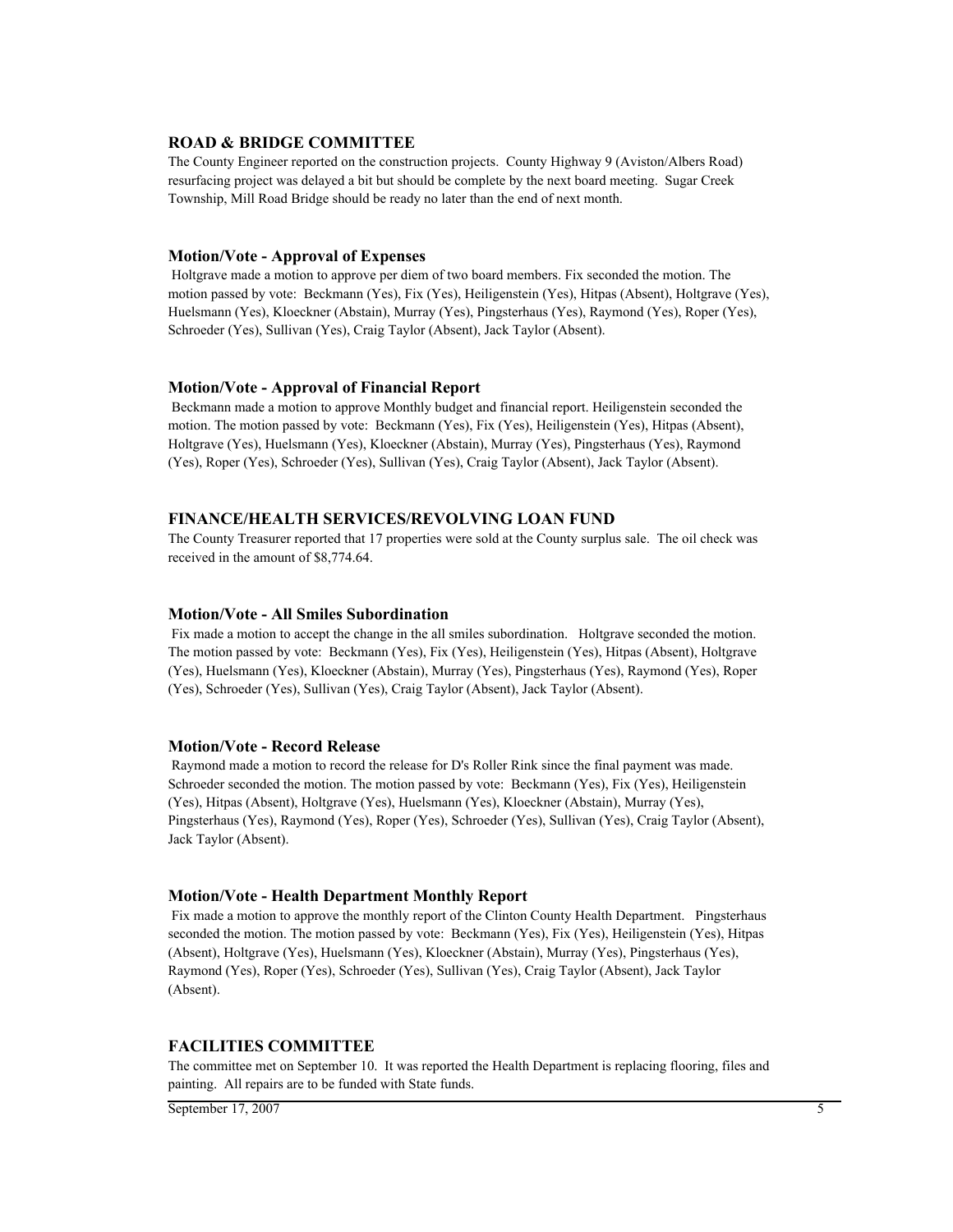The ESDA Shed was heavily damaged during a recent storm. The ESDA committee and the facilities committee met jointly to discuss the options. Since the current location seems to be involved in the current contraversey at the county farm, now would be a good time to relocate the shed. The committee presented a preliminary drawing showing a building to be constructed on the county property by the highway department. The insurance claim will pay a set amount which should be known by this week.

#### **Motion/Vote - Bids for ESDA Building**

 Holtgrave made a motion to take bids to replace the ESDA Building and build at the Highway Department. Sullivan seconded the motion. The motion passed by vote: Beckmann (Yes), Fix (Yes), Heiligenstein (Yes), Hitpas (Absent), Holtgrave (Yes), Huelsmann (Yes), Kloeckner (Abstain), Murray (Yes), Pingsterhaus (Yes), Raymond (Yes), Roper (Yes), Schroeder (Yes), Sullivan (Yes), Craig Taylor (Absent), Jack Taylor (Absent).

# **GENERAL SERVICES/JUDICIARY COMMITTEE**

No Report

### **LIQUOR COMMITTEE**

No Report

# **ENVIRONMENTAL CONCERNS COMMITTEE**

No Report

### **Motion/Vote - Accounts Payable**

 Pingsterhaus made a motion to approve payment of the Accounts Payable Claims. Beckmann seconded the motion. The motion passed by vote: Beckmann (Yes), Fix (Yes), Heiligenstein (Yes), Hitpas (Absent), Holtgrave (Yes), Huelsmann (Yes), Kloeckner (Abstain), Murray (Yes), Pingsterhaus (Yes), Raymond (Yes), Roper (Yes), Schroeder (Yes), Sullivan (Yes), Craig Taylor (Absent), Jack Taylor (Absent).

### **ADJOURNMENT**

Heiligenstein made a motion to adjourn Beckmann seconded the motion. The motion passed by vote.

**Attest:**

\_\_\_\_\_\_\_\_\_\_\_\_\_\_\_\_\_\_\_\_\_\_\_\_\_\_\_\_\_\_\_\_\_\_\_\_\_\_ Thomas LaCaze/County Clerk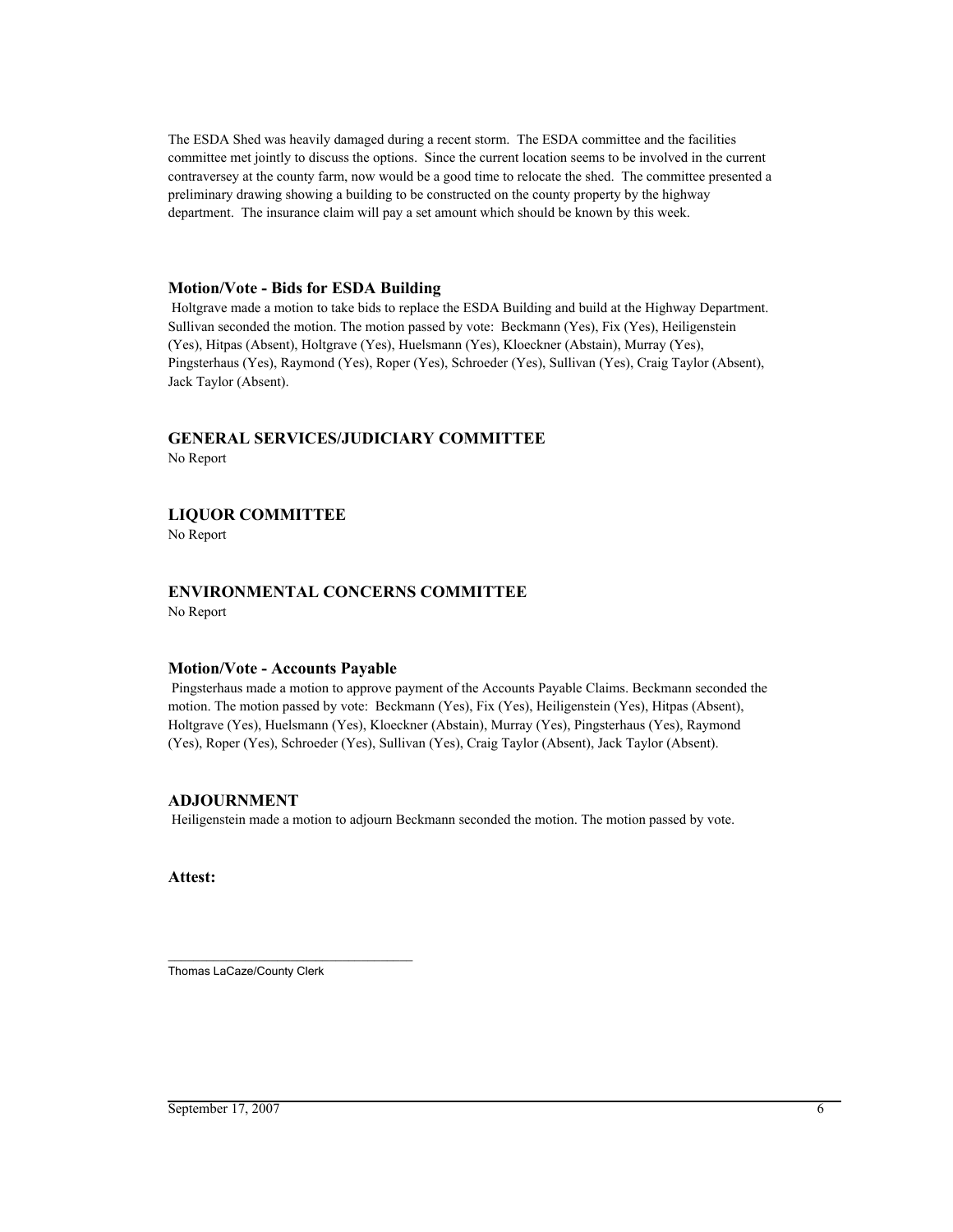# **Clinton County District Board**

### **October 15, 2007**

### **CONVENE**

Board Chairman Kloeckner called the meeting of the Clinton County District Board to order at 7:00 p.m. on October 15, 2007 at the Board Room. Attendance: Beckmann, Present: Fix, Present: Heiligenstein, Present: Hitpas, Absent: Holtgrave, Present: Huelsmann, Present: Kloeckner, Present: Murray, Present: Pingsterhaus, Absent: Raymond, Present: Roper, Present: Schroeder, Present: Sullivan, Present: Craig Taylor, Present: Jack Taylor, Present.

### **PLEDGE OF ALLEGIANCE**

The Pledge of Allegiance was recited.

### **Motion/Vote - Approval of Minutes**

Vice Chairman Craig Taylor made a motion to approve the minutes of the September 17, 2007 meeting. Holtgrave seconded the motion. The motion passed by vote: Beckmann (Yes), Fix (Yes), Heiligenstein (Yes), Hitpas (Absent), Holtgrave (Yes), Huelsmann (Yes), Kloeckner (Abstain), Murray (Yes), Pingsterhaus (Absent), Raymond (Yes), Roper (Yes), Schroeder (Yes), Sullivan (Yes), Craig Taylor (Yes), Jack Taylor (Yes).

### **Greater Centraia Area Enterprise Zone**

Grant Kleinhenz, Enterprise Zone Administrator, explained the amendment to add residential incentives. A map was distributed among the board members showing the existing zone boundaries. He explained that there has been a drastic drop in residential development in Centralia and there is concern because of the age of the homes in the area and there is need for a new residential start up. He responded to several questions stating that the property tax incentive will last for five years on newly constructed single family homes and three years on multi-units. A sales tax exemption will be allowed for new additions on existing homes and rehabilitation.

### **Motion/Vote - Ordinance # 2007-004**

 Roper made a motion to adopt Ordinance # 2007-004 an amendment to add residential incentives to the greater Centralia Area Enterprise Zone and update the language of the intergovernmental agreement. Sullivan seconded the motion. The motion passed by vote: Beckmann (Yes), Fix (Yes), Heiligenstein (Yes), Hitpas (Absent), Holtgrave (Yes), Huelsmann (Yes), Kloeckner (Abstain), Murray (Yes), Pingsterhaus (Absent), Raymond (Yes), Roper (Yes), Schroeder (Yes), Sullivan (Yes), Craig Taylor (No), Jack Taylor (Yes).

### **Motion/Vote - Appointment - Waive First Read**

 Jack Taylor made a motion to waive the first reading for the appointment of Brian Krausz, New Memphis Sanitary District. Huelsmann seconded the motion. The motion passed by vote: Beckmann (Yes), Fix (Yes), Heiligenstein (Yes), Hitpas (Absent), Holtgrave (Yes), Huelsmann (Yes), Kloeckner (Abstain), Murray (Yes), Pingsterhaus (Absent), Raymond (Yes), Roper (Yes), Schroeder (Yes), Sullivan (Yes), Craig Taylor (Yes), Jack Taylor (Yes).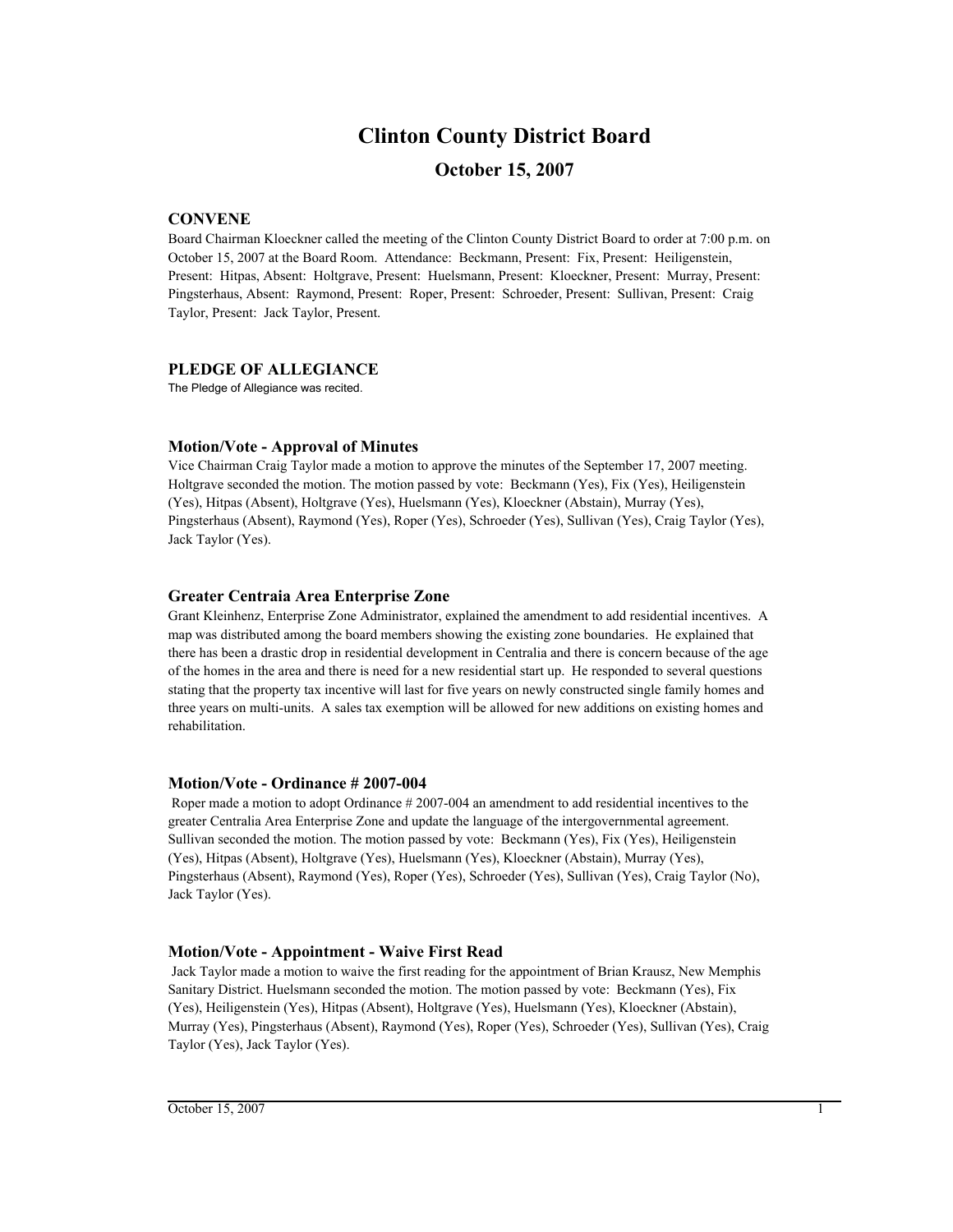#### **Motion/Vote - Appointment**

 Fix made a motion to appoint Brian Krausz to the New Memphis Sanitary District. Roper seconded the motion. The motion passed by vote: Beckmann (Yes), Fix (Yes), Heiligenstein (Yes), Hitpas (Absent), Holtgrave (Yes), Huelsmann (Yes), Kloeckner (Abstain), Murray (Yes), Pingsterhaus (Absent), Raymond (Yes), Roper (Yes), Schroeder (Yes), Sullivan (Yes), Craig Taylor (Yes), Jack Taylor (Yes).

### **COUNTY FARM COMMITTEE**

151 calls were handled by the animal control warden the past month. The committee is doing additional research on the possible land exchange with Dr. Bretz.

#### **INSURANCE TRUST/Area Agency on Aging**

At the September 28 meeting, the Board of Directors of CCMSI voted an assessment of each member county of the trust to be payable by January 1, 2008. Clinton County's assessment is \$37,960. Raymond briefly explained how they arrived at the assessment amount. Clinton County was in the top three for total claims incurred. The assessment was based partly on a percentage of that amount. Next meeting is scheduled for October 17.

The next meeting for the area on aging will be held on October 25 at 2:00 p.m. Raymond reported that Clinton County will have both SCT and Senior Services as the transportation providers for seniors.

#### **Motion/Vote - CCMSI Assessment**

 Raymond made a motion to approve payment of \$37,960 assessment to CCMSI January 1, 2008. Fix seconded the motion. The motion passed by vote: Beckmann (Yes), Fix (Yes), Heiligenstein (Yes), Hitpas (Absent), Holtgrave (Yes), Huelsmann (Yes), Kloeckner (Abstain), Murray (Yes), Pingsterhaus (Absent), Raymond (Yes), Roper (Yes), Schroeder (Yes), Sullivan (Yes), Craig Taylor (Yes), Jack Taylor (Yes).

#### **INSURANCE COMMITTEE**

A meeting was held on October 8th for a semi-annual review with Einstein Consulting, Meritain, the employees union stewards, the insurance committee and Fred Becker of the county's auditing firm. A cost analysis of our prescription coverage was presented and ways the group could use to reduce costs. Due to the rising cost of medical service, as a precautionary measure, it was decided to increase the budget.

#### **Motion/Vote - Insurance Account**

 Raymond made a motion to take the remaining eight weeks of amounts due to Meritain from the 090 line item and put any monies received back from overpayments of claims for this year and last year and deposit into the 090 line item account. Jack Taylor seconded the motion. The motion passed by vote: Beckmann (Yes), Fix (Yes), Heiligenstein (Yes), Hitpas (Absent), Holtgrave (Yes), Huelsmann (Yes), Kloeckner (Abstain), Murray (Yes), Pingsterhaus (Absent), Raymond (Yes), Roper (Yes), Schroeder (Yes), Sullivan (Yes), Craig Taylor (Yes), Jack Taylor (Yes).

#### **Motion/Vote - Insurance Budget**

 Raymond made a motion to increase the insurance line item for the 2008 budget by \$60,000 from \$775,000 to \$835,000. Heiligenstein seconded the motion. The motion passed by vote: Beckmann (Yes), Fix (Yes), Heiligenstein (Yes), Hitpas (Absent), Holtgrave (Yes), Huelsmann (Yes), Kloeckner (Abstain), Murray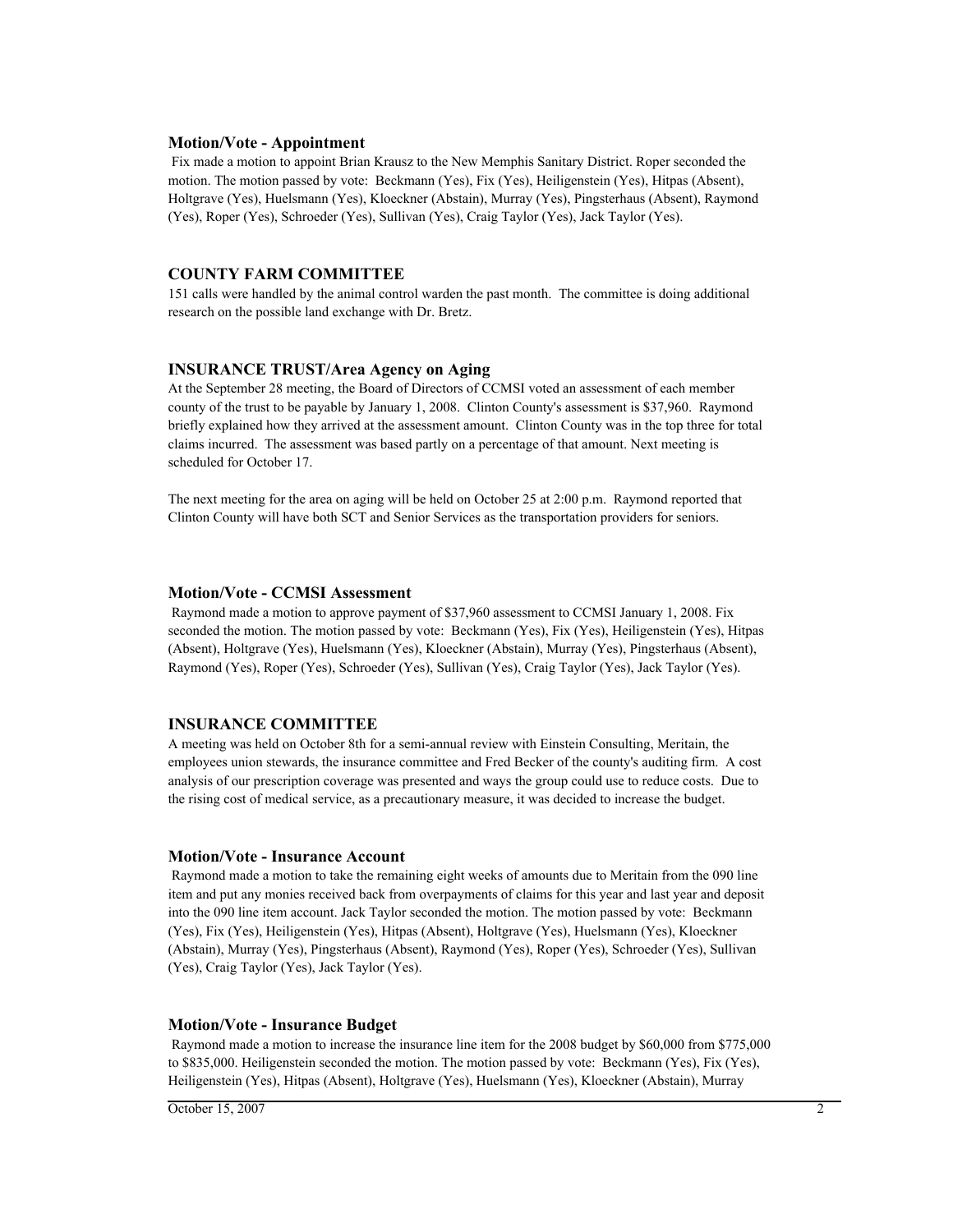(Yes), Pingsterhaus (Absent), Raymond (Yes), Roper (Yes), Schroeder (Yes), Sullivan (Yes), Craig Taylor (Yes), Jack Taylor (Yes).

### **UNINCORPORATED AREA IMPROVEMENT COMMITTEE**

Roper reported that the New Memphis Sanitary Sewer District has become a reality. During October, three meetings were held to close the project. A joint meeting was held on October 12the between members of the Sewer District and the Water District at which time the Sewer District accepted a joint agreement between the two districts. The term of the agreement begins on January 1, 2008 through December 31, 2013. The District also voted to send a notice of award to the two successful bidders on the project. He thanked the members of the committee and Chairman Kloeckner for their work on this project.

A meeting will be held with Royal Lakes on October 22 to begin implementation of a Sanitary Sewer District.

**SAFETY COMMITTEE** No Report

### **EDUCATION COMMITTEE**

No Report

#### **#708 MENTAL HEALTH BOARD** No Report

#### **GIS COMMITTEE**

A meeting was held on September 17 and all bills were in order. A new layer has been developed and new software installed. The next meeting will be held October 22.

#### **RC&D COUNCIL**

The tour scheduled for October 16th of the Engelmann Farm in Shiloh has been cancelled. Beckmann reported on several upcoming projects.

# **SOLID WASTE COMMITTEE**

No Report

### **TOURISM COMMITTEE**

No Report

#### **911 COMMITTEE**

At the October monthly meeting, Assistant States Attorney, Paul Antonacci addressed the problems with the street names and numbering changes. The committee has received approval of both radio frequencies licenses and now they will proceed with the new towers in Carlyle and Breese.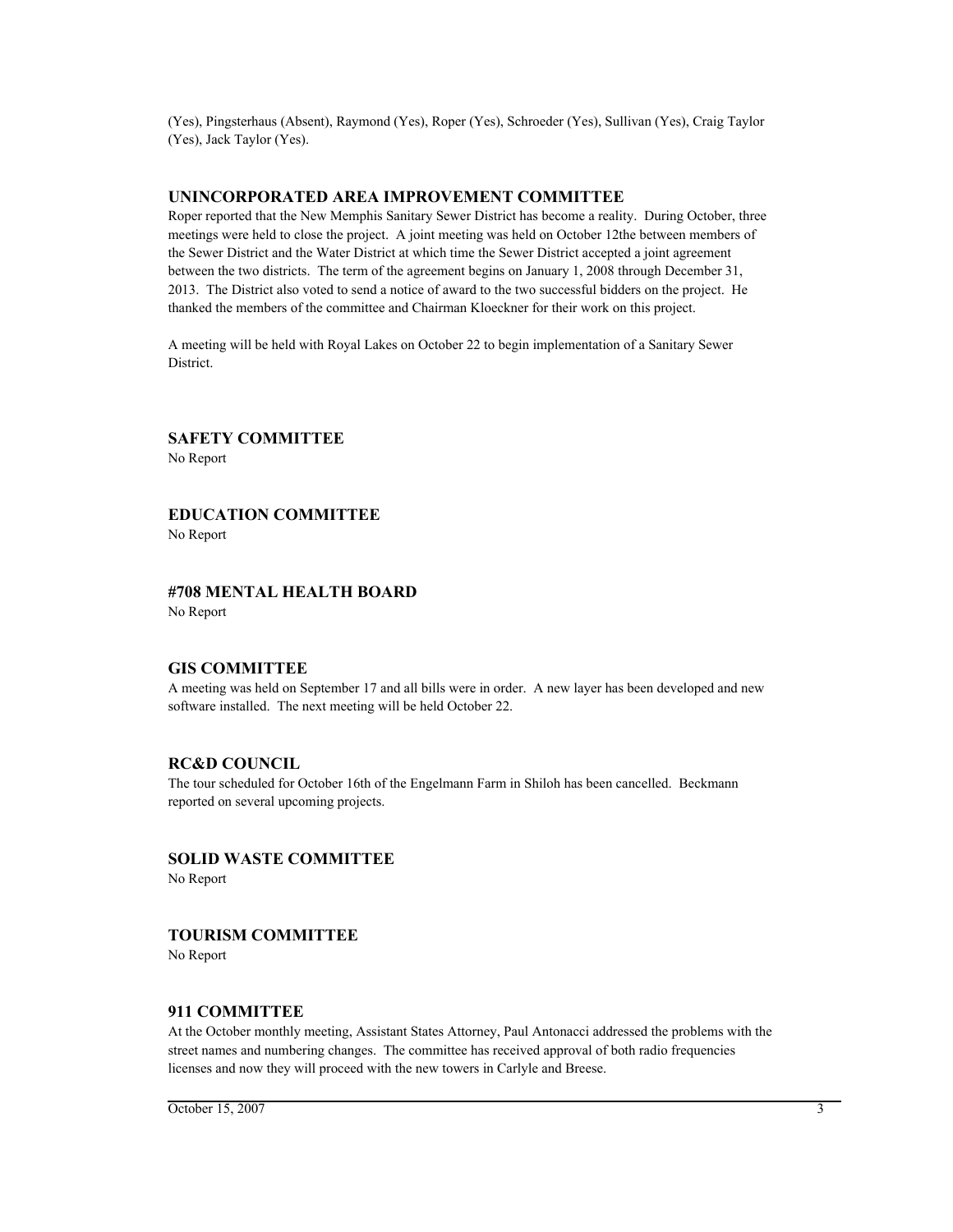#### **PERSONNEL/LABOR COMMITTEE**

The committee reported they received a draft copy of the personnel code from Diane Frain of Human Resources Design Group.

#### **VETERAN'S MEMORIAL/VETERAN'S AFFAIRS COMMITTEE**

Murray reported on the responses the committee received from the letter that was sent to area veteran's organizations. All organizations polled are in support of a proposed resolution to mandate federal funding for veteran's health care.

#### **Motion/Vote - Resolution # 2007-003**

 Murray made a motion to adopt Resolution # 2007-003 for the Mandatory Federal Funding for Veteran's Heath Care Advisory Referendum to be placed on the February 5, 2008 ballot. Holtgrave seconded the motion. The motion passed by vote: Beckmann (Yes), Fix (Yes), Heiligenstein (Yes), Hitpas (Absent), Holtgrave (Yes), Huelsmann (Yes), Kloeckner (Abstain), Murray (Yes), Pingsterhaus (Absent), Raymond (Yes), Roper (Yes), Schroeder (Yes), Sullivan (Yes), Craig Taylor (Yes), Jack Taylor (Yes).

#### **Motion/Vote - Zoning Map Amendment**

Vice Chairman Craig Taylor made a motion to deny a Map Amendment (Case # 10-3-07-02) submitted by Richard Holtgrave to rezone property locate4d in Wade Township from Agricultural (A) to Agricultural Residential (AR). Beckmann seconded the motion. The motion passed by vote: Beckmann (Yes), Fix (Yes), Heiligenstein (Yes), Hitpas (Absent), Holtgrave (Yes), Huelsmann (Yes), Kloeckner (Abstain), Murray (Yes), Pingsterhaus (Absent), Raymond (Yes), Roper (Yes), Schroeder (Yes), Sullivan (Yes), Craig Taylor (Yes), Jack Taylor (Yes).

#### **Motion/Vote - Hillbrook Estates 2nd Addition**

 Beckmann made a motion to approve Preliminary Plat (previously approved by County Board on December 19, 2005) of Hillbrook Estates 2nd Addition. Craig Taylor seconded the motion. The motion passed by vote: Beckmann (Yes), Fix (Yes), Heiligenstein (Yes), Hitpas (Absent), Holtgrave (Yes), Huelsmann (Yes), Kloeckner (Abstain), Murray (Yes), Pingsterhaus (Absent), Raymond (Yes), Roper (Yes), Schroeder (Yes), Sullivan (Yes), Craig Taylor (Yes), Jack Taylor (Yes).

### **LAW ENFORCEMENT/ESDA COMMITTEE**

No Report

#### **ECONOMIC DEVELOPMENT/SWIIDA/SCIGA**

A SWIDA meeting will be held on October 18th in Collinsville at 5:30 p.m. and SCIGA meeting will be on October 24th at 4:30 p.m. in Carlyle.

#### **Motion/Vote - Resolution # 2007-004**

 Holtgrave made a motion to adopt Resolution # 2007-004 to approve the purchase of a new pickup truck from Wiegman Motor Company for \$30,670 to replace a 1996 Chevrolet C2500 pickup truck with 144,000 miles which is included as a trade-in on the bid price. Jack Taylor seconded the motion. The motion passed by vote: Beckmann (Yes), Fix (Yes), Heiligenstein (Yes), Hitpas (Absent), Holtgrave (Yes), Huelsmann (Yes), Kloeckner (Abstain), Murray (Yes), Pingsterhaus (Absent), Raymond (Yes), Roper (Yes), Schroeder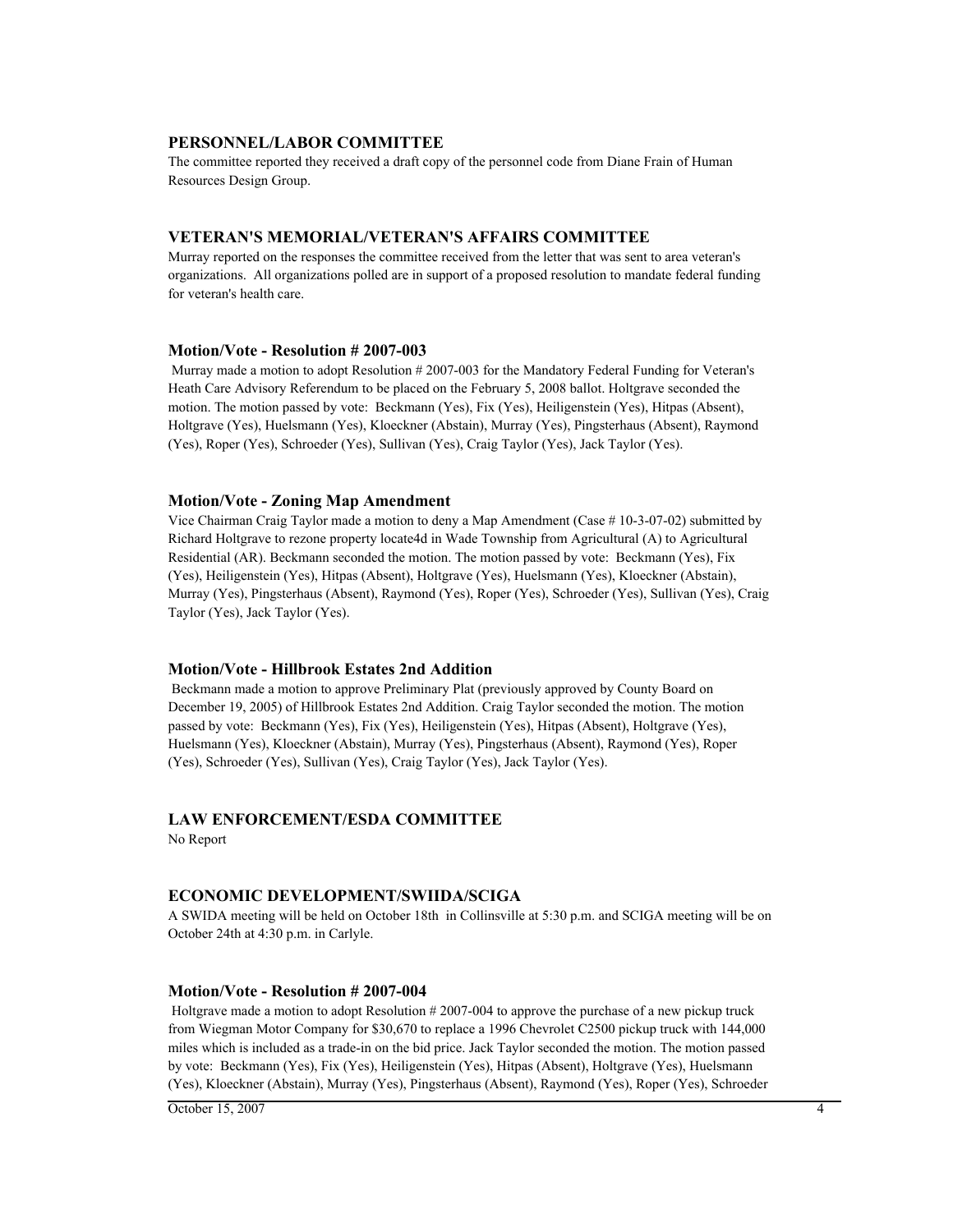(Yes), Sullivan (Yes), Craig Taylor (Yes), Jack Taylor (Yes).

### **ROAD & BRIDGE COMMITTEE**

County Engineer Behrens reported on the following construction projects. County Highway 8 (Aviston/Alvers Road resurfacing is completed. Sugar Creek Township, Mill Road Bridge will be completed this week.

#### **Motion/Vote - Health Department Monthly Report**

 Jack Taylor made a motion to approve the monthly report of the Clinton County Health Department. Murray seconded the motion. The motion passed by vote: Beckmann (Yes), Fix (Yes), Heiligenstein (Yes), Hitpas (Absent), Holtgrave (Yes), Huelsmann (Yes), Kloeckner (Abstain), Murray (Yes), Pingsterhaus (Absent), Raymond (Yes), Roper (Yes), Schroeder (Yes), Sullivan (Yes), Craig Taylor (Yes), Jack Taylor (Yes).

#### **Motion/Vote - Approval of Financial Report**

 Jack Taylor made a motion to approve Monthly budget and financial report. Beckmann seconded the motion. The motion passed by vote: Beckmann (Yes), Fix (Yes), Heiligenstein (Yes), Hitpas (Absent), Holtgrave (Yes), Huelsmann (Yes), Kloeckner (Abstain), Murray (Yes), Pingsterhaus (Absent), Raymond (Yes), Roper (Yes), Schroeder (Yes), Sullivan (Yes), Craig Taylor (Yes), Jack Taylor (Yes).

### **FINANCE/HEALTH SERVICES/REVOLVING LOAN FUND**

Treasurer Mueller reported he received an oil check in the amount of \$9,242.84. Also, he stated an account is established to handle the financial claims of the New Memphis Sanitary District. The bills will be reviewed by the Board and the Treasurer and the Clerk will sign the checks.

A draft of the 2007-2008 County Budget was distributed. The draft was compiled by the finance committee from budget requests submitted by the various departments of Clinton County. Changes could possibly be made at the November 13th finance committee meeting. A copy of the tentative budget will be on display with the County Clerk's office for the next 30 days. A budget hearing will be held on November 19, 2007 at 6:00 p.m. with the final budget and tax levies to be approved at the November regular board meeting.

### **FACILITIES COMMITTEE**

No Report

**GIS COMMITTEE** No Report

**LIQUOR COMMITTEE** No Report

### **ENVIRONMENTAL CONCERNS COMMITTEE**

No Report

 $\overline{\text{October 15, 2007}}$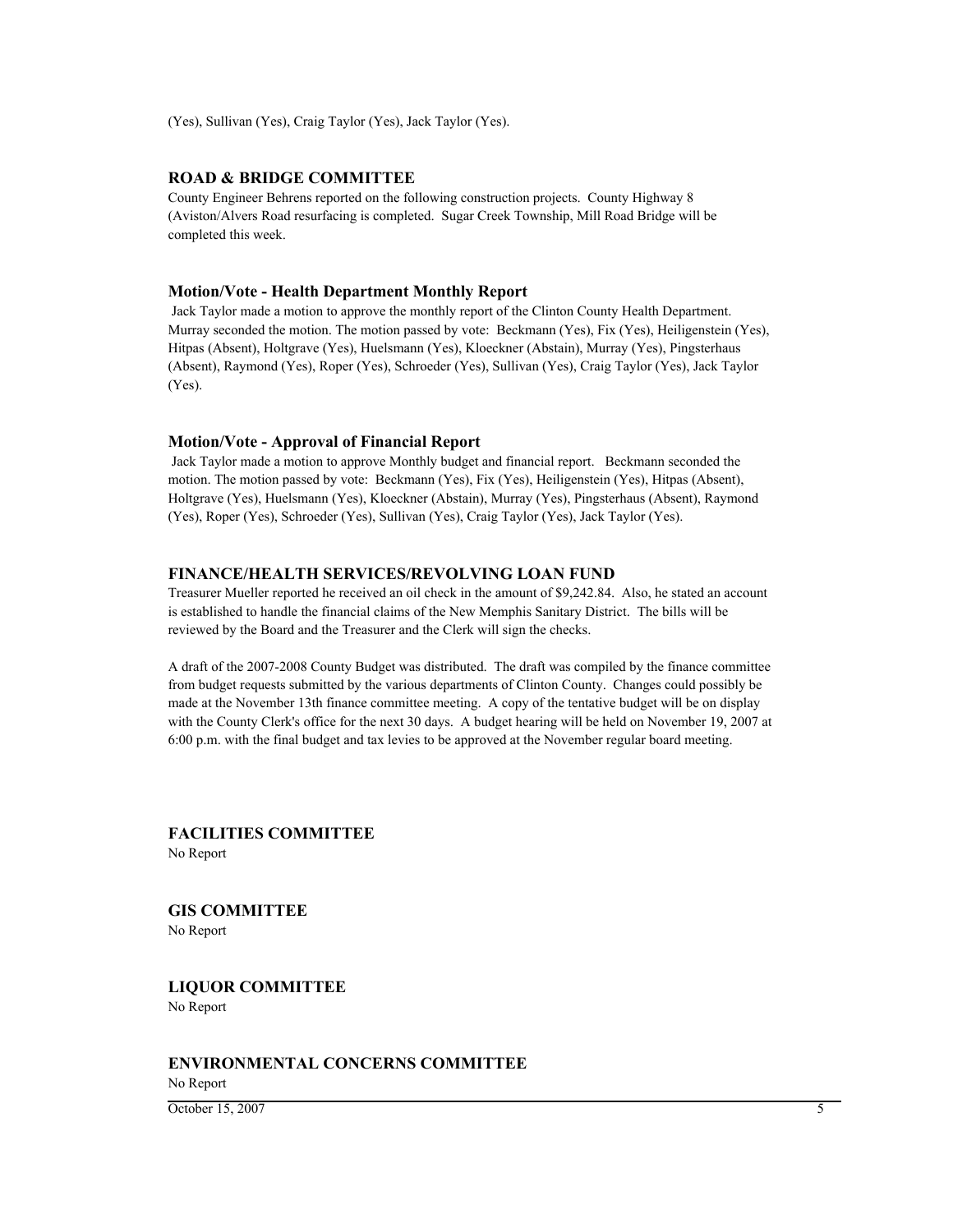## **Motion/Vote - Accounts Payable**

Vice Chairman Craig Taylor made a motion to approve payment of the Accounts Payable Claims. Jack Taylor seconded the motion. The motion passed by vote: Beckmann (Yes), Fix (Yes), Heiligenstein (Yes), Hitpas (Absent), Holtgrave (Yes), Huelsmann (Yes), Kloeckner (Abstain), Murray (Yes), Pingsterhaus (Absent), Raymond (Yes), Roper (Yes), Schroeder (Yes), Sullivan (Yes), Craig Taylor (Yes), Jack Taylor (Yes).

# **ADJOURNMENT**

Vice Chairman Craig Taylor made a motion to adjourn Beckmann seconded the motion. The motion passed by vote.

**Attest:**

\_\_\_\_\_\_\_\_\_\_\_\_\_\_\_\_\_\_\_\_\_\_\_\_\_\_\_\_\_\_\_\_\_\_\_\_\_\_ Thomas LaCaze/County Clerk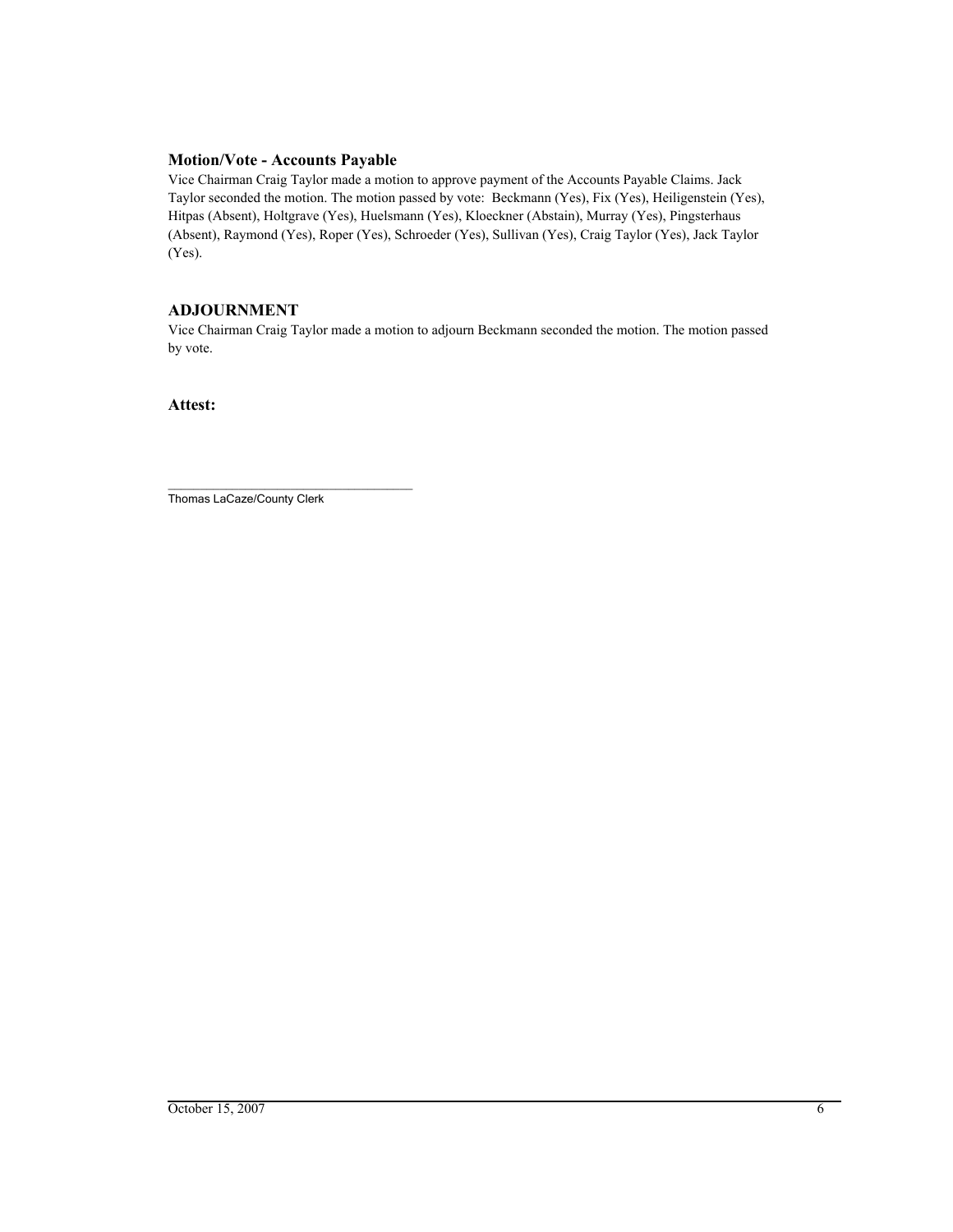# **Clinton County District Board**

# **November 19, 2007**

## **CONVENE**

Board Chairman Kloeckner called the meeting of the Clinton County District Board to order at 7:00 p.m. on November 19, 2007 at the Board Room. Attendance: Sullivan, Present: Schroeder, Present: Roper, Present: Raymond, Present: Pingsterhaus, Present: Murray, Present: Kloeckner, Present: Huelsmann, Present: Holtgrave, Present: Hitpas, Present: Heiligenstein, Present: Fix, Present: Craig Taylor, Absent: Beckmann, Present.

## **PLEDGE OF ALLEGIANCE**

The Pledge of Allegiance was recited.

## **Moment of Silence**

A Moment of Silence was observed in memory of Board Member Jack Taylor who passed away recently.

## **Motion/Vote - Approval of Minutes**

 Holtgrave made a motion to approve the minutes of the October 15, 2007 meeting Fix seconded the motion. The motion passed by vote: Beckmann (Yes), Fix (Yes), Heiligenstein (Yes), Hitpas (Yes), Holtgrave (Yes), Huelsmann (Yes), Kloeckner (Abstain), Murray (Yes), Pingsterhaus (Yes), Raymond (Yes), Roper (Yes), Schroeder (Yes), Sullivan (Yes), Craig Taylor (Absent).

## **Communications**

County Clerk, Tom LaCaze read thank you cards received from the Arnold Gebke and Jack Taylor families for floral tributes.

## **Motion/Vote - Appointment to Board**

 Holtgrave made a motion to appoint Jeff Taylor to fill the vacancy in District 2 due to the death of Jack Taylor. Pingsterhaus seconded the motion. The motion passed by vote: Beckmann (Yes), Fix (Yes), Heiligenstein (Yes), Hitpas (Yes), Holtgrave (Yes), Huelsmann (Yes), Kloeckner (Abstain), Murray (Yes), Pingsterhaus (Yes), Raymond (Yes), Roper (Yes), Schroeder (Yes), Sullivan (Yes), Craig Taylor (Absent).

## **Seating of New Board Member**

Newly appointed Board Member Jeff Taylor was sworn in by Tom LaCaze, County Clerk

## **Recognition for Service**

Virgil Ripprda who is retiring as 911 Addressing Coordinator for Clinton County was recognized for 19 years of service. He was presented with a plaque by Board Chairman Ray Kloeckner. Mr. Ripperda thanked the 911 board and everyone who worked with him. The 911 board presented him with a personal gift.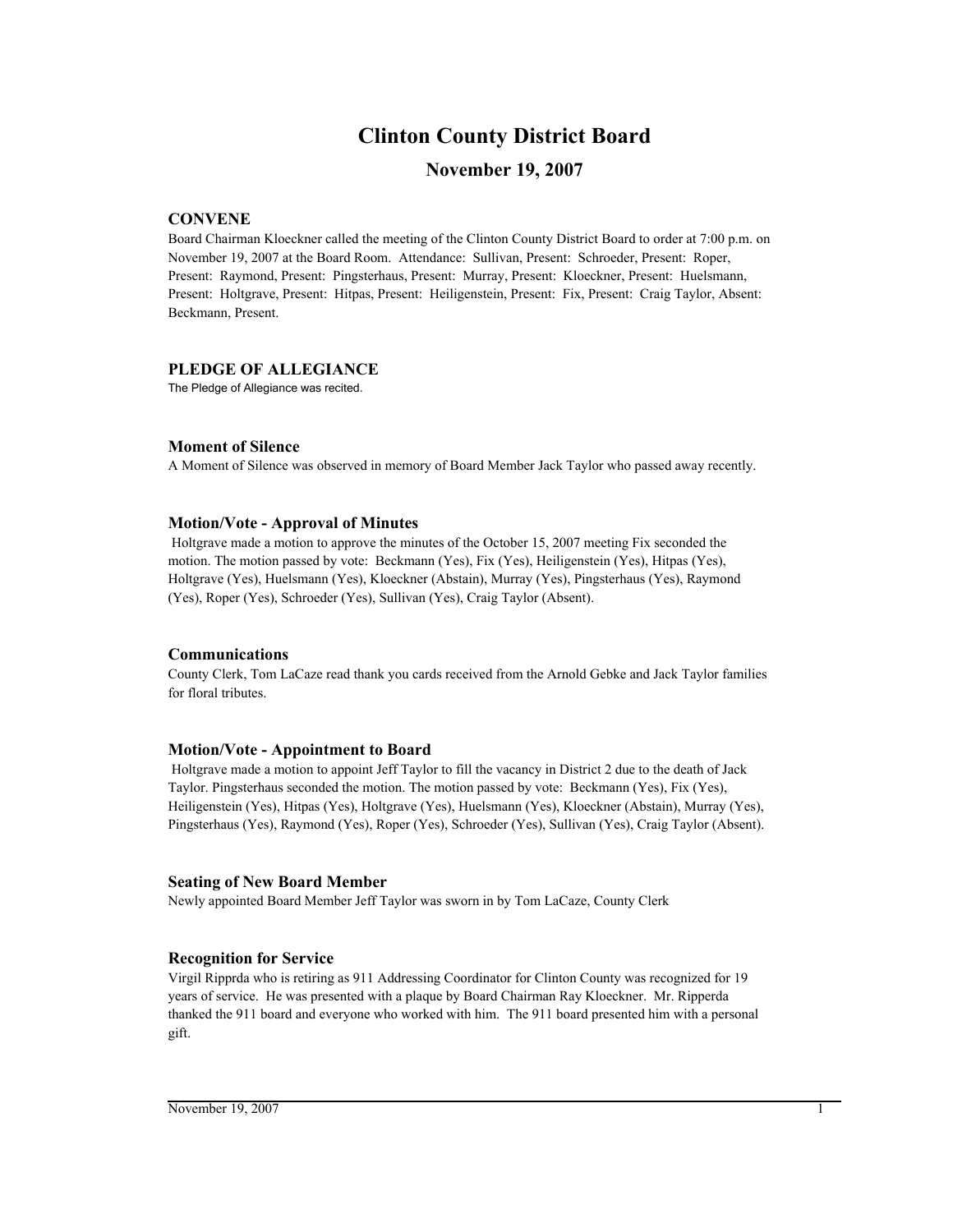## **Motion/Vote - Appointment Waive First Reading**

 Beckmann made a motion to waive the first reading for the appointment of Leon Albers to the Zoning Board of Appeals for a five year term Sullivan seconded the motion. The motion passed by vote: Beckmann (Yes), Fix (Yes), Heiligenstein (Yes), Hitpas (Yes), Holtgrave (Yes), Huelsmann (Yes), Kloeckner (Yes), Murray (Yes), Pingsterhaus (Yes), Raymond (Yes), Roper (Yes), Schroeder (Yes), Sullivan (Yes), Craig Taylor (Absent).

## **Appointment - First Reading**

The first reading was held for the Appointments of Lila M Mahlandt, Ralph E Rainey and Jennifer E Buchholz as Trustees for the Yingst Cemetery for six year terms.

## **Motion/Vote - Ordinance # 2007-005**

 Raymond made a motion to appoint Janet Heiman and Susan Hollenkamp as members of the Board of Review effective June 1, 2007 for a two year term. Wayne Keifer is appointed an alternate member of the Board of Review effective June 1, 2007 for two years and shall be compensated during said term as if he were a regularly appointed Board of Review member for that term. Fix seconded the motion. The motion passed by vote: Beckmann (Yes), Fix (Yes), Heiligenstein (Yes), Hitpas (Yes), Holtgrave (Yes), Huelsmann (Yes), Kloeckner (Abstain), Murray (Yes), Pingsterhaus (Yes), Raymond (Yes), Roper (Yes), Schroeder (Yes), Sullivan (Yes), Craig Taylor (Absent).

## **COUNTY FARM COMMITTEE**

Mark Pingsterhaus reported that all bills were in order for the animal control. Dr. Bretz has opted not to trade ground with the County on the County Farm site as was discussed at previous meetings.

## **INSURANCE TRUST/Area Agency on Aging**

The Insurance Trust was reported to be in good order. Raymond passed out an informational packet on aging.

## **INSURANCE COMMITTEE**

The committee reviewed a sample of the new health member statements. They also studied the health insurance cost status monthly report comparing last year claims with costs incurred this year.

## **UNINCORPORATED AREA IMPROVEMENT COMMITTEE**

A meeting was held on October 22 to discuss the proposed sanitary sewer project for Royal Lakes. Mike Wallace with the USDA Rural Development office presented information regarding funding for projects. John Wieter of HMG Engineers distributed low to moderate income (LMI) surveys to be completed. Also a survey will be conducted regarding resident's interest in participating in the project.

The New Memphis Sewer District meeting was held on Nov. 6. A resolution was passed from the IEPA authorizing the grant. Payments were approved for design fees and right of way agreements. Each contractor has received a notice to proceed and staking has been done at the future site of the lagoon.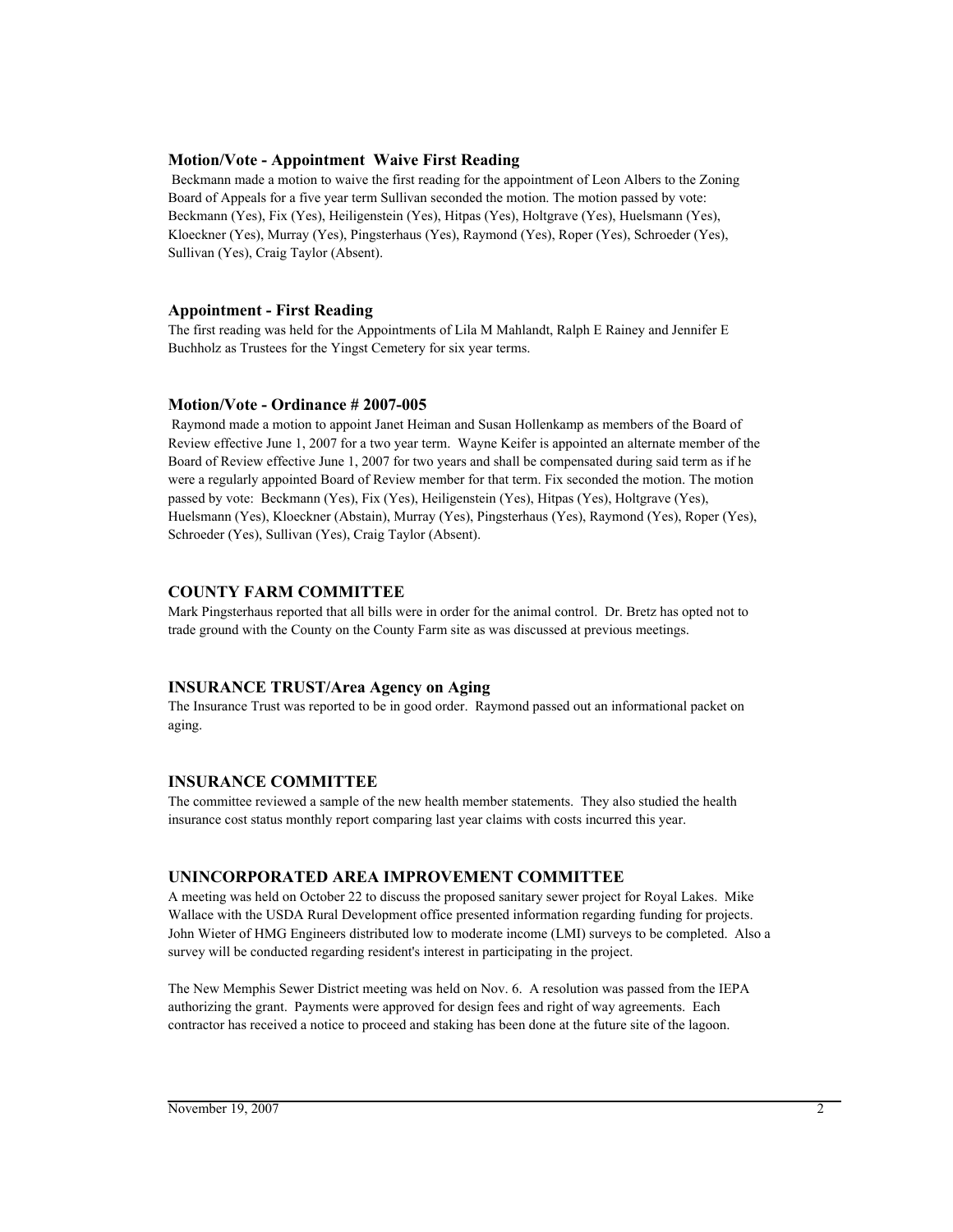## **SAFETY COMMITTEE**

A safety committee meeting will be held in December

# **EDUCATION COMMITTEE**

No Report

**#708 MENTAL HEALTH BOARD** No Report

## **GIS COMMITTEE**

Mark Beckman reported on the Oct 22 committee meeting. Layers being developed for ESDA were reviewed. The county has also acquired a pipeline layer with earthquake and tornado layers ordered from FEMA. A proposal from Geo-Comm to develop a structure address layer was discussed. The next meeting will be held on November 26 at 5:00 p.m.

**RC&D COUNCIL**

No Report

**SOLID WASTE COMMITTEE** No Report

**TOURISM COMMITTEE**

No Report

## **911 COMMITTEE**

Corie Gonser and Ruth Collard will be the new Addressing Coordinators for Clinton County taking the place of retiring Virgil Ripperda.

# **PERSONNEL/LABOR COMMITTEE**

Hitpas reported that 1/3 of the personnel policy has been discussed and changes are being made. It is estimated to take two to three additional meetings before it is completed. After it is completed copies will be distributed to the committee and State Attorney's office for final review and then will be presented to the full board for approval.

November 19, 2007 3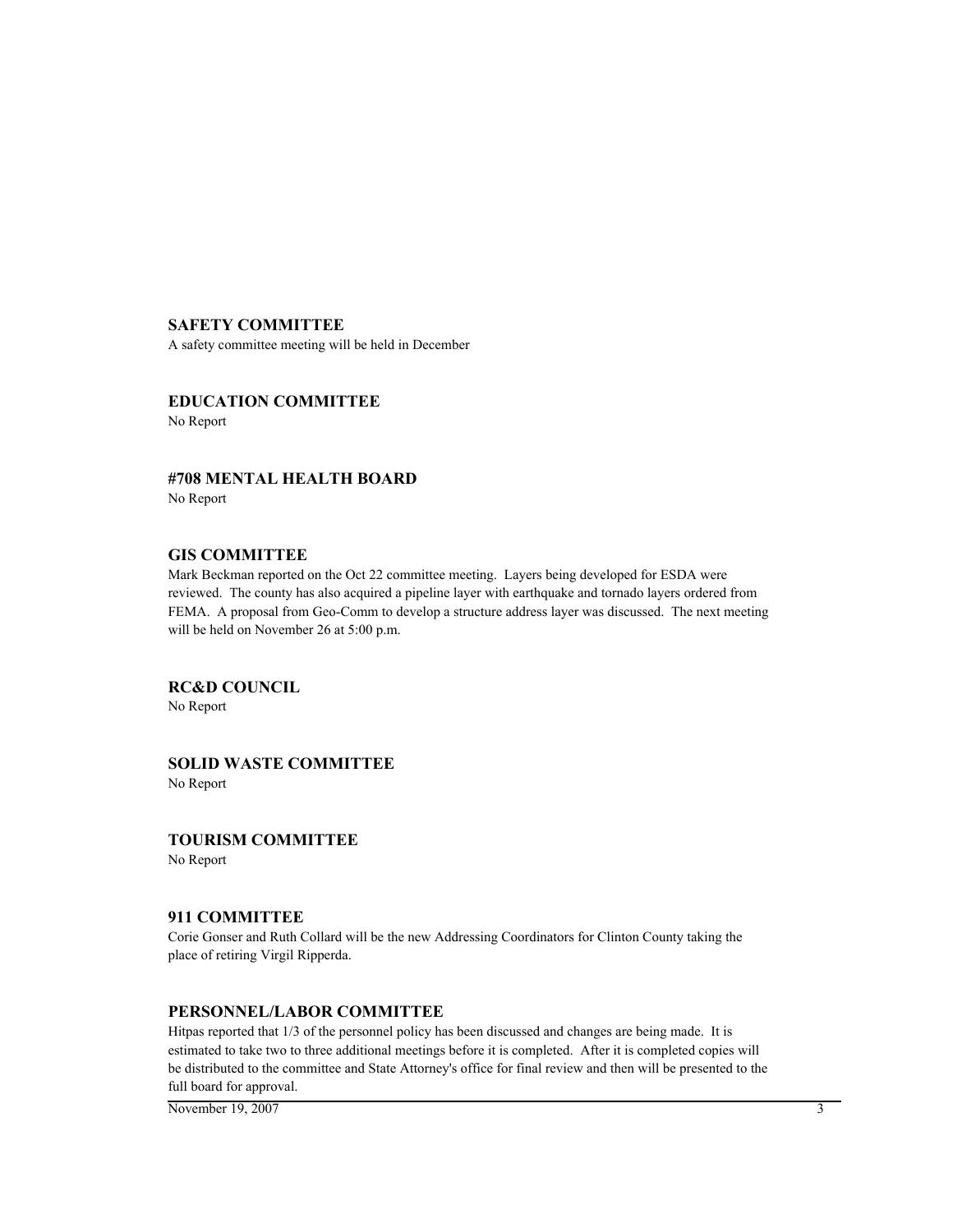### **VETERAN'S MEMORIAL/VETERAN'S AFFAIRS COMMITTEE**

Don Murray summarized some of the events that were held by area service organizations in observance of Veteran's Day.

#### **Motion/Vote - Ordinance # 2007-003**

 Beckmann made a motion to approve corrected Ordinance # 2007-003 Hitpas seconded the motion. The motion passed by vote: Beckmann (Yes), Fix (Yes), Heiligenstein (Yes), Hitpas (Yes), Holtgrave (Yes), Huelsmann (Yes), Kloeckner (Abstain), Murray (Yes), Pingsterhaus (Yes), Raymond (Yes), Roper (Yes), Schroeder (Yes), Sullivan (Yes), Craig Taylor (Absent).

#### **ZONING/SUBDIVISION COMMITTEE**

A map amendment request submitted by Norman and Carolyn Rowold was withdrawn.

#### **Motion/Vote - Hillbrooke Estates 2nd Subdivision**

 Pingsterhaus made a motion to approve the final plat of Hillbrooke Estates 2nd Subdivision. Schroeder seconded the motion. The motion passed by vote: Beckmann (Yes), Fix (Yes), Heiligenstein (Yes), Hitpas (Yes), Holtgrave (Yes), Huelsmann (Yes), Kloeckner (Abstain), Murray (Yes), Pingsterhaus (Yes), Raymond (Yes), Roper (Yes), Schroeder (Yes), Sullivan (Yes), Craig Taylor (Absent).

## **LAW ENFORCEMENT/ESDA COMMITTEE**

No Report

## **ECONOMIC DEVELOPMENT/SWIIDA/SCIGA**

Sullivan reported the Lebanon bi-pass bill is close to being passed.

#### **Motion/Vote - Resolution # 2007-005**

 Sullivan made a motion to approve Resolution # 2007-005 to appropriate \$750,000.00 from the Motor Fuel Tax allotment for the maintenance on county or State highways meeting the requirements of the Illinois Highway Code. Murray seconded the motion. The motion passed by vote: Beckmann (Yes), Fix (Yes), Heiligenstein (Yes), Hitpas (Yes), Holtgrave (Yes), Huelsmann (Yes), Kloeckner (Abstain), Murray (Yes), Pingsterhaus (Yes), Raymond (Yes), Roper (Yes), Schroeder (Yes), Sullivan (Yes), Craig Taylor (Absent).

### **ROAD & BRIDGE COMMITTEE**

County Engineer Behrens reported on County highway projects. County Highway 4 (Huey/Hoffman Road will be resurfaced. Three bridges are to be replaced; bridge on County Highway 9 (Wringe Road), bridge on Joliff Bridge Road and bridge on Spring Road.

#### **FINANCE/HEALTH SERVICES/REVOLVING LOAN FUND**

Mark Beckmann has been appointed as Chairman of the Finance Committee replacing the late Jack Taylor.

The committee recommended raising the mileage reimbursement from \$.405 per mile to the new State Rate of \$.485 per mile.

November 19, 2007 4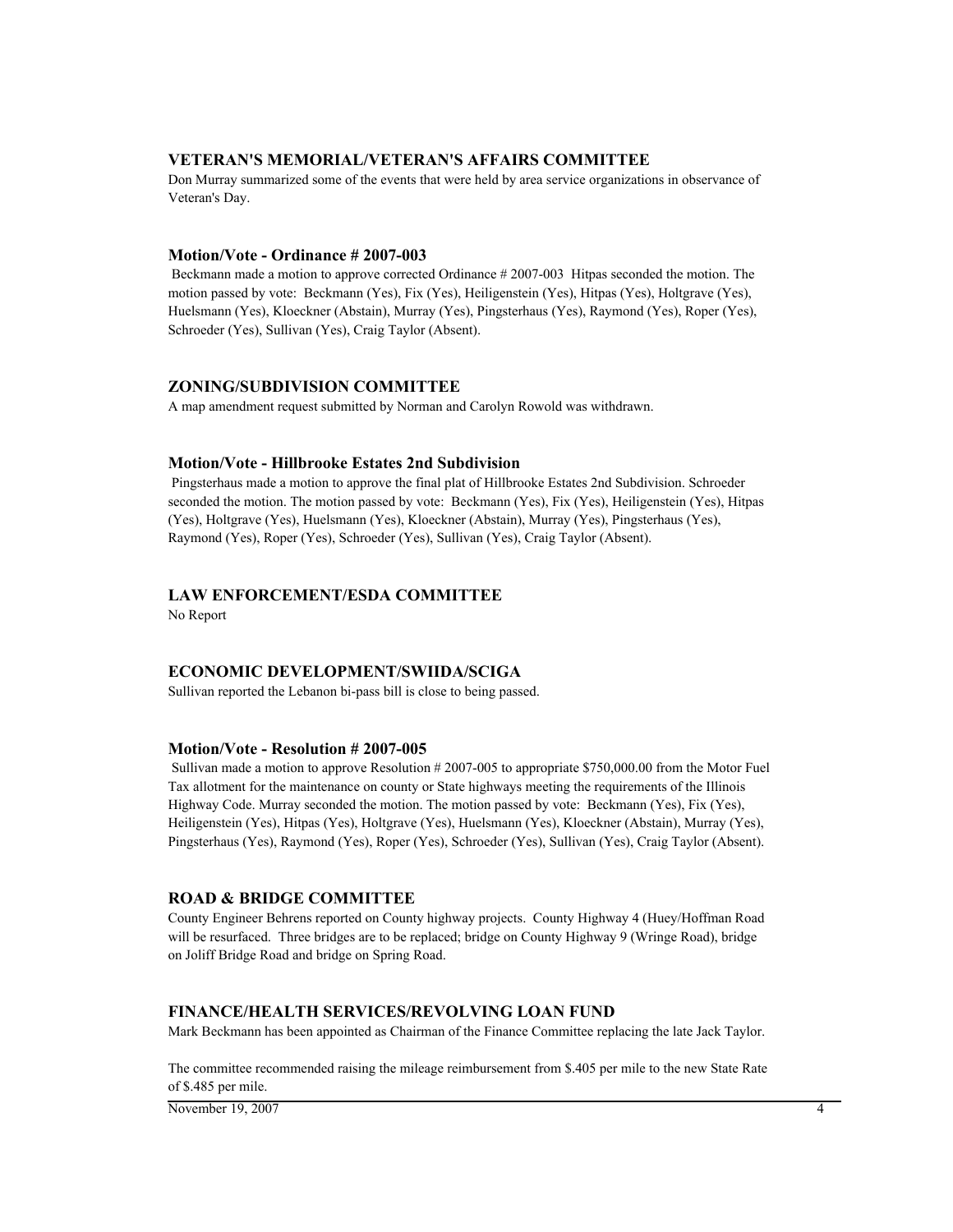#### **Motion/Vote - Mileage reimbursement**

 Beckmann made a motion to raise the mileage reimbursement from \$.405 per mile to the new State Rate of \$.485 per mile Holtgrave seconded the motion. The motion passed by vote: Beckmann (Yes), Fix (Yes), Heiligenstein (Yes), Hitpas (Yes), Holtgrave (Yes), Huelsmann (Yes), Kloeckner (Abstain), Murray (Yes), Pingsterhaus (Yes), Raymond (Yes), Roper (Yes), Schroeder (Yes), Sullivan (Yes), Craig Taylor (Absent).

Fred Becker from Glass & Shuffet reviewed the budget. A hearing was held prior to the Board Meeting.

#### **Motion/Vote - 2007-2008 County Budget**

 Beckmann made a motion to approve the 2007-2008 County Budget Fix seconded the motion. The motion passed by vote: Beckmann (Yes), Fix (Yes), Heiligenstein (Yes), Hitpas (Yes), Holtgrave (Yes), Huelsmann (Yes), Kloeckner (Abstain), Murray (Yes), Pingsterhaus (Yes), Raymond (Yes), Roper (Yes), Schroeder (Yes), Sullivan (Yes), Craig Taylor (Absent).

Treasurer Mueller reported he received an oil check in the amount of \$11,498,.55. He also announced the second distribution of real estate taxes is scheduled for November 27th.

The procedure for approving the New Memphis sanitary bills was explained. The board will approve and the chairman will sign off and then they will be submitted to the state for payment.

#### **Motion/Vote - New Memphis Sanitary District**

 Beckmann made a motion to approve two bills from Brown & Roberts in the amounts of \$11,862.50 and \$371.82. Raymond seconded the motion. The motion passed by vote: Beckmann (Yes), Fix (Yes), Heiligenstein (Yes), Hitpas (Yes), Holtgrave (Yes), Huelsmann (Yes), Kloeckner (Abstain), Murray (Yes), Pingsterhaus (Yes), Raymond (Yes), Roper (Yes), Schroeder (Yes), Sullivan (Yes), Craig Taylor (Absent).

#### **Motion/Vote - Monthly Financial Report**

 Schroeder made a motion to approve Monthly financial and budget report. Beckmann seconded the motion. The motion passed by vote: Beckmann (Yes), Fix (Yes), Heiligenstein (Yes), Hitpas (Yes), Holtgrave (Yes), Huelsmann (Yes), Kloeckner (Abstain), Murray (Yes), Pingsterhaus (Yes), Raymond (Yes), Roper (Yes), Schroeder (Yes), Sullivan (Yes), Craig Taylor (Absent).

#### **Motion/Vote - Additional Bills**

 Beckmann made a motion to approve additional bills submitted after the committee meeting. Sullivan seconded the motion. The motion passed by vote: Beckmann (Yes), Fix (Yes), Heiligenstein (Yes), Hitpas (Yes), Holtgrave (Yes), Huelsmann (Yes), Kloeckner (Abstain), Murray (Yes), Pingsterhaus (Yes), Raymond (Yes), Roper (Yes), Schroeder (Yes), Sullivan (Yes), Craig Taylor (Absent).

#### **FACILITIES COMMITTEE**

It was reported a group of ladies from Aviston are in the process of applying for a grant for a life like Abe Lincoln Statue. If they receive it they would like it to be placed on the courthouse grounds.

Engineer Behrens is getting specks for the new ESDA building. The highway department workers are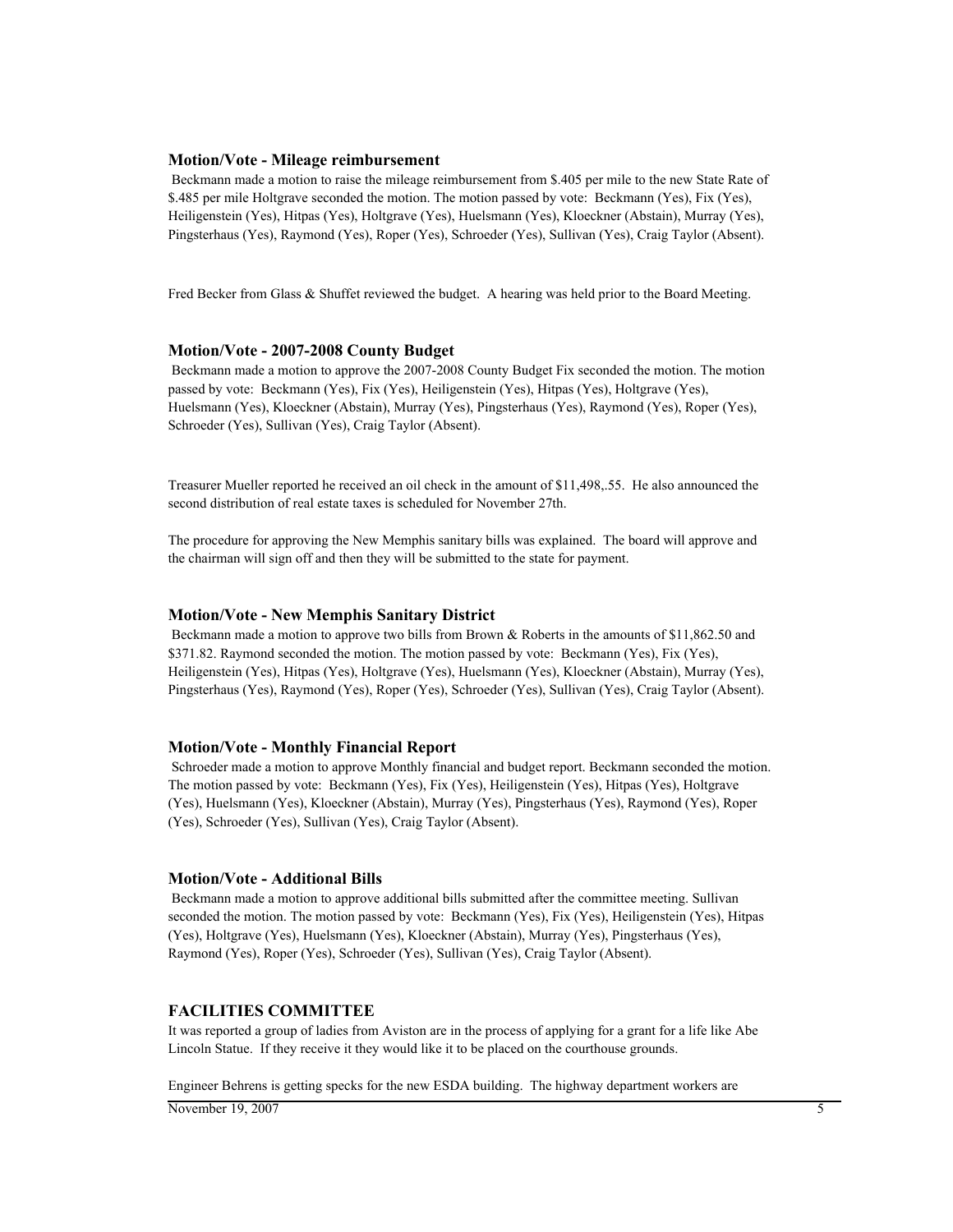planning to do the construction.

Fix reported on a meeting that was held with the department heads regarding the County web site. Dale Henry has been maintaining it but is moving out of state. Several proposals are being considered, however, the board would like to stay local.

### **Motion/Vote - Proposals**

 Fix made a motion to to seek bids and proposals on designing and maintaining the County website. Huelsmann seconded the motion. The motion passed by vote: Beckmann (Yes), Fix (Yes), Heiligenstein (Yes), Hitpas (Yes), Holtgrave (Yes), Huelsmann (Yes), Kloeckner (Abstain), Murray (Yes), Pingsterhaus (Yes), Raymond (Yes), Roper (Yes), Schroeder (Yes), Sullivan (Yes), Craig Taylor (Absent).

The County Board thanked Dale Henry for the years of hard work with the County website.

# **GENERAL SERVICES/JUDICIARY COMMITTEE**

No Report

## **LIQUOR COMMITTEE**

No Report

## **ENVIRONMENTAL CONCERNS COMMITTEE** No Report

## **Motion/Vote - Accounts Payable**

 Sullivan made a motion to approve payment of the Accounts Payable Claims. Heiligenstein seconded the motion. The motion passed by vote: Beckmann (Yes), Fix (Yes), Heiligenstein (Yes), Hitpas (Yes), Holtgrave (Yes), Huelsmann (Yes), Kloeckner (Abstain), Murray (Yes), Pingsterhaus (Yes), Raymond (Yes), Roper (Yes), Schroeder (Yes), Sullivan (Yes), Craig Taylor (Absent).

## **ADJOURNMENT**

Hitpas made a motion to adjourn Pingsterhaus seconded the motion. The motion passed by vote.

**Attest:**

\_\_\_\_\_\_\_\_\_\_\_\_\_\_\_\_\_\_\_\_\_\_\_\_\_\_\_\_\_\_\_\_\_\_\_\_\_\_ Thomas LaCaze/County Clerk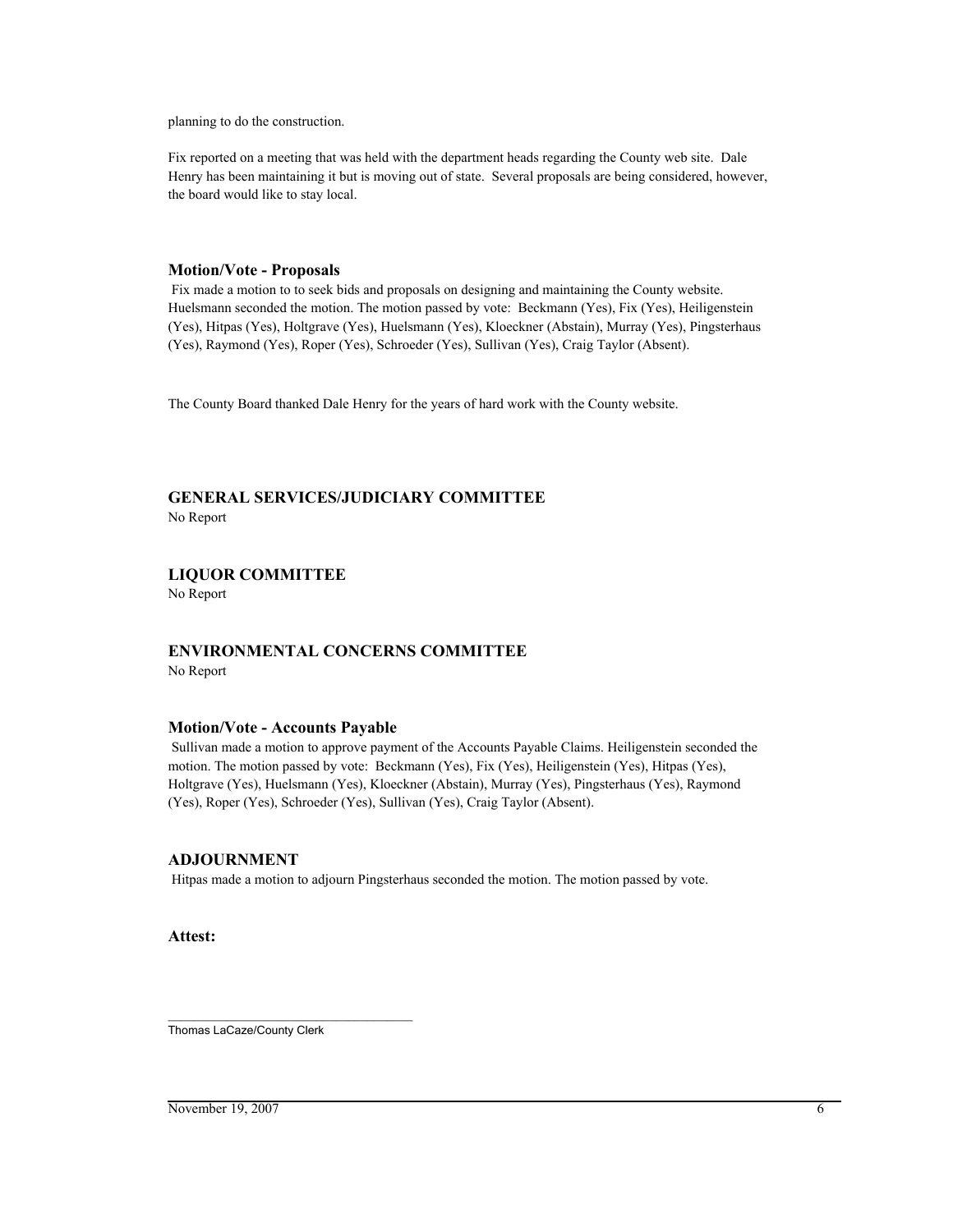# **Clinton County District Board**

# **December 17, 2007**

## **CONVENE**

Board Chairman Kloeckner called the meeting of the Clinton County District Board to order at on December 17, 2007 at the Board Room. Attendance: Beckmann, Present: Fix, Present: Heiligenstein, Present: Hitpas, Present: Holtgrave, Present: Huelsmann, Present: Kloeckner, Present: Murray, Present: Pingsterhaus, Present: Raymond, Present: Roper, Present: Schroeder, Present: Sullivan, Present: Craig Taylor, Present: Jeff Taylor, Present.

## **PLEDGE OF ALLEGIANCE**

The Pledge of Allegiance was recited.

#### **Motion/Vote - Approval of Minutes**

 Murray made a motion to approve the minutes of the November 19th, 2007 meeting. Holtgrave seconded the motion. The motion passed by vote: Beckmann (Yes), Fix (Yes), Heiligenstein (Yes), Hitpas (Yes), Holtgrave (Yes), Huelsmann (Yes), Kloeckner (Abstain), Murray (Yes), Pingsterhaus (Yes), Raymond (Yes), Roper (Yes), Schroeder (Yes), Sullivan (Yes), Craig Taylor (Yes), Jeff Taylor (Yes).

#### **Motion/Vote - Appointments**

 Sullivan made a motion to approve the appointments of Lila M. Mahlandt, Ralph E. Rainey, Jennifer E. Buchholz as trustees of the Yingst Cemetery Association for a 6 year term to expire on November 15, 2013. Craig Taylor seconded the motion. The motion passed by vote: Beckmann (Yes), Fix (Yes), Heiligenstein (Yes), Hitpas (Yes), Holtgrave (Yes), Huelsmann (Yes), Kloeckner (Abstain), Murray (Yes), Pingsterhaus (Yes), Raymond (Yes), Roper (Yes), Schroeder (Yes), Sullivan (Yes), Craig Taylor (Yes), Jeff Taylor (Yes).

#### **Appointment - First Reading**

The first reading was held for the appointments of Andrew Lorenz and Bonita Nehrt as trustees to the Posey Cemetery Board to complete the terms that will expire May 19, 2010 of Wm. Simonton and Lester Thouvenin who have resigned.

#### **Centralia Enterprise Zone**

Brian Hitpas reported on the modification ordinance to add residential incentives to the Zone and update the language of the intergovernmental agreement. Since Jefferson and Washington Counties have chosen not to participate the wording must be changed in the original ordinance. Grant Kleinhenz, Zone Administrator, will be available for the January meeting.

#### **Motion/Vote -**

 Hitpas made a motion to table the action on the Enterprise Zone until the January meeting . Roper seconded the motion. The motion passed by vote: Beckmann (Yes), Fix (Yes), Heiligenstein (Yes), Hitpas (Yes), Holtgrave (Yes), Huelsmann (Yes), Kloeckner (Abstain), Murray (Yes), Pingsterhaus (Yes), Raymond (Yes), Roper (Yes), Schroeder (Yes), Sullivan (Yes), Craig Taylor (Yes), Jeff Taylor (Yes).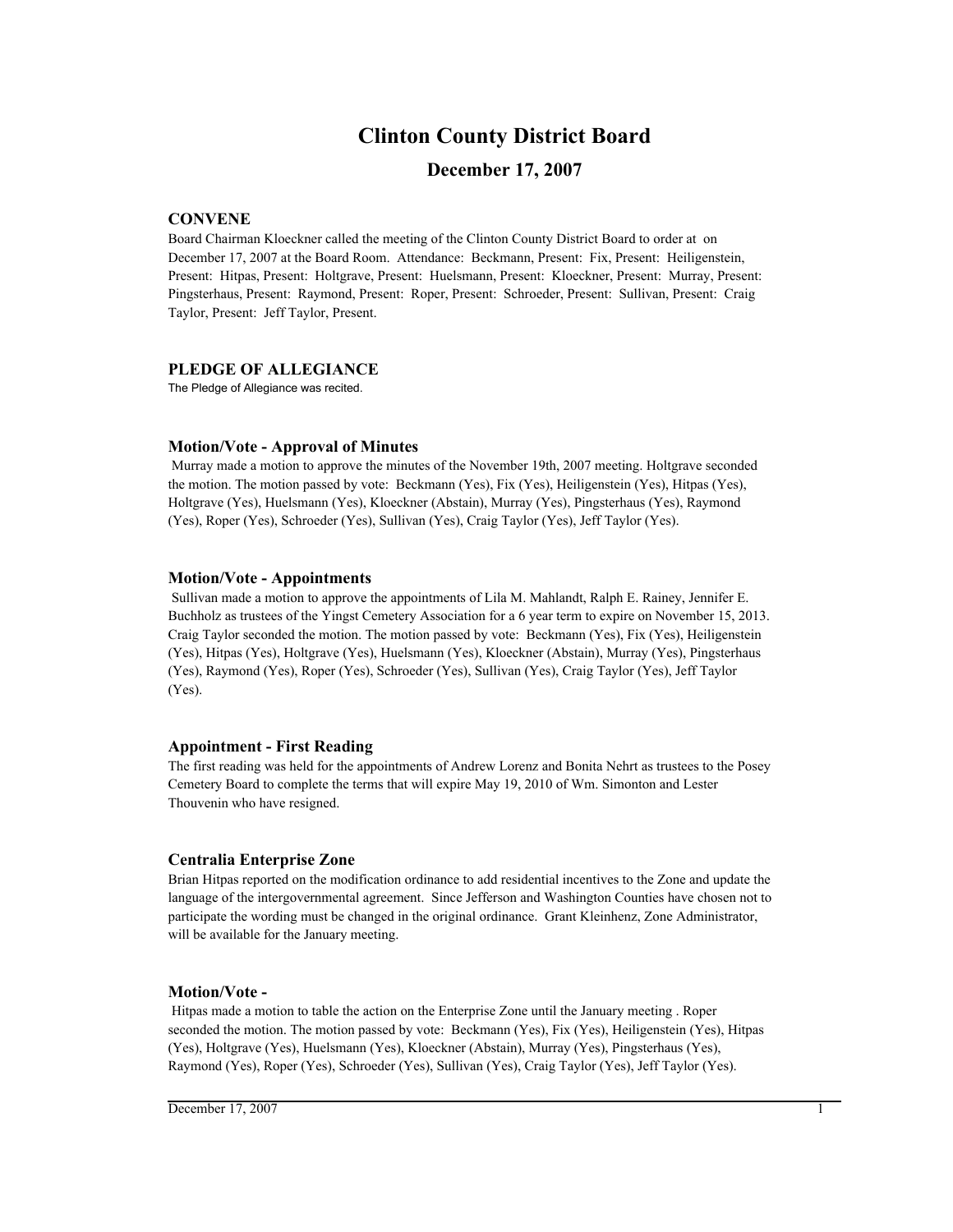#### **Motion/Vote - Approve Board of Review Recess**

Vice Chairman Craig Taylor made a motion to approve the recess of the Clinton County Board of Review as of September 7, 2007, Schroeder seconded the motion. The motion passed by vote: Beckmann (Yes), Fix (Yes), Heiligenstein (Yes), Hitpas (Yes), Holtgrave (Yes), Huelsmann (Yes), Kloeckner (Abstain), Murray (Yes), Pingsterhaus (Yes), Raymond (Yes), Roper (Yes), Schroeder (Yes), Sullivan (Yes), Craig Taylor (Yes), Jeff Taylor (Yes).

#### **Motion/Vote - Semi-Annual Report - County Clerk**

 Raymond made a motion to approve the Semi-Annual Report of the County Clerk and Recorder. Fix seconded the motion. The motion passed by vote: Beckmann (Yes), Fix (Yes), Heiligenstein (Yes), Hitpas (Yes), Holtgrave (Yes), Huelsmann (Yes), Kloeckner (Abstain), Murray (Yes), Pingsterhaus (Yes), Raymond (Yes), Roper (Yes), Schroeder (Yes), Sullivan (Yes), Craig Taylor (Yes), Jeff Taylor (Yes).

#### **Motion/Vote - Semi-Annual Report - Circuit Clerk**

 Sullivan made a motion to approve the Semi-Annual Report of the Circuit Clerk. Craig Taylor seconded the motion. The motion passed by vote: Beckmann (Yes), Fix (Yes), Heiligenstein (Yes), Hitpas (Yes), Holtgrave (Yes), Huelsmann (Yes), Kloeckner (Abstain), Murray (Yes), Pingsterhaus (Yes), Raymond (Yes), Roper (Yes), Schroeder (Yes), Sullivan (Yes), Craig Taylor (Yes), Jeff Taylor (Yes).

#### **Motion/Vote - Resolution # 2007-006**

 Holtgrave made a motion to to recognize the Central Community Dist. # 71 Lady Cougars Volleyball team for it's first place win in the State of Illinois volleyball competition. Fix seconded the motion. The motion passed by vote: Beckmann (Yes), Fix (Yes), Heiligenstein (Yes), Hitpas (Yes), Holtgrave (Yes), Huelsmann (Yes), Kloeckner (Abstain), Murray (Yes), Pingsterhaus (Yes), Raymond (Yes), Roper (Yes), Schroeder (Yes), Sullivan (Yes), Craig Taylor (Yes), Jeff Taylor (Yes).

#### **Resolution - Right of the People to Keep and Bear Arms in Clinton County**

A resolution supporting the right of the people to keep and bear arms in Clinton County was presented to the Board by member Bob Fix. He explained the purpose of passing this resolution.

#### **Motion/Vote -**

 Fix made a motion to table passing the resolution the Right of the People to Keep and Bear Arms in Clinton County until the January meeting. Hitpas seconded the motion. The motion passed by vote: Beckmann (Yes), Fix (Yes), Heiligenstein (Yes), Hitpas (Yes), Holtgrave (Yes), Huelsmann (Yes), Kloeckner (Abstain), Murray (Yes), Pingsterhaus (Yes), Raymond (Yes), Roper (Yes), Schroeder (Yes), Sullivan (Yes), Craig Taylor (Yes), Jeff Taylor (Yes).

#### **COUNTY FARM COMMITTEE**

Animal control department responded to 111 call during the month of November. New regulations are to be announced by the Department of Agriculture concerning animal control. The current fees are being reviewed.

#### **INSURANCE TRUST/Area Agency on Aging**

No Report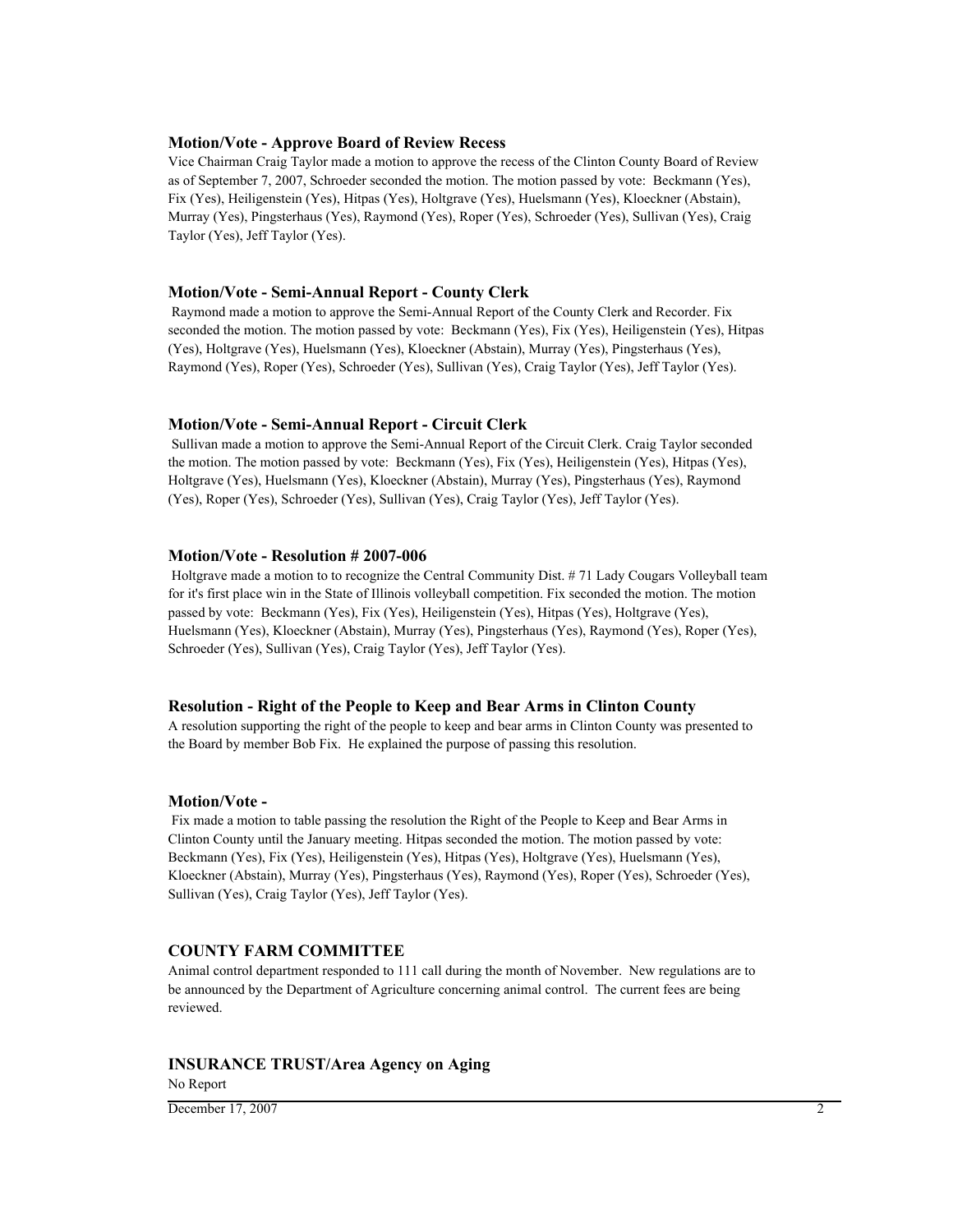## **INSURANCE COMMITTEE**

The committee reviewed claims and monthly fees compared to last years. All Claims and fees have increased.

## **UNINCORPORATED AREA IMPROVEMENT COMMITTEE**

Roper reported that the project at New Memphis is moving forward. Bills have been approved and work is underway. Due to the holiday, the next meeting with New Memphis will be held on January 8th at 6:30 p.m.

## **SAFETY COMMITTEE**

Pingsterhaus reported there will be a safety committee meeting on January 9th at 1:00 p.m. All Department heads are welcome.

## **EDUCATION COMMITTEE**

No Report

# **#708 MENTAL HEALTH BOARD**

No Report

### **GIS COMMITTEE**

It was reported that an elevation layer was added to the GIS program. The next meeting will be held on January 22 at 6:00 p.m.

## **RC&D COUNCIL**

Ron Schroeder reported that the Engelman farm acquisition has been completed. The office manager position is now known as the Executive Director.

# **SOLID WASTE COMMITTEE**

No Report

### **TOURISM COMMITTEE**

No Report

# **911 COMMITTEE**

Committee Chairman Fix reported that a PSIC Homeland Security Grant was received. This is a multi jurisdictional grant involving Clinton, Washington, Bond, Madison and St. Clair counties. Clinton County's portion is \$200,000. This is a Star Com Communications grant and must be used for radio communications within the State. It will be used to replace the 911 consoles.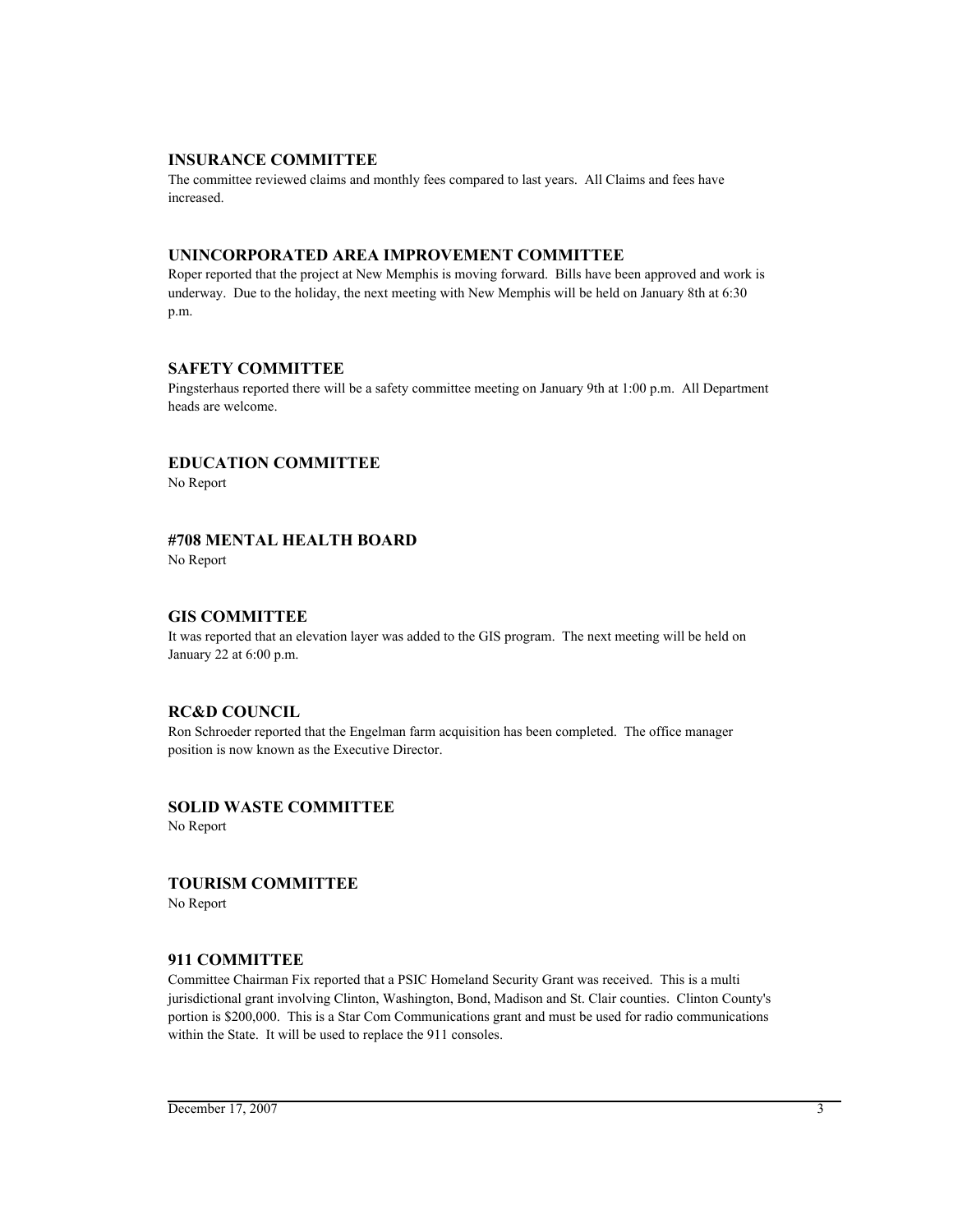### **PERSONNEL/LABOR COMMITTEE**

A drug awareness program was presented by the Health Department for all county employees. Hitpas reported the revised personnel policy should be ready by mid to late January.

# **VETERAN'S MEMORIAL/VETERAN'S AFFAIRS COMMITTEE**

No Report

#### **Motion/Vote - Ordinance # 2007-006**

Vice Chairman Craig Taylor made a motion to adopt Ordinance # 2007-006 Amendment to Zoning Ordinance Regarding the Location of Residential Districts (R-1) Sullivan seconded the motion. The motion passed by vote: Beckmann (Yes), Fix (Yes), Heiligenstein (Yes), Hitpas (Yes), Holtgrave (Yes), Huelsmann (Yes), Kloeckner (Abstain), Murray (Yes), Pingsterhaus (Yes), Raymond (Yes), Roper (Yes), Schroeder (Yes), Sullivan (Yes), Craig Taylor (Yes), Jeff Taylor (Yes).

#### **LAW ENFORCEMENT/ESDA COMMITTEE**

No Report

# **ECONOMIC DEVELOPMENT/SWIIDA/SCIGA**

The next SCIGA meeting will be held on January 23rd and the SWIDA meeting will be held on January 17.

### **ROAD & BRIDGE COMMITTEE**

County Engineer Behrens expressed his thanks to the Sheriff's Department for keeping them informed on weather condiditons. The 2008 MFT rock letting for the County and all 15 Townships will be the first week in January.

#### **Motion/Vote - Resolution # 2007-007**

 Holtgrave made a motion to approve Resolution # 2007-007 to Appropriate \$32,000 fro the County Bridge Fund for the 20% local match for the replacement of the Bridge (Structure Number 014-3020) over a tributary to Beaver Creek on County Highway 9 (Wringe Road). Hitpas seconded the motion. The motion passed by vote: Beckmann (Yes), Fix (Yes), Heiligenstein (Yes), Hitpas (Yes), Holtgrave (Yes), Huelsmann (Yes), Kloeckner (Abstain), Murray (Yes), Pingsterhaus (Yes), Raymond (Yes), Roper (Yes), Schroeder (Yes), Sullivan (Yes), Craig Taylor (Yes), Jeff Taylor (Yes).

### **Motion/Vote - Gift Certificate**

 Beckmann made a motion to approve giving all full time employees \$10 gift certificate to County restaurant for Christmas. Fix seconded the motion. The motion passed by vote: Beckmann (Yes), Fix (Yes), Heiligenstein (Yes), Hitpas (Yes), Holtgrave (Yes), Huelsmann (Yes), Kloeckner (Abstain), Murray (Yes), Pingsterhaus (Yes), Raymond (Yes), Roper (Yes), Schroeder (Yes), Sullivan (Yes), Craig Taylor (Yes), Jeff Taylor (Yes).

#### **Motion/Vote - Health Department Monthly Report**

 Beckmann made a motion to approve the monthly report of the Clinton County Health Department Sullivan seconded the motion. The motion passed by vote: Beckmann (Yes), Fix (Yes), Heiligenstein (Yes), Hitpas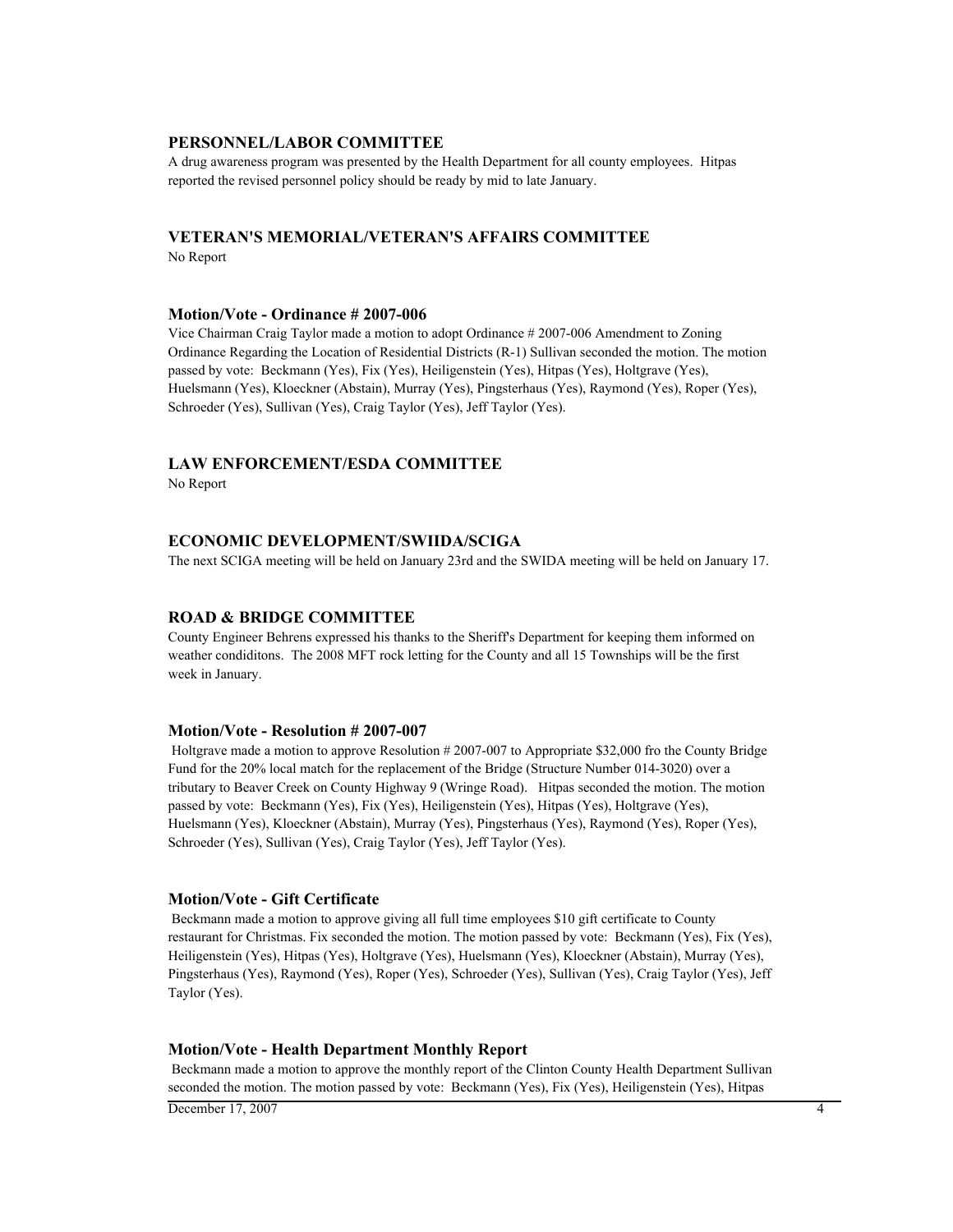(Yes), Holtgrave (Yes), Huelsmann (Yes), Kloeckner (Abstain), Murray (Yes), Pingsterhaus (Yes), Raymond (Yes), Roper (Yes), Schroeder (Yes), Sullivan (Yes), Craig Taylor (Yes), Jeff Taylor (Yes).

## **FINANCE/HEALTH SERVICES/REVOLVING LOAN FUND**

Treasurer Mueller reported the county received an oil check in the amount of \$9,994.78. Fred Becker of Glass and Shuffett is currently working on the audit.

## **Motion/Vote - Monthly Financial Report**

Vice Chairman Craig Taylor made a motion to approve Monthly financial and budget report. Schroeder seconded the motion. The motion passed by vote: Beckmann (Yes), Fix (Yes), Heiligenstein (Yes), Hitpas (Yes), Holtgrave (Yes), Huelsmann (Yes), Kloeckner (Abstain), Murray (Yes), Pingsterhaus (Yes), Raymond (Yes), Roper (Yes), Schroeder (Yes), Sullivan (Yes), Craig Taylor (Yes), Jeff Taylor (Yes).

# **Motion/Vote - New Memphis Sanitary District**

 Roper made a motion to approve invoices in the amount of \$58,773.15 for payment for the New Memphis Sanitary District. Huelsmann seconded the motion. The motion passed by vote: Beckmann (Yes), Fix (Yes), Heiligenstein (Yes), Hitpas (Yes), Holtgrave (Yes), Huelsmann (Yes), Kloeckner (Abstain), Murray (Yes), Pingsterhaus (Yes), Raymond (Yes), Roper (Yes), Schroeder (Yes), Sullivan (Yes), Craig Taylor (Yes), Jeff Taylor (Yes).

## **Motion/Vote - Bank Approval**

 Hitpas made a motion to approve the County Treasurer to conduct business with all County Banks and State of Illinois. Holtgrave seconded the motion. The motion passed by vote: Beckmann (Yes), Fix (Yes), Heiligenstein (Yes), Hitpas (Yes), Holtgrave (Yes), Huelsmann (Yes), Kloeckner (Abstain), Murray (Yes), Pingsterhaus (Yes), Raymond (Yes), Roper (Yes), Schroeder (Yes), Sullivan (Yes), Craig Taylor (Yes), Jeff Taylor (Yes).

## **Motion/Vote - Ordinance # 2007-007**

 Beckmann made a motion to approve Ordinance # 2007-007 Approval of Contracts for Ambulance Service. Craig Taylor seconded the motion. The motion passed by vote: Beckmann (Yes), Fix (Yes), Heiligenstein (Yes), Hitpas (Yes), Holtgrave (Yes), Huelsmann (Yes), Kloeckner (Abstain), Murray (Yes), Pingsterhaus (Yes), Raymond (Yes), Roper (Yes), Schroeder (Yes), Sullivan (Yes), Craig Taylor (Yes), Jeff Taylor (Yes).

# **FACILITIES COMMITTEE**

No Report

## **Motion/Vote - Ordinance # 2007-008**

Vice Chairman Craig Taylor made a motion to Approve Ordinance # 2007-008 Amendment to Ordinance 06-04-01 to Remove Provisions for an Ethics Advisor and Ethics Commission. Schroeder seconded the motion. The motion passed by vote: Beckmann (Yes), Fix (Yes), Heiligenstein (Yes), Hitpas (Yes), Holtgrave (Yes), Huelsmann (Yes), Kloeckner (Abstain), Murray (Yes), Pingsterhaus (Yes), Raymond (Yes), Roper (Yes), Schroeder (Yes), Sullivan (Yes), Craig Taylor (Yes), Jeff Taylor (Yes).